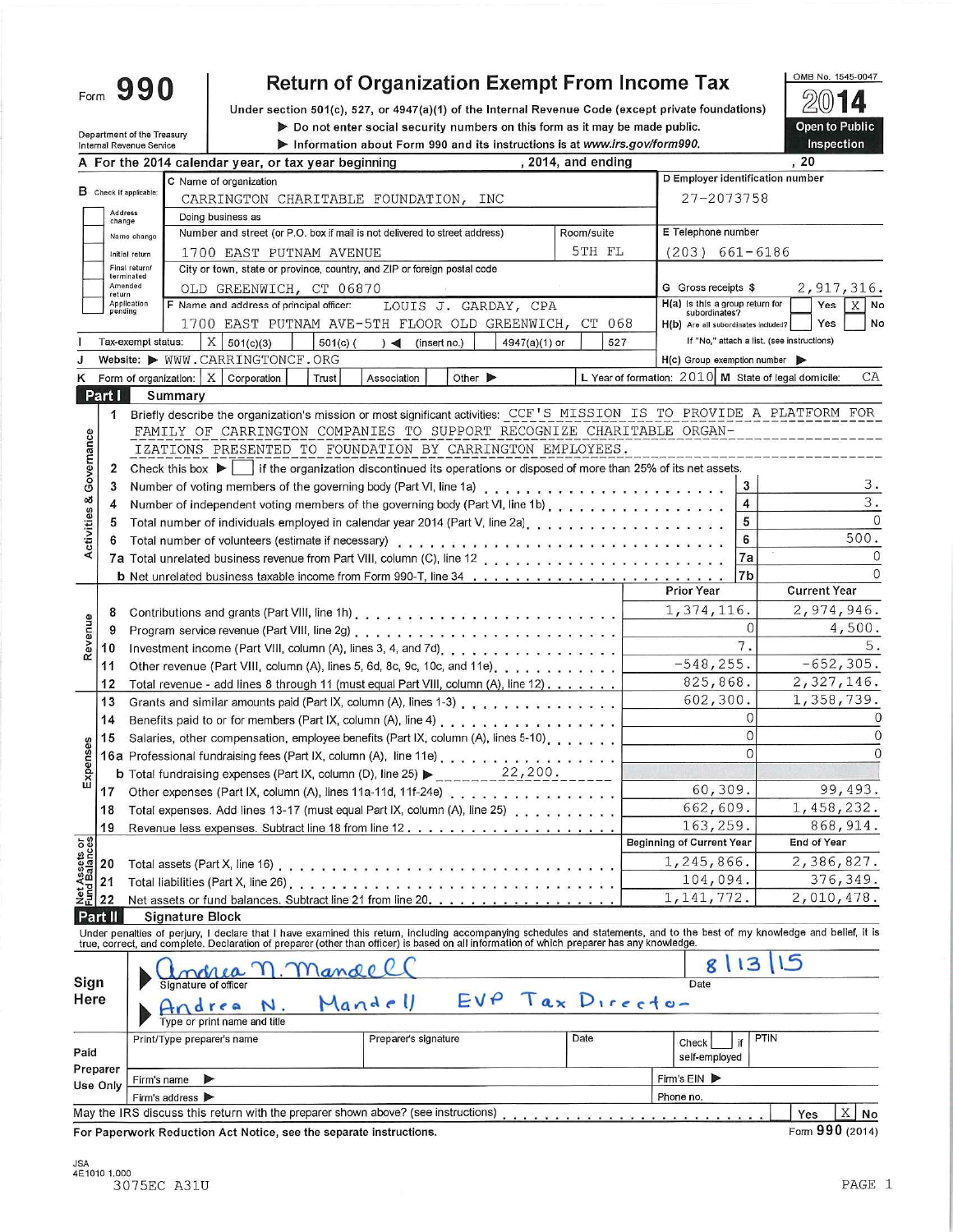|              | Part III     | <b>Statement of Program Service Accomplishments</b>           |                                                                                                                                                                                                                                                                                                                                                 |               |                             |
|--------------|--------------|---------------------------------------------------------------|-------------------------------------------------------------------------------------------------------------------------------------------------------------------------------------------------------------------------------------------------------------------------------------------------------------------------------------------------|---------------|-----------------------------|
| 1.           | ATTACHMENT 1 | Briefly describe the organization's mission:                  |                                                                                                                                                                                                                                                                                                                                                 |               |                             |
|              |              |                                                               |                                                                                                                                                                                                                                                                                                                                                 |               |                             |
| $\mathbf{2}$ |              |                                                               | Did the organization undertake any significant program services during the year which were not listed on the                                                                                                                                                                                                                                    |               |                             |
|              |              | If "Yes," describe these new services on Schedule O.          |                                                                                                                                                                                                                                                                                                                                                 |               | $\vert$ X $\vert$ No<br>Yes |
| 3            |              |                                                               | Did the organization cease conducting, or make significant changes in how it conducts, any program                                                                                                                                                                                                                                              |               | $\vert$ X $\vert$ No<br>Yes |
| 4            |              | If "Yes," describe these changes on Schedule O.               | Describe the organization's program service accomplishments for each of its three largest program services, as measured by<br>expenses. Section $501(c)(3)$ and $501(c)(4)$ organizations are required to report the amount of grants and allocations to others,<br>the total expenses, and revenue, if any, for each program service reported. |               |                             |
|              |              |                                                               | 4a (Code: $\frac{1}{417,921}$ including grants of \$ $\frac{1}{1,358,739}$ (Revenue \$ $\frac{1}{417}$ )                                                                                                                                                                                                                                        |               |                             |
|              | ATTACHMENT 2 |                                                               |                                                                                                                                                                                                                                                                                                                                                 |               |                             |
|              |              |                                                               |                                                                                                                                                                                                                                                                                                                                                 |               |                             |
|              |              |                                                               |                                                                                                                                                                                                                                                                                                                                                 |               |                             |
|              |              |                                                               |                                                                                                                                                                                                                                                                                                                                                 |               |                             |
|              |              |                                                               |                                                                                                                                                                                                                                                                                                                                                 |               |                             |
|              |              |                                                               |                                                                                                                                                                                                                                                                                                                                                 |               |                             |
|              |              |                                                               | 4b (Code: ____________) (Expenses \$______________including grants of \$_____________) (Revenue \$_______________)                                                                                                                                                                                                                              |               |                             |
|              |              |                                                               |                                                                                                                                                                                                                                                                                                                                                 |               |                             |
|              |              |                                                               |                                                                                                                                                                                                                                                                                                                                                 |               |                             |
|              |              |                                                               |                                                                                                                                                                                                                                                                                                                                                 |               |                             |
|              |              |                                                               |                                                                                                                                                                                                                                                                                                                                                 |               |                             |
|              |              |                                                               |                                                                                                                                                                                                                                                                                                                                                 |               |                             |
|              |              |                                                               |                                                                                                                                                                                                                                                                                                                                                 |               |                             |
|              |              |                                                               |                                                                                                                                                                                                                                                                                                                                                 |               |                             |
|              | 4c (Code:    | ) (Expenses \$                                                | including grants of \$                                                                                                                                                                                                                                                                                                                          | ) (Revenue \$ |                             |
|              |              |                                                               |                                                                                                                                                                                                                                                                                                                                                 |               |                             |
|              |              |                                                               |                                                                                                                                                                                                                                                                                                                                                 |               |                             |
|              |              |                                                               |                                                                                                                                                                                                                                                                                                                                                 |               |                             |
|              |              |                                                               |                                                                                                                                                                                                                                                                                                                                                 |               |                             |
|              |              |                                                               |                                                                                                                                                                                                                                                                                                                                                 |               |                             |
|              |              |                                                               |                                                                                                                                                                                                                                                                                                                                                 |               |                             |
|              |              | 4d Other program services (Describe in Schedule O.)           |                                                                                                                                                                                                                                                                                                                                                 |               |                             |
|              | (Expenses \$ | including grants of \$<br>4e Total program service expenses > | ) (Revenue \$                                                                                                                                                                                                                                                                                                                                   |               |                             |
|              |              |                                                               | 1,417,921.                                                                                                                                                                                                                                                                                                                                      |               |                             |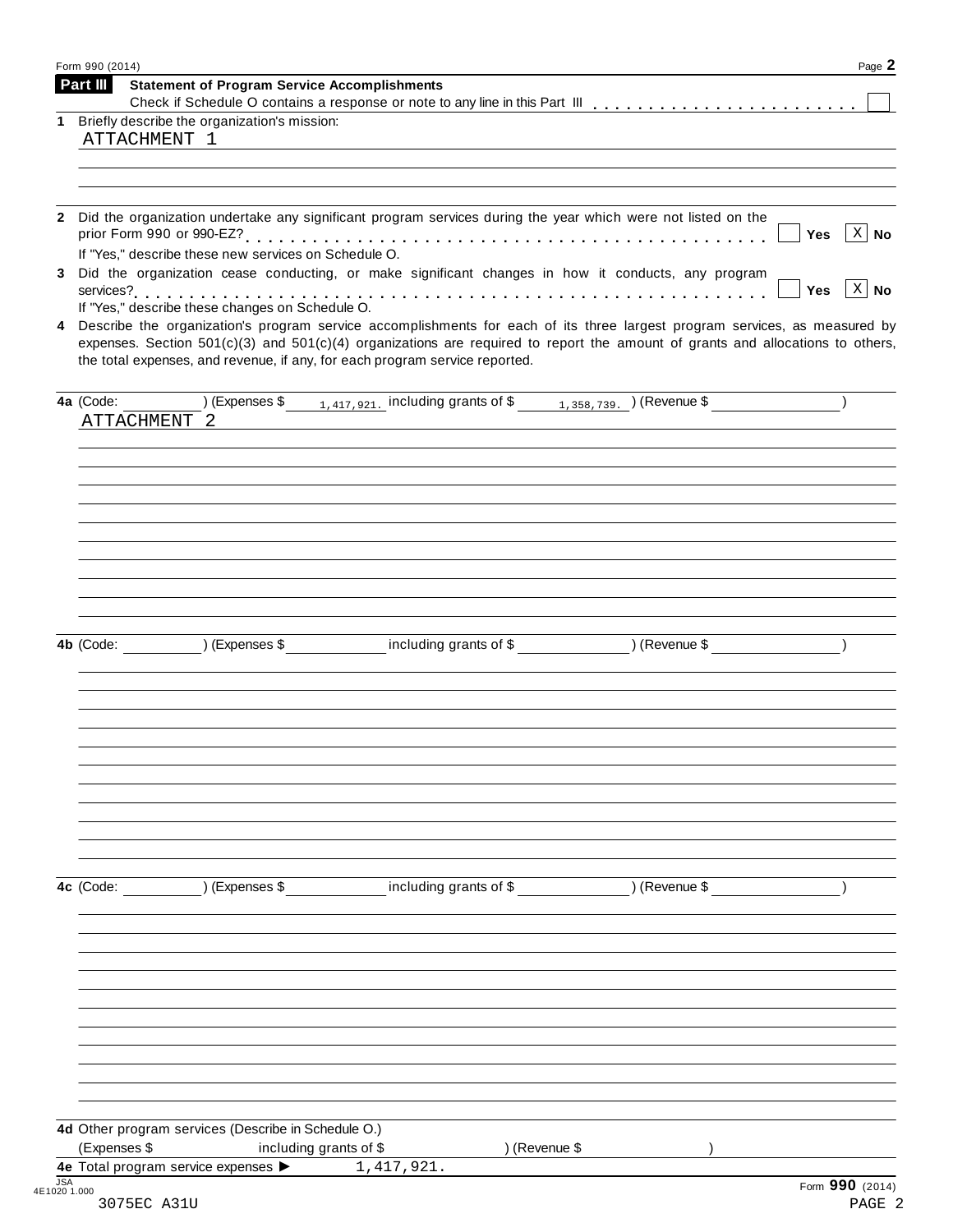|         | Form 990 (2014)                                                                                                                                                                                       |                        |                  | Page 3 |
|---------|-------------------------------------------------------------------------------------------------------------------------------------------------------------------------------------------------------|------------------------|------------------|--------|
| Part IV | <b>Checklist of Required Schedules</b>                                                                                                                                                                |                        |                  |        |
|         |                                                                                                                                                                                                       |                        | Yes              | No     |
| 1       | Is the organization described in section $501(c)(3)$ or $4947(a)(1)$ (other than a private foundation)? If "Yes,"                                                                                     |                        |                  |        |
|         |                                                                                                                                                                                                       | 1                      | X<br>$\mathbf X$ |        |
| 2       | Is the organization required to complete Schedule B, Schedule of Contributors (see instructions)?                                                                                                     | $\overline{2}$         |                  |        |
| 3       | Did the organization engage in direct or indirect political campaign activities on behalf of or in opposition to                                                                                      | 3                      |                  | Χ      |
| 4       | Section 501(c)(3) organizations. Did the organization engage in lobbying activities, or have a section 501(h)                                                                                         |                        |                  |        |
|         |                                                                                                                                                                                                       | 4                      |                  | X      |
| 5       | Is the organization a section $501(c)(4)$ , $501(c)(5)$ , or $501(c)(6)$ organization that receives membership dues,                                                                                  |                        |                  |        |
|         | assessments, or similar amounts as defined in Revenue Procedure 98-19? If "Yes," complete Schedule C,                                                                                                 |                        |                  |        |
|         |                                                                                                                                                                                                       | 5                      |                  | Χ      |
| 6       | Did the organization maintain any donor advised funds or any similar funds or accounts for which donors                                                                                               |                        |                  |        |
|         | have the right to provide advice on the distribution or investment of amounts in such funds or accounts? If                                                                                           |                        |                  |        |
|         |                                                                                                                                                                                                       | 6                      |                  | X      |
| 7       | Did the organization receive or hold a conservation easement, including easements to preserve open space,                                                                                             |                        |                  |        |
|         | the environment, historic land areas, or historic structures? If "Yes," complete Schedule D, Part II                                                                                                  | $\overline{7}$         |                  | X      |
| 8       | Did the organization maintain collections of works of art, historical treasures, or other similar assets? If "Yes,"                                                                                   |                        |                  |        |
|         |                                                                                                                                                                                                       | 8                      |                  | X      |
| 9       | Did the organization report an amount in Part X, line 21, for escrow or custodial account liability; serve as a                                                                                       |                        |                  |        |
|         | custodian for amounts not listed in Part X; or provide credit counseling, debt management, credit repair, or                                                                                          |                        |                  |        |
|         |                                                                                                                                                                                                       | 9                      |                  | X      |
| 10      | Did the organization, directly or through a related organization, hold assets in temporarily restricted                                                                                               |                        |                  |        |
|         | endowments, permanent endowments, or quasi-endowments? If "Yes," complete Schedule D, Part V. ,                                                                                                       | 10                     |                  | Χ      |
| 11      | If the organization's answer to any of the following questions is "Yes," then complete Schedule D, Parts VI,                                                                                          |                        |                  |        |
|         | VII, VIII, IX, or X as applicable.                                                                                                                                                                    |                        |                  |        |
|         | a Did the organization report an amount for land, buildings, and equipment in Part X, line 10? If "Yes,"                                                                                              |                        |                  |        |
|         |                                                                                                                                                                                                       | 11a                    | Χ                |        |
|         | <b>b</b> Did the organization report an amount for investments-other securities in Part X, line 12 that is 5% or more                                                                                 |                        |                  | X      |
|         | c Did the organization report an amount for investments-program related in Part X, line 13 that is 5% or more                                                                                         | 11 <sub>b</sub>        |                  |        |
|         |                                                                                                                                                                                                       | 11c                    |                  | X      |
|         | d Did the organization report an amount for other assets in Part X, line 15 that is 5% or more of its total assets                                                                                    |                        |                  |        |
|         | reported in Part X, line 16? If "Yes," complete Schedule D, Part IX.                                                                                                                                  | 11d                    |                  | Χ      |
|         | e Did the organization report an amount for other liabilities in Part X, line 25? If "Yes," complete Schedule D, Part X                                                                               | 11e                    |                  | Χ      |
|         | f Did the organization's separate or consolidated financial statements for the tax year include a footnote that addresses                                                                             |                        |                  |        |
|         | the organization's liability for uncertain tax positions under FIN 48 (ASC 740)? If "Yes," complete Schedule D, Part X                                                                                | 11f                    |                  | Χ      |
|         | 12a Did the organization obtain separate, independent audited financial statements for the tax year? If "Yes,"                                                                                        |                        |                  |        |
|         |                                                                                                                                                                                                       | 12a                    | Χ                |        |
|         | <b>b</b> Was the organization included in consolidated, independent audited financial statements for the tax year? If "Yes," and if                                                                   |                        |                  |        |
|         | the organization answered "No" to line 12a, then completing Schedule D, Parts XI and XII is optional entertainment of the state of the top of the completing Schedule D, Parts XI and XII is optional | 12b                    |                  | Χ      |
| 13      | Is the organization a school described in section $170(b)(1)(A)(ii)?$ If "Yes," complete Schedule E.                                                                                                  | 13                     |                  | Χ      |
|         | 14a Did the organization maintain an office, employees, or agents outside of the United States?                                                                                                       | 14a                    |                  | Χ      |
|         | <b>b</b> Did the organization have aggregate revenues or expenses of more than \$10,000 from grantmaking,                                                                                             |                        |                  |        |
|         | fundraising, business, investment, and program service activities outside the United States, or aggregate                                                                                             |                        |                  |        |
|         | foreign investments valued at \$100,000 or more? If "Yes," complete Schedule F, Parts I and IV                                                                                                        | 14b                    |                  | Χ      |
| 15      | Did the organization report on Part IX, column (A), line 3, more than \$5,000 of grants or other assistance to or                                                                                     |                        |                  |        |
|         |                                                                                                                                                                                                       | 15                     |                  | Χ      |
| 16      | Did the organization report on Part IX, column (A), line 3, more than \$5,000 of aggregate grants or other                                                                                            |                        |                  |        |
|         | assistance to or for foreign individuals? If "Yes," complete Schedule F, Parts III and IV                                                                                                             | 16                     |                  | Χ      |
| 17      | Did the organization report a total of more than \$15,000 of expenses for professional fundraising services on                                                                                        |                        |                  |        |
|         | Part IX, column (A), lines 6 and 11e? If "Yes," complete Schedule G, Part I (see instructions)                                                                                                        | 17                     |                  | Χ      |
| 18      | Did the organization report more than \$15,000 total of fundraising event gross income and contributions on                                                                                           |                        |                  |        |
|         |                                                                                                                                                                                                       | 18                     | X                |        |
| 19      | Did the organization report more than \$15,000 of gross income from gaming activities on Part VIII, line 9a?                                                                                          |                        |                  |        |
|         | 20a Did the organization operate one or more hospital facilities? If "Yes," complete Schedule H                                                                                                       | 19                     |                  | Χ<br>Χ |
|         | <b>b</b> If "Yes" to line 20a, did the organization attach a copy of its audited financial statements to this return?                                                                                 | 20a<br>20 <sub>b</sub> |                  |        |
|         |                                                                                                                                                                                                       |                        |                  |        |

Form **990** (2014) JSA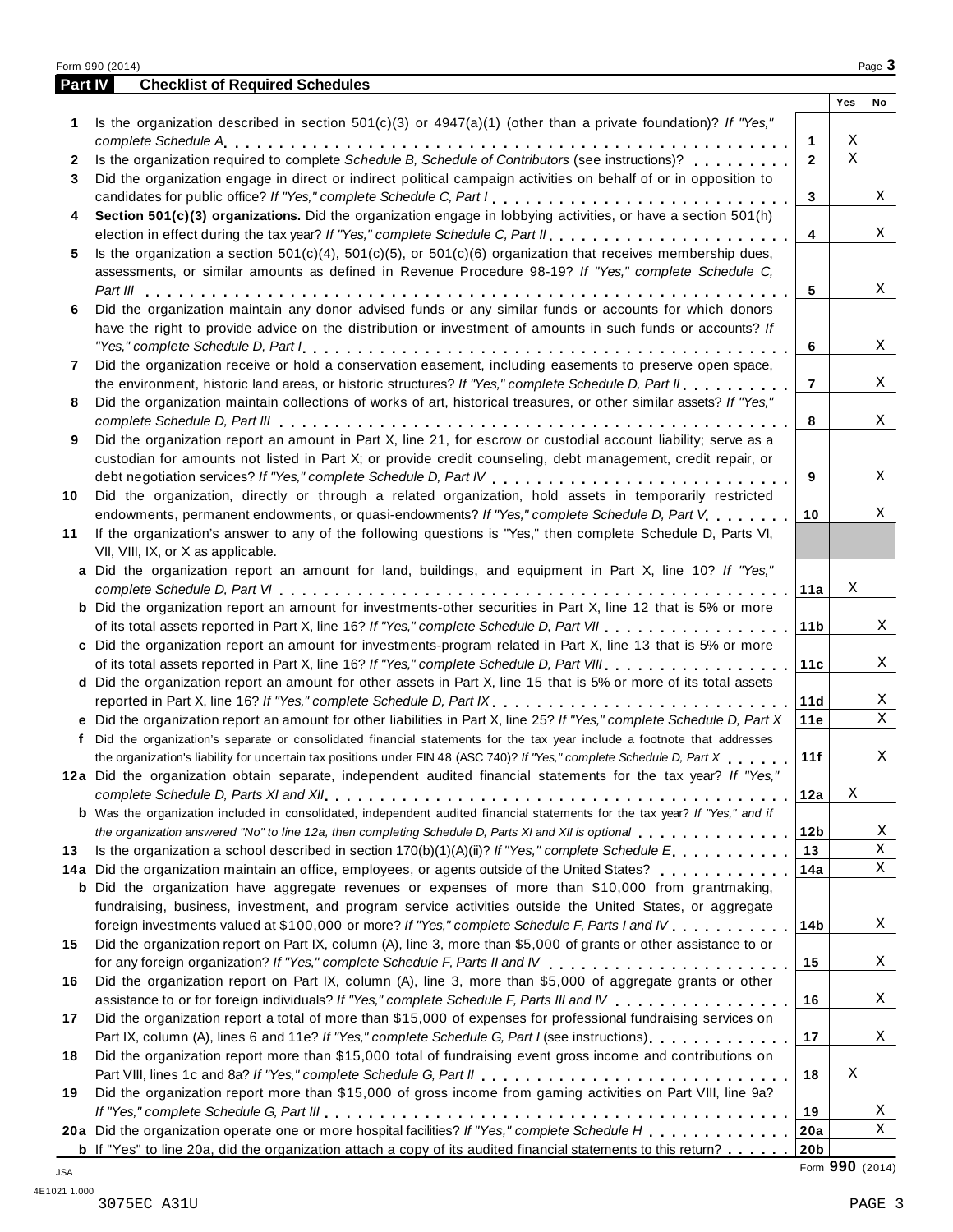|         | Form 990 (2014)                                                                                                                   |                 |     | Page 4 |
|---------|-----------------------------------------------------------------------------------------------------------------------------------|-----------------|-----|--------|
| Part IV | <b>Checklist of Required Schedules (continued)</b>                                                                                |                 |     |        |
|         |                                                                                                                                   |                 | Yes | No     |
| 21      | Did the organization report more than \$5,000 of grants or other assistance to any domestic organization or                       |                 |     |        |
|         | domestic government on Part IX, column (A), line 1? If "Yes," complete Schedule I, Parts I and II.                                | 21              | Χ   |        |
| 22      | Did the organization report more than \$5,000 of grants or other assistance to or for domestic individuals on                     |                 |     |        |
|         |                                                                                                                                   | 22              |     | Χ      |
| 23      | Did the organization answer "Yes" to Part VII, Section A, line 3, 4, or 5 about compensation of the                               |                 |     |        |
|         | organization's current and former officers, directors, trustees, key employees, and highest compensated                           |                 |     |        |
|         |                                                                                                                                   | 23              | Χ   |        |
| 24 a    | Did the organization have a tax-exempt bond issue with an outstanding principal amount of more than                               |                 |     |        |
|         | \$100,000 as of the last day of the year, that was issued after December 31, 2002? If "Yes," answer lines 24b                     |                 |     |        |
|         |                                                                                                                                   | 24a             |     | Χ      |
| b       | Did the organization invest any proceeds of tax-exempt bonds beyond a temporary period exception?                                 | 24b             |     |        |
|         | Did the organization maintain an escrow account other than a refunding escrow at any time during the year                         |                 |     |        |
| c       |                                                                                                                                   | 24c             |     |        |
|         |                                                                                                                                   |                 |     |        |
| d       | Did the organization act as an "on behalf of" issuer for bonds outstanding at any time during the year?                           | 24d             |     |        |
| 25 a    | Section 501(c)(3), 501(c)(4), and 501(c)(29) organizations. Did the organization engage in an excess benefit                      |                 |     |        |
|         | transaction with a disqualified person during the year? If "Yes," complete Schedule L, Part I                                     | 25a             |     | Χ      |
| b       | Is the organization aware that it engaged in an excess benefit transaction with a disqualified person in a prior                  |                 |     |        |
|         | year, and that the transaction has not been reported on any of the organization's prior Forms 990 or 990-EZ?                      |                 |     |        |
|         |                                                                                                                                   | 25 <sub>b</sub> |     | X      |
| 26      | Did the organization report any amount on Part X, line 5, 6, or 22 for receivables from or payables to any                        |                 |     |        |
|         | current or former officers, directors, trustees, key employees, highest compensated employees, or                                 |                 |     |        |
|         |                                                                                                                                   | 26              |     | X      |
| 27      | Did the organization provide a grant or other assistance to an officer, director, trustee, key employee,                          |                 |     |        |
|         | substantial contributor or employee thereof, a grant selection committee member, or to a 35% controlled                           |                 |     |        |
|         | entity or family member of any of these persons? If "Yes," complete Schedule L, Part III.                                         | 27              |     | X      |
| 28      | Was the organization a party to a business transaction with one of the following parties (see Schedule L,                         |                 |     |        |
|         | Part IV instructions for applicable filing thresholds, conditions, and exceptions):                                               |                 |     |        |
| a       | A current or former officer, director, trustee, or key employee? If "Yes," complete Schedule L, Part IV 28a                       |                 |     | X      |
| b       | A family member of a current or former officer, director, trustee, or key employee? If "Yes," complete                            |                 |     |        |
|         |                                                                                                                                   | 28b             |     | X      |
| c       | An entity of which a current or former officer, director, trustee, or key employee (or a family member thereof)                   |                 |     |        |
|         | was an officer, director, trustee, or direct or indirect owner? If "Yes," complete Schedule L, Part IV.                           | 28c             |     | X      |
| 29      | Did the organization receive more than \$25,000 in non-cash contributions? If "Yes," complete Schedule M.                         | 29              | X   |        |
| 30      | Did the organization receive contributions of art, historical treasures, or other similar assets, or qualified                    |                 |     |        |
|         |                                                                                                                                   | $30\,$          |     | Χ      |
| 31      | Did the organization liquidate, terminate, or dissolve and cease operations? If "Yes," complete Schedule N,                       |                 |     |        |
|         |                                                                                                                                   | 31              |     | X      |
| 32      | Did the organization sell, exchange, dispose of, or transfer more than 25% of its net assets? If "Yes,"                           |                 |     |        |
|         |                                                                                                                                   | 32              |     | Χ      |
| 33      | Did the organization own 100% of an entity disregarded as separate from the organization under Regulations                        |                 |     |        |
|         | sections 301.7701-2 and 301.7701-3? If "Yes," complete Schedule R, Part $l_1, \ldots, l_l, \ldots, l_l, \ldots, l_l, \ldots, l_l$ | 33              | Χ   |        |
| 34      | Was the organization related to any tax-exempt or taxable entity? If "Yes," complete Schedule R, Part II, III,                    |                 |     |        |
|         |                                                                                                                                   | 34              |     | X      |
|         |                                                                                                                                   | 35a             |     | X      |
| 35 a    |                                                                                                                                   |                 |     |        |
| b       | If "Yes" to line 35a, did the organization receive any payment from or engage in any transaction with a                           |                 |     |        |
|         | controlled entity within the meaning of section 512(b)(13)? If "Yes," complete Schedule R, Part V, line 2                         | 35b             |     |        |
| 36      | Section 501(c)(3) organizations. Did the organization make any transfers to an exempt non-charitable                              |                 |     |        |
|         |                                                                                                                                   | 36              |     | X      |
| 37      | Did the organization conduct more than 5% of its activities through an entity that is not a related organization                  |                 |     |        |
|         | and that is treated as a partnership for federal income tax purposes? If "Yes," complete Schedule R,                              |                 |     |        |
|         |                                                                                                                                   | 37              |     | Χ      |
| 38      | Did the organization complete Schedule O and provide explanations in Schedule O for Part VI, lines 11b and                        |                 |     |        |
|         |                                                                                                                                   | 38              | Χ   |        |

Form **990** (2014)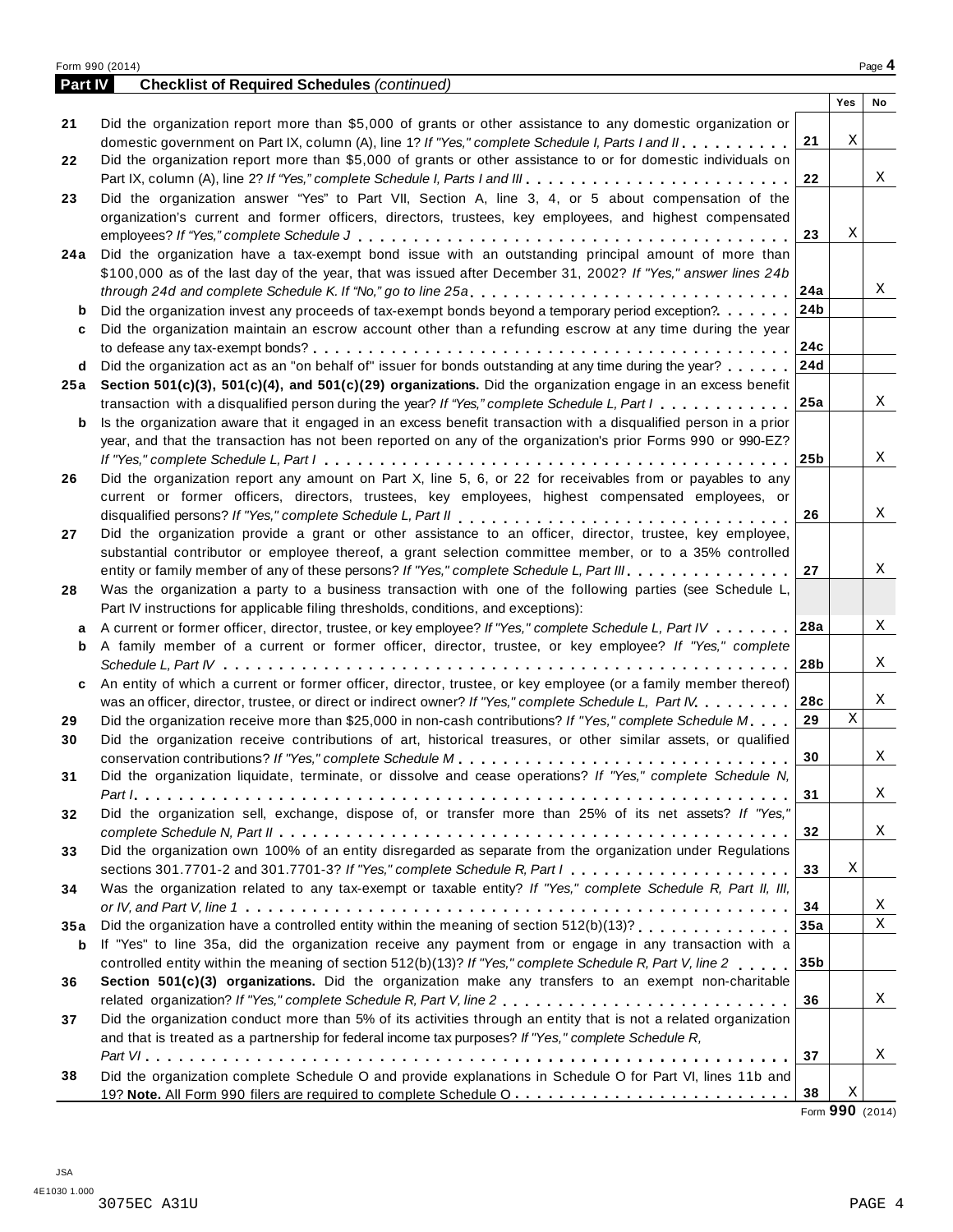|    | Part V<br><b>Statements Regarding Other IRS Filings and Tax Compliance</b>                                                                                                                                                                                                                 |                |            |    |
|----|--------------------------------------------------------------------------------------------------------------------------------------------------------------------------------------------------------------------------------------------------------------------------------------------|----------------|------------|----|
|    | Check if Schedule O contains a response or note to any line in this Part V                                                                                                                                                                                                                 |                | <b>Yes</b> | No |
|    | $\Omega$                                                                                                                                                                                                                                                                                   |                |            |    |
|    | $\Omega$<br>1 <sub>b</sub><br><b>b</b> Enter the number of Forms W-2G included in line 1a. Enter -0- if not applicable $\ldots$ ,,,,,,                                                                                                                                                     |                |            |    |
|    | c Did the organization comply with backup withholding rules for reportable payments to vendors and                                                                                                                                                                                         |                |            |    |
|    |                                                                                                                                                                                                                                                                                            | 1c             | Χ          |    |
|    | 2a Enter the number of employees reported on Form W-3, Transmittal of Wage and Tax                                                                                                                                                                                                         |                |            |    |
|    | $\Omega$<br>2a<br>Statements, filed for the calendar year ending with or within the year covered by this return                                                                                                                                                                            |                |            |    |
|    | b If at least one is reported on line 2a, did the organization file all required federal employment tax returns?                                                                                                                                                                           | 2b             |            |    |
|    | Note. If the sum of lines 1a and 2a is greater than 250, you may be required to e-file (see instructions)                                                                                                                                                                                  |                |            |    |
|    | 3a Did the organization have unrelated business gross income of \$1,000 or more during the year?                                                                                                                                                                                           | 3a             |            | Χ  |
|    | <b>b</b> If "Yes," has it filed a Form 990-T for this year? If "No" to line 3b, provide an explanation in Schedule O                                                                                                                                                                       | 3 <sub>b</sub> |            |    |
|    | 4a At any time during the calendar year, did the organization have an interest in, or a signature or other authority                                                                                                                                                                       |                |            |    |
|    | over, a financial account in a foreign country (such as a bank account, securities account, or other financial                                                                                                                                                                             |                |            |    |
|    |                                                                                                                                                                                                                                                                                            | 4a             |            | Χ  |
|    |                                                                                                                                                                                                                                                                                            |                |            |    |
|    |                                                                                                                                                                                                                                                                                            |                |            |    |
|    | See instructions for filing requirements for FinCEN Form 114, Report of Foreign Bank and Financial Accounts                                                                                                                                                                                |                |            |    |
|    | (FBAR).<br>5a Was the organization a party to a prohibited tax shelter transaction at any time during the tax year?                                                                                                                                                                        | 5a             |            | Χ  |
|    | <b>b</b> Did any taxable party notify the organization that it was or is a party to a prohibited tax shelter transaction?                                                                                                                                                                  | 5b             |            | X  |
|    |                                                                                                                                                                                                                                                                                            | 5 <sub>c</sub> |            |    |
|    | 6a Does the organization have annual gross receipts that are normally greater than \$100,000, and did the                                                                                                                                                                                  |                |            |    |
|    | organization solicit any contributions that were not tax deductible as charitable contributions?                                                                                                                                                                                           | 6a             |            | Χ  |
|    | <b>b</b> If "Yes," did the organization include with every solicitation an express statement that such contributions or                                                                                                                                                                    |                |            |    |
|    |                                                                                                                                                                                                                                                                                            | 6b             |            |    |
| 7  | Organizations that may receive deductible contributions under section 170(c).                                                                                                                                                                                                              |                |            |    |
|    | a Did the organization receive a payment in excess of \$75 made partly as a contribution and partly for goods                                                                                                                                                                              |                |            |    |
|    |                                                                                                                                                                                                                                                                                            | 7а             | Χ          |    |
|    | <b>b</b> If "Yes," did the organization notify the donor of the value of the goods or services provided?                                                                                                                                                                                   | 7b             | Χ          |    |
|    | c Did the organization sell, exchange, or otherwise dispose of tangible personal property for which it was                                                                                                                                                                                 |                |            |    |
|    |                                                                                                                                                                                                                                                                                            | 7с             | Χ          |    |
|    | 7d<br>d If "Yes," indicate the number of Forms 8282 filed during the year                                                                                                                                                                                                                  |                |            |    |
|    | e Did the organization receive any funds, directly or indirectly, to pay premiums on a personal benefit contract?                                                                                                                                                                          | 7е             |            | Χ  |
|    | Did the organization, during the year, pay premiums, directly or indirectly, on a personal benefit contract?                                                                                                                                                                               | 7f             |            | X  |
|    | g If the organization received a contribution of qualified intellectual property, did the organization file Form 8899 as required?                                                                                                                                                         | 7g             |            |    |
|    | If the organization received a contribution of cars, boats, airplanes, or other vehicles, did the organization file a Form 1098-C?                                                                                                                                                         | 7h             |            |    |
| 8  | Sponsoring organizations maintaining donor advised funds. Did a donor advised fund maintained by the                                                                                                                                                                                       |                |            |    |
|    | sponsoring organization have excess business holdings at any time during the year?                                                                                                                                                                                                         | 8              |            |    |
| 9  | Sponsoring organizations maintaining donor advised funds.                                                                                                                                                                                                                                  |                |            |    |
|    | a Did the sponsoring organization make any taxable distributions under section 4966?                                                                                                                                                                                                       | 9a             |            |    |
|    | <b>b</b> Did the sponsoring organization make a distribution to a donor, donor advisor, or related person?                                                                                                                                                                                 | 9b             |            |    |
| 10 | Section 501(c)(7) organizations. Enter:                                                                                                                                                                                                                                                    |                |            |    |
|    | 10a<br>a Initiation fees and capital contributions included on Part VIII, line 12                                                                                                                                                                                                          |                |            |    |
|    | 10b<br><b>b</b> Gross receipts, included on Form 990, Part VIII, line 12, for public use of club facilities                                                                                                                                                                                |                |            |    |
| 11 | Section 501(c)(12) organizations. Enter:                                                                                                                                                                                                                                                   |                |            |    |
|    | 11a<br>a Gross income from members or shareholders [1] [1] [1] $\cdot$ [1] [1] $\cdot$ [1] $\cdot$ [1] $\cdot$ [1] $\cdot$ [1] $\cdot$ [1] $\cdot$ [1] $\cdot$ [1] $\cdot$ [1] $\cdot$ [1] $\cdot$ [1] $\cdot$ [1] $\cdot$ [1] $\cdot$ [1] $\cdot$ [1] $\cdot$ [1] $\cdot$ [1] $\cdot$ [1] |                |            |    |
|    | <b>b</b> Gross income from other sources (Do not net amounts due or paid to other sources                                                                                                                                                                                                  |                |            |    |
|    | 11 <sub>b</sub>                                                                                                                                                                                                                                                                            |                |            |    |
|    | 12a Section 4947(a)(1) non-exempt charitable trusts. Is the organization filing Form 990 in lieu of Form 1041?                                                                                                                                                                             | 12a            |            |    |
|    | <b>b</b> If "Yes," enter the amount of tax-exempt interest received or accrued during the year 12b                                                                                                                                                                                         |                |            |    |
| 13 | Section 501(c)(29) qualified nonprofit health insurance issuers.                                                                                                                                                                                                                           |                |            |    |
|    | a Is the organization licensed to issue qualified health plans in more than one state?                                                                                                                                                                                                     | 13а            |            |    |
|    | Note. See the instructions for additional information the organization must report on Schedule O.                                                                                                                                                                                          |                |            |    |
|    |                                                                                                                                                                                                                                                                                            |                |            |    |
|    |                                                                                                                                                                                                                                                                                            |                |            |    |
|    | <b>b</b> Enter the amount of reserves the organization is required to maintain by the states in which                                                                                                                                                                                      |                |            |    |
|    | the organization is licensed to issue qualified health plans entitled by extending the organization is licensed to issue qualified health plans                                                                                                                                            |                |            |    |
|    | 14a Did the organization receive any payments for indoor tanning services during the tax year?                                                                                                                                                                                             | 14a            |            | Χ  |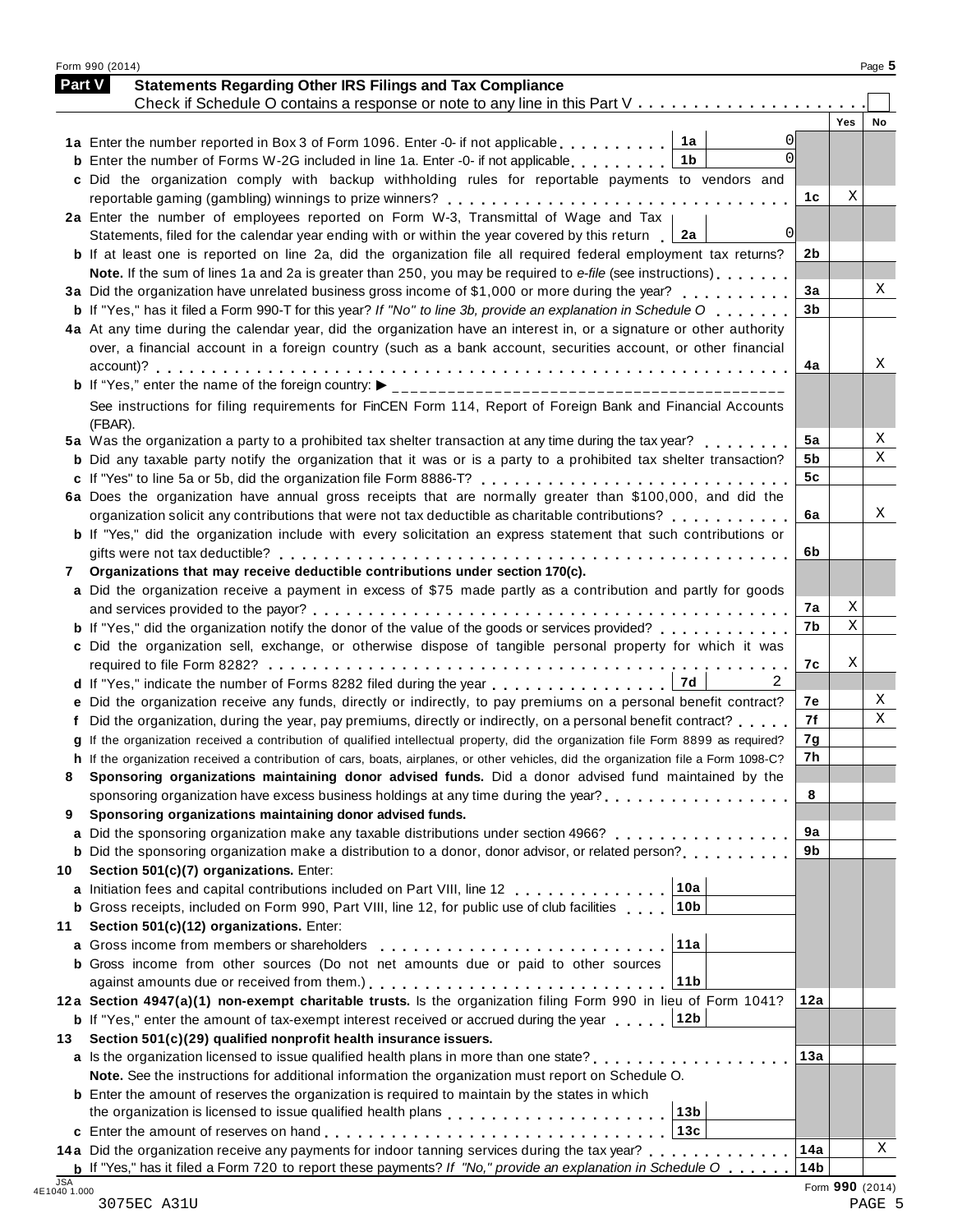|                | Form 990 (2014)                                                                                                                                                                                                                         |                 |     | Page 6      |
|----------------|-----------------------------------------------------------------------------------------------------------------------------------------------------------------------------------------------------------------------------------------|-----------------|-----|-------------|
| <b>Part VI</b> | Governance, Management, and Disclosure For each "Yes" response to lines 2 through 7b below, and for a "No"<br>response to line 8a, 8b, or 10b below, describe the circumstances, processes, or changes in Schedule O. See instructions. |                 |     |             |
|                |                                                                                                                                                                                                                                         |                 |     | $\mathbf X$ |
|                | <b>Section A. Governing Body and Management</b>                                                                                                                                                                                         |                 |     |             |
|                |                                                                                                                                                                                                                                         |                 | Yes | No          |
| 1a             | 1a<br>Enter the number of voting members of the governing body at the end of the tax year                                                                                                                                               |                 |     |             |
|                | If there are material differences in voting rights among members of the governing body, or if the governing                                                                                                                             |                 |     |             |
|                | body delegated broad authority to an executive committee or similar committee, explain in Schedule O.                                                                                                                                   |                 |     |             |
| b              | 1b<br>Enter the number of voting members included in line 1a, above, who are independent                                                                                                                                                |                 |     |             |
| 2              | Did any officer, director, trustee, or key employee have a family relationship or a business relationship with                                                                                                                          |                 |     |             |
|                |                                                                                                                                                                                                                                         | $\mathbf{2}$    |     | Χ           |
| 3              | Did the organization delegate control over management duties customarily performed by or under the direct                                                                                                                               |                 |     |             |
|                | supervision of officers, directors, or trustees, or key employees to a management company or other person?                                                                                                                              | 3               |     | Χ           |
| 4              | Did the organization make any significant changes to its governing documents since the prior Form 990 was filed?                                                                                                                        | 4               |     | X           |
| 5              | Did the organization become aware during the year of a significant diversion of the organization's assets?                                                                                                                              | 5               |     | Χ           |
| 6              |                                                                                                                                                                                                                                         | 6               |     | X           |
| 7a             | Did the organization have members, stockholders, or other persons who had the power to elect or appoint                                                                                                                                 |                 |     |             |
|                |                                                                                                                                                                                                                                         | 7а              |     | Χ           |
| b              | Are any governance decisions of the organization reserved to (or subject to approval by) members,                                                                                                                                       |                 |     |             |
|                |                                                                                                                                                                                                                                         | 7b              |     | Χ           |
| 8              | Did the organization contemporaneously document the meetings held or written actions undertaken during                                                                                                                                  |                 |     |             |
|                | the year by the following:                                                                                                                                                                                                              |                 |     |             |
| a              |                                                                                                                                                                                                                                         | 8a              | Χ   |             |
| b              |                                                                                                                                                                                                                                         | 8b              | Χ   |             |
| 9              | Is there any officer, director, trustee, or key employee listed in Part VII, Section A, who cannot be reached at                                                                                                                        |                 |     |             |
|                | the organization's mailing address? If "Yes," provide the names and addresses in Schedule O                                                                                                                                             | 9               |     | Χ           |
|                | Section B. Policies (This Section B requests information about policies not required by the Internal Revenue Code.)                                                                                                                     |                 |     |             |
|                |                                                                                                                                                                                                                                         |                 | Yes | No          |
| 10a            | Did the organization have local chapters, branches, or affiliates?                                                                                                                                                                      | 10a             |     | Χ           |
| b              | If "Yes," did the organization have written policies and procedures governing the activities of such chapters,                                                                                                                          |                 |     |             |
|                | affiliates, and branches to ensure their operations are consistent with the organization's exempt purposes?                                                                                                                             | 10 <sub>b</sub> |     |             |
| 11a            | Has the organization provided a complete copy of this Form 990 to all members of its governing body before filing the form?                                                                                                             | 11a             | Χ   |             |
| b              | Describe in Schedule O the process, if any, used by the organization to review this Form 990.                                                                                                                                           |                 |     |             |
| 12a            | Did the organization have a written conflict of interest policy? If "No," go to line 13                                                                                                                                                 | 12a             | Χ   |             |
| b              | Were officers, directors, or trustees, and key employees required to disclose annually interests that could give                                                                                                                        |                 |     |             |
|                |                                                                                                                                                                                                                                         | 12 <sub>b</sub> | X   |             |
|                | Did the organization regularly and consistently monitor and enforce compliance with the policy? If "Yes,"                                                                                                                               |                 |     |             |
|                | describe in Schedule O how this was done $\ldots \ldots \ldots \ldots \ldots \ldots \ldots \ldots \ldots \ldots \ldots \ldots \ldots$                                                                                                   | 12c             | X   |             |
| 13             | Did the organization have a written whistleblower policy?                                                                                                                                                                               | 13              |     | Χ           |
|                |                                                                                                                                                                                                                                         | 14              | Χ   |             |
| 14             | Did the organization have a written document retention and destruction policy?                                                                                                                                                          |                 |     |             |
| 15             | Did the process for determining compensation of the following persons include a review and approval by                                                                                                                                  |                 |     |             |
|                | independent persons, comparability data, and contemporaneous substantiation of the deliberation and decision?                                                                                                                           |                 |     | Χ           |
| a              |                                                                                                                                                                                                                                         | 15a             |     | X           |
| b              |                                                                                                                                                                                                                                         | 15b             |     |             |
|                | If "Yes" to line 15a or 15b, describe the process in Schedule O (see instructions).                                                                                                                                                     |                 |     |             |
| 16a            | Did the organization invest in, contribute assets to, or participate in a joint venture or similar arrangement                                                                                                                          |                 |     |             |
|                |                                                                                                                                                                                                                                         | 16a             |     | Χ           |
|                | <b>b</b> If "Yes," did the organization follow a written policy or procedure requiring the organization to evaluate its                                                                                                                 |                 |     |             |
|                | participation in joint venture arrangements under applicable federal tax law, and take steps to safeguard the                                                                                                                           |                 |     |             |
|                | organization's exempt status with respect to such arrangements? ___________________________________                                                                                                                                     | 16 <sub>b</sub> |     |             |
|                | <b>Section C. Disclosure</b>                                                                                                                                                                                                            |                 |     |             |
| 17             | List the states with which a copy of this Form 990 is required to be filed $\blacktriangleright \_C A$ , $CT$ , $TN$ , $NY$ ,                                                                                                           |                 |     |             |
| 18             | Section 6104 requires an organization to make its Forms 1023 (or 1024 if applicable), 990, and 990-T (Section 501(c)(3)s only)                                                                                                          |                 |     |             |
|                | available for public inspection. Indicate how you made these available. Check all that apply.                                                                                                                                           |                 |     |             |
|                | Own website<br>Another's website<br>$\mathbf{x}$<br>$\mathbf X$<br>Upon request<br>Other (explain in Schedule O)                                                                                                                        |                 |     |             |
|                |                                                                                                                                                                                                                                         |                 |     |             |

**19** Describe in Schedule O whether (and if so, how) the organization made its governing documents, conflict of interest policy, and financial statements available to the public during the tax year.

**20** State the name, address, and telephone number of the person who possesses the organization's books and records: $\blacktriangleright$ <br>TANIA ALMONTE 1700 E PUTNAM AVENUE, 5TH FLOOR OLD GREENWICH, CT 06870 203-661-6186 TANIA ALMONTE 1700 E PUTNAM AVENUE, 5TH FLOOR OLD GREENWICH, CT 06870

| JSA         |  |
|-------------|--|
| 4E10421.000 |  |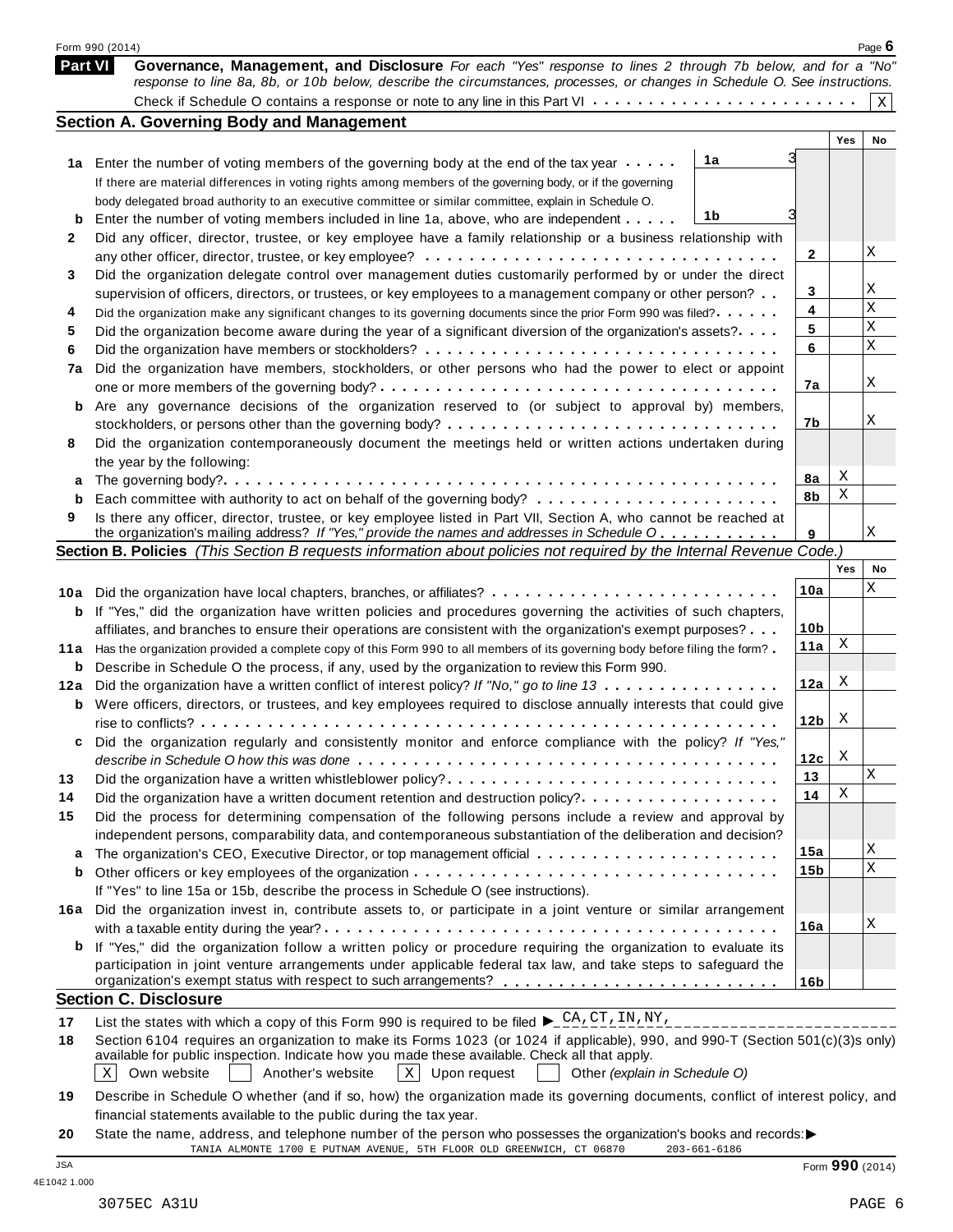| Form 990 (2014)          | Page 7                                                                                                                             |  |
|--------------------------|------------------------------------------------------------------------------------------------------------------------------------|--|
| <b>Part VII</b>          | Compensation of Officers, Directors, Trustees, Key Employees, Highest Compensated Employees, and<br><b>Independent Contractors</b> |  |
|                          |                                                                                                                                    |  |
|                          | Section A. Officers, Directors, Trustees, Key Employees, and Highest Compensated Employees                                         |  |
| organization's tax year. | 1a Complete this table for all persons required to be listed. Report compensation for the calendar year ending with or within the  |  |

anization's lax year.<br>● List all of the organization's **current** officers, directors, trustees (whether individuals or organizations), regardless of amount of<br>nnensation Enter -0- in columns (D) (E) and (E) if no compensa compensation. Enter -0- in columns (D), (E), and (F) if no compensation was paid.

• List all of the organization's **current** key employees, if any. See instructions for definition of "key employee."<br>● List the experientials five expect highest expressed explores (other than an efficer director of

**Example in the organization's current** key employees, if any. See instructions for definition of key employee.<br>• List the organization's five **current** highest compensated employees (other than an officer, director, trust who received reportable compensation (Box 5 of Form W-2 and/or Box 7 of Form 1099-MISC) of more than \$100,000 from the

organization and any related organizations.<br>• List all of the organization's **former** officers, key employees, and highest compensated employees who received more than<br>\$1.00.000 of reportable componention from the erganiza \$100,000 of reportable compensation from the organization and any related organizations.

% List all of the organization's **former directors or trustees** that received, in the capacity as a former director or trustee of the organization, more than \$10,000 of reportable compensation from the organization and any related organizations.

List persons in the following order: individual trustees or directors; institutional trustees; officers; key employees; highest compensated employees; and former such persons.

Check this box if neither the organization nor any related organization compensated any current officer, director, or trustee.

| (A)<br>Name and Title                        | (B)<br>Average<br>hours per<br>Week (list any<br>hours for<br>related<br>organizations<br>below dotted<br>line) | Individual trustee<br>or director | Institutional trustee | (C)<br>Position<br>Officer | Key employee |  | (do not check more than one<br>box, unless person is both an<br>officer and a director/trustee)<br>Highest compensated<br>employee | Former   | (D)<br>Reportable<br>compensation<br>from<br>the<br>organization<br>(W-2/1099-MISC) | (E)<br>Reportable<br>compensation from<br>related<br>organizations<br>(W-2/1099-MISC) | (F)<br>Estimated<br>amount of<br>other<br>compensation<br>from the<br>organization<br>and related<br>organizations |
|----------------------------------------------|-----------------------------------------------------------------------------------------------------------------|-----------------------------------|-----------------------|----------------------------|--------------|--|------------------------------------------------------------------------------------------------------------------------------------|----------|-------------------------------------------------------------------------------------|---------------------------------------------------------------------------------------|--------------------------------------------------------------------------------------------------------------------|
| (1) ROSEMARY ROSE<br>CHAIRPERESON & DIRECTOR | 5.00<br>0                                                                                                       | X                                 |                       |                            |              |  |                                                                                                                                    | $\Omega$ | 0                                                                                   | $\Omega$                                                                              |                                                                                                                    |
|                                              | 5.00                                                                                                            |                                   |                       |                            |              |  |                                                                                                                                    |          |                                                                                     |                                                                                       |                                                                                                                    |
| (2) LORNA GORDON<br><b>DIRECTOR</b>          | 0                                                                                                               | Χ                                 |                       |                            |              |  |                                                                                                                                    | O        | 0                                                                                   | 0                                                                                     |                                                                                                                    |
| (3) LYNN T OZONIAN                           | 5.00                                                                                                            |                                   |                       |                            |              |  |                                                                                                                                    |          |                                                                                     |                                                                                       |                                                                                                                    |
| DIRECTOR                                     | 0                                                                                                               | Χ                                 |                       |                            |              |  |                                                                                                                                    | 0        | 0                                                                                   | $\Omega$                                                                              |                                                                                                                    |
| (4)LOUIS J GARDAY, CPA                       | 1.00                                                                                                            |                                   |                       |                            |              |  |                                                                                                                                    |          |                                                                                     |                                                                                       |                                                                                                                    |
| VICE PRESIDENT                               | 45.00                                                                                                           |                                   |                       | Χ                          |              |  |                                                                                                                                    | 0        | 0                                                                                   | $\Omega$                                                                              |                                                                                                                    |
| (5) RICHARD HOROWITZ ESQ.                    | 1.00                                                                                                            |                                   |                       |                            |              |  |                                                                                                                                    |          |                                                                                     |                                                                                       |                                                                                                                    |
| VICE PRESIDENT SECRETARY                     | 45.00                                                                                                           |                                   |                       | $\mathbf X$                |              |  |                                                                                                                                    | $\Omega$ | $\overline{0}$                                                                      | $\Omega$                                                                              |                                                                                                                    |
| (6) LORI GRIGG                               | 3.50                                                                                                            |                                   |                       |                            |              |  |                                                                                                                                    |          |                                                                                     |                                                                                       |                                                                                                                    |
| VICE PRESIDENT                               | 45.00                                                                                                           |                                   |                       | Χ                          |              |  |                                                                                                                                    | O        | 0                                                                                   | $\Omega$                                                                              |                                                                                                                    |
| (7) EMILIA LARA                              | 1.00                                                                                                            |                                   |                       |                            |              |  |                                                                                                                                    |          |                                                                                     |                                                                                       |                                                                                                                    |
| TREASURER                                    | 45.00                                                                                                           |                                   |                       | Χ                          |              |  |                                                                                                                                    | 0        | 0                                                                                   | 0                                                                                     |                                                                                                                    |
| (8) PHIL GRASSBAUGH                          | 1.00                                                                                                            |                                   |                       |                            |              |  |                                                                                                                                    |          |                                                                                     |                                                                                       |                                                                                                                    |
| COMPTROLLER                                  | 45.00                                                                                                           |                                   |                       | X                          |              |  |                                                                                                                                    | C        | 0                                                                                   | U                                                                                     |                                                                                                                    |
| (9) ANDREA MANDELL                           | 2.00                                                                                                            |                                   |                       |                            |              |  |                                                                                                                                    |          |                                                                                     |                                                                                       |                                                                                                                    |
| VICE PRESIDENT                               | 45.00                                                                                                           |                                   |                       | Χ                          |              |  |                                                                                                                                    | O        | $\Omega$                                                                            | U                                                                                     |                                                                                                                    |
| (10)LISA GRAVELLE                            | 36.00                                                                                                           |                                   |                       |                            |              |  |                                                                                                                                    |          |                                                                                     |                                                                                       |                                                                                                                    |
| VICE PRESIDENT                               | 4.00                                                                                                            |                                   |                       | X                          |              |  |                                                                                                                                    | 0        | 153,723.                                                                            | $\Omega$                                                                              |                                                                                                                    |
| (11)                                         |                                                                                                                 |                                   |                       |                            |              |  |                                                                                                                                    |          |                                                                                     |                                                                                       |                                                                                                                    |
| $(12)$ <sub>___</sub>                        |                                                                                                                 |                                   |                       |                            |              |  |                                                                                                                                    |          |                                                                                     |                                                                                       |                                                                                                                    |
| (13)                                         |                                                                                                                 |                                   |                       |                            |              |  |                                                                                                                                    |          |                                                                                     |                                                                                       |                                                                                                                    |
| (14)                                         |                                                                                                                 |                                   |                       |                            |              |  |                                                                                                                                    |          |                                                                                     |                                                                                       |                                                                                                                    |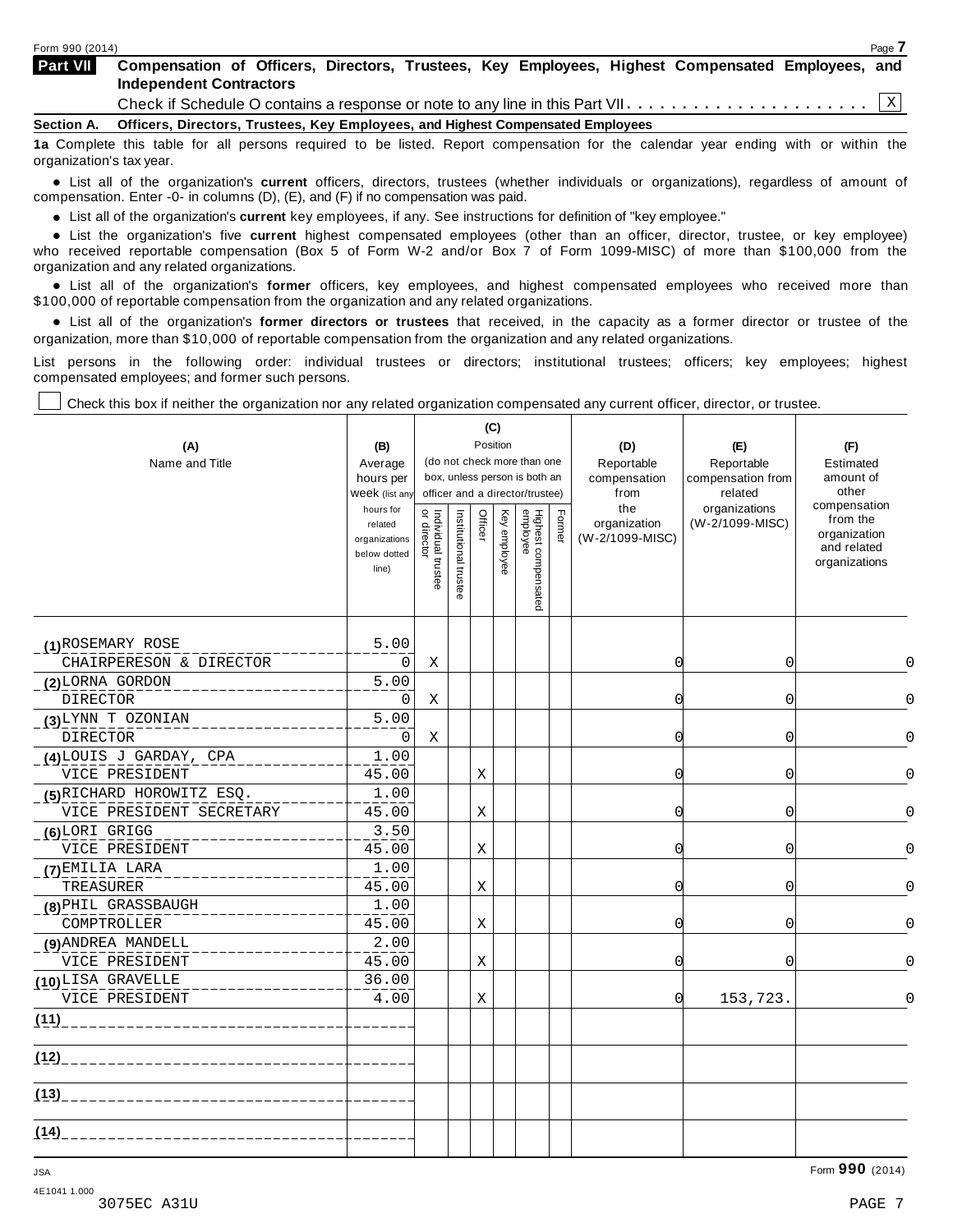|  |  | Form 990 (2014) |
|--|--|-----------------|
|--|--|-----------------|

| Section A. Officers, Directors, Trustees, Key Employees, and Highest Compensated Employees (continued)<br>(A)<br>(B)<br>(C)<br>(D)<br>(E)<br>(F)<br>Reportable<br>Reportable<br>Name and title<br>Estimated<br>Position<br>Average<br>(do not check more than one<br>amount of<br>compensation<br>compensation from<br>hours per<br>box, unless person is both an<br>other<br>week (list any<br>related<br>from<br>officer and a director/trustee)<br>compensation<br>hours for<br>the<br>organizations<br>  Individual trustee<br>  or director<br>Highest compensated<br>employee<br>Institutional trustee<br>Officer<br>Key employee<br>Former<br>from the<br>related<br>(W-2/1099-MISC)<br>organization<br>organization<br>organizations<br>(W-2/1099-MISC)<br>and related<br>below dotted<br>organizations<br>line)<br>153,723.<br>0<br>O<br>U<br>0<br>c Total from continuation sheets to Part VII, Section A<br>153,723.<br>0<br>$\Omega$<br>2 Total number of individuals (including but not limited to those listed above) who received more than \$100,000 of<br>reportable compensation from the organization $\blacktriangleright$<br>0<br>Yes<br>No.<br>Did the organization list any former officer, director, or trustee, key employee, or highest compensated<br>3<br>employee on line 1a? If "Yes," complete Schedule J for such individual<br>3<br>Χ<br>For any individual listed on line 1a, is the sum of reportable compensation and other compensation from the<br>4<br>organization and related organizations greater than \$150,000? If "Yes," complete Schedule J for such<br>Χ<br>4<br>Did any person listed on line 1a receive or accrue compensation from any unrelated organization or individual<br>5.<br>for services rendered to the organization? If "Yes," complete Schedule J for such person<br>5<br>Χ<br><b>Section B. Independent Contractors</b><br>Complete this table for your five highest compensated independent contractors that received more than \$100,000 of<br>1.<br>compensation from the organization. Report compensation for the calendar year ending with or within the organization's tax<br>year. | Form 990 (2014) |  |  |  |  |  |  |     | Page 8 |  |
|------------------------------------------------------------------------------------------------------------------------------------------------------------------------------------------------------------------------------------------------------------------------------------------------------------------------------------------------------------------------------------------------------------------------------------------------------------------------------------------------------------------------------------------------------------------------------------------------------------------------------------------------------------------------------------------------------------------------------------------------------------------------------------------------------------------------------------------------------------------------------------------------------------------------------------------------------------------------------------------------------------------------------------------------------------------------------------------------------------------------------------------------------------------------------------------------------------------------------------------------------------------------------------------------------------------------------------------------------------------------------------------------------------------------------------------------------------------------------------------------------------------------------------------------------------------------------------------------------------------------------------------------------------------------------------------------------------------------------------------------------------------------------------------------------------------------------------------------------------------------------------------------------------------------------------------------------------------------------------------------------------------------------------------------------------------------------------------------------------------------------------------------------------|-----------------|--|--|--|--|--|--|-----|--------|--|
|                                                                                                                                                                                                                                                                                                                                                                                                                                                                                                                                                                                                                                                                                                                                                                                                                                                                                                                                                                                                                                                                                                                                                                                                                                                                                                                                                                                                                                                                                                                                                                                                                                                                                                                                                                                                                                                                                                                                                                                                                                                                                                                                                            | <b>Part VII</b> |  |  |  |  |  |  |     |        |  |
|                                                                                                                                                                                                                                                                                                                                                                                                                                                                                                                                                                                                                                                                                                                                                                                                                                                                                                                                                                                                                                                                                                                                                                                                                                                                                                                                                                                                                                                                                                                                                                                                                                                                                                                                                                                                                                                                                                                                                                                                                                                                                                                                                            |                 |  |  |  |  |  |  |     |        |  |
|                                                                                                                                                                                                                                                                                                                                                                                                                                                                                                                                                                                                                                                                                                                                                                                                                                                                                                                                                                                                                                                                                                                                                                                                                                                                                                                                                                                                                                                                                                                                                                                                                                                                                                                                                                                                                                                                                                                                                                                                                                                                                                                                                            |                 |  |  |  |  |  |  |     |        |  |
|                                                                                                                                                                                                                                                                                                                                                                                                                                                                                                                                                                                                                                                                                                                                                                                                                                                                                                                                                                                                                                                                                                                                                                                                                                                                                                                                                                                                                                                                                                                                                                                                                                                                                                                                                                                                                                                                                                                                                                                                                                                                                                                                                            |                 |  |  |  |  |  |  |     |        |  |
|                                                                                                                                                                                                                                                                                                                                                                                                                                                                                                                                                                                                                                                                                                                                                                                                                                                                                                                                                                                                                                                                                                                                                                                                                                                                                                                                                                                                                                                                                                                                                                                                                                                                                                                                                                                                                                                                                                                                                                                                                                                                                                                                                            |                 |  |  |  |  |  |  |     |        |  |
|                                                                                                                                                                                                                                                                                                                                                                                                                                                                                                                                                                                                                                                                                                                                                                                                                                                                                                                                                                                                                                                                                                                                                                                                                                                                                                                                                                                                                                                                                                                                                                                                                                                                                                                                                                                                                                                                                                                                                                                                                                                                                                                                                            |                 |  |  |  |  |  |  |     |        |  |
|                                                                                                                                                                                                                                                                                                                                                                                                                                                                                                                                                                                                                                                                                                                                                                                                                                                                                                                                                                                                                                                                                                                                                                                                                                                                                                                                                                                                                                                                                                                                                                                                                                                                                                                                                                                                                                                                                                                                                                                                                                                                                                                                                            |                 |  |  |  |  |  |  |     |        |  |
|                                                                                                                                                                                                                                                                                                                                                                                                                                                                                                                                                                                                                                                                                                                                                                                                                                                                                                                                                                                                                                                                                                                                                                                                                                                                                                                                                                                                                                                                                                                                                                                                                                                                                                                                                                                                                                                                                                                                                                                                                                                                                                                                                            |                 |  |  |  |  |  |  |     |        |  |
|                                                                                                                                                                                                                                                                                                                                                                                                                                                                                                                                                                                                                                                                                                                                                                                                                                                                                                                                                                                                                                                                                                                                                                                                                                                                                                                                                                                                                                                                                                                                                                                                                                                                                                                                                                                                                                                                                                                                                                                                                                                                                                                                                            |                 |  |  |  |  |  |  |     |        |  |
|                                                                                                                                                                                                                                                                                                                                                                                                                                                                                                                                                                                                                                                                                                                                                                                                                                                                                                                                                                                                                                                                                                                                                                                                                                                                                                                                                                                                                                                                                                                                                                                                                                                                                                                                                                                                                                                                                                                                                                                                                                                                                                                                                            |                 |  |  |  |  |  |  |     |        |  |
|                                                                                                                                                                                                                                                                                                                                                                                                                                                                                                                                                                                                                                                                                                                                                                                                                                                                                                                                                                                                                                                                                                                                                                                                                                                                                                                                                                                                                                                                                                                                                                                                                                                                                                                                                                                                                                                                                                                                                                                                                                                                                                                                                            |                 |  |  |  |  |  |  |     |        |  |
|                                                                                                                                                                                                                                                                                                                                                                                                                                                                                                                                                                                                                                                                                                                                                                                                                                                                                                                                                                                                                                                                                                                                                                                                                                                                                                                                                                                                                                                                                                                                                                                                                                                                                                                                                                                                                                                                                                                                                                                                                                                                                                                                                            |                 |  |  |  |  |  |  |     |        |  |
|                                                                                                                                                                                                                                                                                                                                                                                                                                                                                                                                                                                                                                                                                                                                                                                                                                                                                                                                                                                                                                                                                                                                                                                                                                                                                                                                                                                                                                                                                                                                                                                                                                                                                                                                                                                                                                                                                                                                                                                                                                                                                                                                                            |                 |  |  |  |  |  |  |     |        |  |
|                                                                                                                                                                                                                                                                                                                                                                                                                                                                                                                                                                                                                                                                                                                                                                                                                                                                                                                                                                                                                                                                                                                                                                                                                                                                                                                                                                                                                                                                                                                                                                                                                                                                                                                                                                                                                                                                                                                                                                                                                                                                                                                                                            |                 |  |  |  |  |  |  |     |        |  |
|                                                                                                                                                                                                                                                                                                                                                                                                                                                                                                                                                                                                                                                                                                                                                                                                                                                                                                                                                                                                                                                                                                                                                                                                                                                                                                                                                                                                                                                                                                                                                                                                                                                                                                                                                                                                                                                                                                                                                                                                                                                                                                                                                            |                 |  |  |  |  |  |  |     |        |  |
|                                                                                                                                                                                                                                                                                                                                                                                                                                                                                                                                                                                                                                                                                                                                                                                                                                                                                                                                                                                                                                                                                                                                                                                                                                                                                                                                                                                                                                                                                                                                                                                                                                                                                                                                                                                                                                                                                                                                                                                                                                                                                                                                                            |                 |  |  |  |  |  |  |     |        |  |
|                                                                                                                                                                                                                                                                                                                                                                                                                                                                                                                                                                                                                                                                                                                                                                                                                                                                                                                                                                                                                                                                                                                                                                                                                                                                                                                                                                                                                                                                                                                                                                                                                                                                                                                                                                                                                                                                                                                                                                                                                                                                                                                                                            |                 |  |  |  |  |  |  |     |        |  |
|                                                                                                                                                                                                                                                                                                                                                                                                                                                                                                                                                                                                                                                                                                                                                                                                                                                                                                                                                                                                                                                                                                                                                                                                                                                                                                                                                                                                                                                                                                                                                                                                                                                                                                                                                                                                                                                                                                                                                                                                                                                                                                                                                            |                 |  |  |  |  |  |  |     |        |  |
|                                                                                                                                                                                                                                                                                                                                                                                                                                                                                                                                                                                                                                                                                                                                                                                                                                                                                                                                                                                                                                                                                                                                                                                                                                                                                                                                                                                                                                                                                                                                                                                                                                                                                                                                                                                                                                                                                                                                                                                                                                                                                                                                                            |                 |  |  |  |  |  |  |     |        |  |
|                                                                                                                                                                                                                                                                                                                                                                                                                                                                                                                                                                                                                                                                                                                                                                                                                                                                                                                                                                                                                                                                                                                                                                                                                                                                                                                                                                                                                                                                                                                                                                                                                                                                                                                                                                                                                                                                                                                                                                                                                                                                                                                                                            |                 |  |  |  |  |  |  |     |        |  |
|                                                                                                                                                                                                                                                                                                                                                                                                                                                                                                                                                                                                                                                                                                                                                                                                                                                                                                                                                                                                                                                                                                                                                                                                                                                                                                                                                                                                                                                                                                                                                                                                                                                                                                                                                                                                                                                                                                                                                                                                                                                                                                                                                            |                 |  |  |  |  |  |  |     |        |  |
|                                                                                                                                                                                                                                                                                                                                                                                                                                                                                                                                                                                                                                                                                                                                                                                                                                                                                                                                                                                                                                                                                                                                                                                                                                                                                                                                                                                                                                                                                                                                                                                                                                                                                                                                                                                                                                                                                                                                                                                                                                                                                                                                                            |                 |  |  |  |  |  |  |     |        |  |
|                                                                                                                                                                                                                                                                                                                                                                                                                                                                                                                                                                                                                                                                                                                                                                                                                                                                                                                                                                                                                                                                                                                                                                                                                                                                                                                                                                                                                                                                                                                                                                                                                                                                                                                                                                                                                                                                                                                                                                                                                                                                                                                                                            |                 |  |  |  |  |  |  |     |        |  |
|                                                                                                                                                                                                                                                                                                                                                                                                                                                                                                                                                                                                                                                                                                                                                                                                                                                                                                                                                                                                                                                                                                                                                                                                                                                                                                                                                                                                                                                                                                                                                                                                                                                                                                                                                                                                                                                                                                                                                                                                                                                                                                                                                            |                 |  |  |  |  |  |  |     |        |  |
|                                                                                                                                                                                                                                                                                                                                                                                                                                                                                                                                                                                                                                                                                                                                                                                                                                                                                                                                                                                                                                                                                                                                                                                                                                                                                                                                                                                                                                                                                                                                                                                                                                                                                                                                                                                                                                                                                                                                                                                                                                                                                                                                                            |                 |  |  |  |  |  |  |     |        |  |
|                                                                                                                                                                                                                                                                                                                                                                                                                                                                                                                                                                                                                                                                                                                                                                                                                                                                                                                                                                                                                                                                                                                                                                                                                                                                                                                                                                                                                                                                                                                                                                                                                                                                                                                                                                                                                                                                                                                                                                                                                                                                                                                                                            |                 |  |  |  |  |  |  |     |        |  |
|                                                                                                                                                                                                                                                                                                                                                                                                                                                                                                                                                                                                                                                                                                                                                                                                                                                                                                                                                                                                                                                                                                                                                                                                                                                                                                                                                                                                                                                                                                                                                                                                                                                                                                                                                                                                                                                                                                                                                                                                                                                                                                                                                            |                 |  |  |  |  |  |  |     |        |  |
|                                                                                                                                                                                                                                                                                                                                                                                                                                                                                                                                                                                                                                                                                                                                                                                                                                                                                                                                                                                                                                                                                                                                                                                                                                                                                                                                                                                                                                                                                                                                                                                                                                                                                                                                                                                                                                                                                                                                                                                                                                                                                                                                                            |                 |  |  |  |  |  |  |     |        |  |
|                                                                                                                                                                                                                                                                                                                                                                                                                                                                                                                                                                                                                                                                                                                                                                                                                                                                                                                                                                                                                                                                                                                                                                                                                                                                                                                                                                                                                                                                                                                                                                                                                                                                                                                                                                                                                                                                                                                                                                                                                                                                                                                                                            |                 |  |  |  |  |  |  |     |        |  |
|                                                                                                                                                                                                                                                                                                                                                                                                                                                                                                                                                                                                                                                                                                                                                                                                                                                                                                                                                                                                                                                                                                                                                                                                                                                                                                                                                                                                                                                                                                                                                                                                                                                                                                                                                                                                                                                                                                                                                                                                                                                                                                                                                            |                 |  |  |  |  |  |  |     |        |  |
|                                                                                                                                                                                                                                                                                                                                                                                                                                                                                                                                                                                                                                                                                                                                                                                                                                                                                                                                                                                                                                                                                                                                                                                                                                                                                                                                                                                                                                                                                                                                                                                                                                                                                                                                                                                                                                                                                                                                                                                                                                                                                                                                                            |                 |  |  |  |  |  |  |     |        |  |
|                                                                                                                                                                                                                                                                                                                                                                                                                                                                                                                                                                                                                                                                                                                                                                                                                                                                                                                                                                                                                                                                                                                                                                                                                                                                                                                                                                                                                                                                                                                                                                                                                                                                                                                                                                                                                                                                                                                                                                                                                                                                                                                                                            |                 |  |  |  |  |  |  |     |        |  |
|                                                                                                                                                                                                                                                                                                                                                                                                                                                                                                                                                                                                                                                                                                                                                                                                                                                                                                                                                                                                                                                                                                                                                                                                                                                                                                                                                                                                                                                                                                                                                                                                                                                                                                                                                                                                                                                                                                                                                                                                                                                                                                                                                            | 1b Sub-total    |  |  |  |  |  |  |     |        |  |
|                                                                                                                                                                                                                                                                                                                                                                                                                                                                                                                                                                                                                                                                                                                                                                                                                                                                                                                                                                                                                                                                                                                                                                                                                                                                                                                                                                                                                                                                                                                                                                                                                                                                                                                                                                                                                                                                                                                                                                                                                                                                                                                                                            |                 |  |  |  |  |  |  |     |        |  |
|                                                                                                                                                                                                                                                                                                                                                                                                                                                                                                                                                                                                                                                                                                                                                                                                                                                                                                                                                                                                                                                                                                                                                                                                                                                                                                                                                                                                                                                                                                                                                                                                                                                                                                                                                                                                                                                                                                                                                                                                                                                                                                                                                            |                 |  |  |  |  |  |  |     |        |  |
|                                                                                                                                                                                                                                                                                                                                                                                                                                                                                                                                                                                                                                                                                                                                                                                                                                                                                                                                                                                                                                                                                                                                                                                                                                                                                                                                                                                                                                                                                                                                                                                                                                                                                                                                                                                                                                                                                                                                                                                                                                                                                                                                                            |                 |  |  |  |  |  |  |     |        |  |
|                                                                                                                                                                                                                                                                                                                                                                                                                                                                                                                                                                                                                                                                                                                                                                                                                                                                                                                                                                                                                                                                                                                                                                                                                                                                                                                                                                                                                                                                                                                                                                                                                                                                                                                                                                                                                                                                                                                                                                                                                                                                                                                                                            |                 |  |  |  |  |  |  |     |        |  |
|                                                                                                                                                                                                                                                                                                                                                                                                                                                                                                                                                                                                                                                                                                                                                                                                                                                                                                                                                                                                                                                                                                                                                                                                                                                                                                                                                                                                                                                                                                                                                                                                                                                                                                                                                                                                                                                                                                                                                                                                                                                                                                                                                            |                 |  |  |  |  |  |  |     |        |  |
|                                                                                                                                                                                                                                                                                                                                                                                                                                                                                                                                                                                                                                                                                                                                                                                                                                                                                                                                                                                                                                                                                                                                                                                                                                                                                                                                                                                                                                                                                                                                                                                                                                                                                                                                                                                                                                                                                                                                                                                                                                                                                                                                                            |                 |  |  |  |  |  |  |     |        |  |
|                                                                                                                                                                                                                                                                                                                                                                                                                                                                                                                                                                                                                                                                                                                                                                                                                                                                                                                                                                                                                                                                                                                                                                                                                                                                                                                                                                                                                                                                                                                                                                                                                                                                                                                                                                                                                                                                                                                                                                                                                                                                                                                                                            |                 |  |  |  |  |  |  |     |        |  |
|                                                                                                                                                                                                                                                                                                                                                                                                                                                                                                                                                                                                                                                                                                                                                                                                                                                                                                                                                                                                                                                                                                                                                                                                                                                                                                                                                                                                                                                                                                                                                                                                                                                                                                                                                                                                                                                                                                                                                                                                                                                                                                                                                            |                 |  |  |  |  |  |  |     |        |  |
|                                                                                                                                                                                                                                                                                                                                                                                                                                                                                                                                                                                                                                                                                                                                                                                                                                                                                                                                                                                                                                                                                                                                                                                                                                                                                                                                                                                                                                                                                                                                                                                                                                                                                                                                                                                                                                                                                                                                                                                                                                                                                                                                                            |                 |  |  |  |  |  |  |     |        |  |
|                                                                                                                                                                                                                                                                                                                                                                                                                                                                                                                                                                                                                                                                                                                                                                                                                                                                                                                                                                                                                                                                                                                                                                                                                                                                                                                                                                                                                                                                                                                                                                                                                                                                                                                                                                                                                                                                                                                                                                                                                                                                                                                                                            |                 |  |  |  |  |  |  |     |        |  |
|                                                                                                                                                                                                                                                                                                                                                                                                                                                                                                                                                                                                                                                                                                                                                                                                                                                                                                                                                                                                                                                                                                                                                                                                                                                                                                                                                                                                                                                                                                                                                                                                                                                                                                                                                                                                                                                                                                                                                                                                                                                                                                                                                            |                 |  |  |  |  |  |  |     |        |  |
|                                                                                                                                                                                                                                                                                                                                                                                                                                                                                                                                                                                                                                                                                                                                                                                                                                                                                                                                                                                                                                                                                                                                                                                                                                                                                                                                                                                                                                                                                                                                                                                                                                                                                                                                                                                                                                                                                                                                                                                                                                                                                                                                                            |                 |  |  |  |  |  |  |     |        |  |
|                                                                                                                                                                                                                                                                                                                                                                                                                                                                                                                                                                                                                                                                                                                                                                                                                                                                                                                                                                                                                                                                                                                                                                                                                                                                                                                                                                                                                                                                                                                                                                                                                                                                                                                                                                                                                                                                                                                                                                                                                                                                                                                                                            |                 |  |  |  |  |  |  |     |        |  |
|                                                                                                                                                                                                                                                                                                                                                                                                                                                                                                                                                                                                                                                                                                                                                                                                                                                                                                                                                                                                                                                                                                                                                                                                                                                                                                                                                                                                                                                                                                                                                                                                                                                                                                                                                                                                                                                                                                                                                                                                                                                                                                                                                            |                 |  |  |  |  |  |  |     |        |  |
|                                                                                                                                                                                                                                                                                                                                                                                                                                                                                                                                                                                                                                                                                                                                                                                                                                                                                                                                                                                                                                                                                                                                                                                                                                                                                                                                                                                                                                                                                                                                                                                                                                                                                                                                                                                                                                                                                                                                                                                                                                                                                                                                                            |                 |  |  |  |  |  |  |     |        |  |
|                                                                                                                                                                                                                                                                                                                                                                                                                                                                                                                                                                                                                                                                                                                                                                                                                                                                                                                                                                                                                                                                                                                                                                                                                                                                                                                                                                                                                                                                                                                                                                                                                                                                                                                                                                                                                                                                                                                                                                                                                                                                                                                                                            |                 |  |  |  |  |  |  | (C) |        |  |
| (A)<br>(B)<br>Name and business address<br>Description of services<br>Compensation                                                                                                                                                                                                                                                                                                                                                                                                                                                                                                                                                                                                                                                                                                                                                                                                                                                                                                                                                                                                                                                                                                                                                                                                                                                                                                                                                                                                                                                                                                                                                                                                                                                                                                                                                                                                                                                                                                                                                                                                                                                                         |                 |  |  |  |  |  |  |     |        |  |
|                                                                                                                                                                                                                                                                                                                                                                                                                                                                                                                                                                                                                                                                                                                                                                                                                                                                                                                                                                                                                                                                                                                                                                                                                                                                                                                                                                                                                                                                                                                                                                                                                                                                                                                                                                                                                                                                                                                                                                                                                                                                                                                                                            | ATTACHMENT 3    |  |  |  |  |  |  |     |        |  |

**2** Total number of independent contractors (including but not limited to those listed above) who received more than \$100,000 in compensation from the organization  $\rightarrow$  1  $\frac{1}{364}$ <br> $\frac{1}{4510551.000}$ <br>3075EC A31U PAGE 8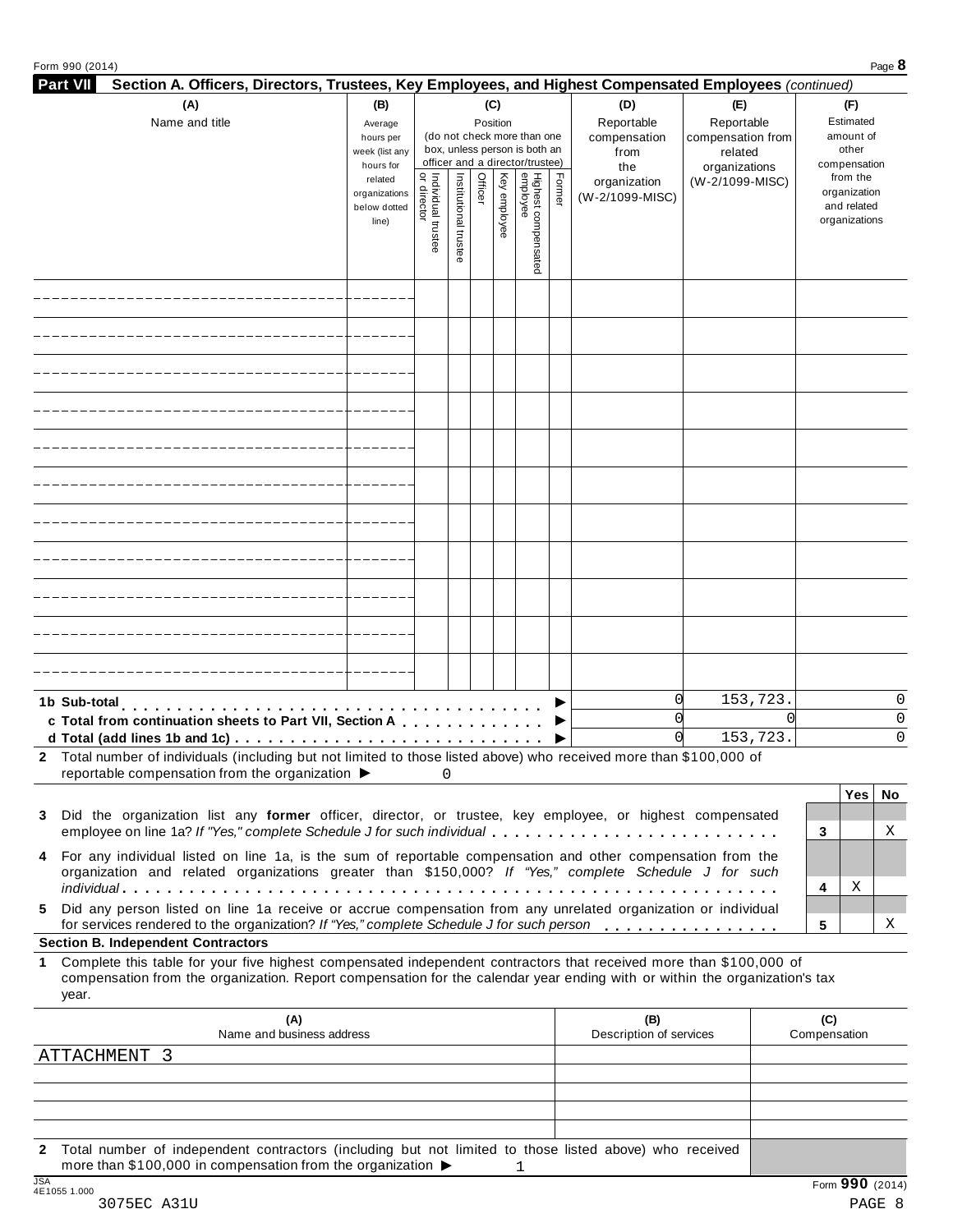| (C)<br>(B)<br>(A)<br>Unrelated<br>Related or<br>Total revenue<br>business<br>exempt<br>function<br>revenue<br>revenue<br>Contributions, Gifts, Grants<br>and Other Similar Amounts<br>1a<br>Federated campaigns <b>Federated</b><br>1a<br>1b<br>Membership dues<br>b<br>1c<br>1,493,585.<br>Fundraising events <b>Fundraising</b><br>c<br>1 <sub>d</sub><br>Related organizations <b>and the set of the set of the set of the set of the set of the set of the set of the set of the set of the set of the set of the set of the set of the set of the set of the set of the set of the set </b><br>d<br>1e<br>Government grants (contributions).<br>е<br>All other contributions, gifts, grants,<br>f<br>1f<br>1,481,361.<br>and similar amounts not included above<br>1,280,449.<br>Noncash contributions included in lines 1a-1f: \$<br>g<br>h<br>2,974,946.<br>Program Service Revenue<br><b>Business Code</b><br>4,500.<br>4,500<br>CARRINGTON HOUSE<br>2a<br>b<br>the control of the control of the control of the control of the control of the control of<br>c<br>the control of the control of the control of the control of the control of the control of<br>d<br><u> 1989 - Johann Stein, mars an deutscher Stein und der Stein und der Stein und der Stein und der Stein und der</u><br>е<br>All other program service revenue<br>f<br>g<br>4,500<br>3<br>income<br>(including dividends,<br>Investment<br>interest,<br>and other similar amounts). ATTACHMENT 4<br>5.<br>$\mathbf 0$<br>Income from investment of tax-exempt bond proceeds<br>4<br>5<br>$\mathbf 0$<br>(i) Real<br>(ii) Personal<br>Gross rents <b>Container and Container</b><br>6a<br>Less: rental expenses<br>b<br>Rental income or (loss)<br>c<br>Net rental income or (loss) ▶<br>d<br>0<br>(i) Securities<br>(ii) Other<br>Gross amount from sales of<br>7a<br>assets other than inventory<br>Less: cost or other basis<br>b<br>and sales expenses<br>Gain or (loss) exercise the l<br>c<br>U<br>Other Revenue<br>Gross income from fundraising<br>8а<br>ATCH 5<br>events (not including $\frac{2}{3}$ 1,493,585.<br>of contributions reported on line 1c).<br>See Part IV, line 18 <b>a</b><br>Less: direct expenses b<br>590,170.<br>b<br>c Net income or (loss) from fundraising events $ATCH$ 6<br>$-590, 170.$<br>Gross income from gaming activities.<br>9a<br>See Part IV, line 19 \, \, \, \, \, \, \, \, a<br>Less: direct expenses b<br>b<br>Net income or (loss) from gaming activities <u>example</u><br>$\Omega$<br>c<br>Gross sales of inventory,<br>less<br>10a<br>returns and allowances and allowances<br>b<br>Net income or (loss) from sales of inventory <b>example 1</b><br>$-62, 135.$<br>Miscellaneous Revenue<br><b>Business Code</b> | X                                                                |  |  | <b>Statement of Revenue</b> | <b>Part VIII</b> |
|--------------------------------------------------------------------------------------------------------------------------------------------------------------------------------------------------------------------------------------------------------------------------------------------------------------------------------------------------------------------------------------------------------------------------------------------------------------------------------------------------------------------------------------------------------------------------------------------------------------------------------------------------------------------------------------------------------------------------------------------------------------------------------------------------------------------------------------------------------------------------------------------------------------------------------------------------------------------------------------------------------------------------------------------------------------------------------------------------------------------------------------------------------------------------------------------------------------------------------------------------------------------------------------------------------------------------------------------------------------------------------------------------------------------------------------------------------------------------------------------------------------------------------------------------------------------------------------------------------------------------------------------------------------------------------------------------------------------------------------------------------------------------------------------------------------------------------------------------------------------------------------------------------------------------------------------------------------------------------------------------------------------------------------------------------------------------------------------------------------------------------------------------------------------------------------------------------------------------------------------------------------------------------------------------------------------------------------------------------------------------------------------------------------------------------------------------------------------------------------------------------------------------------------------------------------------------------------------------------------------------------------------------------------------------------------------------------------------------------------------------|------------------------------------------------------------------|--|--|-----------------------------|------------------|
|                                                                                                                                                                                                                                                                                                                                                                                                                                                                                                                                                                                                                                                                                                                                                                                                                                                                                                                                                                                                                                                                                                                                                                                                                                                                                                                                                                                                                                                                                                                                                                                                                                                                                                                                                                                                                                                                                                                                                                                                                                                                                                                                                                                                                                                                                                                                                                                                                                                                                                                                                                                                                                                                                                                                                  | (D)<br>Revenue<br>excluded from tax<br>under sections<br>512-514 |  |  |                             |                  |
|                                                                                                                                                                                                                                                                                                                                                                                                                                                                                                                                                                                                                                                                                                                                                                                                                                                                                                                                                                                                                                                                                                                                                                                                                                                                                                                                                                                                                                                                                                                                                                                                                                                                                                                                                                                                                                                                                                                                                                                                                                                                                                                                                                                                                                                                                                                                                                                                                                                                                                                                                                                                                                                                                                                                                  |                                                                  |  |  |                             |                  |
|                                                                                                                                                                                                                                                                                                                                                                                                                                                                                                                                                                                                                                                                                                                                                                                                                                                                                                                                                                                                                                                                                                                                                                                                                                                                                                                                                                                                                                                                                                                                                                                                                                                                                                                                                                                                                                                                                                                                                                                                                                                                                                                                                                                                                                                                                                                                                                                                                                                                                                                                                                                                                                                                                                                                                  |                                                                  |  |  |                             |                  |
|                                                                                                                                                                                                                                                                                                                                                                                                                                                                                                                                                                                                                                                                                                                                                                                                                                                                                                                                                                                                                                                                                                                                                                                                                                                                                                                                                                                                                                                                                                                                                                                                                                                                                                                                                                                                                                                                                                                                                                                                                                                                                                                                                                                                                                                                                                                                                                                                                                                                                                                                                                                                                                                                                                                                                  |                                                                  |  |  |                             |                  |
|                                                                                                                                                                                                                                                                                                                                                                                                                                                                                                                                                                                                                                                                                                                                                                                                                                                                                                                                                                                                                                                                                                                                                                                                                                                                                                                                                                                                                                                                                                                                                                                                                                                                                                                                                                                                                                                                                                                                                                                                                                                                                                                                                                                                                                                                                                                                                                                                                                                                                                                                                                                                                                                                                                                                                  |                                                                  |  |  |                             |                  |
|                                                                                                                                                                                                                                                                                                                                                                                                                                                                                                                                                                                                                                                                                                                                                                                                                                                                                                                                                                                                                                                                                                                                                                                                                                                                                                                                                                                                                                                                                                                                                                                                                                                                                                                                                                                                                                                                                                                                                                                                                                                                                                                                                                                                                                                                                                                                                                                                                                                                                                                                                                                                                                                                                                                                                  |                                                                  |  |  |                             |                  |
|                                                                                                                                                                                                                                                                                                                                                                                                                                                                                                                                                                                                                                                                                                                                                                                                                                                                                                                                                                                                                                                                                                                                                                                                                                                                                                                                                                                                                                                                                                                                                                                                                                                                                                                                                                                                                                                                                                                                                                                                                                                                                                                                                                                                                                                                                                                                                                                                                                                                                                                                                                                                                                                                                                                                                  | 5.                                                               |  |  |                             |                  |
|                                                                                                                                                                                                                                                                                                                                                                                                                                                                                                                                                                                                                                                                                                                                                                                                                                                                                                                                                                                                                                                                                                                                                                                                                                                                                                                                                                                                                                                                                                                                                                                                                                                                                                                                                                                                                                                                                                                                                                                                                                                                                                                                                                                                                                                                                                                                                                                                                                                                                                                                                                                                                                                                                                                                                  |                                                                  |  |  |                             |                  |
|                                                                                                                                                                                                                                                                                                                                                                                                                                                                                                                                                                                                                                                                                                                                                                                                                                                                                                                                                                                                                                                                                                                                                                                                                                                                                                                                                                                                                                                                                                                                                                                                                                                                                                                                                                                                                                                                                                                                                                                                                                                                                                                                                                                                                                                                                                                                                                                                                                                                                                                                                                                                                                                                                                                                                  |                                                                  |  |  |                             |                  |
|                                                                                                                                                                                                                                                                                                                                                                                                                                                                                                                                                                                                                                                                                                                                                                                                                                                                                                                                                                                                                                                                                                                                                                                                                                                                                                                                                                                                                                                                                                                                                                                                                                                                                                                                                                                                                                                                                                                                                                                                                                                                                                                                                                                                                                                                                                                                                                                                                                                                                                                                                                                                                                                                                                                                                  |                                                                  |  |  |                             |                  |
|                                                                                                                                                                                                                                                                                                                                                                                                                                                                                                                                                                                                                                                                                                                                                                                                                                                                                                                                                                                                                                                                                                                                                                                                                                                                                                                                                                                                                                                                                                                                                                                                                                                                                                                                                                                                                                                                                                                                                                                                                                                                                                                                                                                                                                                                                                                                                                                                                                                                                                                                                                                                                                                                                                                                                  |                                                                  |  |  |                             |                  |
|                                                                                                                                                                                                                                                                                                                                                                                                                                                                                                                                                                                                                                                                                                                                                                                                                                                                                                                                                                                                                                                                                                                                                                                                                                                                                                                                                                                                                                                                                                                                                                                                                                                                                                                                                                                                                                                                                                                                                                                                                                                                                                                                                                                                                                                                                                                                                                                                                                                                                                                                                                                                                                                                                                                                                  |                                                                  |  |  |                             |                  |
|                                                                                                                                                                                                                                                                                                                                                                                                                                                                                                                                                                                                                                                                                                                                                                                                                                                                                                                                                                                                                                                                                                                                                                                                                                                                                                                                                                                                                                                                                                                                                                                                                                                                                                                                                                                                                                                                                                                                                                                                                                                                                                                                                                                                                                                                                                                                                                                                                                                                                                                                                                                                                                                                                                                                                  |                                                                  |  |  |                             |                  |
|                                                                                                                                                                                                                                                                                                                                                                                                                                                                                                                                                                                                                                                                                                                                                                                                                                                                                                                                                                                                                                                                                                                                                                                                                                                                                                                                                                                                                                                                                                                                                                                                                                                                                                                                                                                                                                                                                                                                                                                                                                                                                                                                                                                                                                                                                                                                                                                                                                                                                                                                                                                                                                                                                                                                                  |                                                                  |  |  |                             |                  |
|                                                                                                                                                                                                                                                                                                                                                                                                                                                                                                                                                                                                                                                                                                                                                                                                                                                                                                                                                                                                                                                                                                                                                                                                                                                                                                                                                                                                                                                                                                                                                                                                                                                                                                                                                                                                                                                                                                                                                                                                                                                                                                                                                                                                                                                                                                                                                                                                                                                                                                                                                                                                                                                                                                                                                  |                                                                  |  |  |                             |                  |
|                                                                                                                                                                                                                                                                                                                                                                                                                                                                                                                                                                                                                                                                                                                                                                                                                                                                                                                                                                                                                                                                                                                                                                                                                                                                                                                                                                                                                                                                                                                                                                                                                                                                                                                                                                                                                                                                                                                                                                                                                                                                                                                                                                                                                                                                                                                                                                                                                                                                                                                                                                                                                                                                                                                                                  |                                                                  |  |  |                             |                  |
|                                                                                                                                                                                                                                                                                                                                                                                                                                                                                                                                                                                                                                                                                                                                                                                                                                                                                                                                                                                                                                                                                                                                                                                                                                                                                                                                                                                                                                                                                                                                                                                                                                                                                                                                                                                                                                                                                                                                                                                                                                                                                                                                                                                                                                                                                                                                                                                                                                                                                                                                                                                                                                                                                                                                                  |                                                                  |  |  |                             |                  |
|                                                                                                                                                                                                                                                                                                                                                                                                                                                                                                                                                                                                                                                                                                                                                                                                                                                                                                                                                                                                                                                                                                                                                                                                                                                                                                                                                                                                                                                                                                                                                                                                                                                                                                                                                                                                                                                                                                                                                                                                                                                                                                                                                                                                                                                                                                                                                                                                                                                                                                                                                                                                                                                                                                                                                  |                                                                  |  |  |                             |                  |
|                                                                                                                                                                                                                                                                                                                                                                                                                                                                                                                                                                                                                                                                                                                                                                                                                                                                                                                                                                                                                                                                                                                                                                                                                                                                                                                                                                                                                                                                                                                                                                                                                                                                                                                                                                                                                                                                                                                                                                                                                                                                                                                                                                                                                                                                                                                                                                                                                                                                                                                                                                                                                                                                                                                                                  |                                                                  |  |  |                             |                  |
|                                                                                                                                                                                                                                                                                                                                                                                                                                                                                                                                                                                                                                                                                                                                                                                                                                                                                                                                                                                                                                                                                                                                                                                                                                                                                                                                                                                                                                                                                                                                                                                                                                                                                                                                                                                                                                                                                                                                                                                                                                                                                                                                                                                                                                                                                                                                                                                                                                                                                                                                                                                                                                                                                                                                                  |                                                                  |  |  |                             |                  |
|                                                                                                                                                                                                                                                                                                                                                                                                                                                                                                                                                                                                                                                                                                                                                                                                                                                                                                                                                                                                                                                                                                                                                                                                                                                                                                                                                                                                                                                                                                                                                                                                                                                                                                                                                                                                                                                                                                                                                                                                                                                                                                                                                                                                                                                                                                                                                                                                                                                                                                                                                                                                                                                                                                                                                  |                                                                  |  |  |                             |                  |
|                                                                                                                                                                                                                                                                                                                                                                                                                                                                                                                                                                                                                                                                                                                                                                                                                                                                                                                                                                                                                                                                                                                                                                                                                                                                                                                                                                                                                                                                                                                                                                                                                                                                                                                                                                                                                                                                                                                                                                                                                                                                                                                                                                                                                                                                                                                                                                                                                                                                                                                                                                                                                                                                                                                                                  |                                                                  |  |  |                             |                  |
|                                                                                                                                                                                                                                                                                                                                                                                                                                                                                                                                                                                                                                                                                                                                                                                                                                                                                                                                                                                                                                                                                                                                                                                                                                                                                                                                                                                                                                                                                                                                                                                                                                                                                                                                                                                                                                                                                                                                                                                                                                                                                                                                                                                                                                                                                                                                                                                                                                                                                                                                                                                                                                                                                                                                                  |                                                                  |  |  |                             |                  |
|                                                                                                                                                                                                                                                                                                                                                                                                                                                                                                                                                                                                                                                                                                                                                                                                                                                                                                                                                                                                                                                                                                                                                                                                                                                                                                                                                                                                                                                                                                                                                                                                                                                                                                                                                                                                                                                                                                                                                                                                                                                                                                                                                                                                                                                                                                                                                                                                                                                                                                                                                                                                                                                                                                                                                  |                                                                  |  |  |                             |                  |
|                                                                                                                                                                                                                                                                                                                                                                                                                                                                                                                                                                                                                                                                                                                                                                                                                                                                                                                                                                                                                                                                                                                                                                                                                                                                                                                                                                                                                                                                                                                                                                                                                                                                                                                                                                                                                                                                                                                                                                                                                                                                                                                                                                                                                                                                                                                                                                                                                                                                                                                                                                                                                                                                                                                                                  | $-590, 170.$                                                     |  |  |                             |                  |
|                                                                                                                                                                                                                                                                                                                                                                                                                                                                                                                                                                                                                                                                                                                                                                                                                                                                                                                                                                                                                                                                                                                                                                                                                                                                                                                                                                                                                                                                                                                                                                                                                                                                                                                                                                                                                                                                                                                                                                                                                                                                                                                                                                                                                                                                                                                                                                                                                                                                                                                                                                                                                                                                                                                                                  |                                                                  |  |  |                             |                  |
|                                                                                                                                                                                                                                                                                                                                                                                                                                                                                                                                                                                                                                                                                                                                                                                                                                                                                                                                                                                                                                                                                                                                                                                                                                                                                                                                                                                                                                                                                                                                                                                                                                                                                                                                                                                                                                                                                                                                                                                                                                                                                                                                                                                                                                                                                                                                                                                                                                                                                                                                                                                                                                                                                                                                                  |                                                                  |  |  |                             |                  |
|                                                                                                                                                                                                                                                                                                                                                                                                                                                                                                                                                                                                                                                                                                                                                                                                                                                                                                                                                                                                                                                                                                                                                                                                                                                                                                                                                                                                                                                                                                                                                                                                                                                                                                                                                                                                                                                                                                                                                                                                                                                                                                                                                                                                                                                                                                                                                                                                                                                                                                                                                                                                                                                                                                                                                  |                                                                  |  |  |                             |                  |
|                                                                                                                                                                                                                                                                                                                                                                                                                                                                                                                                                                                                                                                                                                                                                                                                                                                                                                                                                                                                                                                                                                                                                                                                                                                                                                                                                                                                                                                                                                                                                                                                                                                                                                                                                                                                                                                                                                                                                                                                                                                                                                                                                                                                                                                                                                                                                                                                                                                                                                                                                                                                                                                                                                                                                  |                                                                  |  |  |                             |                  |
|                                                                                                                                                                                                                                                                                                                                                                                                                                                                                                                                                                                                                                                                                                                                                                                                                                                                                                                                                                                                                                                                                                                                                                                                                                                                                                                                                                                                                                                                                                                                                                                                                                                                                                                                                                                                                                                                                                                                                                                                                                                                                                                                                                                                                                                                                                                                                                                                                                                                                                                                                                                                                                                                                                                                                  |                                                                  |  |  |                             |                  |
|                                                                                                                                                                                                                                                                                                                                                                                                                                                                                                                                                                                                                                                                                                                                                                                                                                                                                                                                                                                                                                                                                                                                                                                                                                                                                                                                                                                                                                                                                                                                                                                                                                                                                                                                                                                                                                                                                                                                                                                                                                                                                                                                                                                                                                                                                                                                                                                                                                                                                                                                                                                                                                                                                                                                                  |                                                                  |  |  |                             |                  |
|                                                                                                                                                                                                                                                                                                                                                                                                                                                                                                                                                                                                                                                                                                                                                                                                                                                                                                                                                                                                                                                                                                                                                                                                                                                                                                                                                                                                                                                                                                                                                                                                                                                                                                                                                                                                                                                                                                                                                                                                                                                                                                                                                                                                                                                                                                                                                                                                                                                                                                                                                                                                                                                                                                                                                  | $-62, 135.$                                                      |  |  |                             |                  |
|                                                                                                                                                                                                                                                                                                                                                                                                                                                                                                                                                                                                                                                                                                                                                                                                                                                                                                                                                                                                                                                                                                                                                                                                                                                                                                                                                                                                                                                                                                                                                                                                                                                                                                                                                                                                                                                                                                                                                                                                                                                                                                                                                                                                                                                                                                                                                                                                                                                                                                                                                                                                                                                                                                                                                  |                                                                  |  |  |                             |                  |
| 11a<br><u> 1989 - Johann Barn, mars ann an t-Amhain Aonaich an t-Aonaich an t-Aonaich ann an t-Aonaich ann an t-Aonaich</u>                                                                                                                                                                                                                                                                                                                                                                                                                                                                                                                                                                                                                                                                                                                                                                                                                                                                                                                                                                                                                                                                                                                                                                                                                                                                                                                                                                                                                                                                                                                                                                                                                                                                                                                                                                                                                                                                                                                                                                                                                                                                                                                                                                                                                                                                                                                                                                                                                                                                                                                                                                                                                      |                                                                  |  |  |                             |                  |
| b<br><u> 1989 - Johann Barn, amerikansk politiker (d. 1989)</u>                                                                                                                                                                                                                                                                                                                                                                                                                                                                                                                                                                                                                                                                                                                                                                                                                                                                                                                                                                                                                                                                                                                                                                                                                                                                                                                                                                                                                                                                                                                                                                                                                                                                                                                                                                                                                                                                                                                                                                                                                                                                                                                                                                                                                                                                                                                                                                                                                                                                                                                                                                                                                                                                                  |                                                                  |  |  |                             |                  |
| <u> 1989 - Johann Stein, mars and de Britain (b. 1989)</u><br>c                                                                                                                                                                                                                                                                                                                                                                                                                                                                                                                                                                                                                                                                                                                                                                                                                                                                                                                                                                                                                                                                                                                                                                                                                                                                                                                                                                                                                                                                                                                                                                                                                                                                                                                                                                                                                                                                                                                                                                                                                                                                                                                                                                                                                                                                                                                                                                                                                                                                                                                                                                                                                                                                                  |                                                                  |  |  |                             |                  |
| All other revenue entering the state of the state of the state of the state of the state of the state of the s<br>d<br>Total. Add lines 11a-11d ▶<br>$\mathbf 0$                                                                                                                                                                                                                                                                                                                                                                                                                                                                                                                                                                                                                                                                                                                                                                                                                                                                                                                                                                                                                                                                                                                                                                                                                                                                                                                                                                                                                                                                                                                                                                                                                                                                                                                                                                                                                                                                                                                                                                                                                                                                                                                                                                                                                                                                                                                                                                                                                                                                                                                                                                                 |                                                                  |  |  |                             |                  |
| е<br>Total revenue. See instructions ▶<br>12<br>2,327,146.<br>4,500.                                                                                                                                                                                                                                                                                                                                                                                                                                                                                                                                                                                                                                                                                                                                                                                                                                                                                                                                                                                                                                                                                                                                                                                                                                                                                                                                                                                                                                                                                                                                                                                                                                                                                                                                                                                                                                                                                                                                                                                                                                                                                                                                                                                                                                                                                                                                                                                                                                                                                                                                                                                                                                                                             | $-652, 300.$                                                     |  |  |                             |                  |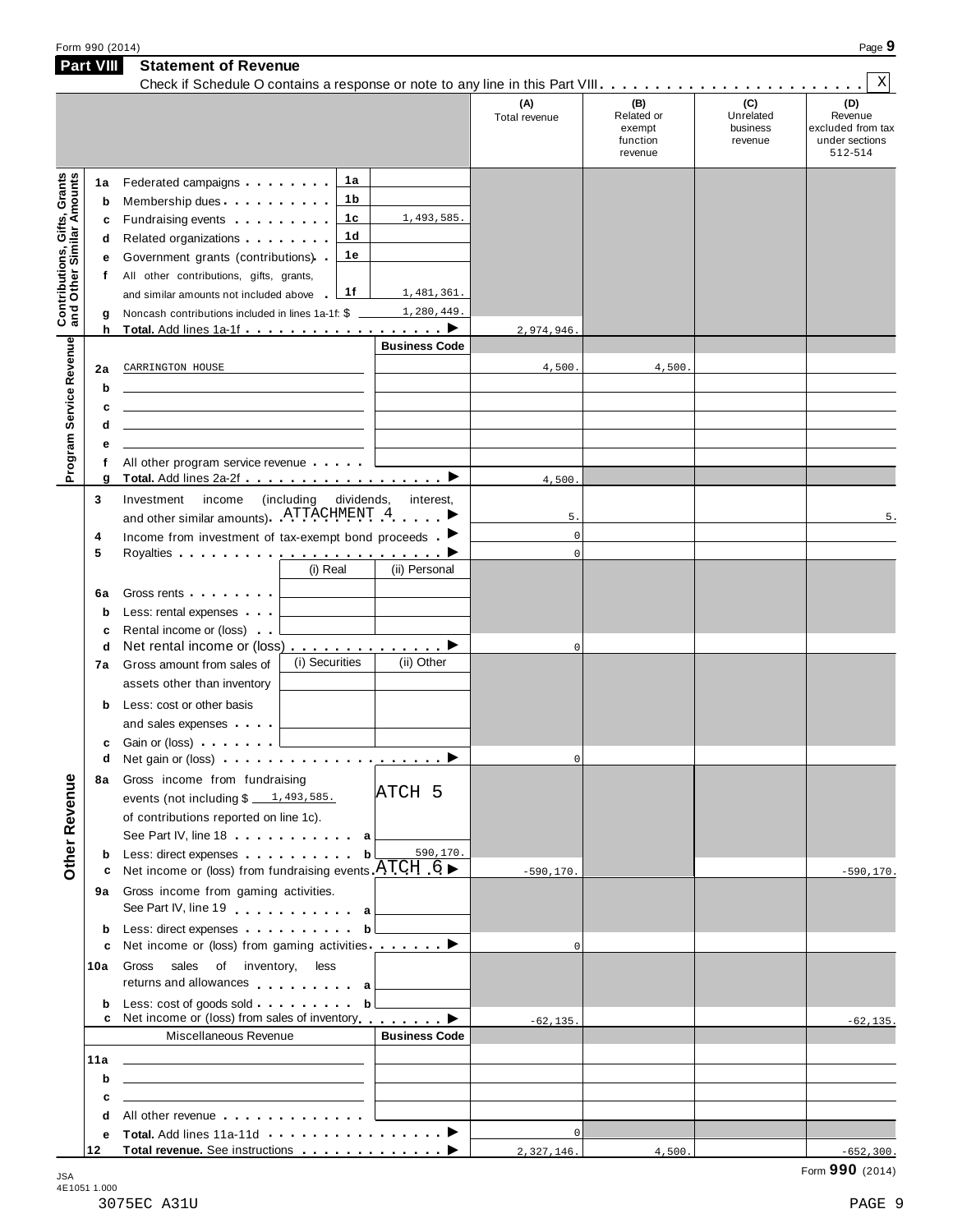| Section 501(c)(3) and 501(c)(4) organizations must complete all columns. All other organizations must complete column (A).                                                                                                                |                       |                             |                                    |                         |
|-------------------------------------------------------------------------------------------------------------------------------------------------------------------------------------------------------------------------------------------|-----------------------|-----------------------------|------------------------------------|-------------------------|
| Do not include amounts reported on lines 6b, 7b,                                                                                                                                                                                          |                       | (B)                         | (C)                                | (D)                     |
| 8b, 9b, and 10b of Part VIII.                                                                                                                                                                                                             | (A)<br>Total expenses | Program service<br>expenses | Management and<br>general expenses | Fundraising<br>expenses |
| 1 Grants and other assistance to domestic organizations                                                                                                                                                                                   |                       |                             |                                    |                         |
| and domestic governments. See Part IV, line 21                                                                                                                                                                                            | 1,358,739.            | 1,358,739.                  |                                    |                         |
| 2 Grants and other assistance to domestic                                                                                                                                                                                                 |                       |                             |                                    |                         |
| individuals. See Part IV, line 22                                                                                                                                                                                                         | 0                     |                             |                                    |                         |
| 3 Grants and other assistance to foreign                                                                                                                                                                                                  |                       |                             |                                    |                         |
| organizations, foreign governments, and foreign                                                                                                                                                                                           |                       |                             |                                    |                         |
| individuals. See Part IV, lines 15 and 16                                                                                                                                                                                                 | 0                     |                             |                                    |                         |
| 4 Benefits paid to or for members                                                                                                                                                                                                         | $\Omega$              |                             |                                    |                         |
| 5 Compensation of current officers, directors,<br>trustees, and key employees                                                                                                                                                             | 0                     |                             |                                    |                         |
| 6 Compensation not included above, to disqualified                                                                                                                                                                                        |                       |                             |                                    |                         |
| persons (as defined under section 4958(f)(1)) and                                                                                                                                                                                         |                       |                             |                                    |                         |
| persons described in section 4958(c)(3)(B)                                                                                                                                                                                                | 0                     |                             |                                    |                         |
|                                                                                                                                                                                                                                           | $\cap$                |                             |                                    |                         |
| 7 Other salaries and wages                                                                                                                                                                                                                |                       |                             |                                    |                         |
| 8 Pension plan accruals and contributions (include                                                                                                                                                                                        | 0                     |                             |                                    |                         |
| section 401(k) and 403(b) employer contributions)                                                                                                                                                                                         | $\Omega$              |                             |                                    |                         |
| Other employee benefits experience in the control of the control of the control of the control of the control of the control of the control of the control of the control of the control of the control of the control of the<br>9        | C                     |                             |                                    |                         |
| 10                                                                                                                                                                                                                                        |                       |                             |                                    |                         |
| 11 Fees for services (non-employees):                                                                                                                                                                                                     |                       |                             |                                    |                         |
| a Management                                                                                                                                                                                                                              | 0                     |                             |                                    |                         |
| <b>b</b> Legal <b>exploration of the extent of the extra set of the extra set of the set of the set of the set of the set of the set of the set of the set of the set of the set of the set of the set of the set of the set of the s</b> | 250.                  |                             | 250.                               |                         |
| c Accounting entries and the set of the set of the set of the set of the set of the set of the set of the set of the set of the set of the set of the set of the set of the set of the set of the set of the set of the set of            | 2,160.                |                             | 2,160.                             |                         |
| d Lobbying entertainment and the set of the set of the set of the set of the set of the set of the set of the                                                                                                                             | 0                     |                             |                                    |                         |
| e Professional fundraising services. See Part IV, line 17                                                                                                                                                                                 | $\Omega$              |                             |                                    |                         |
| f Investment management fees                                                                                                                                                                                                              | $\Omega$              |                             |                                    |                         |
| <b>g</b> Other. (If line 11g amount exceeds 10% of line 25, column                                                                                                                                                                        |                       |                             |                                    |                         |
| (A) amount, list line 11g expenses on Schedule O.)                                                                                                                                                                                        | 0                     |                             |                                    |                         |
| 12 Advertising and promotion                                                                                                                                                                                                              | $\Omega$              |                             |                                    |                         |
| Office expenses example.<br>13                                                                                                                                                                                                            | 6,308.                |                             | 6,308.                             |                         |
| Information technology experience and the state of the state of the state of the state of the state of the state of the state of the state of the state of the state of the state of the state of the state of the state of th<br>14      | 176.                  |                             | 176.                               |                         |
| Royalties experiences and a series are a series and a series of the series of the series of the series of the<br>15                                                                                                                       | 0                     |                             |                                    |                         |
| Occupancy<br>16                                                                                                                                                                                                                           | O                     |                             |                                    |                         |
| 17 Travel                                                                                                                                                                                                                                 | $\Omega$              |                             |                                    |                         |
| Payments of travel or entertainment expenses                                                                                                                                                                                              | 0                     |                             |                                    |                         |
| for any federal, state, or local public officials                                                                                                                                                                                         | $\Omega$              |                             |                                    |                         |
| 19 Conferences, conventions, and meetings                                                                                                                                                                                                 | C                     |                             |                                    |                         |
| 20                                                                                                                                                                                                                                        | C                     |                             |                                    |                         |
| Payments to affiliates <b>All Accords</b> Payments to affiliates<br>21                                                                                                                                                                    | 14,294.               | 7,318.                      | 6,976.                             |                         |
| Depreciation, depletion, and amortization<br>22                                                                                                                                                                                           | 69.                   |                             | 69.                                |                         |
| 23<br>Insurance                                                                                                                                                                                                                           |                       |                             |                                    |                         |
| 24 Other expenses. Itemize expenses not covered                                                                                                                                                                                           |                       |                             |                                    |                         |
| above (List miscellaneous expenses in line 24e. If<br>line 24e amount exceeds 10% of line 25, column                                                                                                                                      |                       |                             |                                    |                         |
| (A) amount, list line 24e expenses on Schedule O.)                                                                                                                                                                                        |                       |                             |                                    |                         |
|                                                                                                                                                                                                                                           |                       |                             |                                    |                         |
| a STATE & CITY REGISTRATION FE                                                                                                                                                                                                            | 2,172.                |                             | 2,172.                             |                         |
| <b>b</b> CREDIT CARD MERCHANT PROC. F                                                                                                                                                                                                     | 19,203.               |                             |                                    | 19,203.                 |
| CARRINGTON HOUSE MAINT/PPT T                                                                                                                                                                                                              | 6,798.                | 6,798.                      |                                    |                         |
| dSUPPLIES<br>______________                                                                                                                                                                                                               | 2,997.                |                             |                                    | 2,997.                  |
| e All other expenses $\frac{1}{1}$                                                                                                                                                                                                        | 45,066.               | 45,066.                     |                                    |                         |
| 25 Total functional expenses. Add lines 1 through 24e                                                                                                                                                                                     | 1,458,232.            | 1,417,921.                  | 18,111.                            | 22,200.                 |
| Joint costs. Complete this line only if the<br>26.<br>organization reported in column (B) joint costs<br>from a combined educational campaign and                                                                                         |                       |                             |                                    |                         |
| fundraising solicitation. Check here<br>if                                                                                                                                                                                                |                       |                             |                                    |                         |
| following SOP 98-2 (ASC 958-720)                                                                                                                                                                                                          | 0                     |                             |                                    |                         |
| <b>JSA</b><br>4E1052 1.000                                                                                                                                                                                                                |                       |                             |                                    | Form 990 (2014)         |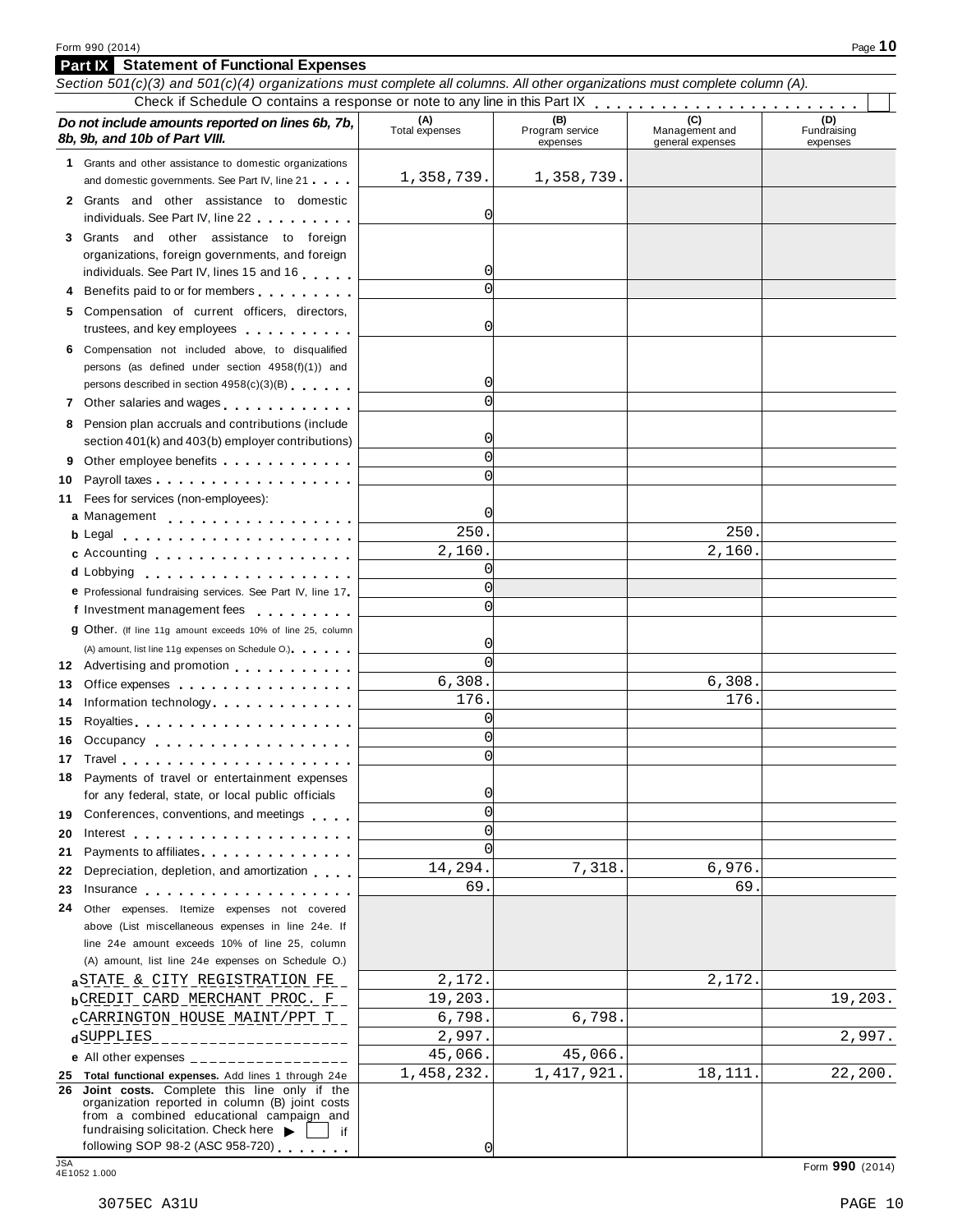Form <sup>990</sup> (2014) Page **11**

|                      | Part X       | <b>Balance Sheet</b>                                                                                                                                                                                                                                                           |                          |                                    |                    |
|----------------------|--------------|--------------------------------------------------------------------------------------------------------------------------------------------------------------------------------------------------------------------------------------------------------------------------------|--------------------------|------------------------------------|--------------------|
|                      |              |                                                                                                                                                                                                                                                                                |                          |                                    | X                  |
|                      |              |                                                                                                                                                                                                                                                                                | (A)<br>Beginning of year |                                    | (B)<br>End of year |
|                      | 1            |                                                                                                                                                                                                                                                                                | 722,530.                 | $\overline{1}$                     | 607,259.           |
|                      | $\mathbf{2}$ |                                                                                                                                                                                                                                                                                | 15,015.                  | $\overline{2}$                     | 15,019.            |
|                      | 3            |                                                                                                                                                                                                                                                                                | 140,000.                 | $\mathbf{3}$                       | 224,186.           |
|                      | 4            |                                                                                                                                                                                                                                                                                | $\Omega$                 | $\overline{4}$                     |                    |
|                      | 5            | Loans and other receivables from current and former officers, directors,                                                                                                                                                                                                       |                          |                                    |                    |
|                      |              | trustees, key employees, and highest compensated employees.                                                                                                                                                                                                                    |                          |                                    |                    |
|                      |              | Complete Part II of Schedule L<br>Complete Part if of Scriedule L<br>Loans and other receivables from other disqualified persons (as defined under section                                                                                                                     | 0l                       | 5                                  |                    |
|                      | 6            | 4958(f)(1)), persons described in section 4958(c)(3)(B), and contributing employers                                                                                                                                                                                            |                          |                                    |                    |
|                      |              | and sponsoring organizations of section $501(c)(9)$ voluntary employees' beneficiary                                                                                                                                                                                           |                          |                                    |                    |
|                      |              | organizations (see instructions). Complete Part II of Schedule L.                                                                                                                                                                                                              | 0                        | 6                                  |                    |
| ssets                | 7            |                                                                                                                                                                                                                                                                                |                          | $\overline{0}$ 7                   |                    |
|                      | 8            |                                                                                                                                                                                                                                                                                | <sub>0</sub>             | 8                                  | 1,048,063.         |
|                      | 9            |                                                                                                                                                                                                                                                                                | 5,609.                   | 9                                  | 73,433.            |
|                      |              | 10a Land, buildings, and equipment: cost or                                                                                                                                                                                                                                    |                          |                                    |                    |
|                      |              | 412,199.<br>other basis. Complete Part VI of Schedule D<br>  10a                                                                                                                                                                                                               |                          |                                    |                    |
|                      |              | 7,318.                                                                                                                                                                                                                                                                         | $355, 757.$ 10c          |                                    | 404,881.           |
|                      | 11           | Investments - publicly traded securities ATCH 8.                                                                                                                                                                                                                               |                          | $0 \vert 11$                       | 10,122.            |
|                      | 12           |                                                                                                                                                                                                                                                                                |                          | $0 \vert 12 \vert$<br>$0 \vert 13$ | $\Omega$           |
|                      | 13           | Investments - program-related. See Part IV, line 11                                                                                                                                                                                                                            |                          | $0 \vert 14$                       | $\Omega$           |
|                      | 14           |                                                                                                                                                                                                                                                                                | $6,955.$ 15              |                                    | 3,864.             |
|                      | 15<br>16     | Total assets. Add lines 1 through 15 (must equal line 34)                                                                                                                                                                                                                      | $1, 245, 866.$ 16        |                                    | 2,386,827.         |
|                      | 17           | Accounts payable and accrued expenses                                                                                                                                                                                                                                          | $4,094.$ 17              |                                    | 326,349.           |
|                      | 18           |                                                                                                                                                                                                                                                                                | $100,000.$ 18            |                                    | 50,000.            |
|                      | 19           |                                                                                                                                                                                                                                                                                |                          | $0 \vert 19$                       | O                  |
|                      | 20           |                                                                                                                                                                                                                                                                                |                          | $0\vert 20$                        | $\Omega$           |
|                      | 21           | Escrow or custodial account liability. Complete Part IV of Schedule D                                                                                                                                                                                                          |                          | $0 \overline{\smash{\big)}\ 21}$   | $\Omega$           |
| Liabilities          | 22           | Loans and other payables to current and former officers, directors,                                                                                                                                                                                                            |                          |                                    |                    |
|                      |              | trustees, key employees, highest compensated employees, and                                                                                                                                                                                                                    |                          |                                    |                    |
|                      |              | disqualified persons. Complete Part II of Schedule L.                                                                                                                                                                                                                          |                          | $0\overline{22}$                   | 0                  |
|                      | 23           | Secured mortgages and notes payable to unrelated third parties                                                                                                                                                                                                                 |                          | $0\overline{23}$                   | $\Omega$           |
|                      | 24           | Unsecured notes and loans payable to unrelated third parties <b>witch the United States</b>                                                                                                                                                                                    |                          | $0\overline{24}$                   | $\overline{0}$     |
|                      | 25           | Other liabilities (including federal income tax, payables to related third                                                                                                                                                                                                     |                          |                                    |                    |
|                      |              | parties, and other liabilities not included on lines 17-24). Complete Part X                                                                                                                                                                                                   |                          |                                    |                    |
|                      |              | of Schedule D                                                                                                                                                                                                                                                                  |                          | $0\vert 25$                        | 0                  |
|                      | 26           |                                                                                                                                                                                                                                                                                | 104,094.                 | 26                                 | 376,349.           |
|                      |              | Organizations that follow SFAS 117 (ASC 958), check here ▶<br>$X \mid$ and<br>complete lines 27 through 29, and lines 33 and 34.                                                                                                                                               |                          |                                    |                    |
|                      | 27           | Unrestricted net assets                                                                                                                                                                                                                                                        | 505,672.                 | 27                                 | 935,750.           |
|                      | 28           |                                                                                                                                                                                                                                                                                | 336,100.                 | 28                                 | 1,074,728.         |
|                      | 29           |                                                                                                                                                                                                                                                                                | 300,000.                 | 29                                 | 0                  |
| <b>Fund Balances</b> |              | Organizations that do not follow SFAS 117 (ASC 958), check here ▶<br>and                                                                                                                                                                                                       |                          |                                    |                    |
|                      |              | complete lines 30 through 34.                                                                                                                                                                                                                                                  |                          |                                    |                    |
| Net Assets or        | 30           |                                                                                                                                                                                                                                                                                |                          | 30                                 |                    |
|                      | 31           | Paid-in or capital surplus, or land, building, or equipment fund<br>$\frac{1}{2} \left( \frac{1}{2} \right) \left( \frac{1}{2} \right) \left( \frac{1}{2} \right) \left( \frac{1}{2} \right) \left( \frac{1}{2} \right) \left( \frac{1}{2} \right) \left( \frac{1}{2} \right)$ |                          | 31                                 |                    |
|                      | 32           | Retained earnings, endowment, accumulated income, or other funds                                                                                                                                                                                                               |                          | 32                                 |                    |
|                      | 33           |                                                                                                                                                                                                                                                                                | 1, 141, 772.             | 33                                 | 2,010,478.         |
|                      | 34           | Total liabilities and net assets/fund balances                                                                                                                                                                                                                                 | 1,245,866.               | 34                                 | 2,386,827.         |

Form **990** (2014)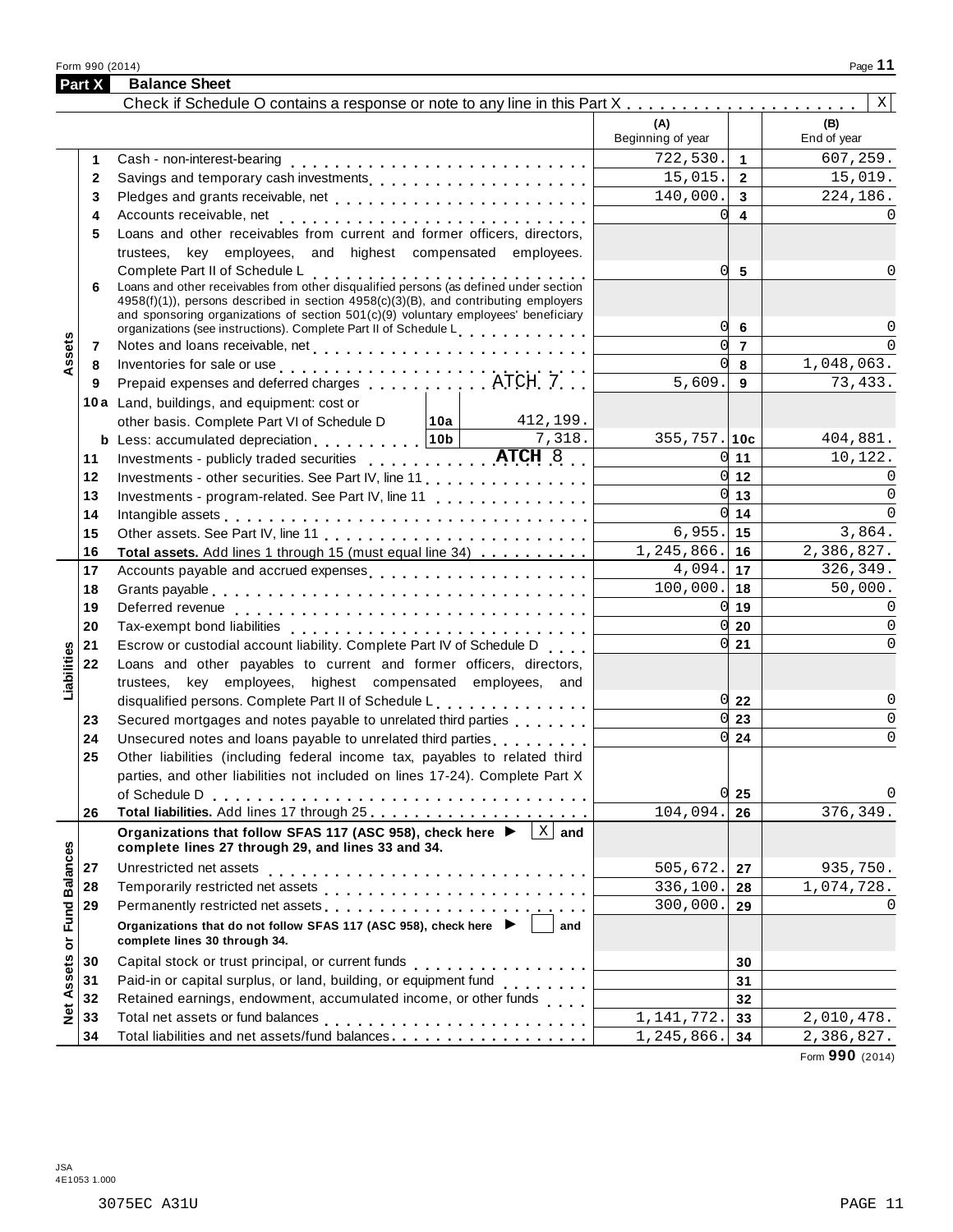|                 | Form 990 (2014)                                                                                                       |                |                |              | Page 12  |
|-----------------|-----------------------------------------------------------------------------------------------------------------------|----------------|----------------|--------------|----------|
| Part XI         | <b>Reconciliation of Net Assets</b>                                                                                   |                |                |              |          |
|                 | Check if Schedule O contains a response or note to any line in this Part XI                                           |                |                |              | X        |
| 1               |                                                                                                                       | $\mathbf{1}$   |                | 2,327,146.   |          |
| 2               | Total expenses (must equal Part IX, column (A), line 25)                                                              | $\overline{2}$ |                | 1,458,232.   |          |
| 3               |                                                                                                                       | $\mathbf{3}$   |                | 868,914.     |          |
| 4               | Net assets or fund balances at beginning of year (must equal Part X, line 33, column (A))                             | $\overline{4}$ |                | 1, 141, 772. |          |
| 5               |                                                                                                                       | 5              |                |              | $-208.$  |
| 6               |                                                                                                                       | 6              |                | 364,240.     |          |
| 7               |                                                                                                                       | $\overline{7}$ |                |              |          |
| 8               |                                                                                                                       | 8              |                |              | $\Omega$ |
| 9               | Other changes in net assets or fund balances (explain in Schedule O)                                                  | 9              |                | $-364, 240.$ |          |
| 10              | Net assets or fund balances at end of year. Combine lines 3 through 9 (must equal Part X, line                        |                |                |              |          |
|                 |                                                                                                                       | 10             |                | 2,010,478.   |          |
| <b>Part XII</b> | <b>Financial Statements and Reporting</b>                                                                             |                |                |              |          |
|                 |                                                                                                                       |                |                |              |          |
|                 |                                                                                                                       |                |                | Yes          | No       |
| 1               | $ X $ Accrual<br>Accounting method used to prepare the Form 990:     Cash<br>Other                                    |                |                |              |          |
|                 | If the organization changed its method of accounting from a prior year or checked "Other," explain in                 |                |                |              |          |
|                 | Schedule O.                                                                                                           |                |                |              |          |
|                 | 2a Were the organization's financial statements compiled or reviewed by an independent accountant?                    |                | 2a             |              | X        |
|                 | If "Yes," check a box below to indicate whether the financial statements for the year were compiled or                |                |                |              |          |
|                 | reviewed on a separate basis, consolidated basis, or both:                                                            |                |                |              |          |
|                 | Separate basis<br><b>Consolidated basis</b><br>Both consolidated and separate basis                                   |                |                |              |          |
|                 | <b>b</b> Were the organization's financial statements audited by an independent accountant?                           |                | 2 <sub>b</sub> | X            |          |
|                 | If "Yes," check a box below to indicate whether the financial statements for the year were audited on a               |                |                |              |          |
|                 | separate basis, consolidated basis, or both:                                                                          |                |                |              |          |
|                 | $X$ Separate basis<br><b>Consolidated basis</b><br>Both consolidated and separate basis                               |                |                |              |          |
|                 | c If "Yes" to line 2a or 2b, does the organization have a committee that assumes responsibility for oversight         |                |                |              |          |
|                 | of the audit, review, or compilation of its financial statements and selection of an independent accountant?          |                | 2c             | X            |          |
|                 | If the organization changed either its oversight process or selection process during the tax year, explain in         |                |                |              |          |
|                 | Schedule O.                                                                                                           |                |                |              |          |
|                 | 3a As a result of a federal award, was the organization required to undergo an audit or audits as set forth in        |                |                |              |          |
|                 |                                                                                                                       |                | 3a             |              | Χ        |
|                 | <b>b</b> If "Yes," did the organization undergo the required audit or audits? If the organization did not undergo the |                |                |              |          |
|                 | required audit or audits, explain why in Schedule O and describe any steps taken to undergo such audits.              |                | 3 <sub>b</sub> |              |          |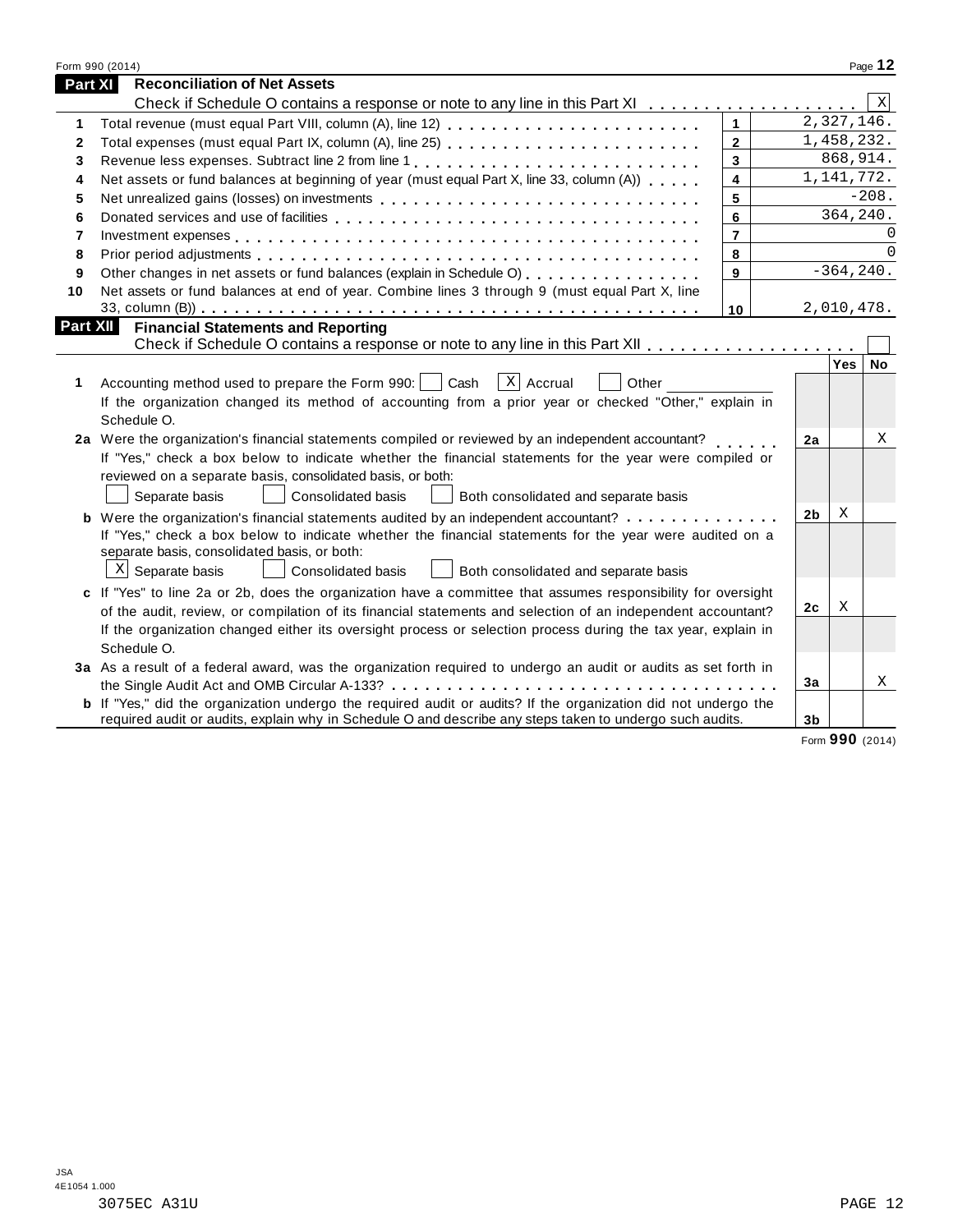| <b>SCHEDULE A</b>    | <b>Public Charity Status and Public Support</b>                                 | OMB No. 1545-0047 |  |  |
|----------------------|---------------------------------------------------------------------------------|-------------------|--|--|
| (Form 990 or 990-EZ) | Complete if the organization is a section $501(c)(3)$ organization or a section | ⋒⋒◀⋀              |  |  |

(Form 990 or 990-EZ) Complete if the organization is a section 501(c)(3) organization or a section  $4947(a)(1)$  nonexempt charitable trust. I **Attach to Form <sup>990</sup> or Form 990-EZ.** Department of the Treasury **Open to Public**

|        | Department of the Treasury                                                                                                                                                                                                     |  |                                                            | ▶ Attach to Form 990 or Form 990-EZ.                                                                      |     |                                                      |                                                                                                                              | Open to Public                                                                                                                      |  |
|--------|--------------------------------------------------------------------------------------------------------------------------------------------------------------------------------------------------------------------------------|--|------------------------------------------------------------|-----------------------------------------------------------------------------------------------------------|-----|------------------------------------------------------|------------------------------------------------------------------------------------------------------------------------------|-------------------------------------------------------------------------------------------------------------------------------------|--|
|        | <b>Internal Revenue Service</b>                                                                                                                                                                                                |  |                                                            |                                                                                                           |     |                                                      | Information about Schedule A (Form 990 or 990-EZ) and its instructions is at www.irs.gov/form990.                            | Inspection                                                                                                                          |  |
|        | Name of the organization                                                                                                                                                                                                       |  |                                                            |                                                                                                           |     |                                                      |                                                                                                                              | <b>Employer identification number</b>                                                                                               |  |
|        |                                                                                                                                                                                                                                |  | CARRINGTON CHARITABLE FOUNDATION, INC                      |                                                                                                           |     |                                                      |                                                                                                                              | 27-2073758                                                                                                                          |  |
| Part I |                                                                                                                                                                                                                                |  |                                                            |                                                                                                           |     |                                                      | Reason for Public Charity Status (All organizations must complete this part.) See instructions.                              |                                                                                                                                     |  |
|        |                                                                                                                                                                                                                                |  |                                                            | The organization is not a private foundation because it is: (For lines 1 through 11, check only one box.) |     |                                                      |                                                                                                                              |                                                                                                                                     |  |
| 1      |                                                                                                                                                                                                                                |  |                                                            | A church, convention of churches, or association of churches described in section 170(b)(1)(A)(i).        |     |                                                      |                                                                                                                              |                                                                                                                                     |  |
| 2      |                                                                                                                                                                                                                                |  |                                                            | A school described in section 170(b)(1)(A)(ii). (Attach Schedule E.)                                      |     |                                                      |                                                                                                                              |                                                                                                                                     |  |
| 3      | A hospital or a cooperative hospital service organization described in section 170(b)(1)(A)(iii).<br>A medical research organization operated in conjunction with a hospital described in section 170(b)(1)(A)(iii). Enter the |  |                                                            |                                                                                                           |     |                                                      |                                                                                                                              |                                                                                                                                     |  |
| 4      |                                                                                                                                                                                                                                |  |                                                            |                                                                                                           |     |                                                      |                                                                                                                              |                                                                                                                                     |  |
|        | hospital's name, city, and state:                                                                                                                                                                                              |  |                                                            |                                                                                                           |     |                                                      |                                                                                                                              | An organization operated for the benefit of a college or university owned or operated by a governmental unit described in           |  |
| 5      |                                                                                                                                                                                                                                |  |                                                            |                                                                                                           |     |                                                      |                                                                                                                              |                                                                                                                                     |  |
|        |                                                                                                                                                                                                                                |  | section 170(b)(1)(A)(iv). (Complete Part II.)              | A federal, state, or local government or governmental unit described in section 170(b)(1)(A)(v).          |     |                                                      |                                                                                                                              |                                                                                                                                     |  |
| 6<br>7 | Χ                                                                                                                                                                                                                              |  |                                                            |                                                                                                           |     |                                                      |                                                                                                                              | An organization that normally receives a substantial part of its support from a governmental unit or from the general public        |  |
|        |                                                                                                                                                                                                                                |  | described in section 170(b)(1)(A)(vi). (Complete Part II.) |                                                                                                           |     |                                                      |                                                                                                                              |                                                                                                                                     |  |
| 8      |                                                                                                                                                                                                                                |  |                                                            | A community trust described in section 170(b)(1)(A)(vi). (Complete Part II.)                              |     |                                                      |                                                                                                                              |                                                                                                                                     |  |
| 9      |                                                                                                                                                                                                                                |  |                                                            |                                                                                                           |     |                                                      |                                                                                                                              | An organization that normally receives: (1) more than 331/3% of its support from contributions, membership fees, and gross          |  |
|        |                                                                                                                                                                                                                                |  |                                                            |                                                                                                           |     |                                                      |                                                                                                                              | receipts from activities related to its exempt functions - subject to certain exceptions, and (2) no more than 331/3% of its        |  |
|        |                                                                                                                                                                                                                                |  |                                                            |                                                                                                           |     |                                                      |                                                                                                                              | support from gross investment income and unrelated business taxable income (less section 511 tax) from businesses                   |  |
|        |                                                                                                                                                                                                                                |  |                                                            | acquired by the organization after June 30, 1975. See section 509(a)(2). (Complete Part III.)             |     |                                                      |                                                                                                                              |                                                                                                                                     |  |
| 10     |                                                                                                                                                                                                                                |  |                                                            | An organization organized and operated exclusively to test for public safety. See section 509(a)(4).      |     |                                                      |                                                                                                                              |                                                                                                                                     |  |
| 11     |                                                                                                                                                                                                                                |  |                                                            |                                                                                                           |     |                                                      |                                                                                                                              | An organization organized and operated exclusively for the benefit of, to perform the functions of, or to carry out the purposes of |  |
|        |                                                                                                                                                                                                                                |  |                                                            |                                                                                                           |     |                                                      |                                                                                                                              | one or more publicly supported organizations described in section 509(a)(1) or section 509(a)(2). See section 509(a)(3). Check      |  |
|        |                                                                                                                                                                                                                                |  |                                                            |                                                                                                           |     |                                                      | the box in lines 11a through 11d that describes the type of supporting organization and complete lines 11e, 11f, and 11g.    |                                                                                                                                     |  |
| a      |                                                                                                                                                                                                                                |  |                                                            |                                                                                                           |     |                                                      | Type I. A supporting organization operated, supervised, or controlled by its supported organization(s), typically by giving  |                                                                                                                                     |  |
|        |                                                                                                                                                                                                                                |  |                                                            |                                                                                                           |     |                                                      |                                                                                                                              | the supported organization(s) the power to regularly appoint or elect a majority of the directors or trustees of the supporting     |  |
|        |                                                                                                                                                                                                                                |  | organization. You must complete Part IV, Sections A and B. |                                                                                                           |     |                                                      |                                                                                                                              |                                                                                                                                     |  |
| b      |                                                                                                                                                                                                                                |  |                                                            |                                                                                                           |     |                                                      | Type II. A supporting organization supervised or controlled in connection with its supported organization(s), by having      |                                                                                                                                     |  |
|        |                                                                                                                                                                                                                                |  |                                                            |                                                                                                           |     |                                                      | control or management of the supporting organization vested in the same persons that control or manage the supported         |                                                                                                                                     |  |
|        |                                                                                                                                                                                                                                |  |                                                            | organization(s). You must complete Part IV, Sections A and C.                                             |     |                                                      |                                                                                                                              |                                                                                                                                     |  |
| c      |                                                                                                                                                                                                                                |  |                                                            |                                                                                                           |     |                                                      | Type III functionally integrated. A supporting organization operated in connection with, and functionally integrated with,   |                                                                                                                                     |  |
|        |                                                                                                                                                                                                                                |  |                                                            | its supported organization(s) (see instructions). You must complete Part IV, Sections A, D, and E.        |     |                                                      |                                                                                                                              |                                                                                                                                     |  |
| d      |                                                                                                                                                                                                                                |  |                                                            |                                                                                                           |     |                                                      | Type III non-functionally integrated. A supporting organization operated in connection with its supported organization(s)    |                                                                                                                                     |  |
|        |                                                                                                                                                                                                                                |  |                                                            |                                                                                                           |     |                                                      | that is not functionally integrated. The organization generally must satisfy a distribution requirement and an attentiveness |                                                                                                                                     |  |
|        |                                                                                                                                                                                                                                |  |                                                            | requirement (see instructions). You must complete Part IV, Sections A and D, and Part V.                  |     |                                                      |                                                                                                                              |                                                                                                                                     |  |
| е      |                                                                                                                                                                                                                                |  |                                                            |                                                                                                           |     |                                                      | Check this box if the organization received a written determination from the IRS that it is a Type I, Type II, Type III      |                                                                                                                                     |  |
|        |                                                                                                                                                                                                                                |  |                                                            | functionally integrated, or Type III non-functionally integrated supporting organization.                 |     |                                                      |                                                                                                                              |                                                                                                                                     |  |
|        |                                                                                                                                                                                                                                |  |                                                            | Enter the number of supported organizations                                                               |     |                                                      |                                                                                                                              |                                                                                                                                     |  |
|        |                                                                                                                                                                                                                                |  |                                                            | Provide the following information about the supported organization(s).                                    |     |                                                      |                                                                                                                              |                                                                                                                                     |  |
|        | (i) Name of supported organization                                                                                                                                                                                             |  | (ii) EIN                                                   | (iii) Type of organization<br>(described on lines 1-9                                                     |     | (iv) Is the organization<br>listed in your governing | (v) Amount of monetary<br>support (see                                                                                       | (vi) Amount of                                                                                                                      |  |
|        |                                                                                                                                                                                                                                |  |                                                            | above or IRC section                                                                                      |     | document?                                            | instructions)                                                                                                                | other support (see<br>instructions)                                                                                                 |  |
|        |                                                                                                                                                                                                                                |  |                                                            | (see instructions))                                                                                       |     |                                                      |                                                                                                                              |                                                                                                                                     |  |
|        |                                                                                                                                                                                                                                |  |                                                            |                                                                                                           | Yes | No                                                   |                                                                                                                              |                                                                                                                                     |  |
| (A)    |                                                                                                                                                                                                                                |  |                                                            |                                                                                                           |     |                                                      |                                                                                                                              |                                                                                                                                     |  |
|        |                                                                                                                                                                                                                                |  |                                                            |                                                                                                           |     |                                                      |                                                                                                                              |                                                                                                                                     |  |
| (B)    |                                                                                                                                                                                                                                |  |                                                            |                                                                                                           |     |                                                      |                                                                                                                              |                                                                                                                                     |  |
|        |                                                                                                                                                                                                                                |  |                                                            |                                                                                                           |     |                                                      |                                                                                                                              |                                                                                                                                     |  |
| (C)    |                                                                                                                                                                                                                                |  |                                                            |                                                                                                           |     |                                                      |                                                                                                                              |                                                                                                                                     |  |
|        |                                                                                                                                                                                                                                |  |                                                            |                                                                                                           |     |                                                      |                                                                                                                              |                                                                                                                                     |  |
| (D)    |                                                                                                                                                                                                                                |  |                                                            |                                                                                                           |     |                                                      |                                                                                                                              |                                                                                                                                     |  |
|        |                                                                                                                                                                                                                                |  |                                                            |                                                                                                           |     |                                                      |                                                                                                                              |                                                                                                                                     |  |
| (E)    |                                                                                                                                                                                                                                |  |                                                            |                                                                                                           |     |                                                      |                                                                                                                              |                                                                                                                                     |  |
|        |                                                                                                                                                                                                                                |  |                                                            |                                                                                                           |     |                                                      |                                                                                                                              |                                                                                                                                     |  |
| Total  |                                                                                                                                                                                                                                |  |                                                            |                                                                                                           |     |                                                      |                                                                                                                              |                                                                                                                                     |  |
|        |                                                                                                                                                                                                                                |  |                                                            |                                                                                                           |     |                                                      |                                                                                                                              |                                                                                                                                     |  |

| 947(a)(1) nonexempt charitable trust. |  |  |
|---------------------------------------|--|--|
|                                       |  |  |

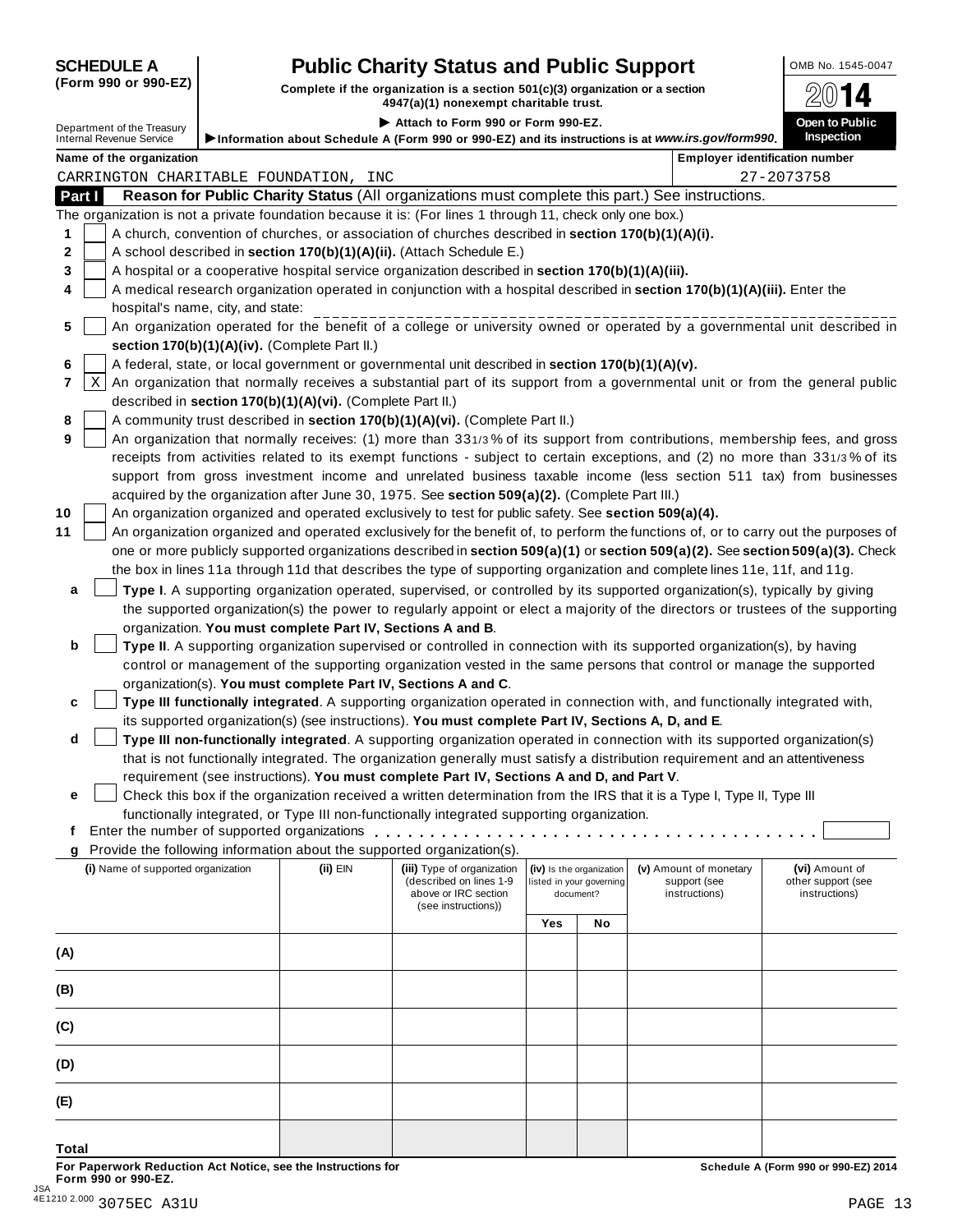**Support Schedule for Organizations Described in Sections 170(b)(1)(A)(iv) and 170(b)(1)(A)(vi)** (Complete only if you checked the box on line 5, 7, or 8 of Part I or if the organization failed to qualify under Part III. If the organization fails to qualify under the tests listed below, please complete Part III.) **Part II**

|                                                                                                                                                                                                         | (a) 2010                                                                                                                                                                                                                                                                                                                                                                                                                                          | (b) 2011             | (c) $2012$                                                                               | $(d)$ 2013                   | (e) $2014$                                                                                                                                                                                   | (f) Total                                                                                                                                                                                                                                                                                                                                                                                                                                                                                                                                                                                                                                                                                                                                                                                                                                                                                                                                                                                                                                                                                                                                                                                                                                                                                                                                                                                                                                                                                                                                                               |
|---------------------------------------------------------------------------------------------------------------------------------------------------------------------------------------------------------|---------------------------------------------------------------------------------------------------------------------------------------------------------------------------------------------------------------------------------------------------------------------------------------------------------------------------------------------------------------------------------------------------------------------------------------------------|----------------------|------------------------------------------------------------------------------------------|------------------------------|----------------------------------------------------------------------------------------------------------------------------------------------------------------------------------------------|-------------------------------------------------------------------------------------------------------------------------------------------------------------------------------------------------------------------------------------------------------------------------------------------------------------------------------------------------------------------------------------------------------------------------------------------------------------------------------------------------------------------------------------------------------------------------------------------------------------------------------------------------------------------------------------------------------------------------------------------------------------------------------------------------------------------------------------------------------------------------------------------------------------------------------------------------------------------------------------------------------------------------------------------------------------------------------------------------------------------------------------------------------------------------------------------------------------------------------------------------------------------------------------------------------------------------------------------------------------------------------------------------------------------------------------------------------------------------------------------------------------------------------------------------------------------------|
| Gifts,<br>contributions,<br>grants,<br>and<br>membership fees received. (Do not<br>include any "unusual grants.")                                                                                       | 121,660.                                                                                                                                                                                                                                                                                                                                                                                                                                          | 669,546.             | 1,539,440.                                                                               | 1,374,116.                   | 3,103,597.                                                                                                                                                                                   | 6,808,359.                                                                                                                                                                                                                                                                                                                                                                                                                                                                                                                                                                                                                                                                                                                                                                                                                                                                                                                                                                                                                                                                                                                                                                                                                                                                                                                                                                                                                                                                                                                                                              |
| Tax<br>revenues<br>levied<br>for<br>the<br>organization's benefit and either paid<br>to or expended on its behalf                                                                                       |                                                                                                                                                                                                                                                                                                                                                                                                                                                   |                      |                                                                                          |                              |                                                                                                                                                                                              | 0                                                                                                                                                                                                                                                                                                                                                                                                                                                                                                                                                                                                                                                                                                                                                                                                                                                                                                                                                                                                                                                                                                                                                                                                                                                                                                                                                                                                                                                                                                                                                                       |
| The value of services or facilities<br>furnished by a governmental unit to the<br>organization without charge                                                                                           |                                                                                                                                                                                                                                                                                                                                                                                                                                                   |                      |                                                                                          |                              |                                                                                                                                                                                              |                                                                                                                                                                                                                                                                                                                                                                                                                                                                                                                                                                                                                                                                                                                                                                                                                                                                                                                                                                                                                                                                                                                                                                                                                                                                                                                                                                                                                                                                                                                                                                         |
| Total. Add lines 1 through 3                                                                                                                                                                            | 121,660.                                                                                                                                                                                                                                                                                                                                                                                                                                          | 669,546.             | 1,539,440.                                                                               | 1,374,116.                   | 3,103,597.                                                                                                                                                                                   | 6,808,359.                                                                                                                                                                                                                                                                                                                                                                                                                                                                                                                                                                                                                                                                                                                                                                                                                                                                                                                                                                                                                                                                                                                                                                                                                                                                                                                                                                                                                                                                                                                                                              |
| The portion of total contributions by<br>each<br>person<br>(other<br>than<br>а<br>governmental<br>unit<br>or<br>publicly<br>supported organization) included on<br>line 1 that exceeds 2% of the amount |                                                                                                                                                                                                                                                                                                                                                                                                                                                   |                      |                                                                                          |                              |                                                                                                                                                                                              |                                                                                                                                                                                                                                                                                                                                                                                                                                                                                                                                                                                                                                                                                                                                                                                                                                                                                                                                                                                                                                                                                                                                                                                                                                                                                                                                                                                                                                                                                                                                                                         |
| shown on line 11, column (f)                                                                                                                                                                            |                                                                                                                                                                                                                                                                                                                                                                                                                                                   |                      |                                                                                          |                              |                                                                                                                                                                                              | 2,031,027.                                                                                                                                                                                                                                                                                                                                                                                                                                                                                                                                                                                                                                                                                                                                                                                                                                                                                                                                                                                                                                                                                                                                                                                                                                                                                                                                                                                                                                                                                                                                                              |
|                                                                                                                                                                                                         |                                                                                                                                                                                                                                                                                                                                                                                                                                                   |                      |                                                                                          |                              |                                                                                                                                                                                              | 4,777,332.                                                                                                                                                                                                                                                                                                                                                                                                                                                                                                                                                                                                                                                                                                                                                                                                                                                                                                                                                                                                                                                                                                                                                                                                                                                                                                                                                                                                                                                                                                                                                              |
|                                                                                                                                                                                                         |                                                                                                                                                                                                                                                                                                                                                                                                                                                   |                      |                                                                                          |                              |                                                                                                                                                                                              |                                                                                                                                                                                                                                                                                                                                                                                                                                                                                                                                                                                                                                                                                                                                                                                                                                                                                                                                                                                                                                                                                                                                                                                                                                                                                                                                                                                                                                                                                                                                                                         |
|                                                                                                                                                                                                         |                                                                                                                                                                                                                                                                                                                                                                                                                                                   |                      |                                                                                          |                              |                                                                                                                                                                                              | (f) Total                                                                                                                                                                                                                                                                                                                                                                                                                                                                                                                                                                                                                                                                                                                                                                                                                                                                                                                                                                                                                                                                                                                                                                                                                                                                                                                                                                                                                                                                                                                                                               |
| Gross income from interest, dividends,<br>payments received on securities loans,<br>rents, royalties and income from similar                                                                            |                                                                                                                                                                                                                                                                                                                                                                                                                                                   |                      |                                                                                          |                              |                                                                                                                                                                                              | 6,808,359.<br>20.                                                                                                                                                                                                                                                                                                                                                                                                                                                                                                                                                                                                                                                                                                                                                                                                                                                                                                                                                                                                                                                                                                                                                                                                                                                                                                                                                                                                                                                                                                                                                       |
|                                                                                                                                                                                                         |                                                                                                                                                                                                                                                                                                                                                                                                                                                   |                      |                                                                                          |                              |                                                                                                                                                                                              |                                                                                                                                                                                                                                                                                                                                                                                                                                                                                                                                                                                                                                                                                                                                                                                                                                                                                                                                                                                                                                                                                                                                                                                                                                                                                                                                                                                                                                                                                                                                                                         |
| Net income from unrelated business<br>activities, whether or not the business<br>is regularly carried on each property of the set of the set of the set of the set of the set of the set of the         |                                                                                                                                                                                                                                                                                                                                                                                                                                                   |                      |                                                                                          |                              |                                                                                                                                                                                              | 0                                                                                                                                                                                                                                                                                                                                                                                                                                                                                                                                                                                                                                                                                                                                                                                                                                                                                                                                                                                                                                                                                                                                                                                                                                                                                                                                                                                                                                                                                                                                                                       |
| Other income. Do not include gain or<br>loss from the sale of capital assets                                                                                                                            |                                                                                                                                                                                                                                                                                                                                                                                                                                                   |                      |                                                                                          |                              |                                                                                                                                                                                              |                                                                                                                                                                                                                                                                                                                                                                                                                                                                                                                                                                                                                                                                                                                                                                                                                                                                                                                                                                                                                                                                                                                                                                                                                                                                                                                                                                                                                                                                                                                                                                         |
|                                                                                                                                                                                                         |                                                                                                                                                                                                                                                                                                                                                                                                                                                   |                      |                                                                                          |                              |                                                                                                                                                                                              | 6,808,379.                                                                                                                                                                                                                                                                                                                                                                                                                                                                                                                                                                                                                                                                                                                                                                                                                                                                                                                                                                                                                                                                                                                                                                                                                                                                                                                                                                                                                                                                                                                                                              |
|                                                                                                                                                                                                         |                                                                                                                                                                                                                                                                                                                                                                                                                                                   |                      |                                                                                          |                              |                                                                                                                                                                                              |                                                                                                                                                                                                                                                                                                                                                                                                                                                                                                                                                                                                                                                                                                                                                                                                                                                                                                                                                                                                                                                                                                                                                                                                                                                                                                                                                                                                                                                                                                                                                                         |
|                                                                                                                                                                                                         |                                                                                                                                                                                                                                                                                                                                                                                                                                                   |                      |                                                                                          |                              |                                                                                                                                                                                              | $\mathbf{X}$                                                                                                                                                                                                                                                                                                                                                                                                                                                                                                                                                                                                                                                                                                                                                                                                                                                                                                                                                                                                                                                                                                                                                                                                                                                                                                                                                                                                                                                                                                                                                            |
|                                                                                                                                                                                                         |                                                                                                                                                                                                                                                                                                                                                                                                                                                   |                      |                                                                                          |                              |                                                                                                                                                                                              |                                                                                                                                                                                                                                                                                                                                                                                                                                                                                                                                                                                                                                                                                                                                                                                                                                                                                                                                                                                                                                                                                                                                                                                                                                                                                                                                                                                                                                                                                                                                                                         |
|                                                                                                                                                                                                         |                                                                                                                                                                                                                                                                                                                                                                                                                                                   |                      |                                                                                          |                              | 14                                                                                                                                                                                           | %                                                                                                                                                                                                                                                                                                                                                                                                                                                                                                                                                                                                                                                                                                                                                                                                                                                                                                                                                                                                                                                                                                                                                                                                                                                                                                                                                                                                                                                                                                                                                                       |
|                                                                                                                                                                                                         |                                                                                                                                                                                                                                                                                                                                                                                                                                                   |                      |                                                                                          |                              | 15                                                                                                                                                                                           | $\%$                                                                                                                                                                                                                                                                                                                                                                                                                                                                                                                                                                                                                                                                                                                                                                                                                                                                                                                                                                                                                                                                                                                                                                                                                                                                                                                                                                                                                                                                                                                                                                    |
|                                                                                                                                                                                                         |                                                                                                                                                                                                                                                                                                                                                                                                                                                   |                      |                                                                                          |                              |                                                                                                                                                                                              |                                                                                                                                                                                                                                                                                                                                                                                                                                                                                                                                                                                                                                                                                                                                                                                                                                                                                                                                                                                                                                                                                                                                                                                                                                                                                                                                                                                                                                                                                                                                                                         |
|                                                                                                                                                                                                         |                                                                                                                                                                                                                                                                                                                                                                                                                                                   |                      |                                                                                          |                              |                                                                                                                                                                                              |                                                                                                                                                                                                                                                                                                                                                                                                                                                                                                                                                                                                                                                                                                                                                                                                                                                                                                                                                                                                                                                                                                                                                                                                                                                                                                                                                                                                                                                                                                                                                                         |
|                                                                                                                                                                                                         |                                                                                                                                                                                                                                                                                                                                                                                                                                                   |                      |                                                                                          |                              |                                                                                                                                                                                              |                                                                                                                                                                                                                                                                                                                                                                                                                                                                                                                                                                                                                                                                                                                                                                                                                                                                                                                                                                                                                                                                                                                                                                                                                                                                                                                                                                                                                                                                                                                                                                         |
|                                                                                                                                                                                                         |                                                                                                                                                                                                                                                                                                                                                                                                                                                   |                      |                                                                                          |                              |                                                                                                                                                                                              |                                                                                                                                                                                                                                                                                                                                                                                                                                                                                                                                                                                                                                                                                                                                                                                                                                                                                                                                                                                                                                                                                                                                                                                                                                                                                                                                                                                                                                                                                                                                                                         |
|                                                                                                                                                                                                         |                                                                                                                                                                                                                                                                                                                                                                                                                                                   |                      |                                                                                          |                              |                                                                                                                                                                                              |                                                                                                                                                                                                                                                                                                                                                                                                                                                                                                                                                                                                                                                                                                                                                                                                                                                                                                                                                                                                                                                                                                                                                                                                                                                                                                                                                                                                                                                                                                                                                                         |
|                                                                                                                                                                                                         |                                                                                                                                                                                                                                                                                                                                                                                                                                                   |                      |                                                                                          |                              |                                                                                                                                                                                              |                                                                                                                                                                                                                                                                                                                                                                                                                                                                                                                                                                                                                                                                                                                                                                                                                                                                                                                                                                                                                                                                                                                                                                                                                                                                                                                                                                                                                                                                                                                                                                         |
|                                                                                                                                                                                                         |                                                                                                                                                                                                                                                                                                                                                                                                                                                   |                      |                                                                                          |                              |                                                                                                                                                                                              |                                                                                                                                                                                                                                                                                                                                                                                                                                                                                                                                                                                                                                                                                                                                                                                                                                                                                                                                                                                                                                                                                                                                                                                                                                                                                                                                                                                                                                                                                                                                                                         |
|                                                                                                                                                                                                         |                                                                                                                                                                                                                                                                                                                                                                                                                                                   |                      |                                                                                          |                              |                                                                                                                                                                                              |                                                                                                                                                                                                                                                                                                                                                                                                                                                                                                                                                                                                                                                                                                                                                                                                                                                                                                                                                                                                                                                                                                                                                                                                                                                                                                                                                                                                                                                                                                                                                                         |
|                                                                                                                                                                                                         |                                                                                                                                                                                                                                                                                                                                                                                                                                                   |                      |                                                                                          |                              |                                                                                                                                                                                              |                                                                                                                                                                                                                                                                                                                                                                                                                                                                                                                                                                                                                                                                                                                                                                                                                                                                                                                                                                                                                                                                                                                                                                                                                                                                                                                                                                                                                                                                                                                                                                         |
|                                                                                                                                                                                                         |                                                                                                                                                                                                                                                                                                                                                                                                                                                   |                      |                                                                                          |                              |                                                                                                                                                                                              |                                                                                                                                                                                                                                                                                                                                                                                                                                                                                                                                                                                                                                                                                                                                                                                                                                                                                                                                                                                                                                                                                                                                                                                                                                                                                                                                                                                                                                                                                                                                                                         |
|                                                                                                                                                                                                         |                                                                                                                                                                                                                                                                                                                                                                                                                                                   |                      |                                                                                          |                              |                                                                                                                                                                                              |                                                                                                                                                                                                                                                                                                                                                                                                                                                                                                                                                                                                                                                                                                                                                                                                                                                                                                                                                                                                                                                                                                                                                                                                                                                                                                                                                                                                                                                                                                                                                                         |
| Private foundation. If the organization did not check a box on line 13, 16a, 16b, 17a, or 17b, check this box and see                                                                                   |                                                                                                                                                                                                                                                                                                                                                                                                                                                   |                      |                                                                                          |                              |                                                                                                                                                                                              |                                                                                                                                                                                                                                                                                                                                                                                                                                                                                                                                                                                                                                                                                                                                                                                                                                                                                                                                                                                                                                                                                                                                                                                                                                                                                                                                                                                                                                                                                                                                                                         |
|                                                                                                                                                                                                         | <b>Section A. Public Support</b><br>Calendar year (or fiscal year beginning in) ▶<br>Public support. Subtract line 5 from line 4.<br><b>Section B. Total Support</b><br>Calendar year (or fiscal year beginning in) ▶<br>Amounts from line 4<br>sources and the set of the set of the set of the set of the set of the set of the set of the set of the set of<br>(Explain in Part VI.) <b>CONFIDENT</b><br>Total support. Add lines 7 through 10 | (a) 2010<br>121,660. | (b) 2011<br>669,546.<br>2.<br><b>Section C. Computation of Public Support Percentage</b> | (c) 2012<br>1,539,440.<br>5. | $(d)$ 2013<br>1,374,116.<br>7.<br>Public support percentage for 2014 (line 6, column (f) divided by line 11, column (f)<br>Public support percentage from 2013 Schedule A, Part II, line 14, | (e) $2014$<br>3,103,597.<br>6.<br>$12$<br>First five years. If the Form 990 is for the organization's first, second, third, fourth, or fifth tax year as a section 501(c)(3)<br>organization, check this box and stop here entirially respectively respectively and stop here entire respectively.<br><b>16a 331/3% support test - 2014.</b> If the organization did not check the box on line 13, and line 14 is 331/3% or more, check<br>this box and stop here. The organization qualifies as a publicly supported organization<br>b 331/3% support test - 2013. If the organization did not check a box on line 13 or 16a, and line 15 is 331/3% or more,<br>check this box and stop here. The organization qualifies as a publicly supported organization $\dots \dots \dots \dots \dots$<br>17a 10%-facts-and-circumstances test - 2014. If the organization did not check a box on line 13, 16a, or 16b, and line 14 is<br>10% or more, and if the organization meets the "facts-and-circumstances" test, check this box and stop here. Explain in<br>Part VI how the organization meets the "facts-and-circumstances" test. The organization qualifies as a publicly supported<br>b 10%-facts-and-circumstances test - 2013. If the organization did not check a box on line 13, 16a, 16b, or 17a, and line<br>15 is 10% or more, and if the organization meets the "facts-and-circumstances" test, check this box and stop here.<br>Explain in Part VI how the organization meets the "facts-and-circumstances" test. The organization qualifies as a publicly |

**Schedule A (Form 990 or 990-EZ) 2014**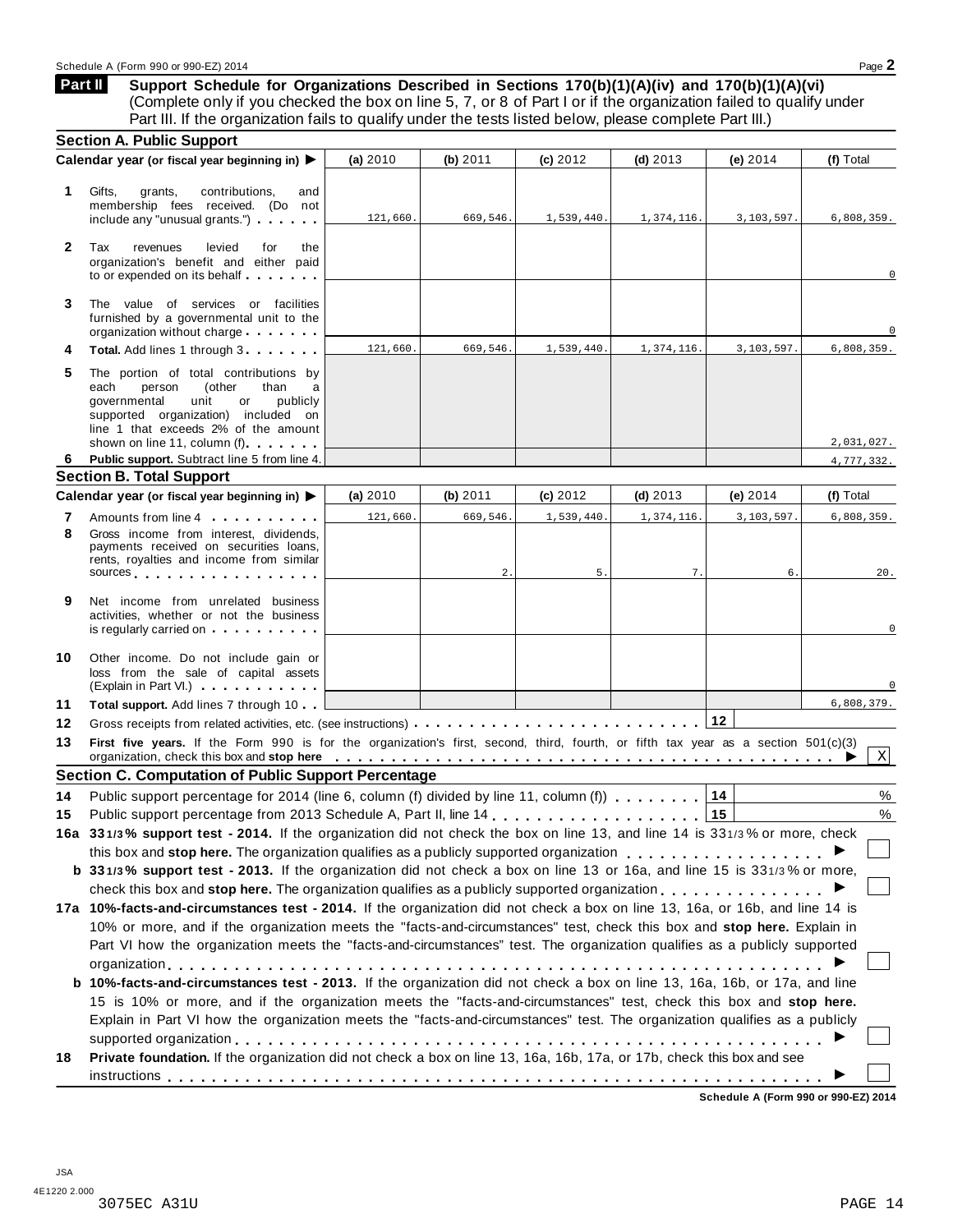#### Schedule A (Form 990 or 990-EZ) 2014 Page 3

#### **Support Schedule for Organizations Described in Section 509(a)(2) Part III**

(Complete only if you checked the box on line 9 of Part I or if the organization failed to qualify under Part II. If the organization fails to qualify under the tests listed below, please complete Part II.)

|    | Calendar year (or fiscal year beginning in) $\blacktriangleright$                                                                                                                                                                                            | (a) 2010 | (b) 2011 | (c) 2012 | $(d)$ 2013 | (e) $2014$ | (f) Total        |
|----|--------------------------------------------------------------------------------------------------------------------------------------------------------------------------------------------------------------------------------------------------------------|----------|----------|----------|------------|------------|------------------|
|    | 1 Gifts, grants, contributions, and membership fees                                                                                                                                                                                                          |          |          |          |            |            |                  |
|    | received. (Do not include any "unusual grants.")                                                                                                                                                                                                             |          |          |          |            |            |                  |
| 2  | Gross receipts from admissions, merchandise                                                                                                                                                                                                                  |          |          |          |            |            |                  |
|    | sold or services performed, or facilities                                                                                                                                                                                                                    |          |          |          |            |            |                  |
|    | furnished in any activity that is related to the                                                                                                                                                                                                             |          |          |          |            |            |                  |
|    | organization's tax-exempt purpose                                                                                                                                                                                                                            |          |          |          |            |            |                  |
| 3  | Gross receipts from activities that are not an                                                                                                                                                                                                               |          |          |          |            |            |                  |
|    | unrelated trade or business under section 513                                                                                                                                                                                                                |          |          |          |            |            |                  |
| 4  | levied<br>Tax<br>revenues<br>for<br>the                                                                                                                                                                                                                      |          |          |          |            |            |                  |
|    | organization's benefit and either paid                                                                                                                                                                                                                       |          |          |          |            |            |                  |
|    | to or expended on its behalf                                                                                                                                                                                                                                 |          |          |          |            |            |                  |
| 5  | The value of services or facilities                                                                                                                                                                                                                          |          |          |          |            |            |                  |
|    | furnished by a governmental unit to the                                                                                                                                                                                                                      |          |          |          |            |            |                  |
|    | organization without charge                                                                                                                                                                                                                                  |          |          |          |            |            |                  |
| 6  | Total. Add lines 1 through 5                                                                                                                                                                                                                                 |          |          |          |            |            |                  |
|    |                                                                                                                                                                                                                                                              |          |          |          |            |            |                  |
|    | 7a Amounts included on lines 1, 2, and 3                                                                                                                                                                                                                     |          |          |          |            |            |                  |
|    | received from disqualified persons<br>Amounts included on lines 2 and 3                                                                                                                                                                                      |          |          |          |            |            |                  |
|    | received from other than disqualified                                                                                                                                                                                                                        |          |          |          |            |            |                  |
|    | persons that exceed the greater of \$5,000                                                                                                                                                                                                                   |          |          |          |            |            |                  |
|    | or 1% of the amount on line 13 for the year                                                                                                                                                                                                                  |          |          |          |            |            |                  |
|    | c Add lines $7a$ and $7b$                                                                                                                                                                                                                                    |          |          |          |            |            |                  |
| 8  | <b>Public support</b> (Subtract line 7c from                                                                                                                                                                                                                 |          |          |          |            |            |                  |
|    | $line 6.)$ $\ldots$ $\ldots$ $\ldots$ $\ldots$ $\ldots$ $\ldots$                                                                                                                                                                                             |          |          |          |            |            |                  |
|    | <b>Section B. Total Support</b>                                                                                                                                                                                                                              |          |          |          |            |            |                  |
|    | Calendar year (or fiscal year beginning in)                                                                                                                                                                                                                  | (a) 2010 | (b) 2011 | (c) 2012 | (d) $2013$ | (e) $2014$ | (f) Total        |
| 9  | Amounts from line 6                                                                                                                                                                                                                                          |          |          |          |            |            |                  |
|    | 10a Gross income from interest, dividends,<br>payments received on securities loans,                                                                                                                                                                         |          |          |          |            |            |                  |
|    | rents, royalties and income from similar                                                                                                                                                                                                                     |          |          |          |            |            |                  |
|    | sources and the set of the set of the set of the set of the set of the set of the set of the set of the set of the set of the set of the set of the set of the set of the set of the set of the set of the set of the set of t                               |          |          |          |            |            |                  |
|    | <b>b</b> Unrelated business taxable income (less                                                                                                                                                                                                             |          |          |          |            |            |                  |
|    | section 511 taxes) from businesses                                                                                                                                                                                                                           |          |          |          |            |            |                  |
|    | acquired after June 30, 1975                                                                                                                                                                                                                                 |          |          |          |            |            |                  |
|    | c Add lines 10a and 10b                                                                                                                                                                                                                                      |          |          |          |            |            |                  |
| 11 | Net income from unrelated business                                                                                                                                                                                                                           |          |          |          |            |            |                  |
|    |                                                                                                                                                                                                                                                              |          |          |          |            |            |                  |
|    | activities not included in line 10b,                                                                                                                                                                                                                         |          |          |          |            |            |                  |
|    | whether or not the business is regularly                                                                                                                                                                                                                     |          |          |          |            |            |                  |
|    | carried on the carried on the carried on the care and the care of the care of the care of the care of the care of the care of the care of the care of the care of the care of the care of the care of the care of the care of                                |          |          |          |            |            |                  |
| 12 | Other income. Do not include gain or                                                                                                                                                                                                                         |          |          |          |            |            |                  |
|    | loss from the sale of capital assets                                                                                                                                                                                                                         |          |          |          |            |            |                  |
|    | (Explain in Part VI.) <b>All Accords</b>                                                                                                                                                                                                                     |          |          |          |            |            |                  |
| 13 | Total support. (Add lines 9, 10c, 11,                                                                                                                                                                                                                        |          |          |          |            |            |                  |
|    | and 12.) $\ldots$ $\ldots$ $\ldots$ $\ldots$ $\ldots$                                                                                                                                                                                                        |          |          |          |            |            |                  |
| 14 | First five years. If the Form 990 is for the organization's first, second, third, fourth, or fifth tax year as a section 501(c)(3)                                                                                                                           |          |          |          |            |            |                  |
|    |                                                                                                                                                                                                                                                              |          |          |          |            |            |                  |
|    | <b>Section C. Computation of Public Support Percentage</b>                                                                                                                                                                                                   |          |          |          |            |            |                  |
| 15 | Public support percentage for 2014 (line 8, column (f) divided by line 13, column (f))                                                                                                                                                                       |          |          |          |            | 15         |                  |
| 16 | Public support percentage from 2013 Schedule A, Part III, line 15.                                                                                                                                                                                           |          |          |          |            | 16         |                  |
|    | Section D. Computation of Investment Income Percentage                                                                                                                                                                                                       |          |          |          |            |            |                  |
| 17 | Investment income percentage for 2014 (line 10c, column (f) divided by line 13, column (f))                                                                                                                                                                  |          |          |          |            | 17         |                  |
| 18 | Investment income percentage from 2013 Schedule A, Part III, line 17                                                                                                                                                                                         |          |          |          |            | 18         |                  |
|    | 19a 331/3% support tests - 2014. If the organization did not check the box on line 14, and line 15 is more than 331/3%, and line                                                                                                                             |          |          |          |            |            |                  |
|    | 17 is not more than 331/3%, check this box and stop here. The organization qualifies as a publicly supported organization                                                                                                                                    |          |          |          |            |            |                  |
|    | <b>b</b> 331/3% support tests - 2013. If the organization did not check a box on line 14 or line 19a, and line 16 is more than 331/3%, and                                                                                                                   |          |          |          |            |            |                  |
|    | line 18 is not more than 331/3%, check this box and stop here. The organization qualifies as a publicly supported organization<br>Private foundation. If the organization did not check a box on line 14, 19a, or 19b, check this box and see instructions ▶ |          |          |          |            |            | %<br>%<br>%<br>% |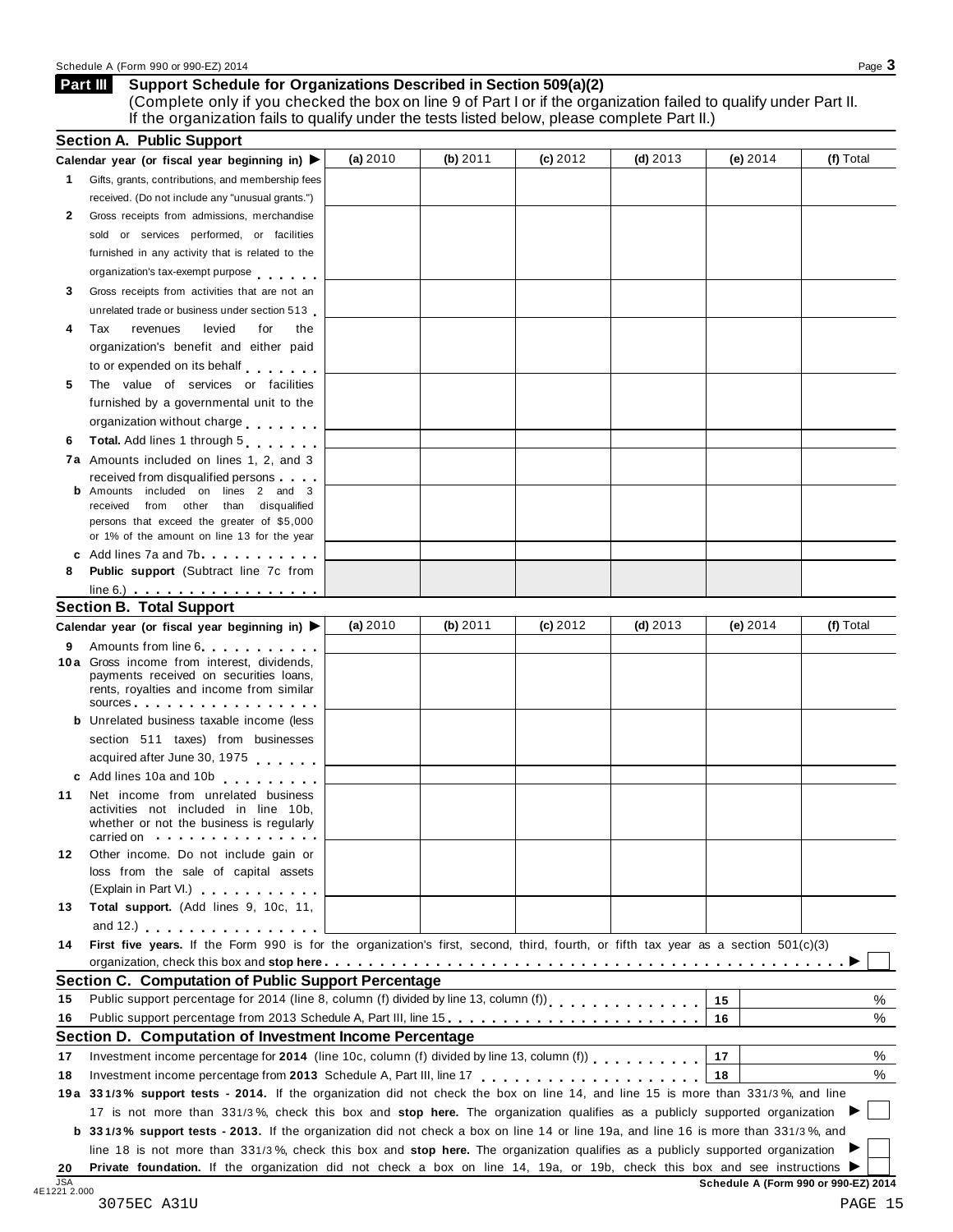#### **Part IV Supporting Organizations**

(Complete only if you checked a box on line 11 of Part I. If you checked 11a of Part I, complete Sections A and B. If you checked 11b of Part I, complete Sections A and C. If you checked 11c of Part I, complete Sections A, D, and E. If you checked 11d of Part I, complete Sections A and D, and complete Part V.)

### **Section A. All Supporting Organizations**

- **1** Are all of the organization's supported organizations listed by name in the organization's governing documents? *If* "*No,*" *describe in Part VI how the supported organizations are designated. If designated by class or purpose, describe the designation. If historic and continuing relationship, explain.* **1**
- **2** Did the organization have any supported organization that does not have an IRS determination of status under section 509(a)(1) or (2)? *If*"*Yes,*" *explain in Part VI how the organization determined that the supported organization was described in section 509(a)(1) or (2).*
- **3 a** Did the organization have a supported organization described in section 501(c)(4), (5), or (6)? *If* "*Yes,*" *answer (b) and (c) below.*
- **b** Did the organization confirm that each supported organization qualified under section 501(c)(4), (5), or (6) and | satisfied the public support tests under section 509(a)(2)? *If* "*Yes,*" *describe in Part VI when and how the organization made the determination.*
- **c** Did the organization ensure that all support to such organizations was used exclusively for section 170(c)(2) (B) purposes? *If*"*Yes,*" *explain in Part VI what controls the organization put in place to ensure such use.*
- **4 a** Was any supported organization not organized in the United States ("foreign supported organization")? *If* "*Yes*" *and if you checked 11a or 11b in Part I, answer (b) and (c) below.*
- **b** Did the organization have ultimate control and discretion in deciding whether to make grants to the foreign | supported organization? *If* "*Yes,*" *describe in Part VI how the organization had such control and discretion despite being controlled or supervised by or in connection with its supported organizations.*
- **c** Did the organization support any foreign supported organization that does not have an IRS determination under sections 501(c)(3) and 509(a)(1) or (2)? *If* "*Yes,*" *explain in Part VI what controls the organization used to ensure that all support to the foreign supported organization was used exclusively for section 170(c)(2)(B) purposes.*
- **5 a** Did the organization add, substitute, or remove any supported organizations during the tax year? *If* "*Yes,*" answer (b) and (c) below (if applicable). Also, provide detail in Part VI, including (i) the names and EIN *numbers of the supported organizations added, substituted, or removed, (ii) the reasons for each such action,* (iii) the authority under the organization's organizing document authorizing such action, and (iv) how the action *was accomplished (such as by amendment to the organizing document).*
- **b** Type I or Type II only. Was any added or substituted supported organization part of a class already | designated in the organization's organizing document?
- **c Substitutions only.** Was the substitution the result of an event beyond the organization's control?
- **6** Did the organization provide support (whether in the form of grants or the provision of services or facilities) to anyone other than (a) its supported organizations; (b) individuals that are part of the charitable class benefited by one or more of its supported organizations; or (c) other supporting organizations that also support or benefit one or more of the filing organization's supported organizations? *If* "*Yes,*" *provide detail in Part VI.*
- **7** Did the organization provide a grant, loan, compensation, or other similar payment to a substantial contributor (defined in IRC 4958(c)(3)(C)), a family member of a substantial contributor, or a 35-percent controlled entity with regard to a substantial contributor? *If*"*Yes,*" *complete Part I of Schedule L (Form 990).*
- **8** Did the organization make a loan to a disqualified person (as defined in section 4958) not described in line 7? *If* "*Yes,*" *complete Part I of Schedule L (Form 990).*
- **9 a** Was the organization controlled directly or indirectly at any time during the tax year by one or more  $|$ disqualified persons as defined in section 4946 (other than foundation managers and organizations described in section 509(a)(1) or (2))? *If*"*Yes,*" *provide detail in Part VI.*
- **b** Did one or more disqualified persons (as defined in line 9(a)) hold a controlling interest in any entity in which | the supporting organization had an interest? *If*"*Yes,*" *provide detail in Part VI.*
- **c** Did a disqualified person (as defined in line 9(a)) have an ownership interest in, or derive any personal benefit from, assets in which the supporting organization also had an interest? *If*"*Yes,*" *provide detail in Part VI.*
- **10a** Was the organization subject to the excess business holdings rules of IRC 4943 because of IRC 4943(f) | (regarding certain Type II supporting organizations, and all Type III non-functionally integrated supporting organizations)? *If*"*Yes,*" *answer (b) below.*
	- **b** Did the organization have any excess business holdings in the tax year? *(Use Schedule C, Form 4720, to determine whether the organization had excess business holdings.)*

**Yes No**

**2**

**3a**

**3b**

**3c**

**4a**

**4b**

**4c**

**5a**

**5b 5c**

**6**

**7**

**8**

**9a**

**9b**

**9c**

**10a**

**10b** JSA **Schedule A (Form 990 or 990-EZ) 2014**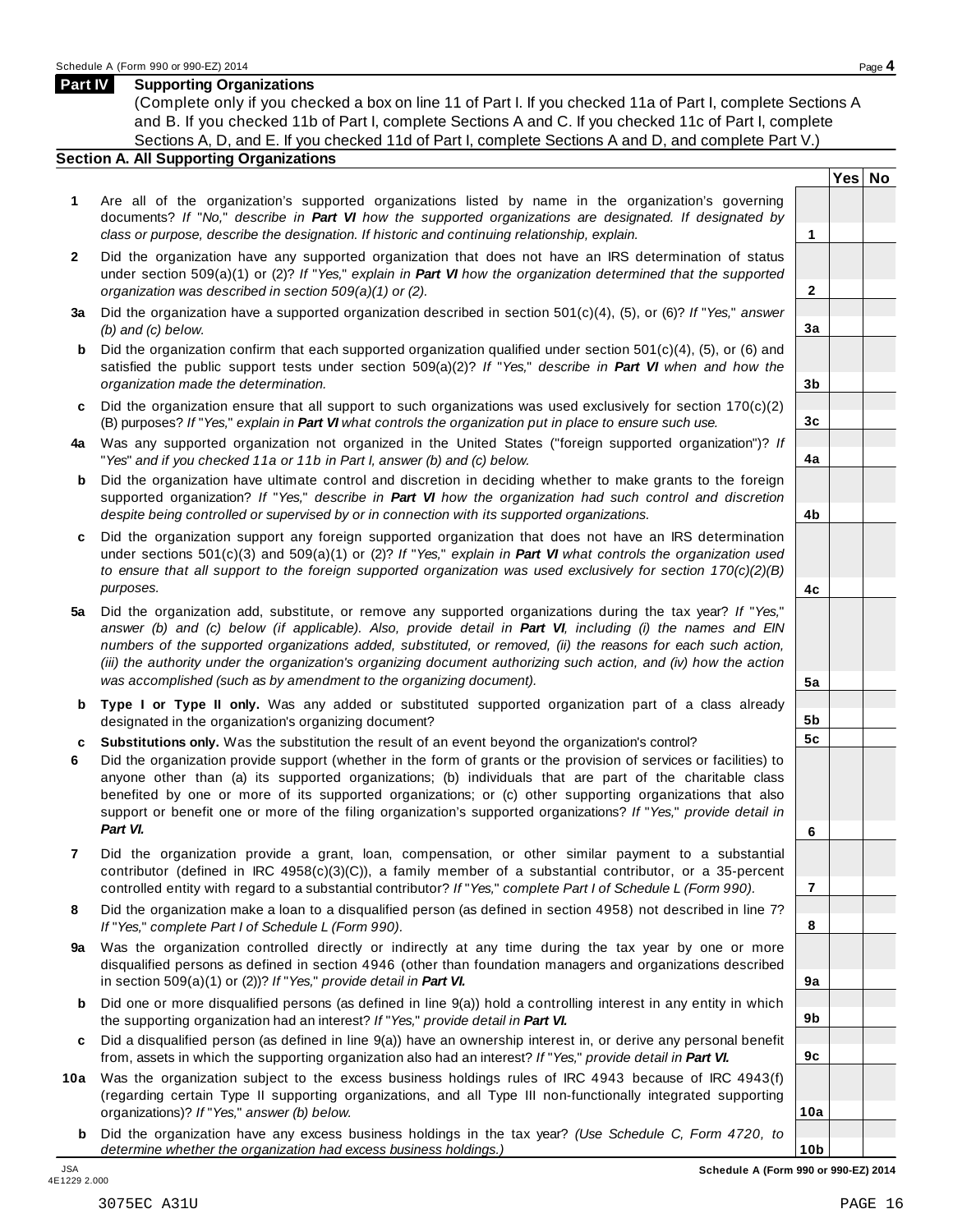|                  | $\alpha$ - A person who directly of indiffectly controls, entrier alone or together with persons described in (b) and (c)                                                                                                                                                                                                                                                                                                                                                                                                                                                                                                                                                    |                 |        |  |
|------------------|------------------------------------------------------------------------------------------------------------------------------------------------------------------------------------------------------------------------------------------------------------------------------------------------------------------------------------------------------------------------------------------------------------------------------------------------------------------------------------------------------------------------------------------------------------------------------------------------------------------------------------------------------------------------------|-----------------|--------|--|
|                  | below, the governing body of a supported organization?                                                                                                                                                                                                                                                                                                                                                                                                                                                                                                                                                                                                                       | 11a             |        |  |
|                  | <b>b</b> A family member of a person described in (a) above?                                                                                                                                                                                                                                                                                                                                                                                                                                                                                                                                                                                                                 | 11 <sub>b</sub> |        |  |
|                  | c A 35% controlled entity of a person described in (a) or (b) above? If "Yes" to a, b, or c, provide detail in Part VI.                                                                                                                                                                                                                                                                                                                                                                                                                                                                                                                                                      | 11c             |        |  |
|                  | <b>Section B. Type I Supporting Organizations</b>                                                                                                                                                                                                                                                                                                                                                                                                                                                                                                                                                                                                                            |                 |        |  |
|                  |                                                                                                                                                                                                                                                                                                                                                                                                                                                                                                                                                                                                                                                                              |                 | Yes No |  |
|                  |                                                                                                                                                                                                                                                                                                                                                                                                                                                                                                                                                                                                                                                                              |                 |        |  |
| 1                | Did the directors, trustees, or membership of one or more supported organizations have the power to<br>regularly appoint or elect at least a majority of the organization's directors or trustees at all times during the<br>tax year? If "No," describe in Part VI how the supported organization(s) effectively operated, supervised, or<br>controlled the organization's activities. If the organization had more than one supported organization,<br>describe how the powers to appoint and/or remove directors or trustees were allocated among the supported<br>organizations and what conditions or restrictions, if any, applied to such powers during the tax year. | 1               |        |  |
|                  |                                                                                                                                                                                                                                                                                                                                                                                                                                                                                                                                                                                                                                                                              |                 |        |  |
| $\mathbf{2}$     | Did the organization operate for the benefit of any supported organization other than the supported<br>organization(s) that operated, supervised, or controlled the supporting organization? If "Yes," explain in Part<br>VI how providing such benefit carried out the purposes of the supported organization(s) that operated,<br>supervised, or controlled the supporting organization.                                                                                                                                                                                                                                                                                   | $\mathbf{2}$    |        |  |
|                  | <b>Section C. Type II Supporting Organizations</b>                                                                                                                                                                                                                                                                                                                                                                                                                                                                                                                                                                                                                           |                 |        |  |
|                  |                                                                                                                                                                                                                                                                                                                                                                                                                                                                                                                                                                                                                                                                              |                 | Yes No |  |
| 1                | Were a majority of the organization's directors or trustees during the tax year also a majority of the directors<br>or trustees of each of the organization's supported organization(s)? If "No," describe in Part VI how control<br>or management of the supporting organization was vested in the same persons that controlled or managed<br>the supported organization(s).                                                                                                                                                                                                                                                                                                | 1               |        |  |
|                  | <b>Section D. All Type III Supporting Organizations</b>                                                                                                                                                                                                                                                                                                                                                                                                                                                                                                                                                                                                                      |                 |        |  |
| 1                | Did the organization provide to each of its supported organizations, by the last day of the fifth month of the<br>organization's tax year, (1) a written notice describing the type and amount of support provided during the prior<br>tax year, (2) a copy of the Form 990 that was most recently filed as of the date of notification, and (3) copies of<br>the organization's governing documents in effect on the date of notification, to the extent not previously<br>provided?                                                                                                                                                                                        | 1               | Yes No |  |
| 2                | Were any of the organization's officers, directors, or trustees either (i) appointed or elected by the supported<br>organization(s) or (ii) serving on the governing body of a supported organization? If "No," explain in Part VI how<br>the organization maintained a close and continuous working relationship with the supported organization(s).                                                                                                                                                                                                                                                                                                                        | $\mathbf{2}$    |        |  |
| 3                | By reason of the relationship described in (2), did the organization's supported organizations have a<br>significant voice in the organization's investment policies and in directing the use of the organization's<br>income or assets at all times during the tax year? If "Yes," describe in Part VI the role the organization's<br>supported organizations played in this regard.                                                                                                                                                                                                                                                                                        | 3               |        |  |
|                  | Section E. Type III Functionally-Integrated Supporting Organizations                                                                                                                                                                                                                                                                                                                                                                                                                                                                                                                                                                                                         |                 |        |  |
| 1<br>a<br>b<br>c | Check the box next to the method that the organization used to satisfy the Integral Part Test during the year (see instructions):<br>The organization satisfied the Activities Test. Complete line 2 below.<br>The organization is the parent of each of its supported organizations. Complete line 3 below.<br>The organization supported a governmental entity. Describe in Part VI how you supported a government entity (see instructions).                                                                                                                                                                                                                              |                 |        |  |
| 2                | Activities Test. Answer (a) and (b) below.                                                                                                                                                                                                                                                                                                                                                                                                                                                                                                                                                                                                                                   |                 | Yes No |  |
| a                | Did substantially all of the organization's activities during the tax year directly further the exempt purposes of<br>the supported organization(s) to which the organization was responsive? If "Yes," then in Part VI identify<br>those supported organizations and explain how these activities directly furthered their exempt purposes,<br>how the organization was responsive to those supported organizations, and how the organization determined<br>that these activities constituted substantially all of its activities.                                                                                                                                          | 2a              |        |  |
| b                | Did the activities described in (a) constitute activities that, but for the organization's involvement, one or more<br>of the organization's supported organization(s) would have been engaged in? If "Yes," explain in Part VI the<br>reasons for the organization's position that its supported organization(s) would have engaged in these<br>activities but for the organization's involvement.                                                                                                                                                                                                                                                                          | 2b              |        |  |
| 3                | Parent of Supported Organizations. Answer (a) and (b) below.<br>a Did the organization have the power to regularly appoint or elect a majority of the officers, directors, or<br>trustees of each of the supported organizations? Provide details in Part VI.                                                                                                                                                                                                                                                                                                                                                                                                                | 3a              |        |  |
|                  | <b>b</b> Did the organization exercise a substantial degree of direction over the policies programs and activities of each                                                                                                                                                                                                                                                                                                                                                                                                                                                                                                                                                   |                 |        |  |

**3b**

**Yes No**

| Schedule A     | . A (Form 990 or 990-EZ) 2014                  | $P$ aqe $\ddot{\bullet}$ |
|----------------|------------------------------------------------|--------------------------|
| <b>Part IV</b> | <b>Supporting Organizations</b><br>(continued) |                          |

| Has the organization accepted a gift or contribution from any of the following persons?                        |
|----------------------------------------------------------------------------------------------------------------|
| a A person who directly or indirectly controls, either alone or together with persons described in (b) and (c) |

**b** Did the organization exercise a substantial degree of direction over the policies, programs, and activities of each  $|$ of its supported organizations? *If"Yes," describe in Part VI the role played by the organization in this regard.* JSA<br>4E1230 2.000

JSA **Schedule A (Form 990 or 990-EZ) 2014**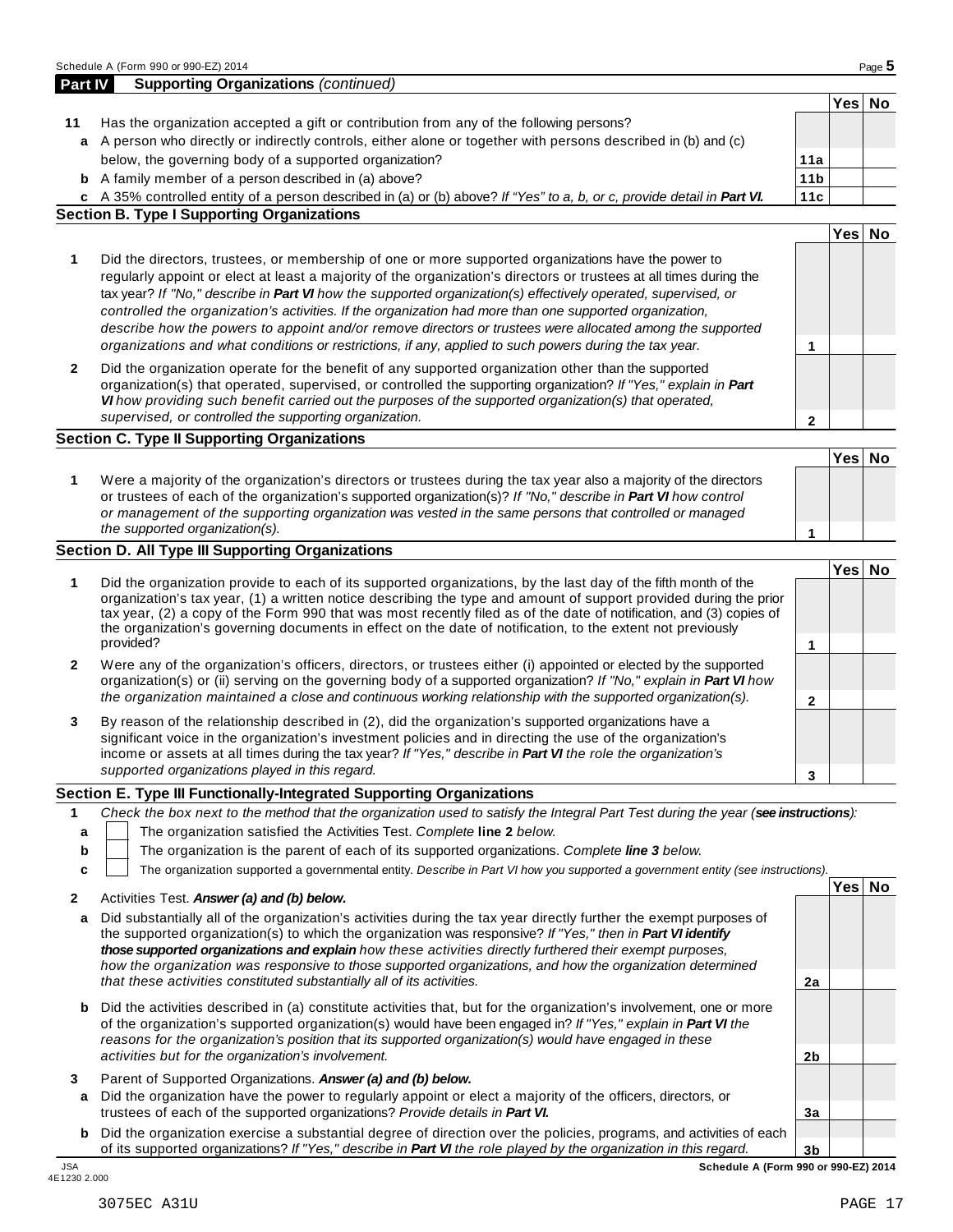| Schedule A (Form 990 or 990-EZ) 2014                                                                                               |                         |                                | Page $6$                       |
|------------------------------------------------------------------------------------------------------------------------------------|-------------------------|--------------------------------|--------------------------------|
| Part V<br>Type III Non-Functionally Integrated 509(a)(3) Supporting Organizations                                                  |                         |                                |                                |
| Check here if the organization satisfied the Integral Part Test as a qualifying trust on Nov. 20, 1970. See instructions. All<br>1 |                         |                                |                                |
| other Type III non-functionally integrated supporting organizations must complete Sections A through E.                            |                         |                                |                                |
| <b>Section A - Adjusted Net Income</b>                                                                                             | (A) Prior Year          | (B) Current Year<br>(optional) |                                |
| 1 Net short-term capital gain                                                                                                      | 1                       |                                |                                |
| 2 Recoveries of prior-year distributions                                                                                           | $\overline{\mathbf{c}}$ |                                |                                |
| 3 Other gross income (see instructions)                                                                                            | 3                       |                                |                                |
| 4 Add lines 1 through 3                                                                                                            | 4                       |                                |                                |
| <b>5</b> Depreciation and depletion                                                                                                | 5                       |                                |                                |
| 6 Portion of operating expenses paid or incurred for production or                                                                 |                         |                                |                                |
| collection of gross income or for management, conservation, or                                                                     |                         |                                |                                |
| maintenance of property held for production of income (see instructions)                                                           | 6                       |                                |                                |
| 7 Other expenses (see instructions)                                                                                                | $\overline{7}$          |                                |                                |
| 8 Adjusted Net Income (subtract lines 5, 6 and 7 from line 4)                                                                      | 8                       |                                |                                |
| <b>Section B - Minimum Asset Amount</b>                                                                                            |                         | (A) Prior Year                 | (B) Current Year<br>(optional) |
| 1 Aggregate fair market value of all non-exempt-use assets (see                                                                    |                         |                                |                                |
| instructions for short tax year or assets held for part of year):                                                                  |                         |                                |                                |
| a Average monthly value of securities                                                                                              | 1a                      |                                |                                |
| <b>b</b> Average monthly cash balances                                                                                             | 1b                      |                                |                                |
| c Fair market value of other non-exempt-use assets                                                                                 | 1c                      |                                |                                |
| d Total (add lines 1a, 1b, and 1c)                                                                                                 | 1 <sub>d</sub>          |                                |                                |
| e Discount claimed for blockage or other<br>factors (explain in detail in Part VI):                                                |                         |                                |                                |
| 2 Acquisition indebtedness applicable to non-exempt-use assets                                                                     | $\mathbf{2}$            |                                |                                |
| 3 Subtract line 2 from line 1d                                                                                                     | 3                       |                                |                                |
| 4 Cash deemed held for exempt use. Enter 1-1/2% of line 3 (for greater amount,                                                     |                         |                                |                                |
| see instructions).                                                                                                                 | 4                       |                                |                                |
| 5 Net value of non-exempt-use assets (subtract line 4 from line 3)                                                                 | 5                       |                                |                                |
| 6 Multiply line 5 by .035                                                                                                          | 6                       |                                |                                |
| 7 Recoveries of prior-year distributions                                                                                           | $\overline{7}$          |                                |                                |
| 8 Minimum Asset Amount (add line 7 to line 6)                                                                                      | 8                       |                                |                                |
| <b>Section C - Distributable Amount</b>                                                                                            |                         |                                | <b>Current Year</b>            |
| 1 Adjusted net income for prior year (from Section A, line 8, Column A)                                                            | 1                       |                                |                                |
| 2 Enter 85% of line 1                                                                                                              | $\mathbf 2$             |                                |                                |
| 3 Minimum asset amount for prior year (from Section B, line 8, Column A)                                                           | 3                       |                                |                                |
| 4 Enter greater of line 2 or line 3                                                                                                | 4                       |                                |                                |
| 5 Income tax imposed in prior year                                                                                                 | 5                       |                                |                                |
| 6 Distributable Amount. Subtract line 5 from line 4, unless subject to                                                             |                         |                                |                                |
| emergency temporary reduction (see instructions)                                                                                   | 6                       |                                |                                |

**7** Check here if the current year is the organization's first as a non-functionally-integrated Type III supporting organization (see instructions).

**Schedule A (Form 990 or 990-EZ) 2014**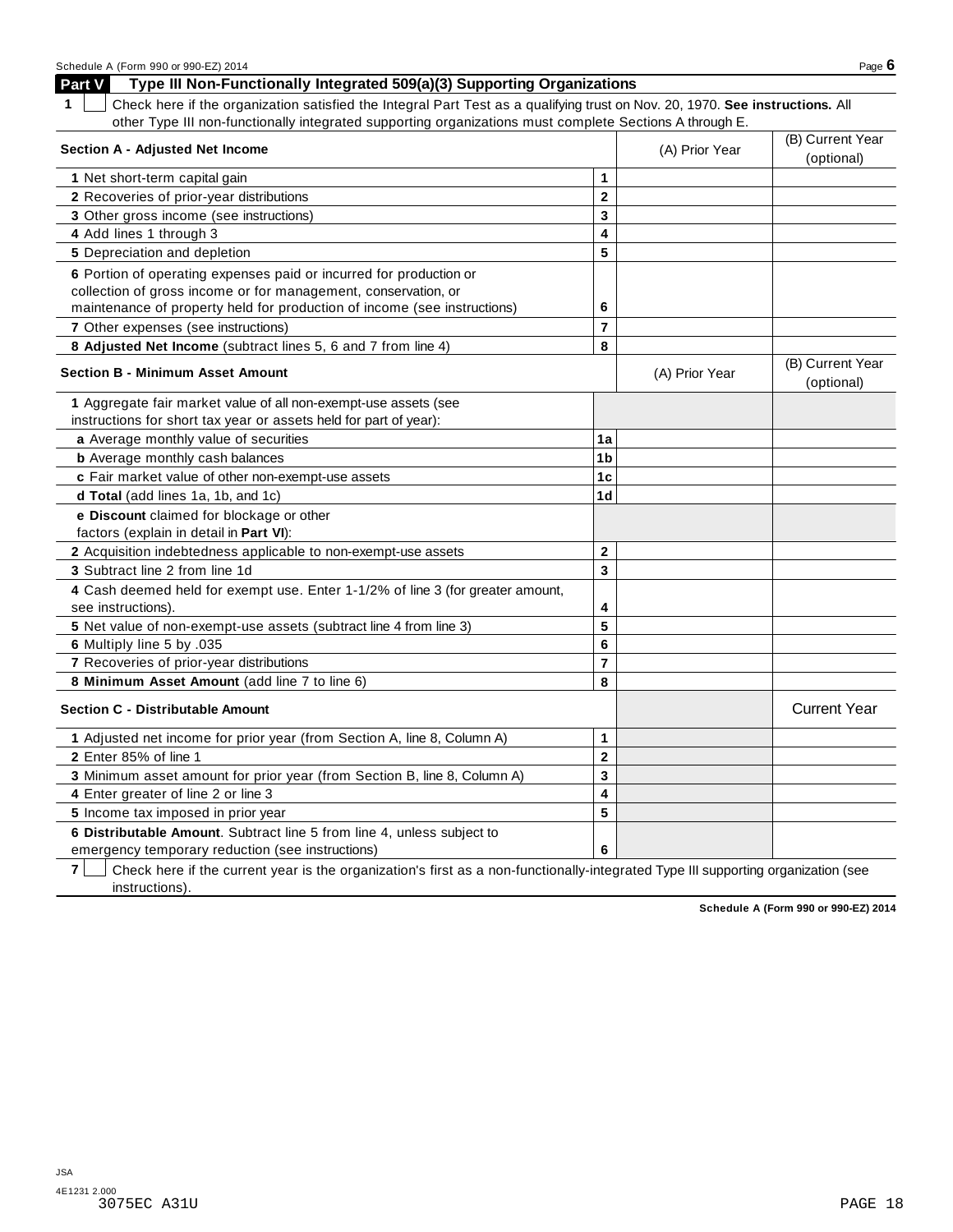|                | Schedule A (Form 990 or 990-EZ) 2014                                                       |                                    |                                               | Page 7                                           |
|----------------|--------------------------------------------------------------------------------------------|------------------------------------|-----------------------------------------------|--------------------------------------------------|
| Part V         | Type III Non-Functionally Integrated 509(a)(3) Supporting Organizations (continued)        |                                    |                                               |                                                  |
|                | <b>Section D - Distributions</b>                                                           |                                    |                                               | <b>Current Year</b>                              |
| 1              | Amounts paid to supported organizations to accomplish exempt purposes                      |                                    |                                               |                                                  |
| 2              | Amounts paid to perform activity that directly furthers exempt purposes of supported       |                                    |                                               |                                                  |
|                | organizations, in excess of income from activity                                           |                                    |                                               |                                                  |
| 3              | Administrative expenses paid to accomplish exempt purposes of supported organizations      |                                    |                                               |                                                  |
| 4              | Amounts paid to acquire exempt-use assets                                                  |                                    |                                               |                                                  |
| 5              | Qualified set-aside amounts (prior IRS approval required)                                  |                                    |                                               |                                                  |
| 6              | Other distributions (describe in Part VI). See instructions.                               |                                    |                                               |                                                  |
| 7              | Total annual distributions. Add lines 1 through 6.                                         |                                    |                                               |                                                  |
| 8              | Distributions to attentive supported organizations to which the organization is responsive |                                    |                                               |                                                  |
|                | (provide details in Part VI). See instructions.                                            |                                    |                                               |                                                  |
| 9              | Distributable amount for 2014 from Section C, line 6                                       |                                    |                                               |                                                  |
| 10             | Line 8 amount divided by Line 9 amount                                                     |                                    |                                               |                                                  |
|                | Section E - Distribution Allocations (see instructions)                                    | (i)<br><b>Excess Distributions</b> | (ii)<br><b>Underdistributions</b><br>Pre-2014 | (iii)<br><b>Distributable</b><br>Amount for 2014 |
| $\mathbf{1}$   | Distributable amount for 2014 from Section C, line 6                                       |                                    |                                               |                                                  |
| $\mathbf{2}$   | Underdistributions, if any, for years prior to 2014                                        |                                    |                                               |                                                  |
|                | (reasonable cause required-see instructions)                                               |                                    |                                               |                                                  |
| 3              | Excess distributions carryover, if any, to 2014:                                           |                                    |                                               |                                                  |
| a              |                                                                                            |                                    |                                               |                                                  |
| b              |                                                                                            |                                    |                                               |                                                  |
| c              |                                                                                            |                                    |                                               |                                                  |
| d              |                                                                                            |                                    |                                               |                                                  |
| е              | From 2013 <b>Algebra</b>                                                                   |                                    |                                               |                                                  |
| f              | Total of lines 3a through e                                                                |                                    |                                               |                                                  |
| g              | Applied to underdistributions of prior years                                               |                                    |                                               |                                                  |
| h              | Applied to 2014 distributable amount                                                       |                                    |                                               |                                                  |
| j.             | Carryover from 2009 not applied (see instructions)                                         |                                    |                                               |                                                  |
|                | Remainder. Subtract lines 3g, 3h, and 3i from 3f.                                          |                                    |                                               |                                                  |
| 4              | Distributions for 2014 from Section                                                        |                                    |                                               |                                                  |
|                | D. line 7:<br>\$                                                                           |                                    |                                               |                                                  |
| a              | Applied to underdistributions of prior years                                               |                                    |                                               |                                                  |
| b              | Applied to 2014 distributable amount                                                       |                                    |                                               |                                                  |
| c              | Remainder. Subtract lines 4a and 4b from 4.                                                |                                    |                                               |                                                  |
| 5.             | Remaining underdistributions for years prior to 2014, if                                   |                                    |                                               |                                                  |
|                | any. Subtract lines 3g and 4a from line 2 (if amount                                       |                                    |                                               |                                                  |
|                | greater than zero, see instructions).                                                      |                                    |                                               |                                                  |
| 6              | Remaining underdistributions for 2014. Subtract lines 3h                                   |                                    |                                               |                                                  |
|                | and 4b from line 1 (if amount greater than zero, see                                       |                                    |                                               |                                                  |
|                | instructions).                                                                             |                                    |                                               |                                                  |
| $\overline{7}$ | Excess distributions carryover to 2015. Add lines 3j                                       |                                    |                                               |                                                  |
|                | and 4c.                                                                                    |                                    |                                               |                                                  |
| 8              | Breakdown of line 7:                                                                       |                                    |                                               |                                                  |
| a              |                                                                                            |                                    |                                               |                                                  |
| b              |                                                                                            |                                    |                                               |                                                  |
| c              |                                                                                            |                                    |                                               |                                                  |
| d              | Excess from 2013                                                                           |                                    |                                               |                                                  |
| е              | Excess from 2014                                                                           |                                    |                                               |                                                  |
|                |                                                                                            |                                    |                                               |                                                  |

**Schedule A (Form 990 or 990-EZ) 2014**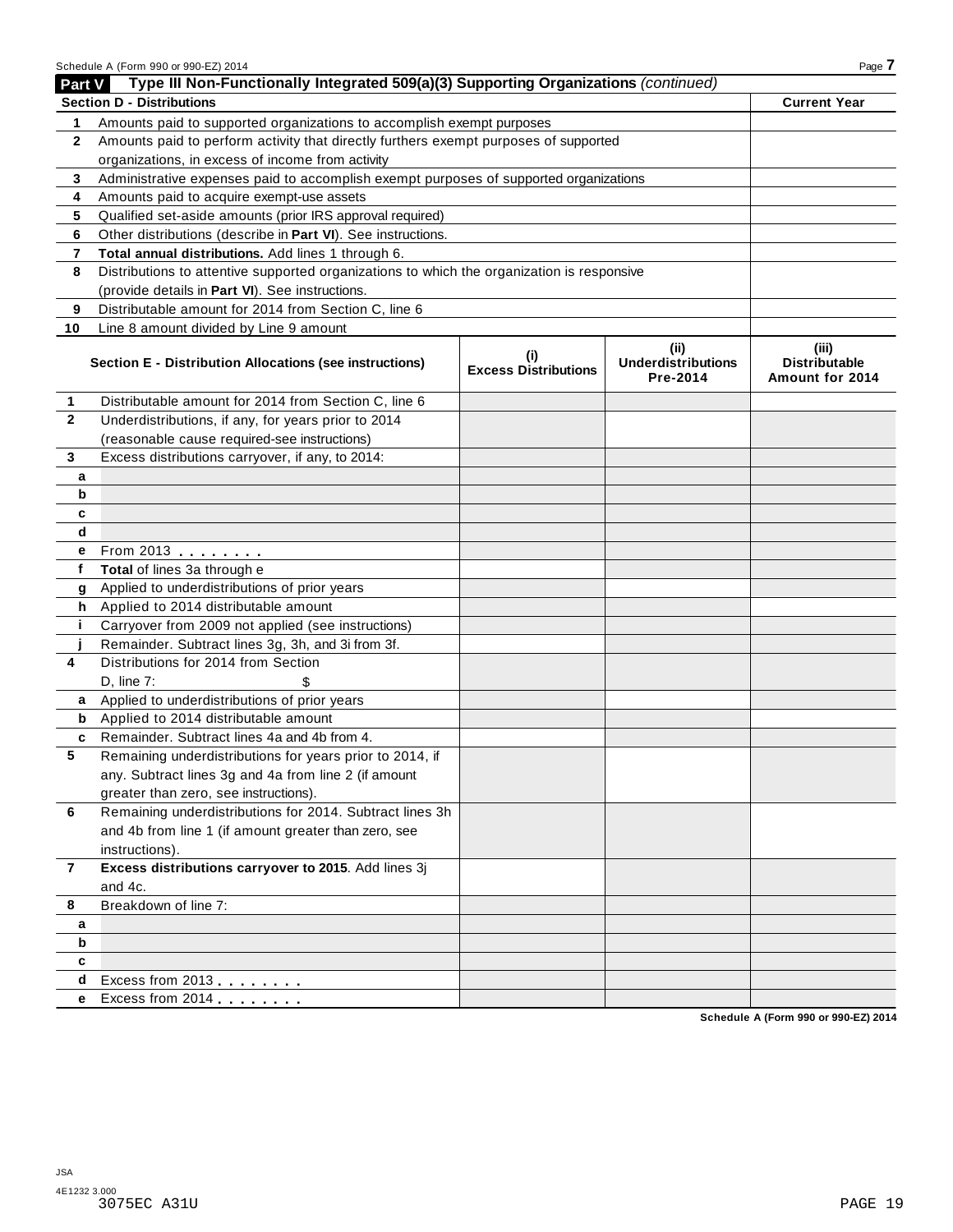**(Form 990, 990-EZ, or 990-PF)** Department of the Treasury<br>Internal Revenue Service

## **Schedule B chedule of Contributors**

**2014** 

| or 990-PF)<br>Department of the Treasury<br>Internal Revenue Service | Attach to Form 990, Form 990-EZ, or Form 990-PF.<br>Information about Schedule B (Form 990, 990-EZ, or 990-PF) and its instructions is at www.irs.gov/form990. | 2014                                  |
|----------------------------------------------------------------------|----------------------------------------------------------------------------------------------------------------------------------------------------------------|---------------------------------------|
| Name of the organization                                             |                                                                                                                                                                | <b>Employer identification number</b> |

CARRINGTON CHARITABLE FOUNDATION, INC

27-2073758

#### **Organization type** (check one):

| Filers of:         | Section:                                                                    |
|--------------------|-----------------------------------------------------------------------------|
| Form 990 or 990-EZ | $X$ 501(c)(3) (enter number) organization                                   |
|                    | $4947(a)(1)$ nonexempt charitable trust not treated as a private foundation |
|                    | 527 political organization                                                  |
| Form 990-PF        | 501(c)(3) exempt private foundation                                         |
|                    | 4947(a)(1) nonexempt charitable trust treated as a private foundation       |
|                    | 501(c)(3) taxable private foundation                                        |
|                    |                                                                             |

Check if your organization is covered by the **General Rule** or a **Special Rule.**

**Note.** Only a section 501(c)(7), (8), or (10) organization can check boxes for both the General Rule and a Special Rule. See instructions.

#### **General Rule**

For an organization filing Form 990, 990-EZ, or 990-PF that received, during the year, contributions totaling \$5,000 or more (in money or property) from any one contributor. Complete Parts I and II. See instructions for determining a contributor's total contributions.

#### **Special Rules**

 $\text{X}$  For an organization described in section 501(c)(3) filing Form 990 or 990-EZ that met the 33 1/3 % support test of the regulations under sections 509(a)(1) and 170(b)(1)(A)(vi), that checked Schedule A (Form 990 or 990-EZ), Part II, line 13, 16a, or 16b, and that received from any one contributor, during the year, total contributions of the greater of **(1)** \$5,000 or **(2)** 2% of the amount on (i) Form 990, Part VIII, line 1h, or (ii) Form 990-EZ, line 1. Complete Parts I and II.

For an organization described in section 501(c)(7), (8), or (10) filing Form 990 or 990-EZ that received from any one contributor, during the year, total contributions of more than \$1,000 *exclusively* for religious, charitable, scientific, literary, or educational purposes, or the prevention of cruelty to children or animals. Complete Parts I, II, and III.

For an organization described in section 501(c)(7), (8), or (10) filing Form 990 or 990-EZ that received from any one contributor, during the year, contributions *exclusively* for religious, charitable, etc., purposes, but no such contributions totaled more than \$1,000. If this box is checked, enter here the total contributions that were received during the year for an *exclusively* religious, charitable, etc., purpose. Do not complete any of the parts unless the **General Rule** applies to this organization because it received *nonexclusively* religious, charitable, etc., contributions General Rule applies to this organization because it received *nonexclusively* religious, charitable, etc., contra<br>totaling \$5,000 or more during the year<br> $\bullet$   $\bullet$ 

**Caution.** An organization that is not covered by the General Rule and/or the Special Rules does not file Schedule B (Form 990, 990-EZ, or 990-PF), but it **must** answer "No" on Part IV, line 2, of its Form 990; or check the box on line H of its Form 990-EZ or on its Form 990-PF, Part I, line 2, to certify that it does not meet the filing requirements of Schedule B (Form 990, 990-EZ, or 990-PF).

For Paperwork Reduction Act Notice, see the Instructions for Form 990, 990-EZ, or 990-PF. Schedule B (Form 990, 990-EZ, or 990-PF) (2014)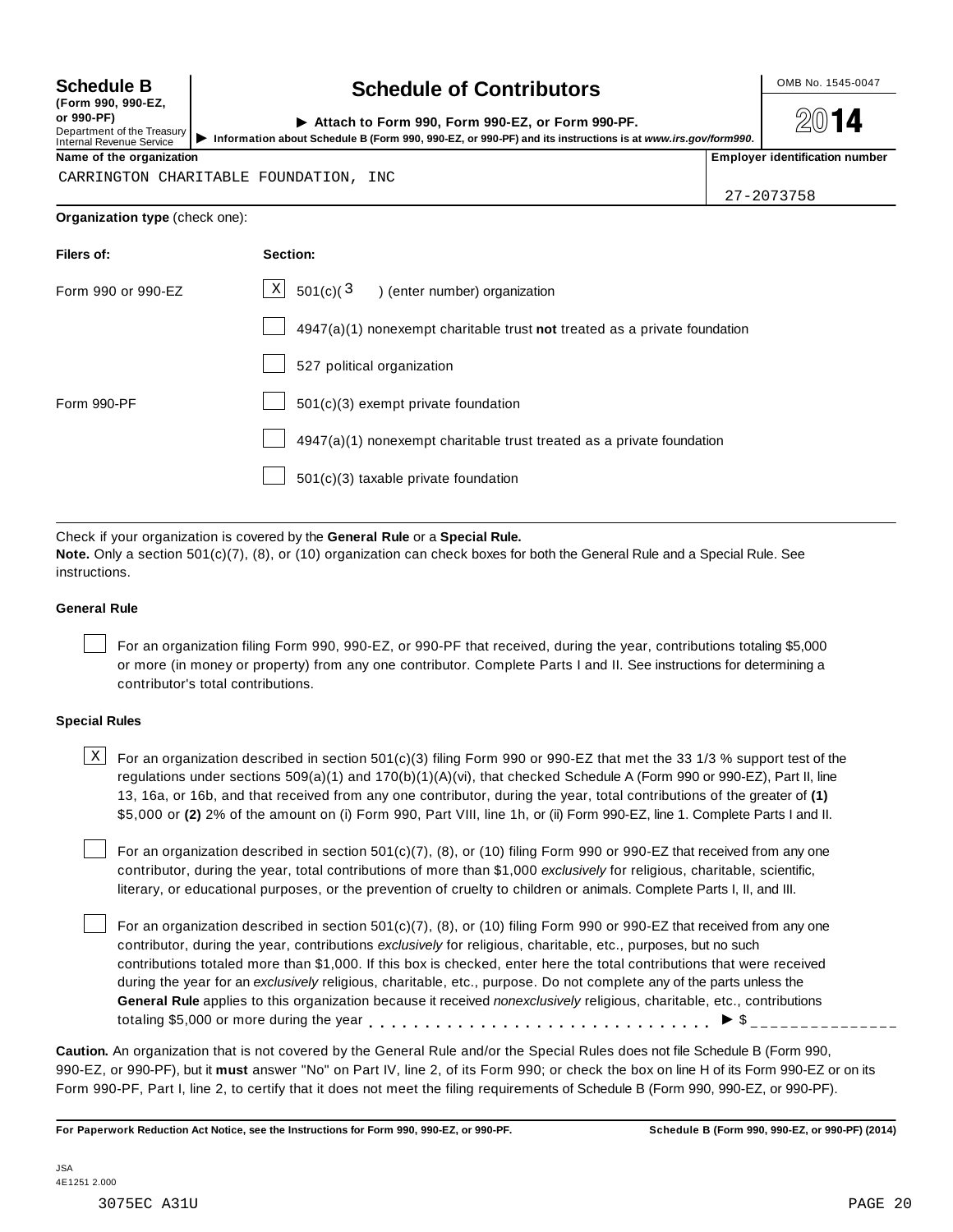Schedule <sup>B</sup> (Form 990, 990-EZ, or 990-PF) (2014) Page **2 Name of organization Employer identification number** CARRINGTON CHARITABLE FOUNDATION, INC

| (a)<br>No.     | (b)<br>Name, address, and ZIP + 4 | (c)<br><b>Total contributions</b> | (d)<br>Type of contribution                                                                                    |
|----------------|-----------------------------------|-----------------------------------|----------------------------------------------------------------------------------------------------------------|
| $\overline{1}$ |                                   | 101,300.<br>\$                    | $\mathbf X$<br>Person<br>Payroll<br>Noncash<br>(Complete Part II for<br>noncash contributions.)                |
| (a)<br>No.     | (b)<br>Name, address, and ZIP + 4 | (c)<br><b>Total contributions</b> | (d)<br>Type of contribution                                                                                    |
| $\overline{a}$ |                                   | 100,000.<br>\$                    | $\mathbf X$<br>Person<br>Payroll<br>Noncash<br>(Complete Part II for<br>noncash contributions.)                |
| (a)<br>No.     | (b)<br>Name, address, and ZIP + 4 | (c)<br><b>Total contributions</b> | (d)<br>Type of contribution                                                                                    |
| $\overline{3}$ |                                   | 1,409,100.<br>\$                  | $\mathbf X$<br>Person<br>Payroll<br>$\mathbf X$<br>Noncash<br>(Complete Part II for<br>noncash contributions.) |
| (a)<br>No.     | (b)<br>Name, address, and ZIP + 4 | (c)<br><b>Total contributions</b> | (d)<br>Type of contribution                                                                                    |
|                |                                   | \$                                | Person<br>Payroll<br>Noncash<br>(Complete Part II for<br>noncash contributions.)                               |
| (a)<br>No.     | (b)<br>Name, address, and ZIP + 4 | (c)<br><b>Total contributions</b> | (d)<br>Type of contribution                                                                                    |
|                |                                   | $\mathsf{S}$                      | Person<br>Payroll<br>Noncash<br>(Complete Part II for<br>noncash contributions.)                               |
| (a)<br>No.     | (b)<br>Name, address, and ZIP + 4 | (c)<br><b>Total contributions</b> | (d)<br>Type of contribution                                                                                    |
|                |                                   | \$                                | Person<br>Payroll<br>Noncash<br>(Complete Part II for<br>noncash contributions.)                               |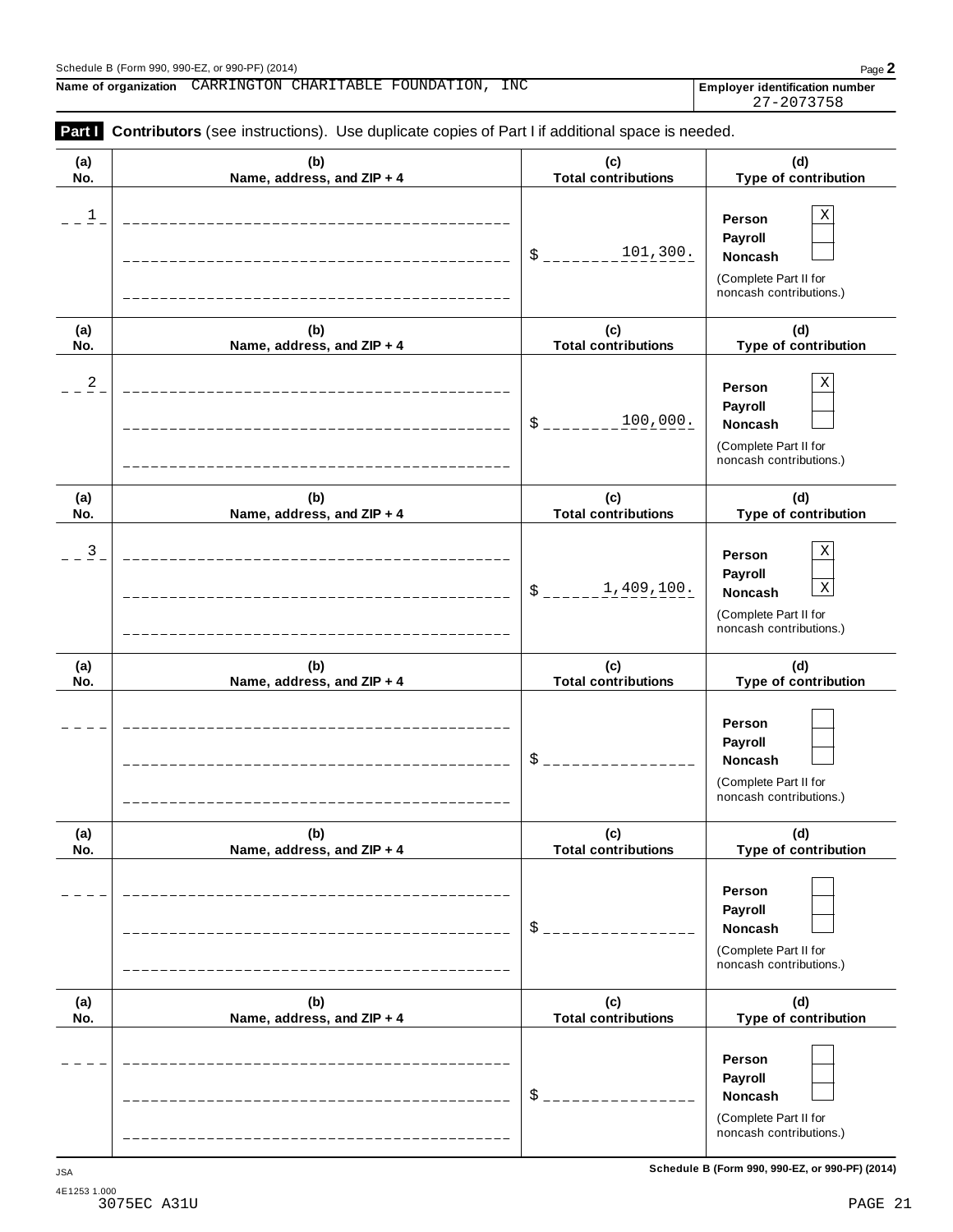27-2073758

| (a) No.<br>from<br>Part I | (b)<br>Description of noncash property given | (c)<br>FMV (or estimate)<br>(see instructions) | (d)<br>Date received |
|---------------------------|----------------------------------------------|------------------------------------------------|----------------------|
| 3                         | RESIDENTIAL REAL ESTATE                      |                                                |                      |
|                           |                                              | 45,000.<br>\$_                                 | 02/27/2014           |
| (a) No.<br>from<br>Part I | (b)<br>Description of noncash property given | (c)<br>FMV (or estimate)<br>(see instructions) | (d)<br>Date received |
| 3                         | RESIDENTIAL REAL ESTATE                      |                                                |                      |
|                           |                                              | 87,000.<br>\$_                                 | 02/28/2014           |
| (a) No.<br>from<br>Part I | (b)<br>Description of noncash property given | (c)<br>FMV (or estimate)<br>(see instructions) | (d)<br>Date received |
| 3                         | RESIDENTIAL REAL ESTATE                      |                                                |                      |
|                           |                                              | 66,700.<br>\$_                                 | 03/11/2014           |
| (a) No.<br>from<br>Part I | (b)<br>Description of noncash property given | (c)<br>FMV (or estimate)<br>(see instructions) | (d)<br>Date received |
| 3                         | RESIDENTIAL REAL ESTATE                      |                                                |                      |
|                           |                                              | 24,000.<br>$\mathfrak{S}_-$                    | 03/11/2014           |
| (a) No.<br>from<br>Part I | (b)<br>Description of noncash property given | (c)<br>FMV (or estimate)<br>(see instructions) | (d)<br>Date received |
| 3                         | RESIDENTIAL REAL ESTATE                      |                                                |                      |
|                           |                                              | 85,000.<br>\$                                  | 03/19/2014           |
| (a) No.                   | (b)<br>Description of noncash property given | (c)<br>FMV (or estimate)<br>(see instructions) | (d)<br>Date received |
|                           |                                              |                                                |                      |
| from<br>Part I<br>3       | RESIDENTIAL REAL ESTATE                      |                                                |                      |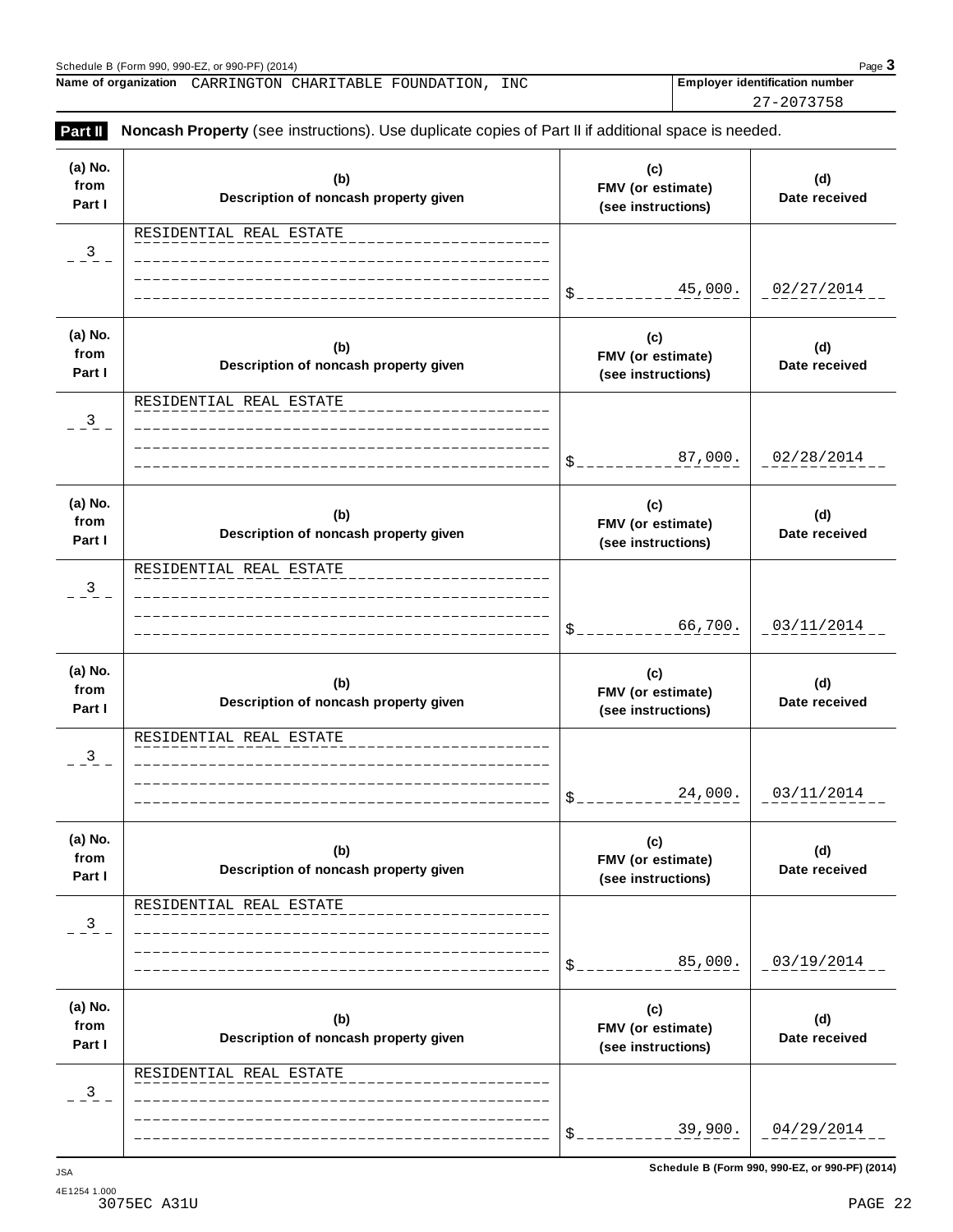| Part II                   | Noncash Property (see instructions). Use duplicate copies of Part II if additional space is needed. |                                                |                      |
|---------------------------|-----------------------------------------------------------------------------------------------------|------------------------------------------------|----------------------|
| (a) No.<br>from<br>Part I | (b)<br>Description of noncash property given                                                        | (c)<br>FMV (or estimate)<br>(see instructions) | (d)<br>Date received |
| $-3$                      | RESIDENTIAL REAL ESTATE                                                                             | 11,500.<br>$\mathcal{S}_{-}$                   | 04/29/2014           |
| (a) No.<br>from<br>Part I | (b)<br>Description of noncash property given                                                        | (c)<br>FMV (or estimate)<br>(see instructions) | (d)<br>Date received |
| $\frac{3}{2}$             | RESIDENTIAL REAL ESTATE                                                                             | 36,000.<br>$S_{-}$                             | 04/30/2014           |
| (a) No.<br>from<br>Part I | (b)<br>Description of noncash property given                                                        | (c)<br>FMV (or estimate)<br>(see instructions) | (d)<br>Date received |
| $\frac{3}{2}$             | RESIDENTIAL REAL ESTATE                                                                             | 9,500.<br>\$                                   | 04/30/2014           |
| (a) No.<br>from<br>Part I | (b)<br>Description of noncash property given                                                        | (c)<br>FMV (or estimate)<br>(see instructions) | (d)<br>Date received |
| $^{3}$                    | RESIDENTIAL REAL ESTATE                                                                             | 32,000.<br>$\mathcal{S}_{-}$                   | 05/02/2014           |
| (a) No.<br>from<br>Part I | (b)<br>Description of noncash property given                                                        | (c)<br>FMV (or estimate)<br>(see instructions) | (d)<br>Date received |
| 3                         | RESIDENTIAL REAL ESTATE                                                                             | 39,900.<br>\$                                  | 05/16/2014           |
| (a) No.<br>from<br>Part I | (b)<br>Description of noncash property given                                                        | (c)<br>FMV (or estimate)<br>(see instructions) | (d)<br>Date received |
| $\frac{3}{2}$             | RESIDENTIAL REAL ESTATE                                                                             |                                                |                      |
|                           |                                                                                                     | 31,000.<br>\$                                  | 05/29/2014           |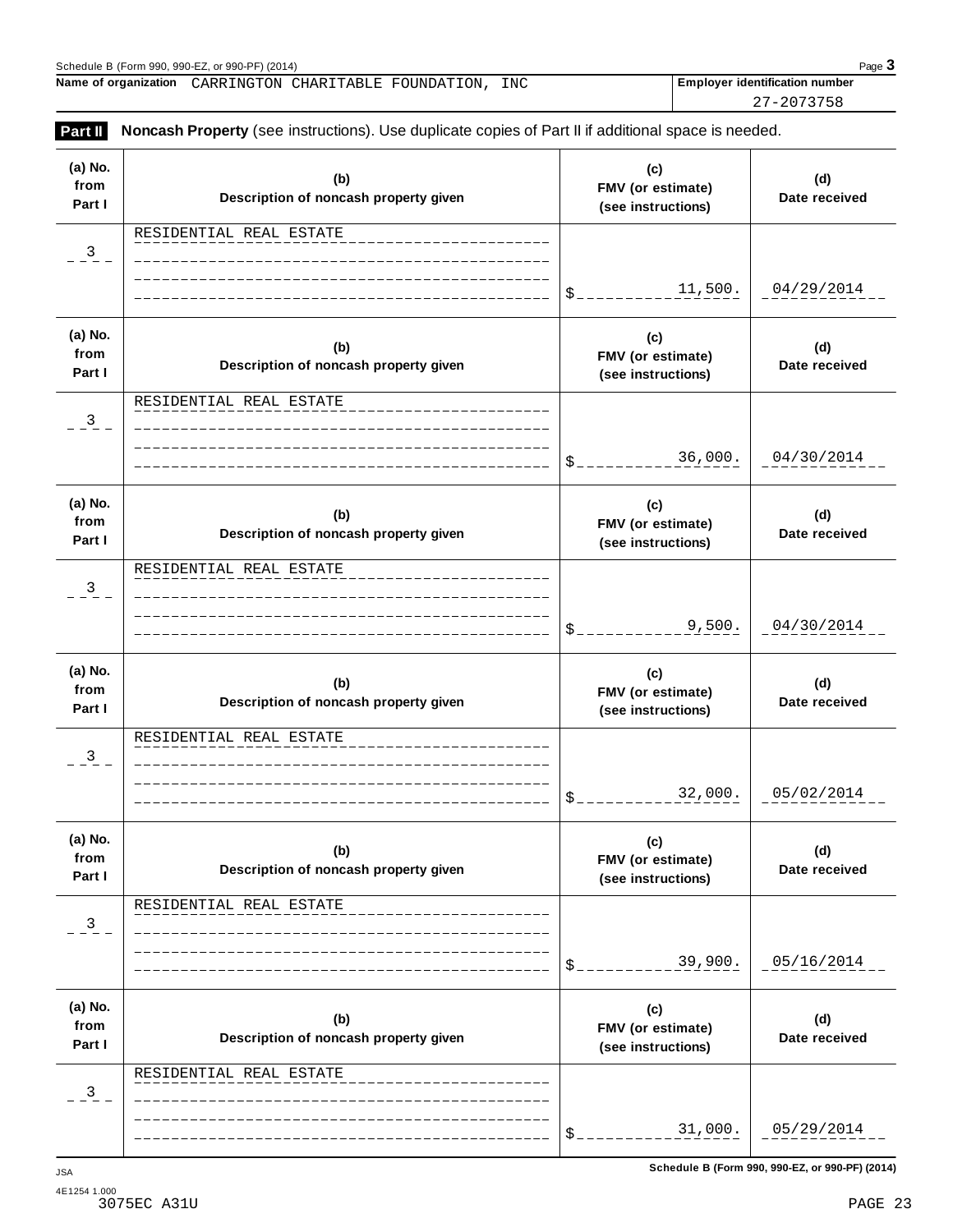27-2073758

| (a) No.<br>from<br>Part I | (b)<br>Description of noncash property given | (c)<br>FMV (or estimate)<br>(see instructions) | (d)<br>Date received |
|---------------------------|----------------------------------------------|------------------------------------------------|----------------------|
| 3                         | RESIDENTIAL REAL ESTATE                      |                                                |                      |
|                           |                                              | 43,700.<br>\$.                                 | 05/29/2014           |
| (a) No.<br>from<br>Part I | (b)<br>Description of noncash property given | (c)<br>FMV (or estimate)<br>(see instructions) | (d)<br>Date received |
| 3                         | RESIDENTIAL REAL ESTATE                      |                                                |                      |
|                           |                                              | 26,900.<br>\$.                                 | 06/24/2014           |
| (a) No.<br>from<br>Part I | (b)<br>Description of noncash property given | (c)<br>FMV (or estimate)<br>(see instructions) | (d)<br>Date received |
| 3                         | RESIDENTIAL REAL ESTATE                      |                                                |                      |
|                           |                                              | 18,000.<br>\$.                                 | 06/24/2014           |
| (a) No.<br>from<br>Part I | (b)<br>Description of noncash property given | (c)<br>FMV (or estimate)<br>(see instructions) | (d)<br>Date received |
| 3                         | RESIDENTIAL REAL ESTATE                      |                                                |                      |
|                           |                                              | 45,000.<br>$\$\,$                              | 07/24/2014           |
| (a) No.<br>from<br>Part I | (b)<br>Description of noncash property given | (c)<br>FMV (or estimate)<br>(see instructions) | (d)<br>Date received |
| 3                         | RESIDENTIAL REAL ESTATE                      |                                                |                      |
|                           |                                              | 40,000.<br>\$                                  | 07/24/2014           |
| (a) No.<br>from<br>Part I | (b)<br>Description of noncash property given | (c)<br>FMV (or estimate)<br>(see instructions) | (d)<br>Date received |
| 3                         | RESIDENTIAL REAL ESTATE                      |                                                |                      |
|                           |                                              | 69,900.<br>\$                                  | 07/24/2014           |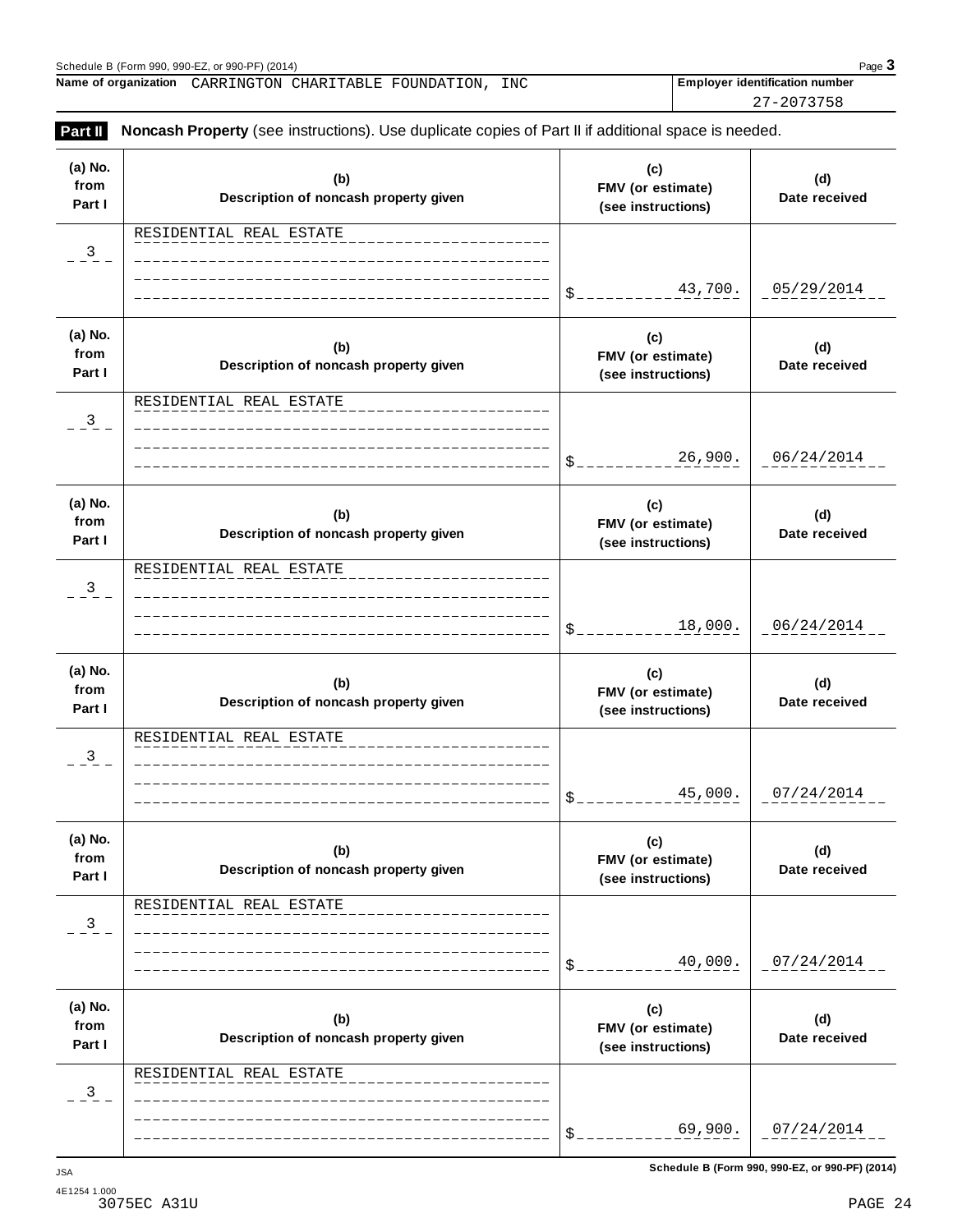27-2073758

| Part II                   | <b>Noncash Property</b> (see instructions). Use duplicate copies of Part II if additional space is needed. |                                                |                      |
|---------------------------|------------------------------------------------------------------------------------------------------------|------------------------------------------------|----------------------|
| (a) No.<br>from<br>Part I | (b)<br>Description of noncash property given                                                               | (c)<br>FMV (or estimate)<br>(see instructions) | (d)<br>Date received |
| 3                         | RESIDENTIAL REAL ESTATE                                                                                    |                                                |                      |
|                           |                                                                                                            | 31,900.<br>\$                                  | 10/10/2014           |
| (a) No.<br>from<br>Part I | (b)<br>Description of noncash property given                                                               | (c)<br>FMV (or estimate)<br>(see instructions) | (d)<br>Date received |
| 3                         | RESIDENTIAL REAL ESTATE                                                                                    |                                                |                      |
|                           |                                                                                                            | 45,000.<br>\$.                                 | 10/13/2014           |
| (a) No.<br>from<br>Part I | (b)<br>Description of noncash property given                                                               | (c)<br>FMV (or estimate)<br>(see instructions) | (d)<br>Date received |
| 3                         | RESIDENTIAL REAL ESTATE                                                                                    |                                                |                      |
|                           |                                                                                                            | 20,000.<br>\$                                  | 10/17/2014           |
| (a) No.<br>from<br>Part I | (b)<br>Description of noncash property given                                                               | (c)<br>FMV (or estimate)<br>(see instructions) | (d)<br>Date received |
| 3                         | RESIDENTIAL REAL ESTATE                                                                                    |                                                |                      |
|                           |                                                                                                            | 23,000.<br>$\mathbb{S}_-$                      | 10/17/2014           |
| (a) No.<br>from<br>Part I | (b)<br>Description of noncash property given                                                               | (c)<br>FMV (or estimate)<br>(see instructions) | (d)<br>Date received |
| 3                         | RESIDENTIAL REAL ESTATE                                                                                    |                                                |                      |
|                           |                                                                                                            | 47,000.<br>\$                                  | 10/23/2014           |
| (a) No.<br>from<br>Part I | (b)<br>Description of noncash property given                                                               | (c)<br>FMV (or estimate)<br>(see instructions) | (d)<br>Date received |
| 3                         | RESIDENTIAL REAL ESTATE                                                                                    |                                                |                      |
|                           |                                                                                                            | 28,500.                                        | 10/28/2014           |
|                           |                                                                                                            |                                                |                      |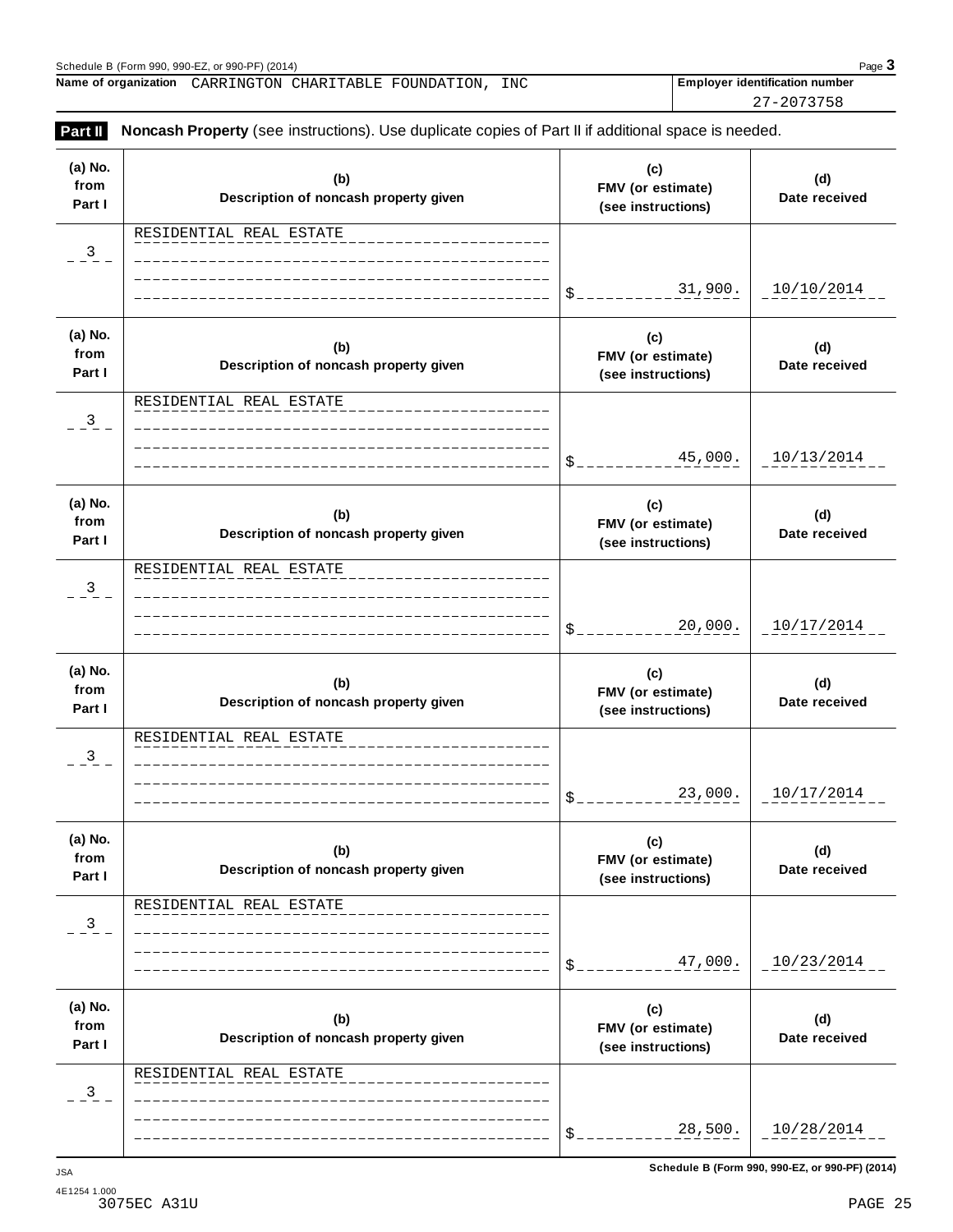27-2073758

| (a) No.<br>from<br>Part I | (b)<br>Description of noncash property given | (c)<br>FMV (or estimate)<br>(see instructions) | (d)<br>Date received |
|---------------------------|----------------------------------------------|------------------------------------------------|----------------------|
| 3                         | RESIDENTIAL REAL ESTATE                      |                                                |                      |
|                           |                                              | 30,000.<br>\$_                                 | 10/30/2014           |
| (a) No.<br>from<br>Part I | (b)<br>Description of noncash property given | (c)<br>FMV (or estimate)<br>(see instructions) | (d)<br>Date received |
| 3                         | RESIDENTIAL REAL ESTATE                      |                                                |                      |
|                           |                                              | 38,000.<br>\$_                                 | 10/31/2014           |
| (a) No.<br>from<br>Part I | (b)<br>Description of noncash property given | (c)<br>FMV (or estimate)<br>(see instructions) | (d)<br>Date received |
| 3                         | RESIDENTIAL REAL ESTATE                      |                                                |                      |
|                           |                                              | 47,500.<br>$$^{\circ}$                         | 10/31/2014           |
| (a) No.<br>from<br>Part I | (b)<br>Description of noncash property given | (c)<br>FMV (or estimate)<br>(see instructions) | (d)<br>Date received |
| 3                         | RESIDENTIAL REAL ESTATE                      |                                                |                      |
|                           |                                              | 32,500.<br>$\mathfrak{S}_-$                    | 11/19/2014           |
| (a) No.<br>from<br>Part I | (b)<br>Description of noncash property given | (c)<br>FMV (or estimate)<br>(see instructions) | (d)<br>Date received |
| 3                         | RESIDENTIAL REAL ESTATE                      |                                                |                      |
|                           |                                              | 22,000.<br>\$                                  | 11/24/2014           |
| (a) No.<br>from           | (b)<br>Description of noncash property given | (c)<br>FMV (or estimate)<br>(see instructions) | (d)<br>Date received |
|                           |                                              |                                                |                      |
| Part I<br>3               | RESIDENTIAL REAL ESTATE                      |                                                |                      |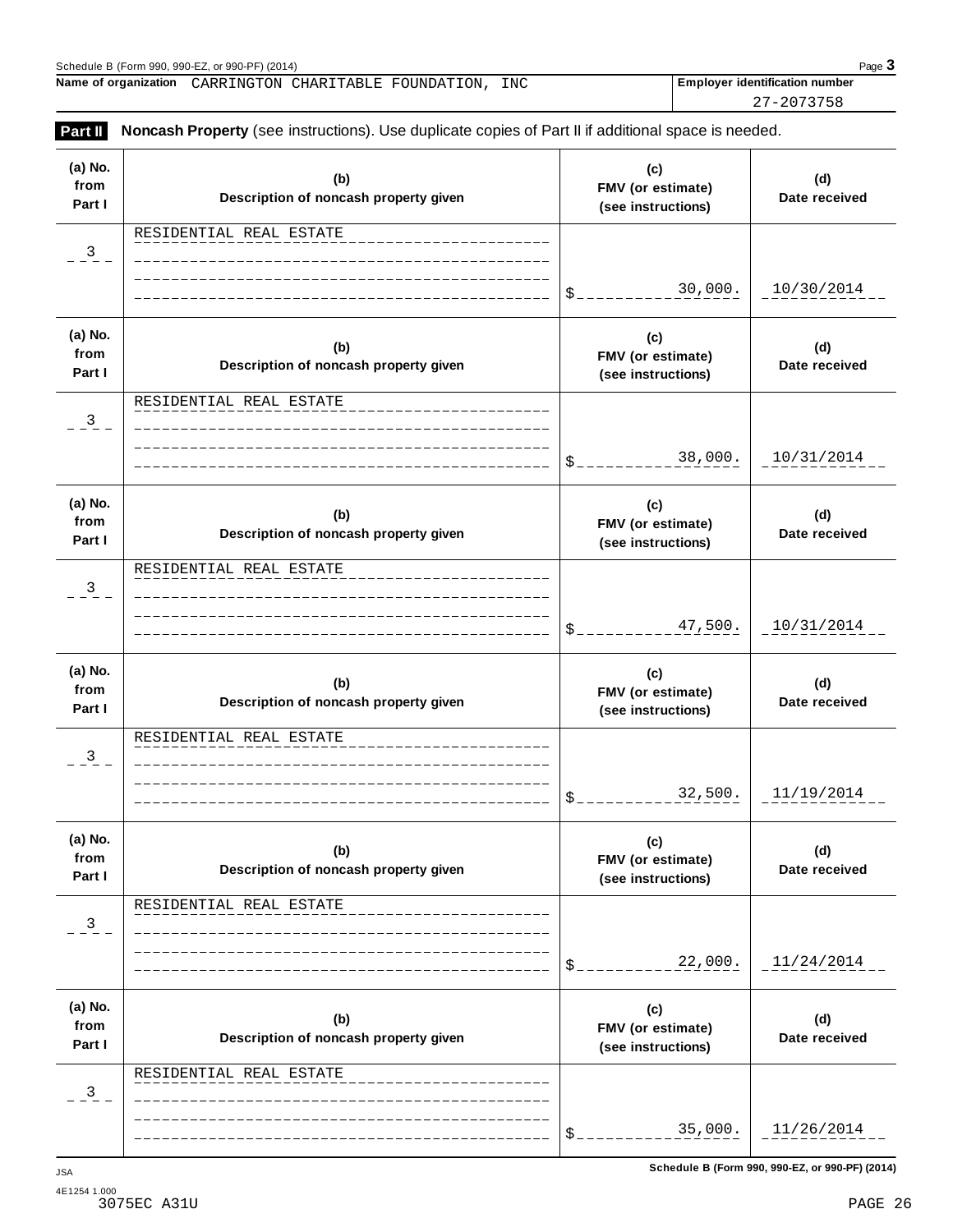27-2073758

| Part II                   | <b>Noncash Property</b> (see instructions). Use duplicate copies of Part II if additional space is needed. |                                                |                      |
|---------------------------|------------------------------------------------------------------------------------------------------------|------------------------------------------------|----------------------|
| (a) No.<br>from<br>Part I | (b)<br>Description of noncash property given                                                               | (c)<br>FMV (or estimate)<br>(see instructions) | (d)<br>Date received |
| 3                         | RESIDENTIAL REAL ESTATE                                                                                    |                                                |                      |
|                           |                                                                                                            | 45,000.<br>\$                                  | 12/16/2014           |
| (a) No.<br>from<br>Part I | (b)<br>Description of noncash property given                                                               | (c)<br>FMV (or estimate)<br>(see instructions) | (d)<br>Date received |
| 3                         | RESIDENTIAL REAL ESTATE                                                                                    |                                                |                      |
|                           |                                                                                                            | 30,800.                                        | 12/22/2014           |
| (a) No.<br>from<br>Part I | (b)<br>Description of noncash property given                                                               | (c)<br>FMV (or estimate)<br>(see instructions) | (d)<br>Date received |
| 3                         | RESIDENTIAL REAL ESTATE                                                                                    |                                                |                      |
|                           |                                                                                                            | 22,000.<br>\$                                  | 12/24/2014           |
| (a) No.<br>from<br>Part I | (b)<br>Description of noncash property given                                                               | (c)<br>FMV (or estimate)<br>(see instructions) | (d)<br>Date received |
| 3                         | RESIDENTIAL REAL ESTATE                                                                                    |                                                |                      |
|                           |                                                                                                            | 36,000.<br>$\mathbb{S}_{-}$                    | 12/29/2014           |
| (a) No.<br>from<br>Part I | (b)<br>Description of noncash property given                                                               | (c)<br>FMV (or estimate)<br>(see instructions) | (d)<br>Date received |
| $\mathbf{3}$              | RESIDENTIAL REAL ESTATE                                                                                    |                                                |                      |
|                           |                                                                                                            | 28,900.                                        | 12/29/2014           |
| (a) No.<br>from<br>Part I | (b)<br>Description of noncash property given                                                               | (c)<br>FMV (or estimate)<br>(see instructions) | (d)<br>Date received |
| 3                         | RESIDENTIAL REAL ESTATE                                                                                    |                                                |                      |
|                           |                                                                                                            | 30,000.                                        | 12/29/2014           |
|                           |                                                                                                            |                                                |                      |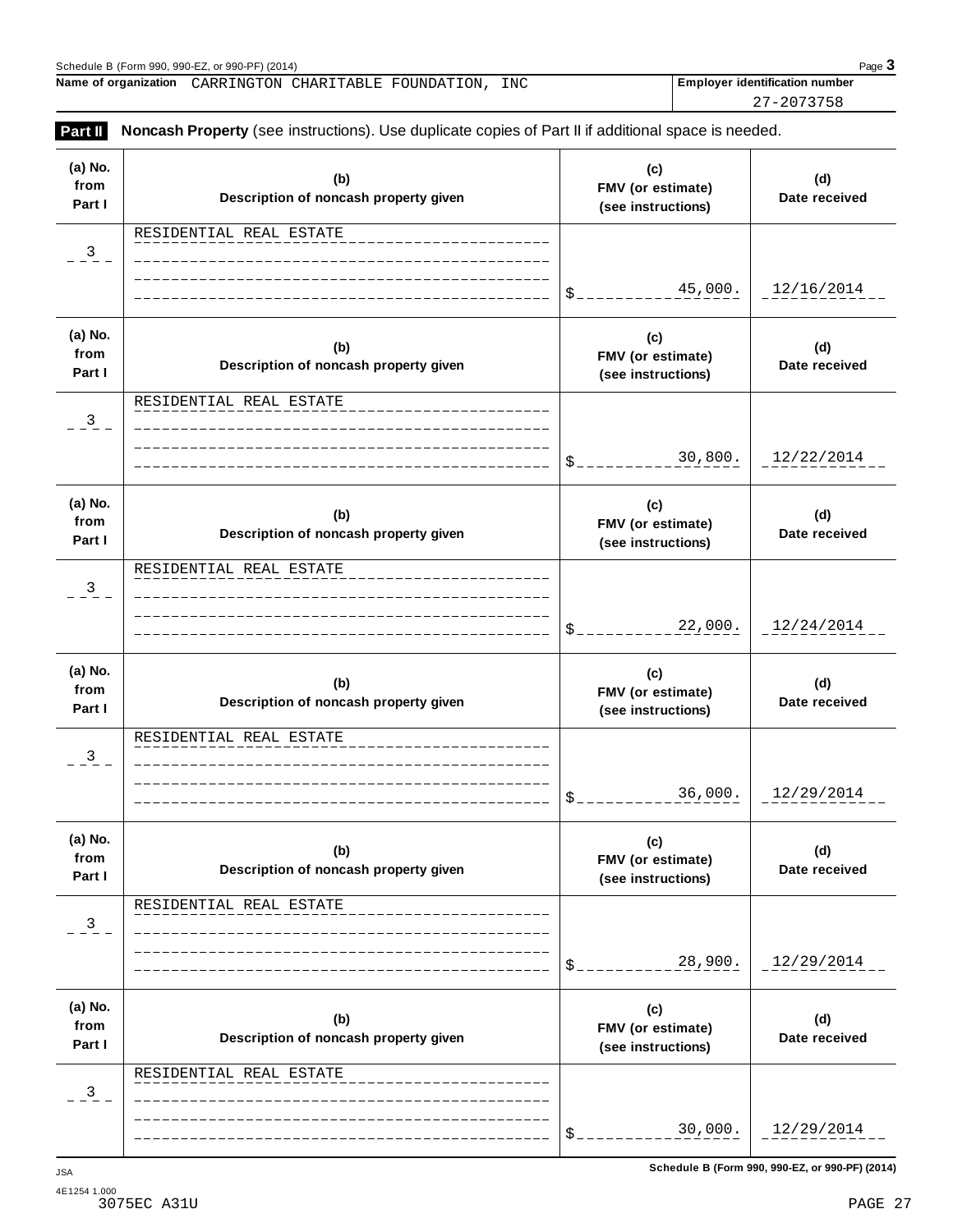27-2073758

| (a) No.<br>from<br>Part I | (b)<br>Description of noncash property given | (c)<br>FMV (or estimate)<br>(see instructions) | (d)<br>Date received |
|---------------------------|----------------------------------------------|------------------------------------------------|----------------------|
| $\overline{\mathbf{3}}$   | RESIDENTIAL REAL ESTATE                      |                                                |                      |
|                           |                                              | 45,000.<br>\$.                                 | 12/29/2014           |
| (a) No.<br>from<br>Part I | (b)<br>Description of noncash property given | (c)<br>FMV (or estimate)<br>(see instructions) | (d)<br>Date received |
| $\overline{\mathbf{3}}$   | RESIDENTIAL REAL ESTATE                      |                                                |                      |
|                           |                                              | 20,000.<br>\$                                  | 12/30/2014           |
| (a) No.<br>from<br>Part I | (b)<br>Description of noncash property given | (c)<br>FMV (or estimate)<br>(see instructions) | (d)<br>Date received |
|                           |                                              |                                                |                      |
|                           |                                              | \$                                             |                      |
| (a) No.<br>from<br>Part I | (b)<br>Description of noncash property given | (c)<br>FMV (or estimate)<br>(see instructions) | (d)<br>Date received |
|                           |                                              |                                                |                      |
|                           |                                              | \$                                             |                      |
| (a) No.<br>from<br>Part I | (b)<br>Description of noncash property given | (c)<br>FMV (or estimate)<br>(see instructions) | (d)<br>Date received |
|                           |                                              |                                                |                      |
|                           |                                              | \$                                             |                      |
| (a) No.<br>from<br>Part I | (b)<br>Description of noncash property given | (c)<br>FMV (or estimate)<br>(see instructions) | (d)<br>Date received |
|                           |                                              |                                                |                      |
|                           |                                              | \$                                             |                      |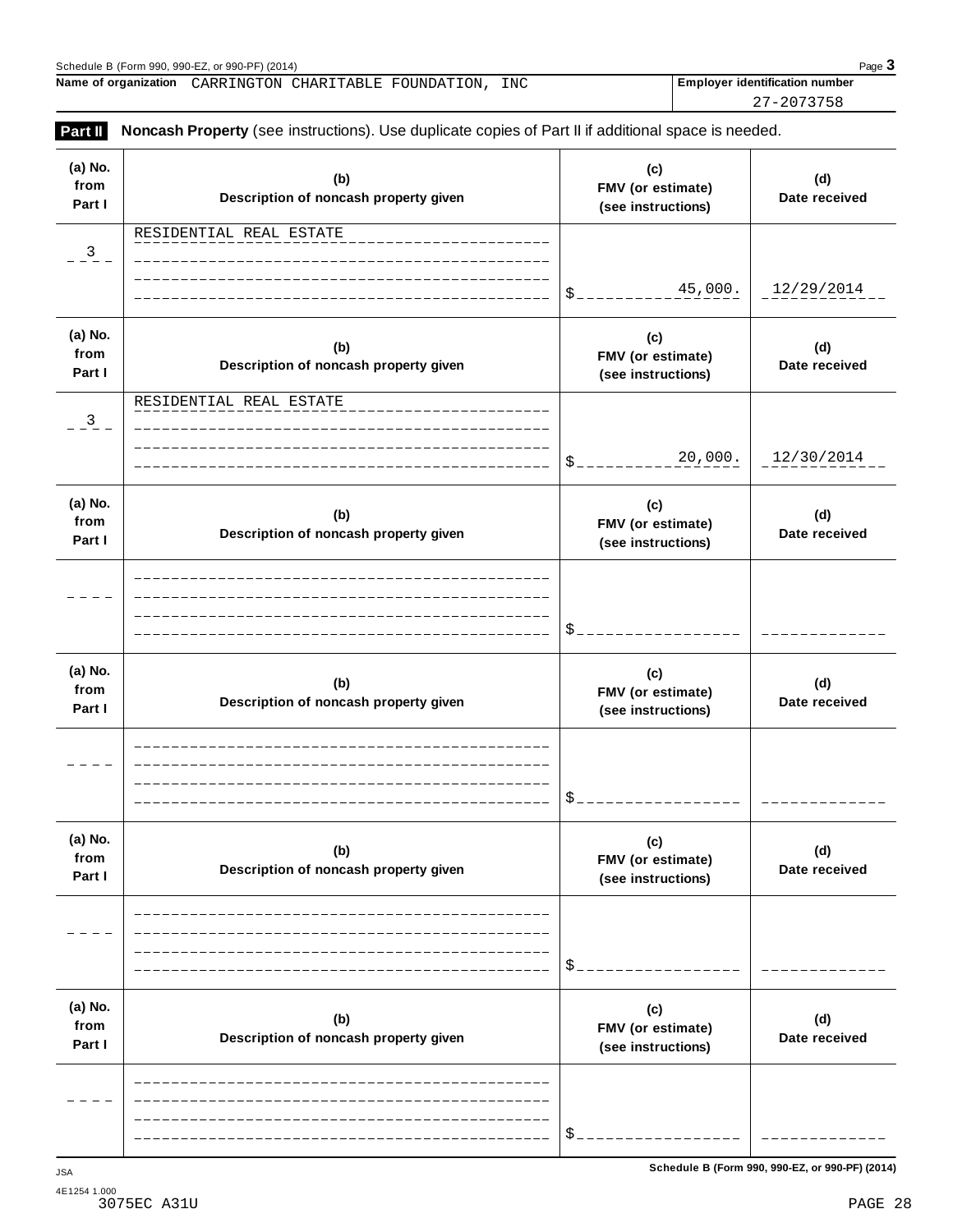|                           | Name of organization CARRINGTON CHARITABLE FOUNDATION, INC                                                                                                                                  |                         | <b>Employer identification number</b>                                                                                                                                                                                                    |  |  |
|---------------------------|---------------------------------------------------------------------------------------------------------------------------------------------------------------------------------------------|-------------------------|------------------------------------------------------------------------------------------------------------------------------------------------------------------------------------------------------------------------------------------|--|--|
|                           |                                                                                                                                                                                             |                         | 27-2073758<br>Exclusively religious, charitable, etc., contributions to organizations described in section 501(c)(7), (8), or (10)                                                                                                       |  |  |
| Part III                  | contributions of \$1,000 or less for the year. (Enter this information once. See instructions.) $\blacktriangleright$ \$<br>Use duplicate copies of Part III if additional space is needed. |                         | that total more than \$1,000 for the year from any one contributor. Complete columns (a) through (e) and the<br>following line entry. For organizations completing Part III, enter the total of exclusively religious, charitable, etc., |  |  |
| (a) No.<br>from<br>Part I | (b) Purpose of gift                                                                                                                                                                         | (c) Use of gift         | (d) Description of how gift is held                                                                                                                                                                                                      |  |  |
|                           | ______________________<br>---------------------                                                                                                                                             |                         |                                                                                                                                                                                                                                          |  |  |
|                           |                                                                                                                                                                                             |                         |                                                                                                                                                                                                                                          |  |  |
|                           |                                                                                                                                                                                             | (e) Transfer of gift    |                                                                                                                                                                                                                                          |  |  |
|                           | Transferee's name, address, and ZIP + 4<br>----------------------------------                                                                                                               |                         | Relationship of transferor to transferee                                                                                                                                                                                                 |  |  |
|                           |                                                                                                                                                                                             |                         |                                                                                                                                                                                                                                          |  |  |
| (a) No.<br>from<br>Part I | (b) Purpose of gift                                                                                                                                                                         | (c) Use of gift         | (d) Description of how gift is held                                                                                                                                                                                                      |  |  |
|                           |                                                                                                                                                                                             |                         |                                                                                                                                                                                                                                          |  |  |
|                           |                                                                                                                                                                                             |                         |                                                                                                                                                                                                                                          |  |  |
|                           | (e) Transfer of gift                                                                                                                                                                        |                         |                                                                                                                                                                                                                                          |  |  |
|                           | Transferee's name, address, and ZIP + 4                                                                                                                                                     |                         | Relationship of transferor to transferee                                                                                                                                                                                                 |  |  |
|                           |                                                                                                                                                                                             |                         |                                                                                                                                                                                                                                          |  |  |
| (a) No.<br>from<br>Part I | (b) Purpose of gift                                                                                                                                                                         | (c) Use of gift         | (d) Description of how gift is held                                                                                                                                                                                                      |  |  |
|                           | --------------------------                                                                                                                                                                  | ----------------------- | ----------------------                                                                                                                                                                                                                   |  |  |
|                           |                                                                                                                                                                                             |                         |                                                                                                                                                                                                                                          |  |  |
|                           |                                                                                                                                                                                             | (e) Transfer of gift    |                                                                                                                                                                                                                                          |  |  |
|                           | Transferee's name, address, and ZIP + 4                                                                                                                                                     |                         | Relationship of transferor to transferee                                                                                                                                                                                                 |  |  |
|                           |                                                                                                                                                                                             |                         |                                                                                                                                                                                                                                          |  |  |
| (a) No.<br>from<br>Part I | (b) Purpose of gift                                                                                                                                                                         | (c) Use of gift         | (d) Description of how gift is held                                                                                                                                                                                                      |  |  |
|                           |                                                                                                                                                                                             |                         |                                                                                                                                                                                                                                          |  |  |
|                           |                                                                                                                                                                                             | (e) Transfer of gift    |                                                                                                                                                                                                                                          |  |  |
|                           | Transferee's name, address, and ZIP + 4                                                                                                                                                     |                         | Relationship of transferor to transferee                                                                                                                                                                                                 |  |  |
|                           |                                                                                                                                                                                             |                         |                                                                                                                                                                                                                                          |  |  |

----------------------

 $\overline{\phantom{0}}$ 

---------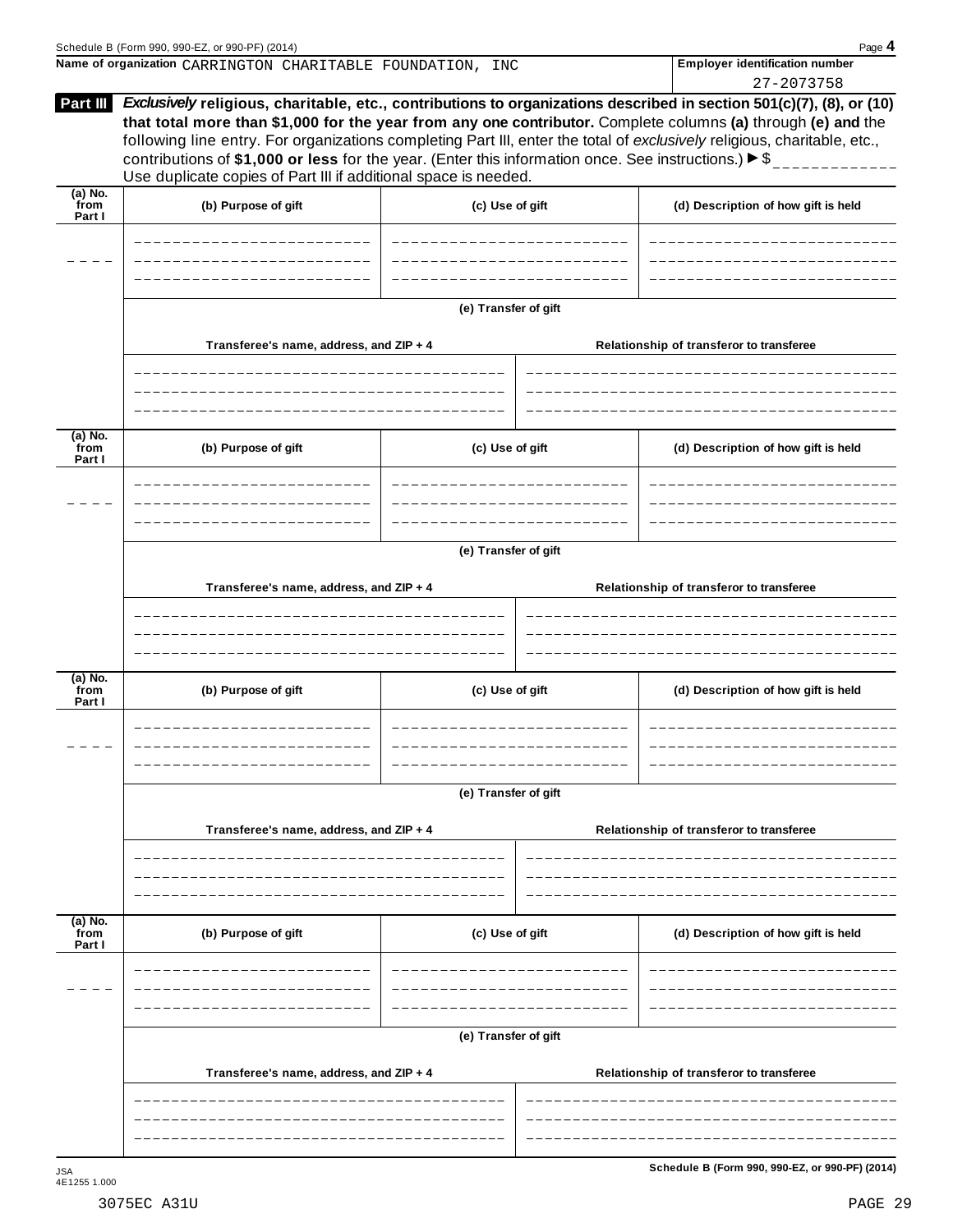| <b>SCHEDULE D</b> |  |
|-------------------|--|
| (Form 990)        |  |

# Supplemental Financial Statements<br>
Complete if the organization answered "Yes" to Form 990,<br>
Part IV, line 6, 7, 8, 9, 10, 11a, 11b, 11c, 11d, 11e, 11f, 12a, or 12b.<br>
Attach to Form 990.<br>
Open to Public

Part IV, line 6, 7, 8, 9, 10, 11a, 11b, 11c, 11d, 11e, 11f, 12a, or 12b.<br>
■ Department of the Treasury **Information shout Schoolule D** (Form 990.<br>
Information shout Schoolule D (Form 990.) and its instructions is at unau

|    | Department of the Treasury      |                                                                                                                                                                                                                                                             | Attach to Form 990.     |                                                    | <b>Open to Public</b>           |
|----|---------------------------------|-------------------------------------------------------------------------------------------------------------------------------------------------------------------------------------------------------------------------------------------------------------|-------------------------|----------------------------------------------------|---------------------------------|
|    | <b>Internal Revenue Service</b> | Information about Schedule D (Form 990) and its instructions is at www.irs.gov/form990.                                                                                                                                                                     |                         |                                                    | <b>Inspection</b>               |
|    | Name of the organization        |                                                                                                                                                                                                                                                             |                         | <b>Employer identification number</b>              |                                 |
|    |                                 | CARRINGTON CHARITABLE FOUNDATION, INC                                                                                                                                                                                                                       |                         | 27-2073758                                         |                                 |
|    | Part I                          | Organizations Maintaining Donor Advised Funds or Other Similar Funds or Accounts.                                                                                                                                                                           |                         |                                                    |                                 |
|    |                                 | Complete if the organization answered "Yes" to Form 990, Part IV, line 6.                                                                                                                                                                                   |                         |                                                    |                                 |
|    |                                 |                                                                                                                                                                                                                                                             | (a) Donor advised funds | (b) Funds and other accounts                       |                                 |
| 1  |                                 | Total number at end of year <b>that the state of the state of the state of the state of the state of the state of the state of the state of the state of the state of the state of the state of the state of the state of the st</b>                        |                         |                                                    |                                 |
| 2  |                                 | Aggregate value of contributions to (during year)                                                                                                                                                                                                           |                         |                                                    |                                 |
| 3  |                                 | Aggregate value of grants from (during year)                                                                                                                                                                                                                |                         |                                                    |                                 |
| 4  |                                 | Aggregate value at end of year                                                                                                                                                                                                                              |                         |                                                    |                                 |
| 5  |                                 | Did the organization inform all donors and donor advisors in writing that the assets held in donor advised                                                                                                                                                  |                         |                                                    |                                 |
|    |                                 | funds are the organization's property, subject to the organization's exclusive legal control?                                                                                                                                                               |                         |                                                    | Yes<br>No                       |
| 6  |                                 | Did the organization inform all grantees, donors, and donor advisors in writing that grant funds can be used                                                                                                                                                |                         |                                                    |                                 |
|    |                                 | only for charitable purposes and not for the benefit of the donor or donor advisor, or for any other purpose                                                                                                                                                |                         |                                                    |                                 |
|    |                                 |                                                                                                                                                                                                                                                             |                         |                                                    | Yes<br>No                       |
|    | Part II                         | <b>Conservation Easements.</b>                                                                                                                                                                                                                              |                         |                                                    |                                 |
|    |                                 | Complete if the organization answered "Yes" to Form 990, Part IV, line 7.                                                                                                                                                                                   |                         |                                                    |                                 |
| 1  |                                 | Purpose(s) of conservation easements held by the organization (check all that apply).                                                                                                                                                                       |                         |                                                    |                                 |
|    |                                 | Preservation of land for public use (e.g., recreation or education)                                                                                                                                                                                         |                         | Preservation of a historically important land area |                                 |
|    |                                 | Protection of natural habitat                                                                                                                                                                                                                               |                         | Preservation of a certified historic structure     |                                 |
|    |                                 | Preservation of open space                                                                                                                                                                                                                                  |                         |                                                    |                                 |
| 2  |                                 | Complete lines 2a through 2d if the organization held a qualified conservation contribution in the form of a conservation                                                                                                                                   |                         |                                                    |                                 |
|    |                                 | easement on the last day of the tax year.                                                                                                                                                                                                                   |                         |                                                    | Held at the End of the Tax Year |
| a  |                                 |                                                                                                                                                                                                                                                             |                         | 2a                                                 |                                 |
| b  |                                 | Total acreage restricted by conservation easements                                                                                                                                                                                                          |                         | 2b                                                 |                                 |
| c  |                                 | Number of conservation easements on a certified historic structure included in (a)                                                                                                                                                                          |                         | 2 <sub>c</sub>                                     |                                 |
| d  |                                 | Number of conservation easements included in (c) acquired after 8/17/06, and not on a                                                                                                                                                                       |                         |                                                    |                                 |
|    |                                 |                                                                                                                                                                                                                                                             |                         | 2d                                                 |                                 |
| 3  |                                 | Number of conservation easements modified, transferred, released, extinguished, or terminated by the organization during the                                                                                                                                |                         |                                                    |                                 |
|    |                                 | $\text{tax year}$ $\rightarrow$ __________________                                                                                                                                                                                                          |                         |                                                    |                                 |
| 4  |                                 | Number of states where property subject to conservation easement is located $\blacktriangleright$ ___________                                                                                                                                               |                         |                                                    |                                 |
| 5  |                                 | Does the organization have a written policy regarding the periodic monitoring, inspection, handling of                                                                                                                                                      |                         |                                                    |                                 |
|    |                                 |                                                                                                                                                                                                                                                             |                         |                                                    | Yes<br>No                       |
| 6  |                                 | Staff and volunteer hours devoted to monitoring, inspecting, and enforcing conservation easements during the year                                                                                                                                           |                         |                                                    |                                 |
|    |                                 |                                                                                                                                                                                                                                                             |                         |                                                    |                                 |
| 7  |                                 | Amount of expenses incurred in monitoring, inspecting, and enforcing conservation easements during the year                                                                                                                                                 |                         |                                                    |                                 |
|    | ▶\$                             |                                                                                                                                                                                                                                                             |                         |                                                    |                                 |
| 8  |                                 | Does each conservation easement reported on line $2(d)$ above satisfy the requirements of section 170(h)(4)(B)(i)                                                                                                                                           |                         |                                                    |                                 |
|    |                                 |                                                                                                                                                                                                                                                             |                         |                                                    | <b>No</b><br>Yes                |
| 9  |                                 | In Part XIII, describe how the organization reports conservation easements in its revenue and expense statement, and                                                                                                                                        |                         |                                                    |                                 |
|    |                                 | balance sheet, and include, if applicable, the text of the footnote to the organization's financial statements that describes the                                                                                                                           |                         |                                                    |                                 |
|    |                                 | organization's accounting for conservation easements.                                                                                                                                                                                                       |                         |                                                    |                                 |
|    | Part III                        | Organizations Maintaining Collections of Art, Historical Treasures, or Other Similar Assets.                                                                                                                                                                |                         |                                                    |                                 |
|    |                                 | Complete if the organization answered "Yes" to Form 990, Part IV, line 8.                                                                                                                                                                                   |                         |                                                    |                                 |
| 1a |                                 | If the organization elected, as permitted under SFAS 116 (ASC 958), not to report in its revenue statement and balance sheet                                                                                                                                |                         |                                                    |                                 |
|    |                                 | works of art, historical treasures, or other similar assets held for public exhibition, education, or research in furtherance of<br>public service, provide, in Part XIII, the text of the footnote to its financial statements that describes these items. |                         |                                                    |                                 |
| b  |                                 | If the organization elected, as permitted under SFAS 116 (ASC 958), to report in its revenue statement and balance sheet                                                                                                                                    |                         |                                                    |                                 |
|    |                                 | works of art, historical treasures, or other similar assets held for public exhibition, education, or research in furtherance of<br>public service, provide the following amounts relating to these items:                                                  |                         |                                                    |                                 |
|    |                                 |                                                                                                                                                                                                                                                             |                         |                                                    |                                 |
|    |                                 |                                                                                                                                                                                                                                                             |                         |                                                    |                                 |
| 2  |                                 | If the organization received or held works of art, historical treasures, or other similar assets for financial gain, provide the                                                                                                                            |                         |                                                    |                                 |
|    |                                 | following amounts required to be reported under SFAS 116 (ASC 958) relating to these items:                                                                                                                                                                 |                         |                                                    |                                 |
| а  |                                 |                                                                                                                                                                                                                                                             |                         |                                                    |                                 |
| b  |                                 |                                                                                                                                                                                                                                                             |                         |                                                    |                                 |
|    |                                 |                                                                                                                                                                                                                                                             |                         |                                                    |                                 |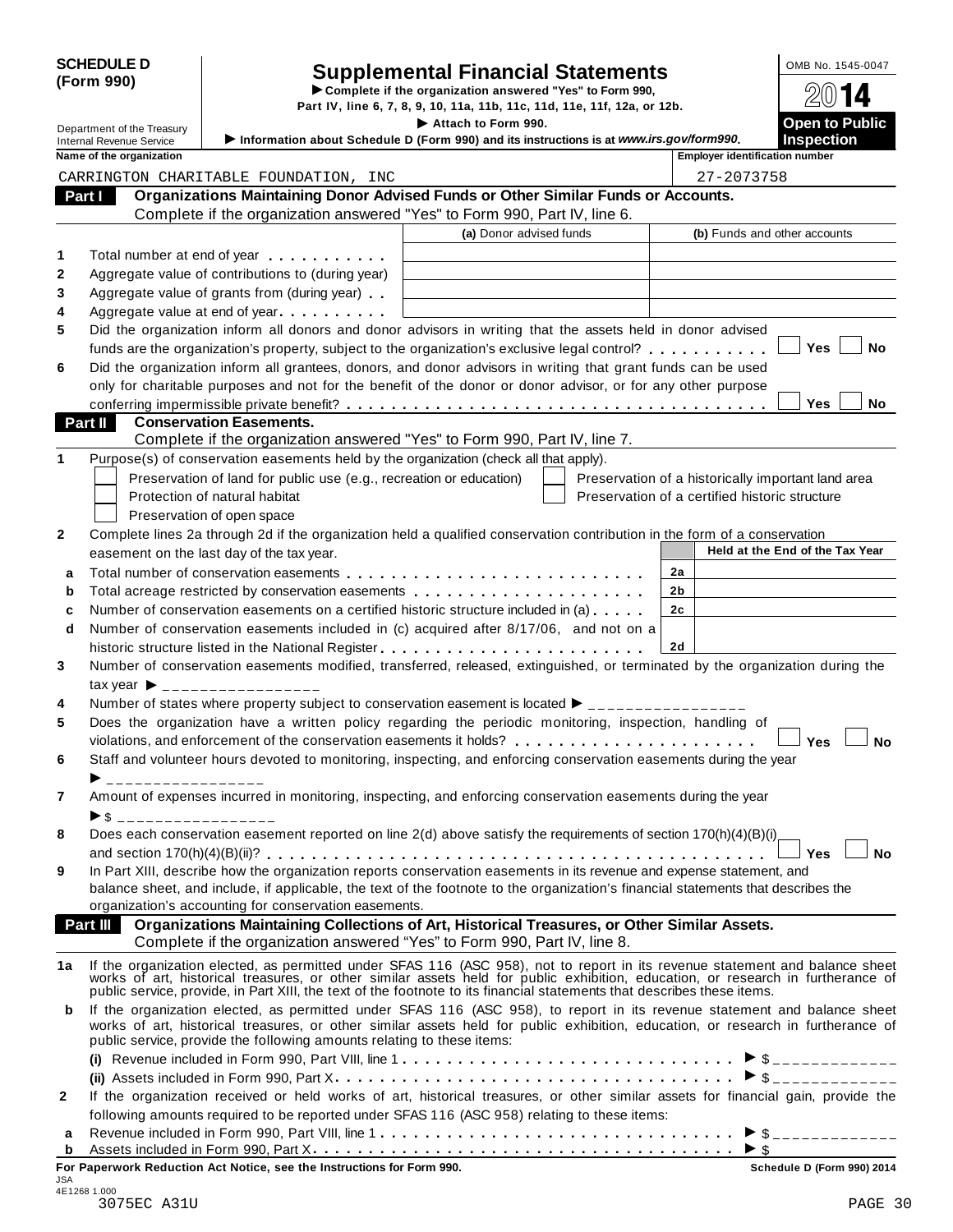|        | Schedule D (Form 990) 2014                                                                                                                                                                                                                  |                         |                |                         |                           |                      |                          |          | Page 2 |
|--------|---------------------------------------------------------------------------------------------------------------------------------------------------------------------------------------------------------------------------------------------|-------------------------|----------------|-------------------------|---------------------------|----------------------|--------------------------|----------|--------|
|        | Organizations Maintaining Collections of Art, Historical Treasures, or Other Similar Assets (continued)<br>Part III                                                                                                                         |                         |                |                         |                           |                      |                          |          |        |
| 3<br>a | Using the organization's acquisition, accession, and other records, check any of the following that are a significant use of its<br>collection items (check all that apply):<br>Public exhibition                                           |                         | d              |                         | Loan or exchange programs |                      |                          |          |        |
| b      | Scholarly research                                                                                                                                                                                                                          |                         | e              |                         |                           |                      |                          |          |        |
| c      | Preservation for future generations                                                                                                                                                                                                         |                         |                |                         |                           |                      |                          |          |        |
| 4      | Provide a description of the organization's collections and explain how they further the organization's exempt purpose in Part<br>XIII.                                                                                                     |                         |                |                         |                           |                      |                          |          |        |
| 5      | During the year, did the organization solicit or receive donations of art, historical treasures, or other similar                                                                                                                           |                         |                |                         |                           |                      |                          |          |        |
|        | assets to be sold to raise funds rather than to be maintained as part of the organization's collection?                                                                                                                                     |                         |                |                         |                           |                      | Yes                      |          | No     |
|        | Escrow and Custodial Arrangements. Complete if the organization answered "Yes" to Form 990, Part IV, line 9,<br><b>Part IV</b><br>or reported an amount on Form 990, Part X, line 21.                                                       |                         |                |                         |                           |                      |                          |          |        |
|        | 1a Is the organization an agent, trustee, custodian or other intermediary for contributions or other assets not                                                                                                                             |                         |                |                         |                           |                      | Yes                      |          | No     |
|        | b If "Yes," explain the arrangement in Part XIII and complete the following table:                                                                                                                                                          |                         |                |                         |                           |                      |                          |          |        |
|        |                                                                                                                                                                                                                                             |                         |                |                         |                           | Amount               |                          |          |        |
| c      |                                                                                                                                                                                                                                             |                         |                |                         | 1с                        |                      |                          |          |        |
|        |                                                                                                                                                                                                                                             |                         |                |                         | 1d                        |                      |                          |          |        |
| е      |                                                                                                                                                                                                                                             |                         |                |                         | 1e                        |                      |                          |          |        |
|        | Ending balance enterpreteration of the contract of the contract of the contract of the contract of the contract of the contract of the contract of the contract of the contract of the contract of the contract of the contrac              |                         |                |                         |                           |                      |                          |          |        |
| 2a     | Did the organization include an amount on Form 990, Part X, line 21, for escrow or custodial account liability?                                                                                                                             |                         |                |                         |                           |                      | <b>Yes</b>               |          | No     |
|        | b If "Yes," explain the arrangement in Part XIII. Check here if the explanation has been provided in Part XIII.                                                                                                                             |                         |                |                         |                           |                      |                          |          |        |
|        | Endowment Funds. Complete if the organization answered "Yes" to Form 990, Part IV, line 10.<br><b>Part V</b>                                                                                                                                | (a) Current year        | (b) Prior year |                         | (c) Two years back        | (d) Three years back | (e) Four years back      |          |        |
| 1a     | Beginning of year balance                                                                                                                                                                                                                   |                         |                |                         |                           |                      |                          |          |        |
| b      | Contributions                                                                                                                                                                                                                               |                         |                |                         |                           |                      |                          |          |        |
| c      | Net investment earnings, gains,                                                                                                                                                                                                             |                         |                |                         |                           |                      |                          |          |        |
|        | and losses <b>contained</b> and losses                                                                                                                                                                                                      |                         |                |                         |                           |                      |                          |          |        |
|        | d Grants or scholarships exercises                                                                                                                                                                                                          |                         |                |                         |                           |                      |                          |          |        |
|        | e Other expenditures for facilities                                                                                                                                                                                                         |                         |                |                         |                           |                      |                          |          |        |
|        | and programs experience and programs                                                                                                                                                                                                        |                         |                |                         |                           |                      |                          |          |        |
|        | f Administrative expenses                                                                                                                                                                                                                   |                         |                |                         |                           |                      |                          |          |        |
| g      | End of year balance                                                                                                                                                                                                                         |                         |                |                         |                           |                      |                          |          |        |
| 2      | Provide the estimated percentage of the current year end balance (line 1g, column (a)) held as:                                                                                                                                             |                         |                |                         |                           |                      |                          |          |        |
|        | Board designated or quasi-endowment >                                                                                                                                                                                                       |                         | %              |                         |                           |                      |                          |          |        |
|        | <b>b</b> Permanent endowment $\blacktriangleright$                                                                                                                                                                                          | ℅                       |                |                         |                           |                      |                          |          |        |
| c      | Temporarily restricted endowment $\blacktriangleright$                                                                                                                                                                                      | ℅                       |                |                         |                           |                      |                          |          |        |
|        | The percentages in lines 2a, 2b, and 2c should equal 100%.                                                                                                                                                                                  |                         |                |                         |                           |                      |                          |          |        |
|        | 3a Are there endowment funds not in the possession of the organization that are held and administered for the                                                                                                                               |                         |                |                         |                           |                      |                          |          |        |
|        | organization by:                                                                                                                                                                                                                            |                         |                |                         |                           |                      |                          | Yes      | No     |
|        |                                                                                                                                                                                                                                             |                         |                |                         |                           |                      | 3a(i)                    |          |        |
|        |                                                                                                                                                                                                                                             |                         |                |                         |                           |                      | 3a(ii)<br>3 <sub>b</sub> |          |        |
| 4      | Describe in Part XIII the intended uses of the organization's endowment funds.                                                                                                                                                              |                         |                |                         |                           |                      |                          |          |        |
|        | Land, Buildings, and Equipment.<br>Part VI<br>Complete if the organization answered "Yes" to Form 990, Part IV, line 11a. See Form 990, Part X, line 10.                                                                                    |                         |                |                         |                           |                      |                          |          |        |
|        | Description of property                                                                                                                                                                                                                     | (a) Cost or other basis |                | (b) Cost or other basis |                           | (c) Accumulated      | (d) Book value           |          |        |
| 1a     |                                                                                                                                                                                                                                             |                         | (investment)   | (other)                 | 200,000.                  | depreciation         |                          | 200,000. |        |
| b      | Land experience in the series of the series of the series of the series of the series of the series of the series of the series of the series of the series of the series of the series of the series of the series of the ser<br>Buildings |                         |                |                         | 212,199.                  | 7,318.               |                          | 204,881. |        |
| c      | Leasehold improvements <b>Leasehold</b> improvements                                                                                                                                                                                        |                         |                |                         |                           |                      |                          |          |        |
| d      | Equipment                                                                                                                                                                                                                                   |                         |                |                         |                           |                      |                          |          |        |
| е      |                                                                                                                                                                                                                                             |                         |                |                         |                           |                      |                          |          |        |
|        | Total. Add lines 1a through 1e. (Column (d) must equal Form 990, Part X, column (B), line $10(c)$ .)                                                                                                                                        |                         |                |                         |                           |                      |                          | 404,881. |        |
|        |                                                                                                                                                                                                                                             |                         |                |                         |                           |                      |                          |          |        |

**Schedule D (Form 990) 2014**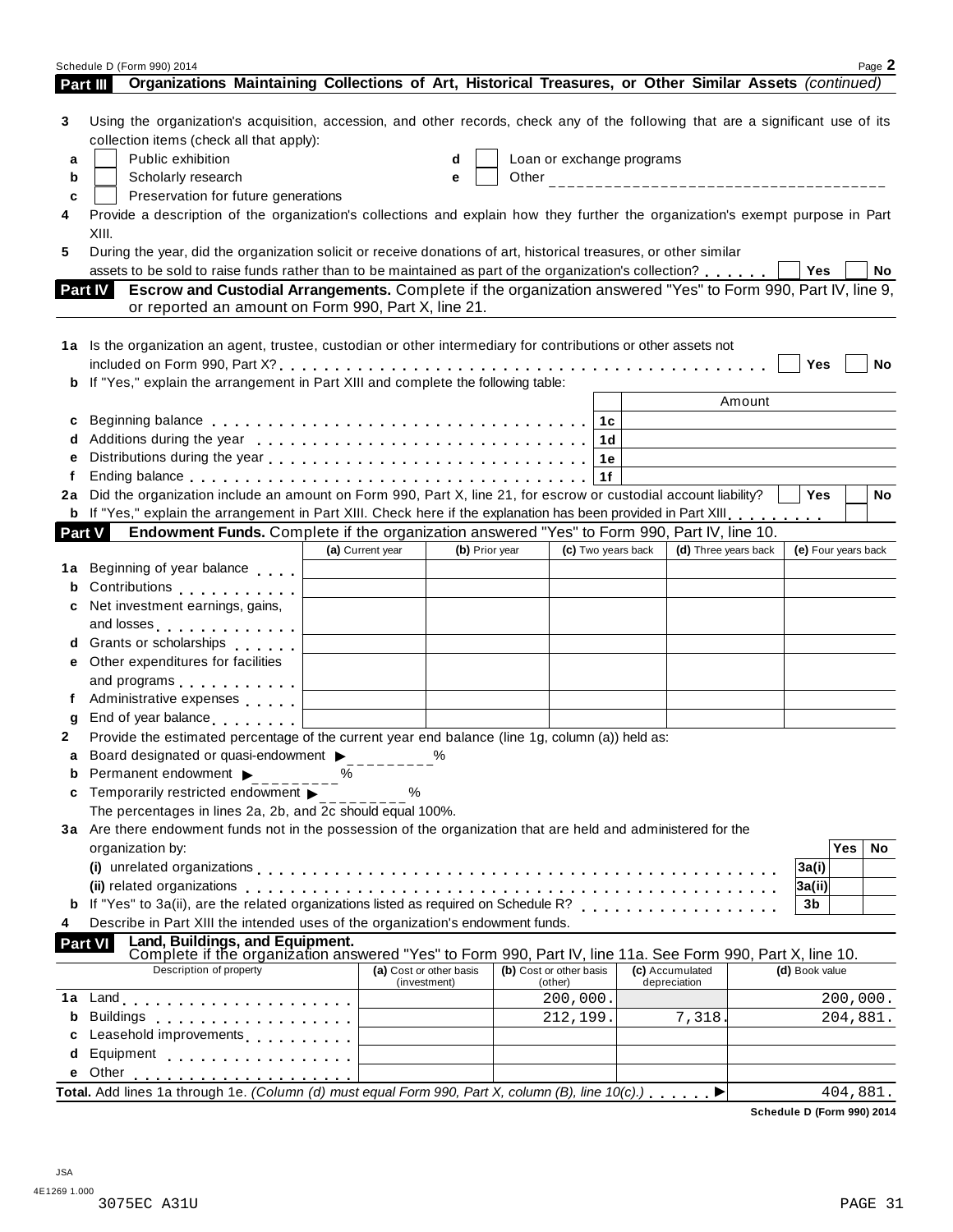| <b>Part VII</b> | <b>Investments - Other Securities.</b>                                                                               |                 |                                                              |                |
|-----------------|----------------------------------------------------------------------------------------------------------------------|-----------------|--------------------------------------------------------------|----------------|
|                 | Complete if the organization answered "Yes" to Form 990, Part IV, line 11b. See Form 990, Part X, line 12.           |                 |                                                              |                |
|                 | (a) Description of security or category<br>(including name of security)                                              | (b) Book value  | (c) Method of valuation:<br>Cost or end-of-year market value |                |
|                 | (1) Financial derivatives                                                                                            |                 |                                                              |                |
|                 |                                                                                                                      |                 |                                                              |                |
|                 |                                                                                                                      |                 |                                                              |                |
|                 |                                                                                                                      |                 |                                                              |                |
|                 | $-\frac{(B)}{2}$ ____________                                                                                        |                 |                                                              |                |
|                 | (C)                                                                                                                  |                 |                                                              |                |
|                 |                                                                                                                      |                 |                                                              |                |
|                 | _ <u>(F)</u> _ _ _ _ _ _ _ _ _ _                                                                                     |                 |                                                              |                |
| (G)             |                                                                                                                      |                 |                                                              |                |
| (H)             |                                                                                                                      |                 |                                                              |                |
|                 | Total. (Column (b) must equal Form 990, Part X, col. (B) line 12.) $\blacktriangleright$                             |                 |                                                              |                |
| Part VIII       | <b>Investments - Program Related.</b>                                                                                |                 |                                                              |                |
|                 | Complete if the organization answered "Yes" to Form 990, Part IV, line 11c. See Form 990, Part X, line 13.           |                 |                                                              |                |
|                 | (a) Description of investment                                                                                        | (b) Book value  | (c) Method of valuation:                                     |                |
|                 |                                                                                                                      |                 | Cost or end-of-year market value                             |                |
| (1)             |                                                                                                                      |                 |                                                              |                |
| (2)             |                                                                                                                      |                 |                                                              |                |
| (3)             |                                                                                                                      |                 |                                                              |                |
| (4)             |                                                                                                                      |                 |                                                              |                |
| (5)             |                                                                                                                      |                 |                                                              |                |
| (6)             |                                                                                                                      |                 |                                                              |                |
| (7)<br>(8)      |                                                                                                                      |                 |                                                              |                |
| (9)             |                                                                                                                      |                 |                                                              |                |
|                 | Total. (Column (b) must equal Form 990, Part X, col. (B) line 13.) $\blacktriangleright$                             |                 |                                                              |                |
| Part IX         | <b>Other Assets.</b>                                                                                                 |                 |                                                              |                |
|                 | Complete if the organization answered "Yes" to Form 990, Part IV, line 11d. See Form 990, Part X, line 15.           |                 |                                                              |                |
|                 |                                                                                                                      | (a) Description |                                                              | (b) Book value |
| (1)             |                                                                                                                      |                 |                                                              |                |
| (2)             |                                                                                                                      |                 |                                                              |                |
| (3)             |                                                                                                                      |                 |                                                              |                |
| (4)             |                                                                                                                      |                 |                                                              |                |
| (5)             |                                                                                                                      |                 |                                                              |                |
| (6)             |                                                                                                                      |                 |                                                              |                |
| (7)             |                                                                                                                      |                 |                                                              |                |
| (8)             |                                                                                                                      |                 |                                                              |                |
| (9)             |                                                                                                                      |                 |                                                              |                |
| Part X          | <b>Other Liabilities.</b>                                                                                            |                 |                                                              |                |
|                 | Complete if the organization answered "Yes" to Form 990, Part IV, line 11e or 11f. See Form 990, Part X,<br>line 25. |                 |                                                              |                |
| 1.              | (a) Description of liability                                                                                         | (b) Book value  |                                                              |                |
|                 | (1) Federal income taxes                                                                                             |                 |                                                              |                |
| (2)             |                                                                                                                      |                 |                                                              |                |
| (3)             |                                                                                                                      |                 |                                                              |                |
| (4)             |                                                                                                                      |                 |                                                              |                |
| (5)             |                                                                                                                      |                 |                                                              |                |
| (6)             |                                                                                                                      |                 |                                                              |                |
| (7)             |                                                                                                                      |                 |                                                              |                |
| (8)             |                                                                                                                      |                 |                                                              |                |
| (9)             |                                                                                                                      |                 |                                                              |                |
|                 | Total. (Column (b) must equal Form 990, Part X, col. (B) line 25.) $\blacktriangleright$                             |                 |                                                              |                |

**2.** Liability for uncertain tax positions. In Part XIII, provide the text of the footnote to the organization's financial statements that reports the organization's liability for uncertain tax positions under FIN 48 (ASC 740). Check here ifthe text of the footnote has been provided in Part XIII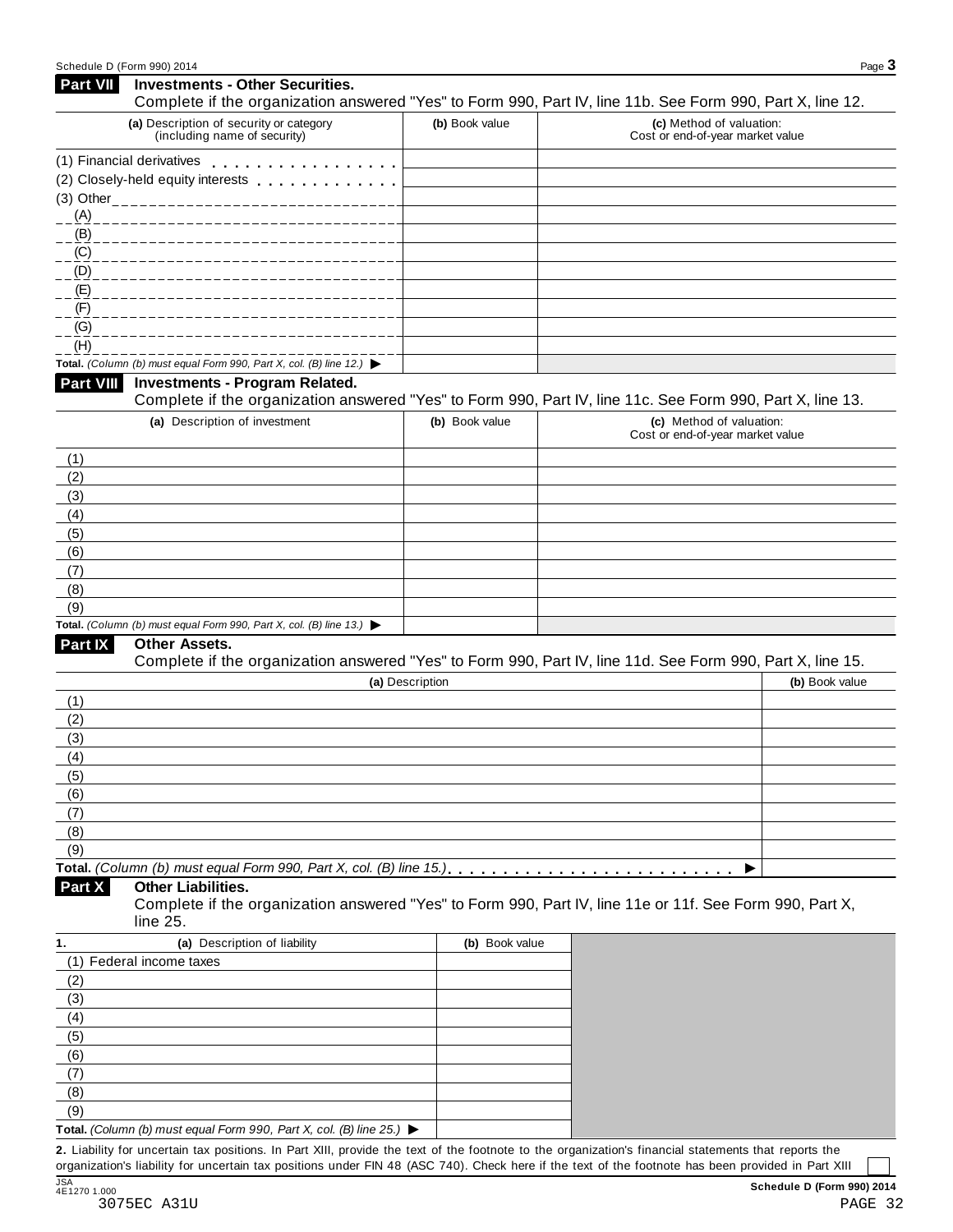| Reconciliation of Revenue per Audited Financial Statements With Revenue per Return.<br><b>Part XI</b><br>Complete if the organization answered "Yes" to Form 990, Part IV, line 12a.<br>Total revenue, gains, and other support per audited financial statements<br>3, 281, 347.<br>1<br>1<br>Amounts included on line 1 but not on Form 990, Part VIII, line 12:<br>$\mathbf{2}$<br>$-208.$<br>2a<br>a<br>364,240.<br>2 <sub>b</sub><br>b<br>Recoveries of prior year grants et al., etc., etc., etc., etc., etc., etc., 2c<br>c<br>d<br>Add lines 2a through 2d<br>364,032.<br>2e<br>е<br>2,917,315.<br>3<br>3<br>Amounts included on Form 990, Part VIII, line 12, but not on line 1:<br>4<br>Investment expenses not included on Form 990, Part VIII, line 7b [10, 10, 10, 14a]<br>a<br>$-590, 169.$<br>4b<br>b<br>Add lines 4a and 4b<br>$-590, 169.$<br>4c<br>c<br>Total revenue. Add lines 3 and 4c. (This must equal Form 990, Part I, line 12.)<br>2,327,146.<br>5<br>5<br>Reconciliation of Expenses per Audited Financial Statements With Expenses per Return.<br>Part XII<br>Complete if the organization answered "Yes" to Form 990, Part IV, line 12a.<br>Total expenses and losses per audited financial statements<br>2, 412, 641.<br>1<br>$\mathbf 1$<br>Amounts included on line 1 but not on Form 990, Part IX, line 25:<br>$\mathbf{2}$<br>364,240.<br>2a<br>a<br>Prior year adjustments<br>2 <sub>b</sub><br>b<br>Other losses<br>2c<br>c<br>2d<br>d<br>Add lines 2a through 2d<br>364,240.<br>2e<br>е<br>2,048,401.<br>3<br>3<br>Amounts included on Form 990, Part IX, line 25, but not on line 1:<br>4<br>Investment expenses not included on Form 990, Part VIII, line 7b<br><br>a<br>4a<br>$-590, 169.$<br>4 <sub>b</sub><br>b<br>Add lines 4a and 4b<br>$-590, 169.$<br>4c<br>c<br>.<br>Total expenses. Add lines 3 and 4c. (This must equal Form 990, Part I, line 18.)<br>Total expenses. Add lines 3 and 4c. (This must equal Form 990, Part I, line 18.)<br>5<br>1,458,232.<br>5<br>Part XIII Supplemental Information.<br>Provide the descriptions required for Part II, lines 3, 5, and 9; Part III, lines 1a and 4; Part IV, lines 1b and 2b; Part V, line 4; Part X, line<br>2; Part XI, lines 2d and 4b; and Part XII, lines 2d and 4b. Also complete this part to provide any additional information.<br>SEE PAGE 5 | Schedule D (Form 990) 2014 | Page 4 |
|----------------------------------------------------------------------------------------------------------------------------------------------------------------------------------------------------------------------------------------------------------------------------------------------------------------------------------------------------------------------------------------------------------------------------------------------------------------------------------------------------------------------------------------------------------------------------------------------------------------------------------------------------------------------------------------------------------------------------------------------------------------------------------------------------------------------------------------------------------------------------------------------------------------------------------------------------------------------------------------------------------------------------------------------------------------------------------------------------------------------------------------------------------------------------------------------------------------------------------------------------------------------------------------------------------------------------------------------------------------------------------------------------------------------------------------------------------------------------------------------------------------------------------------------------------------------------------------------------------------------------------------------------------------------------------------------------------------------------------------------------------------------------------------------------------------------------------------------------------------------------------------------------------------------------------------------------------------------------------------------------------------------------------------------------------------------------------------------------------------------------------------------------------------------------------------------------------------------------------------------------------------------------------------------------------------------------------------------------------|----------------------------|--------|
|                                                                                                                                                                                                                                                                                                                                                                                                                                                                                                                                                                                                                                                                                                                                                                                                                                                                                                                                                                                                                                                                                                                                                                                                                                                                                                                                                                                                                                                                                                                                                                                                                                                                                                                                                                                                                                                                                                                                                                                                                                                                                                                                                                                                                                                                                                                                                          |                            |        |
|                                                                                                                                                                                                                                                                                                                                                                                                                                                                                                                                                                                                                                                                                                                                                                                                                                                                                                                                                                                                                                                                                                                                                                                                                                                                                                                                                                                                                                                                                                                                                                                                                                                                                                                                                                                                                                                                                                                                                                                                                                                                                                                                                                                                                                                                                                                                                          |                            |        |
|                                                                                                                                                                                                                                                                                                                                                                                                                                                                                                                                                                                                                                                                                                                                                                                                                                                                                                                                                                                                                                                                                                                                                                                                                                                                                                                                                                                                                                                                                                                                                                                                                                                                                                                                                                                                                                                                                                                                                                                                                                                                                                                                                                                                                                                                                                                                                          |                            |        |
|                                                                                                                                                                                                                                                                                                                                                                                                                                                                                                                                                                                                                                                                                                                                                                                                                                                                                                                                                                                                                                                                                                                                                                                                                                                                                                                                                                                                                                                                                                                                                                                                                                                                                                                                                                                                                                                                                                                                                                                                                                                                                                                                                                                                                                                                                                                                                          |                            |        |
|                                                                                                                                                                                                                                                                                                                                                                                                                                                                                                                                                                                                                                                                                                                                                                                                                                                                                                                                                                                                                                                                                                                                                                                                                                                                                                                                                                                                                                                                                                                                                                                                                                                                                                                                                                                                                                                                                                                                                                                                                                                                                                                                                                                                                                                                                                                                                          |                            |        |
|                                                                                                                                                                                                                                                                                                                                                                                                                                                                                                                                                                                                                                                                                                                                                                                                                                                                                                                                                                                                                                                                                                                                                                                                                                                                                                                                                                                                                                                                                                                                                                                                                                                                                                                                                                                                                                                                                                                                                                                                                                                                                                                                                                                                                                                                                                                                                          |                            |        |
|                                                                                                                                                                                                                                                                                                                                                                                                                                                                                                                                                                                                                                                                                                                                                                                                                                                                                                                                                                                                                                                                                                                                                                                                                                                                                                                                                                                                                                                                                                                                                                                                                                                                                                                                                                                                                                                                                                                                                                                                                                                                                                                                                                                                                                                                                                                                                          |                            |        |
|                                                                                                                                                                                                                                                                                                                                                                                                                                                                                                                                                                                                                                                                                                                                                                                                                                                                                                                                                                                                                                                                                                                                                                                                                                                                                                                                                                                                                                                                                                                                                                                                                                                                                                                                                                                                                                                                                                                                                                                                                                                                                                                                                                                                                                                                                                                                                          |                            |        |
|                                                                                                                                                                                                                                                                                                                                                                                                                                                                                                                                                                                                                                                                                                                                                                                                                                                                                                                                                                                                                                                                                                                                                                                                                                                                                                                                                                                                                                                                                                                                                                                                                                                                                                                                                                                                                                                                                                                                                                                                                                                                                                                                                                                                                                                                                                                                                          |                            |        |
|                                                                                                                                                                                                                                                                                                                                                                                                                                                                                                                                                                                                                                                                                                                                                                                                                                                                                                                                                                                                                                                                                                                                                                                                                                                                                                                                                                                                                                                                                                                                                                                                                                                                                                                                                                                                                                                                                                                                                                                                                                                                                                                                                                                                                                                                                                                                                          |                            |        |
|                                                                                                                                                                                                                                                                                                                                                                                                                                                                                                                                                                                                                                                                                                                                                                                                                                                                                                                                                                                                                                                                                                                                                                                                                                                                                                                                                                                                                                                                                                                                                                                                                                                                                                                                                                                                                                                                                                                                                                                                                                                                                                                                                                                                                                                                                                                                                          |                            |        |
|                                                                                                                                                                                                                                                                                                                                                                                                                                                                                                                                                                                                                                                                                                                                                                                                                                                                                                                                                                                                                                                                                                                                                                                                                                                                                                                                                                                                                                                                                                                                                                                                                                                                                                                                                                                                                                                                                                                                                                                                                                                                                                                                                                                                                                                                                                                                                          |                            |        |
|                                                                                                                                                                                                                                                                                                                                                                                                                                                                                                                                                                                                                                                                                                                                                                                                                                                                                                                                                                                                                                                                                                                                                                                                                                                                                                                                                                                                                                                                                                                                                                                                                                                                                                                                                                                                                                                                                                                                                                                                                                                                                                                                                                                                                                                                                                                                                          |                            |        |
|                                                                                                                                                                                                                                                                                                                                                                                                                                                                                                                                                                                                                                                                                                                                                                                                                                                                                                                                                                                                                                                                                                                                                                                                                                                                                                                                                                                                                                                                                                                                                                                                                                                                                                                                                                                                                                                                                                                                                                                                                                                                                                                                                                                                                                                                                                                                                          |                            |        |
|                                                                                                                                                                                                                                                                                                                                                                                                                                                                                                                                                                                                                                                                                                                                                                                                                                                                                                                                                                                                                                                                                                                                                                                                                                                                                                                                                                                                                                                                                                                                                                                                                                                                                                                                                                                                                                                                                                                                                                                                                                                                                                                                                                                                                                                                                                                                                          |                            |        |
|                                                                                                                                                                                                                                                                                                                                                                                                                                                                                                                                                                                                                                                                                                                                                                                                                                                                                                                                                                                                                                                                                                                                                                                                                                                                                                                                                                                                                                                                                                                                                                                                                                                                                                                                                                                                                                                                                                                                                                                                                                                                                                                                                                                                                                                                                                                                                          |                            |        |
|                                                                                                                                                                                                                                                                                                                                                                                                                                                                                                                                                                                                                                                                                                                                                                                                                                                                                                                                                                                                                                                                                                                                                                                                                                                                                                                                                                                                                                                                                                                                                                                                                                                                                                                                                                                                                                                                                                                                                                                                                                                                                                                                                                                                                                                                                                                                                          |                            |        |
|                                                                                                                                                                                                                                                                                                                                                                                                                                                                                                                                                                                                                                                                                                                                                                                                                                                                                                                                                                                                                                                                                                                                                                                                                                                                                                                                                                                                                                                                                                                                                                                                                                                                                                                                                                                                                                                                                                                                                                                                                                                                                                                                                                                                                                                                                                                                                          |                            |        |
|                                                                                                                                                                                                                                                                                                                                                                                                                                                                                                                                                                                                                                                                                                                                                                                                                                                                                                                                                                                                                                                                                                                                                                                                                                                                                                                                                                                                                                                                                                                                                                                                                                                                                                                                                                                                                                                                                                                                                                                                                                                                                                                                                                                                                                                                                                                                                          |                            |        |
|                                                                                                                                                                                                                                                                                                                                                                                                                                                                                                                                                                                                                                                                                                                                                                                                                                                                                                                                                                                                                                                                                                                                                                                                                                                                                                                                                                                                                                                                                                                                                                                                                                                                                                                                                                                                                                                                                                                                                                                                                                                                                                                                                                                                                                                                                                                                                          |                            |        |
|                                                                                                                                                                                                                                                                                                                                                                                                                                                                                                                                                                                                                                                                                                                                                                                                                                                                                                                                                                                                                                                                                                                                                                                                                                                                                                                                                                                                                                                                                                                                                                                                                                                                                                                                                                                                                                                                                                                                                                                                                                                                                                                                                                                                                                                                                                                                                          |                            |        |
|                                                                                                                                                                                                                                                                                                                                                                                                                                                                                                                                                                                                                                                                                                                                                                                                                                                                                                                                                                                                                                                                                                                                                                                                                                                                                                                                                                                                                                                                                                                                                                                                                                                                                                                                                                                                                                                                                                                                                                                                                                                                                                                                                                                                                                                                                                                                                          |                            |        |
|                                                                                                                                                                                                                                                                                                                                                                                                                                                                                                                                                                                                                                                                                                                                                                                                                                                                                                                                                                                                                                                                                                                                                                                                                                                                                                                                                                                                                                                                                                                                                                                                                                                                                                                                                                                                                                                                                                                                                                                                                                                                                                                                                                                                                                                                                                                                                          |                            |        |
|                                                                                                                                                                                                                                                                                                                                                                                                                                                                                                                                                                                                                                                                                                                                                                                                                                                                                                                                                                                                                                                                                                                                                                                                                                                                                                                                                                                                                                                                                                                                                                                                                                                                                                                                                                                                                                                                                                                                                                                                                                                                                                                                                                                                                                                                                                                                                          |                            |        |
|                                                                                                                                                                                                                                                                                                                                                                                                                                                                                                                                                                                                                                                                                                                                                                                                                                                                                                                                                                                                                                                                                                                                                                                                                                                                                                                                                                                                                                                                                                                                                                                                                                                                                                                                                                                                                                                                                                                                                                                                                                                                                                                                                                                                                                                                                                                                                          |                            |        |
|                                                                                                                                                                                                                                                                                                                                                                                                                                                                                                                                                                                                                                                                                                                                                                                                                                                                                                                                                                                                                                                                                                                                                                                                                                                                                                                                                                                                                                                                                                                                                                                                                                                                                                                                                                                                                                                                                                                                                                                                                                                                                                                                                                                                                                                                                                                                                          |                            |        |
|                                                                                                                                                                                                                                                                                                                                                                                                                                                                                                                                                                                                                                                                                                                                                                                                                                                                                                                                                                                                                                                                                                                                                                                                                                                                                                                                                                                                                                                                                                                                                                                                                                                                                                                                                                                                                                                                                                                                                                                                                                                                                                                                                                                                                                                                                                                                                          |                            |        |
|                                                                                                                                                                                                                                                                                                                                                                                                                                                                                                                                                                                                                                                                                                                                                                                                                                                                                                                                                                                                                                                                                                                                                                                                                                                                                                                                                                                                                                                                                                                                                                                                                                                                                                                                                                                                                                                                                                                                                                                                                                                                                                                                                                                                                                                                                                                                                          |                            |        |
|                                                                                                                                                                                                                                                                                                                                                                                                                                                                                                                                                                                                                                                                                                                                                                                                                                                                                                                                                                                                                                                                                                                                                                                                                                                                                                                                                                                                                                                                                                                                                                                                                                                                                                                                                                                                                                                                                                                                                                                                                                                                                                                                                                                                                                                                                                                                                          |                            |        |
|                                                                                                                                                                                                                                                                                                                                                                                                                                                                                                                                                                                                                                                                                                                                                                                                                                                                                                                                                                                                                                                                                                                                                                                                                                                                                                                                                                                                                                                                                                                                                                                                                                                                                                                                                                                                                                                                                                                                                                                                                                                                                                                                                                                                                                                                                                                                                          |                            |        |
|                                                                                                                                                                                                                                                                                                                                                                                                                                                                                                                                                                                                                                                                                                                                                                                                                                                                                                                                                                                                                                                                                                                                                                                                                                                                                                                                                                                                                                                                                                                                                                                                                                                                                                                                                                                                                                                                                                                                                                                                                                                                                                                                                                                                                                                                                                                                                          |                            |        |
|                                                                                                                                                                                                                                                                                                                                                                                                                                                                                                                                                                                                                                                                                                                                                                                                                                                                                                                                                                                                                                                                                                                                                                                                                                                                                                                                                                                                                                                                                                                                                                                                                                                                                                                                                                                                                                                                                                                                                                                                                                                                                                                                                                                                                                                                                                                                                          |                            |        |
|                                                                                                                                                                                                                                                                                                                                                                                                                                                                                                                                                                                                                                                                                                                                                                                                                                                                                                                                                                                                                                                                                                                                                                                                                                                                                                                                                                                                                                                                                                                                                                                                                                                                                                                                                                                                                                                                                                                                                                                                                                                                                                                                                                                                                                                                                                                                                          |                            |        |
|                                                                                                                                                                                                                                                                                                                                                                                                                                                                                                                                                                                                                                                                                                                                                                                                                                                                                                                                                                                                                                                                                                                                                                                                                                                                                                                                                                                                                                                                                                                                                                                                                                                                                                                                                                                                                                                                                                                                                                                                                                                                                                                                                                                                                                                                                                                                                          |                            |        |
|                                                                                                                                                                                                                                                                                                                                                                                                                                                                                                                                                                                                                                                                                                                                                                                                                                                                                                                                                                                                                                                                                                                                                                                                                                                                                                                                                                                                                                                                                                                                                                                                                                                                                                                                                                                                                                                                                                                                                                                                                                                                                                                                                                                                                                                                                                                                                          |                            |        |
|                                                                                                                                                                                                                                                                                                                                                                                                                                                                                                                                                                                                                                                                                                                                                                                                                                                                                                                                                                                                                                                                                                                                                                                                                                                                                                                                                                                                                                                                                                                                                                                                                                                                                                                                                                                                                                                                                                                                                                                                                                                                                                                                                                                                                                                                                                                                                          |                            |        |
|                                                                                                                                                                                                                                                                                                                                                                                                                                                                                                                                                                                                                                                                                                                                                                                                                                                                                                                                                                                                                                                                                                                                                                                                                                                                                                                                                                                                                                                                                                                                                                                                                                                                                                                                                                                                                                                                                                                                                                                                                                                                                                                                                                                                                                                                                                                                                          |                            |        |
|                                                                                                                                                                                                                                                                                                                                                                                                                                                                                                                                                                                                                                                                                                                                                                                                                                                                                                                                                                                                                                                                                                                                                                                                                                                                                                                                                                                                                                                                                                                                                                                                                                                                                                                                                                                                                                                                                                                                                                                                                                                                                                                                                                                                                                                                                                                                                          |                            |        |
|                                                                                                                                                                                                                                                                                                                                                                                                                                                                                                                                                                                                                                                                                                                                                                                                                                                                                                                                                                                                                                                                                                                                                                                                                                                                                                                                                                                                                                                                                                                                                                                                                                                                                                                                                                                                                                                                                                                                                                                                                                                                                                                                                                                                                                                                                                                                                          |                            |        |
|                                                                                                                                                                                                                                                                                                                                                                                                                                                                                                                                                                                                                                                                                                                                                                                                                                                                                                                                                                                                                                                                                                                                                                                                                                                                                                                                                                                                                                                                                                                                                                                                                                                                                                                                                                                                                                                                                                                                                                                                                                                                                                                                                                                                                                                                                                                                                          |                            |        |
|                                                                                                                                                                                                                                                                                                                                                                                                                                                                                                                                                                                                                                                                                                                                                                                                                                                                                                                                                                                                                                                                                                                                                                                                                                                                                                                                                                                                                                                                                                                                                                                                                                                                                                                                                                                                                                                                                                                                                                                                                                                                                                                                                                                                                                                                                                                                                          |                            |        |
|                                                                                                                                                                                                                                                                                                                                                                                                                                                                                                                                                                                                                                                                                                                                                                                                                                                                                                                                                                                                                                                                                                                                                                                                                                                                                                                                                                                                                                                                                                                                                                                                                                                                                                                                                                                                                                                                                                                                                                                                                                                                                                                                                                                                                                                                                                                                                          |                            |        |
|                                                                                                                                                                                                                                                                                                                                                                                                                                                                                                                                                                                                                                                                                                                                                                                                                                                                                                                                                                                                                                                                                                                                                                                                                                                                                                                                                                                                                                                                                                                                                                                                                                                                                                                                                                                                                                                                                                                                                                                                                                                                                                                                                                                                                                                                                                                                                          |                            |        |
|                                                                                                                                                                                                                                                                                                                                                                                                                                                                                                                                                                                                                                                                                                                                                                                                                                                                                                                                                                                                                                                                                                                                                                                                                                                                                                                                                                                                                                                                                                                                                                                                                                                                                                                                                                                                                                                                                                                                                                                                                                                                                                                                                                                                                                                                                                                                                          |                            |        |
|                                                                                                                                                                                                                                                                                                                                                                                                                                                                                                                                                                                                                                                                                                                                                                                                                                                                                                                                                                                                                                                                                                                                                                                                                                                                                                                                                                                                                                                                                                                                                                                                                                                                                                                                                                                                                                                                                                                                                                                                                                                                                                                                                                                                                                                                                                                                                          |                            |        |
|                                                                                                                                                                                                                                                                                                                                                                                                                                                                                                                                                                                                                                                                                                                                                                                                                                                                                                                                                                                                                                                                                                                                                                                                                                                                                                                                                                                                                                                                                                                                                                                                                                                                                                                                                                                                                                                                                                                                                                                                                                                                                                                                                                                                                                                                                                                                                          |                            |        |
|                                                                                                                                                                                                                                                                                                                                                                                                                                                                                                                                                                                                                                                                                                                                                                                                                                                                                                                                                                                                                                                                                                                                                                                                                                                                                                                                                                                                                                                                                                                                                                                                                                                                                                                                                                                                                                                                                                                                                                                                                                                                                                                                                                                                                                                                                                                                                          |                            |        |
|                                                                                                                                                                                                                                                                                                                                                                                                                                                                                                                                                                                                                                                                                                                                                                                                                                                                                                                                                                                                                                                                                                                                                                                                                                                                                                                                                                                                                                                                                                                                                                                                                                                                                                                                                                                                                                                                                                                                                                                                                                                                                                                                                                                                                                                                                                                                                          |                            |        |
|                                                                                                                                                                                                                                                                                                                                                                                                                                                                                                                                                                                                                                                                                                                                                                                                                                                                                                                                                                                                                                                                                                                                                                                                                                                                                                                                                                                                                                                                                                                                                                                                                                                                                                                                                                                                                                                                                                                                                                                                                                                                                                                                                                                                                                                                                                                                                          |                            |        |
|                                                                                                                                                                                                                                                                                                                                                                                                                                                                                                                                                                                                                                                                                                                                                                                                                                                                                                                                                                                                                                                                                                                                                                                                                                                                                                                                                                                                                                                                                                                                                                                                                                                                                                                                                                                                                                                                                                                                                                                                                                                                                                                                                                                                                                                                                                                                                          |                            |        |
|                                                                                                                                                                                                                                                                                                                                                                                                                                                                                                                                                                                                                                                                                                                                                                                                                                                                                                                                                                                                                                                                                                                                                                                                                                                                                                                                                                                                                                                                                                                                                                                                                                                                                                                                                                                                                                                                                                                                                                                                                                                                                                                                                                                                                                                                                                                                                          |                            |        |
|                                                                                                                                                                                                                                                                                                                                                                                                                                                                                                                                                                                                                                                                                                                                                                                                                                                                                                                                                                                                                                                                                                                                                                                                                                                                                                                                                                                                                                                                                                                                                                                                                                                                                                                                                                                                                                                                                                                                                                                                                                                                                                                                                                                                                                                                                                                                                          |                            |        |
|                                                                                                                                                                                                                                                                                                                                                                                                                                                                                                                                                                                                                                                                                                                                                                                                                                                                                                                                                                                                                                                                                                                                                                                                                                                                                                                                                                                                                                                                                                                                                                                                                                                                                                                                                                                                                                                                                                                                                                                                                                                                                                                                                                                                                                                                                                                                                          |                            |        |
|                                                                                                                                                                                                                                                                                                                                                                                                                                                                                                                                                                                                                                                                                                                                                                                                                                                                                                                                                                                                                                                                                                                                                                                                                                                                                                                                                                                                                                                                                                                                                                                                                                                                                                                                                                                                                                                                                                                                                                                                                                                                                                                                                                                                                                                                                                                                                          |                            |        |
|                                                                                                                                                                                                                                                                                                                                                                                                                                                                                                                                                                                                                                                                                                                                                                                                                                                                                                                                                                                                                                                                                                                                                                                                                                                                                                                                                                                                                                                                                                                                                                                                                                                                                                                                                                                                                                                                                                                                                                                                                                                                                                                                                                                                                                                                                                                                                          |                            |        |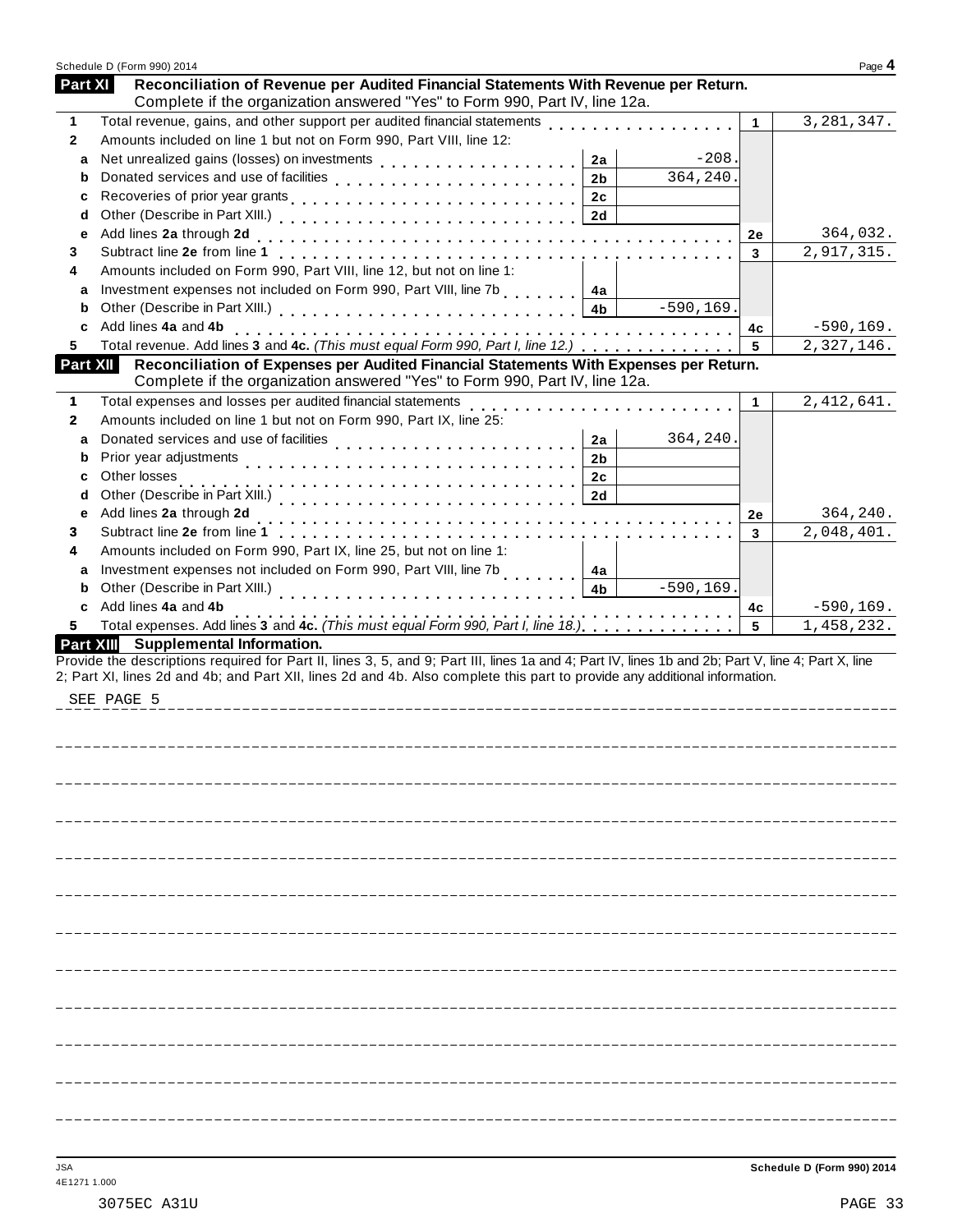#### **Part XIII Supplemental Information** *(continued)*

CONTRIBUTED SERVICES AND FACILITIES

PART XI LN 2B & PART XII 2A. THE AMOUNT OF SERVICES DONATED OR GOODS AND SERVICES PAID FOR BY THIRD PARTY SPONSORS, INCLUDED IN THE AUDITED REPORT BOTH IN INCOME AND AGAIN AS A DEDUCTED EXPENSE. AMOUNTS CONTRIBUTED PER AUDITED STATEMENTS BUT NOT REPORTED ON FORM 990. \$364,240 IN EACH CASE.

#### GOLF CLASSIC REPORTS NET

FORM 990 PART VIII LINE 12 INLUDES THE DIRECT EXPENSES ASSOCIATED WITH THE SINGLE FUNDRAISING EVENT EACH YEAR, THE GOLF CLASSIC. THE AUDITED FINANCIAL STATEMENTS REPORTS THE FUNDRAISING EVENT BROADLY IN BOTH INCOME AND EXPENSE. THIS SCHEDULE MUST THEREFORE REDUCE BOTH REVENUE AND EXPENSE TO REFLECT THE DIRECT EXPENSES ASSOCIATED WITH THE EVENT OF \$590,169 SHOWN ON PAGE ONE, LINE 12 AND AGAIN IN EXPENSES ON LINE 18.

**Schedule D (Form 990) 2014**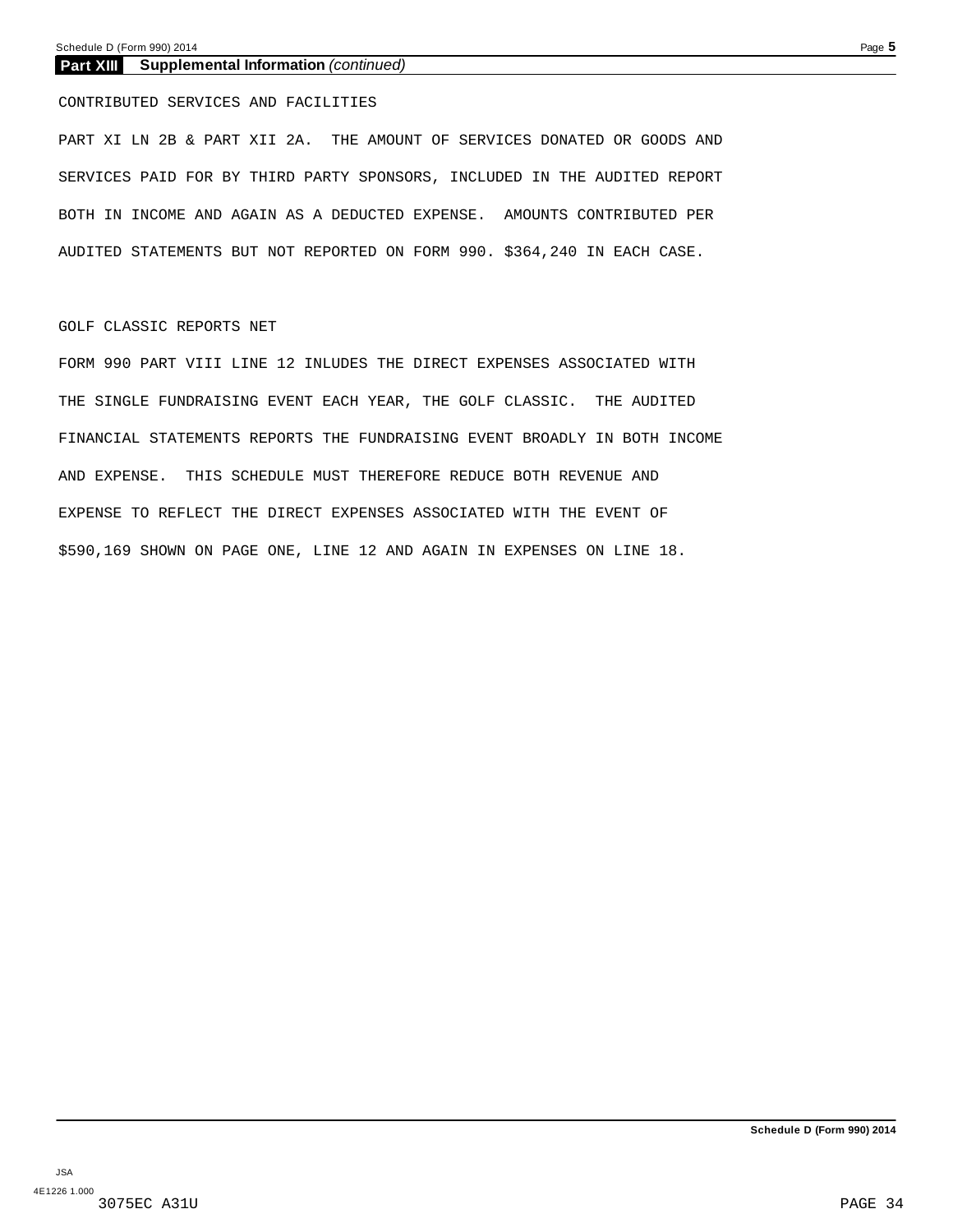|                                                               |                                                                                                                                                                                                                                                                 | Supplemental Information Regarding Fundraising or Gaming Activities                               |     |                                                                      |                                       |                                                                | OMB No. 1545-0047                                       |
|---------------------------------------------------------------|-----------------------------------------------------------------------------------------------------------------------------------------------------------------------------------------------------------------------------------------------------------------|---------------------------------------------------------------------------------------------------|-----|----------------------------------------------------------------------|---------------------------------------|----------------------------------------------------------------|---------------------------------------------------------|
| <b>SCHEDULE G</b>                                             |                                                                                                                                                                                                                                                                 | Complete if the organization answered "Yes" to Form 990, Part IV, lines 17, 18, or 19, or if the  |     |                                                                      |                                       |                                                                |                                                         |
| (Form 990 or 990-EZ)                                          |                                                                                                                                                                                                                                                                 | organization entered more than \$15,000 on Form 990-EZ, line 6a.                                  |     | Attach to Form 990 or Form 990-EZ.                                   |                                       |                                                                |                                                         |
| Department of the Treasury<br><b>Internal Revenue Service</b> |                                                                                                                                                                                                                                                                 | Information about Schedule G (Form 990 or 990-EZ) and its instructions is at www.irs.gov/form990. |     |                                                                      |                                       |                                                                | Open to Public<br>Inspection                            |
| Name of the organization                                      |                                                                                                                                                                                                                                                                 |                                                                                                   |     |                                                                      |                                       | <b>Employer identification number</b>                          |                                                         |
| CARRINGTON CHARITABLE FOUNDATION, INC                         |                                                                                                                                                                                                                                                                 |                                                                                                   |     |                                                                      |                                       | 27-2073758                                                     |                                                         |
|                                                               | Fundraising Activities. Complete if the organization answered "Yes" to Form 990, Part IV, line 17.                                                                                                                                                              |                                                                                                   |     |                                                                      |                                       |                                                                |                                                         |
| Part I                                                        | Form 990-EZ filers are not required to complete this part.                                                                                                                                                                                                      |                                                                                                   |     |                                                                      |                                       |                                                                |                                                         |
| 1                                                             | Indicate whether the organization raised funds through any of the following activities. Check all that apply.                                                                                                                                                   |                                                                                                   |     |                                                                      |                                       |                                                                |                                                         |
| <b>Mail solicitations</b><br>a                                |                                                                                                                                                                                                                                                                 | е                                                                                                 |     |                                                                      | Solicitation of non-government grants |                                                                |                                                         |
| b                                                             | Internet and email solicitations                                                                                                                                                                                                                                | f                                                                                                 |     |                                                                      | Solicitation of government grants     |                                                                |                                                         |
| Phone solicitations<br>c                                      |                                                                                                                                                                                                                                                                 | g                                                                                                 |     |                                                                      | Special fundraising events            |                                                                |                                                         |
| In-person solicitations<br>d                                  |                                                                                                                                                                                                                                                                 |                                                                                                   |     |                                                                      |                                       |                                                                |                                                         |
|                                                               | 2a Did the organization have a written or oral agreement with any individual (including officers, directors, trustees                                                                                                                                           |                                                                                                   |     |                                                                      |                                       |                                                                |                                                         |
|                                                               | or key employees listed in Form 990, Part VII) or entity in connection with professional fundraising services?<br><b>b</b> If "Yes," list the ten highest paid individuals or entities (fundraisers) pursuant to agreements under which the fundraiser is to be |                                                                                                   |     |                                                                      |                                       |                                                                | Yes<br><b>No</b>                                        |
|                                                               | compensated at least \$5,000 by the organization.                                                                                                                                                                                                               |                                                                                                   |     |                                                                      |                                       |                                                                |                                                         |
|                                                               |                                                                                                                                                                                                                                                                 |                                                                                                   |     |                                                                      |                                       |                                                                |                                                         |
| (i) Name and address of individual<br>or entity (fundraiser)  |                                                                                                                                                                                                                                                                 | (ii) Activity                                                                                     |     | (iii) Did fundraiser have<br>custody or control of<br>contributions? | (iv) Gross receipts<br>from activity  | (v) Amount paid to<br>(or retained by)<br>fundraiser listed in | (vi) Amount paid to<br>(or retained by)<br>organization |
|                                                               |                                                                                                                                                                                                                                                                 |                                                                                                   |     |                                                                      |                                       | col. (i)                                                       |                                                         |
|                                                               |                                                                                                                                                                                                                                                                 |                                                                                                   |     |                                                                      |                                       |                                                                |                                                         |
|                                                               |                                                                                                                                                                                                                                                                 |                                                                                                   | Yes | No                                                                   |                                       |                                                                |                                                         |
|                                                               |                                                                                                                                                                                                                                                                 |                                                                                                   |     |                                                                      |                                       |                                                                |                                                         |
|                                                               |                                                                                                                                                                                                                                                                 |                                                                                                   |     |                                                                      |                                       |                                                                |                                                         |
|                                                               |                                                                                                                                                                                                                                                                 |                                                                                                   |     |                                                                      |                                       |                                                                |                                                         |
|                                                               |                                                                                                                                                                                                                                                                 |                                                                                                   |     |                                                                      |                                       |                                                                |                                                         |
|                                                               |                                                                                                                                                                                                                                                                 |                                                                                                   |     |                                                                      |                                       |                                                                |                                                         |
|                                                               |                                                                                                                                                                                                                                                                 |                                                                                                   |     |                                                                      |                                       |                                                                |                                                         |
|                                                               |                                                                                                                                                                                                                                                                 |                                                                                                   |     |                                                                      |                                       |                                                                |                                                         |
| 1<br>$\mathbf{2}$<br>3<br>4<br>5                              |                                                                                                                                                                                                                                                                 |                                                                                                   |     |                                                                      |                                       |                                                                |                                                         |
|                                                               |                                                                                                                                                                                                                                                                 |                                                                                                   |     |                                                                      |                                       |                                                                |                                                         |
|                                                               |                                                                                                                                                                                                                                                                 |                                                                                                   |     |                                                                      |                                       |                                                                |                                                         |
|                                                               |                                                                                                                                                                                                                                                                 |                                                                                                   |     |                                                                      |                                       |                                                                |                                                         |
|                                                               |                                                                                                                                                                                                                                                                 |                                                                                                   |     |                                                                      |                                       |                                                                |                                                         |
|                                                               |                                                                                                                                                                                                                                                                 |                                                                                                   |     |                                                                      |                                       |                                                                |                                                         |
|                                                               |                                                                                                                                                                                                                                                                 |                                                                                                   |     |                                                                      |                                       |                                                                |                                                         |
|                                                               |                                                                                                                                                                                                                                                                 |                                                                                                   |     |                                                                      |                                       |                                                                |                                                         |
|                                                               |                                                                                                                                                                                                                                                                 |                                                                                                   |     |                                                                      |                                       |                                                                |                                                         |
| 6<br>$\overline{7}$<br>8<br>9<br>10                           |                                                                                                                                                                                                                                                                 |                                                                                                   |     |                                                                      |                                       |                                                                |                                                         |

registration or licensing.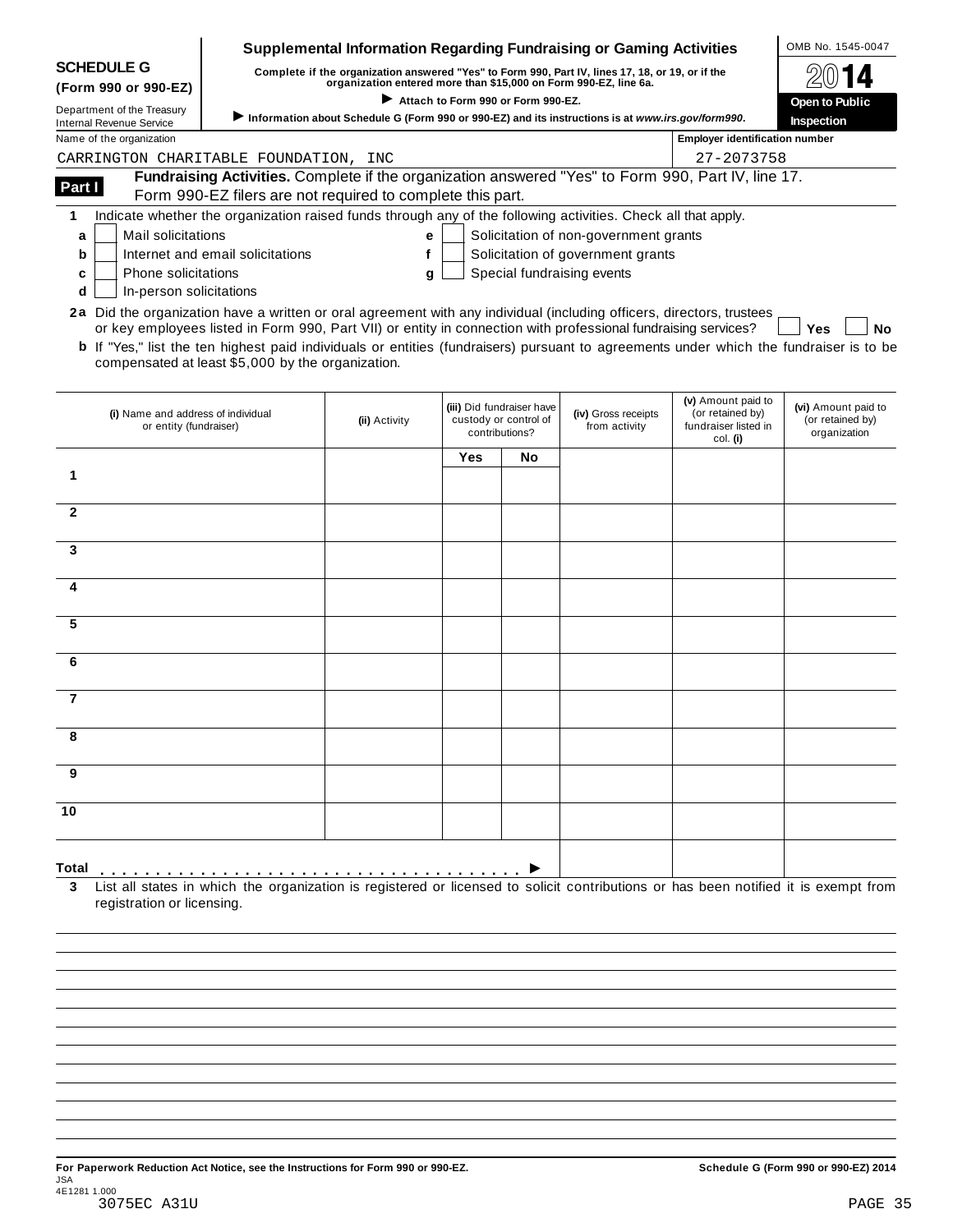#### Schedule G (Form 990 or 990-EZ) 2014 Page 2

**Part II**

Fundraising Events. Complete if the organization answered "Yes" to Form 990, Part IV, line 18, or reported more than \$15,000 of fundraising event contributions and gross income on Form 990-EZ, lines 1 and 6b. List events with gross receipts greater than \$5,000.

| Revenue<br>1.<br>Direct Expenses<br>6<br>8<br>9 | Gross receipts <b>Container and Street Bank</b><br>2 Less: Contributions<br>3 Gross income (line 1 minus<br>5 Noncash prizes [1994]<br>Rent/facility costs <b>All Contracts Rent/facility costs</b><br>7 Food and beverages [1,1,1,1,1,1] | (a) Event $#1$<br>GOLF & DINNER<br>(event type)<br>1,493,585.<br>1,493,585.<br><u> 1980 - Johann Barbara, martxa a</u><br>401,117. | (b) Event $#2$<br>(event type)                   | (c) Other events<br>(total number) | (d) Total events<br>(add col. (a) through<br>col. (c)<br>1,493,585.<br>1,493,585.<br>401,117. |
|-------------------------------------------------|-------------------------------------------------------------------------------------------------------------------------------------------------------------------------------------------------------------------------------------------|------------------------------------------------------------------------------------------------------------------------------------|--------------------------------------------------|------------------------------------|-----------------------------------------------------------------------------------------------|
|                                                 |                                                                                                                                                                                                                                           |                                                                                                                                    |                                                  |                                    |                                                                                               |
|                                                 |                                                                                                                                                                                                                                           |                                                                                                                                    |                                                  |                                    |                                                                                               |
|                                                 |                                                                                                                                                                                                                                           |                                                                                                                                    |                                                  |                                    |                                                                                               |
|                                                 |                                                                                                                                                                                                                                           |                                                                                                                                    |                                                  |                                    |                                                                                               |
|                                                 |                                                                                                                                                                                                                                           |                                                                                                                                    |                                                  |                                    |                                                                                               |
|                                                 |                                                                                                                                                                                                                                           |                                                                                                                                    |                                                  |                                    |                                                                                               |
|                                                 |                                                                                                                                                                                                                                           |                                                                                                                                    |                                                  |                                    |                                                                                               |
|                                                 |                                                                                                                                                                                                                                           |                                                                                                                                    |                                                  |                                    |                                                                                               |
|                                                 |                                                                                                                                                                                                                                           |                                                                                                                                    |                                                  |                                    |                                                                                               |
|                                                 |                                                                                                                                                                                                                                           |                                                                                                                                    |                                                  |                                    |                                                                                               |
|                                                 | Other direct expenses 189,053.                                                                                                                                                                                                            |                                                                                                                                    |                                                  |                                    | 189,053.                                                                                      |
| 11                                              |                                                                                                                                                                                                                                           |                                                                                                                                    |                                                  | ▶                                  | 590,170.<br>903,415                                                                           |
| Part III                                        | Gaming. Complete if the organization answered "Yes" to Form 990, Part IV, line 19, or reported more<br>than \$15,000 on Form 990-EZ, line 6a.                                                                                             |                                                                                                                                    |                                                  |                                    |                                                                                               |
| Revenue                                         |                                                                                                                                                                                                                                           | (a) Bingo                                                                                                                          | (b) Pull tabs/instant<br>bingo/progressive bingo | (c) Other gaming                   | (d) Total gaming (add<br>col. (a) through col. (c))                                           |
|                                                 |                                                                                                                                                                                                                                           |                                                                                                                                    |                                                  |                                    |                                                                                               |
|                                                 |                                                                                                                                                                                                                                           |                                                                                                                                    |                                                  |                                    |                                                                                               |
|                                                 | 3 Noncash prizes                                                                                                                                                                                                                          |                                                                                                                                    |                                                  |                                    |                                                                                               |
| Direct Expenses                                 | 4 Rent/facility costs                                                                                                                                                                                                                     |                                                                                                                                    |                                                  |                                    |                                                                                               |
|                                                 | 5 Other direct expenses                                                                                                                                                                                                                   | $\%$                                                                                                                               |                                                  |                                    |                                                                                               |
|                                                 | 6 Volunteer labor                                                                                                                                                                                                                         | Yes<br>No                                                                                                                          | %<br><b>Yes</b><br>No                            | <b>Yes</b><br>%<br>No              |                                                                                               |
|                                                 | 7 Direct expense summary. Add lines 2 through 5 in column (d)                                                                                                                                                                             |                                                                                                                                    |                                                  |                                    |                                                                                               |
|                                                 | 8 Net gaming income summary. Subtract line 7 from line 1, column (d)                                                                                                                                                                      |                                                                                                                                    |                                                  |                                    |                                                                                               |
| 9                                               | Enter the state(s) in which the organization conducts gaming activities:                                                                                                                                                                  |                                                                                                                                    |                                                  |                                    | <b>Yes</b><br>No                                                                              |
|                                                 | <b>b</b> If "No," explain:                                                                                                                                                                                                                | <u> 1980 - Andrea Andrew Maria (h. 1980).</u>                                                                                      |                                                  |                                    |                                                                                               |
|                                                 | 10 a Were any of the organization's gaming licenses revoked, suspended or terminated during the tax year?                                                                                                                                 |                                                                                                                                    |                                                  |                                    | <b>Yes</b><br>No                                                                              |

**Schedule G (Form 990 or 990-EZ) 2014**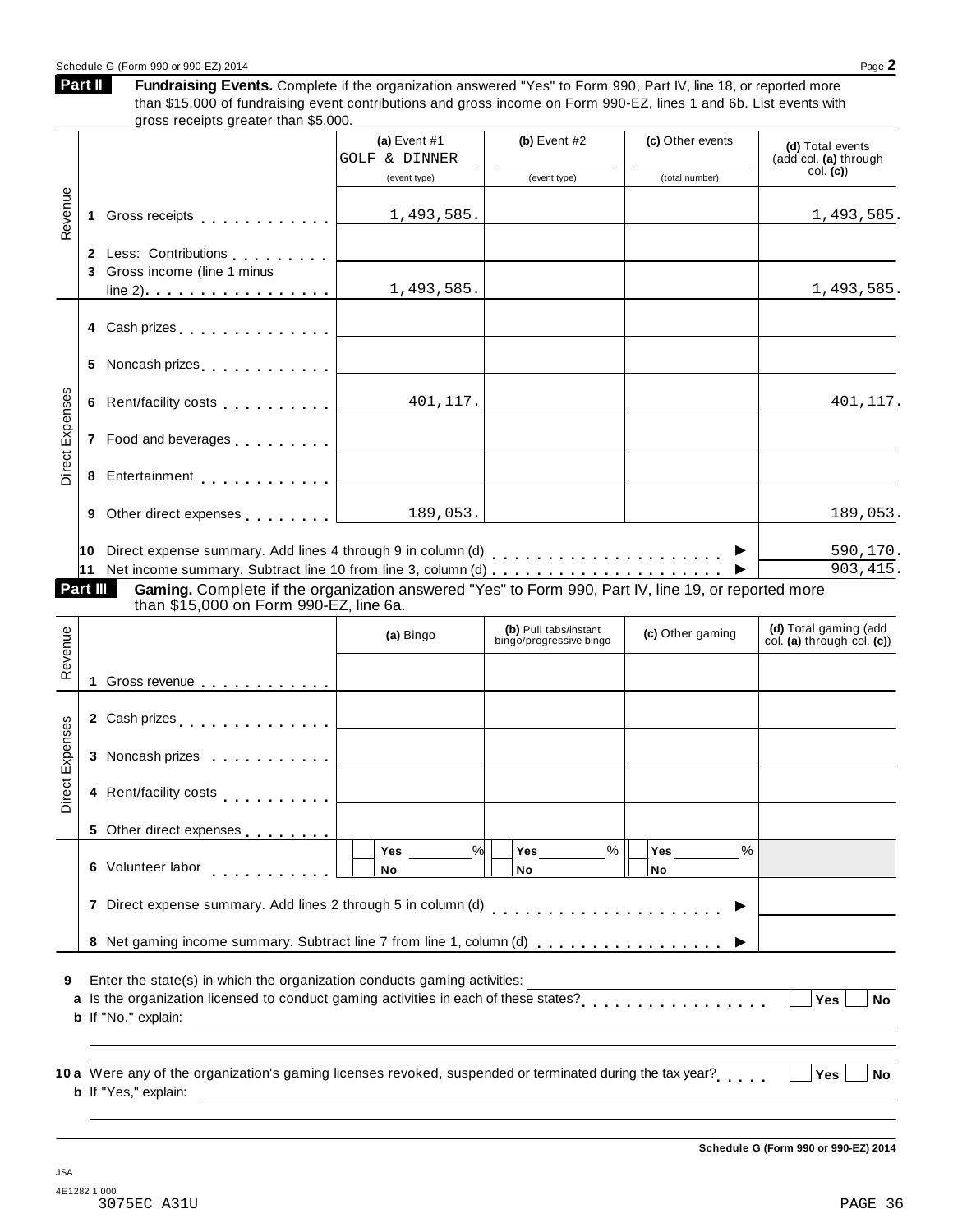| Complete if the organization answered "Yes" to Form 990, Part IV, line 21 or 22.<br>$\blacktriangleright$ Attach to Form 990.<br>Department of the Treasury | <b>SCHEDULE I</b><br>(Form 990) | <b>Grants and Other Assistance to Organizations,</b><br>Governments, and Individuals in the United States | OMB No. 1545-0047<br>2014                  |
|-------------------------------------------------------------------------------------------------------------------------------------------------------------|---------------------------------|-----------------------------------------------------------------------------------------------------------|--------------------------------------------|
|                                                                                                                                                             | Internal Revenue Service        | Information about Schedule I (Form 990) and its instructions is at www.irs.gov/form990.                   | <b>Open to Public</b><br><b>Inspection</b> |

Department of the Treasury<br>Internal Revenue Service

**Employer identification number** 

CARRINGTON CHARITABLE FOUNDATION, INC 27-2007 27-2007 27-2007 27-2073758

**Part I General Information on Grants and Assistance**

**1** Does the organization maintain records to substantiate the amount of the grants or assistance, the grantees' eligibility for the grants or assistance, and the selection criteria used to award the grants or assistance? **Yes No** m m m m m m m m m m m m m m m m m m m m m m m m m m m m m m m m m m m m m m m m m m m m m m m m m X Yes

**2** Describe in Part IV the organization's procedures for monitoring the use of grant funds in the United States.

**Grants and Other Assistance to Domestic Organizations and Domestic Governments.** Complete if the organization answered "Yes" to Form 990, **Part II** Grants and Other Assistance to Domestic Organizations and Domestic Governments. Complete if the organization and Domestic Governments of the organization and Part IV, line 21, for any recipient that received more

| 1 (a) Name and address of organization<br>or government                                                                                                                                                                                                        | $(b)$ EIN                  | (c) IRC section<br>if applicable | (d) Amount of cash<br>grant | (e) Amount of non-<br>cash assistance | (f) Method of valuation<br>(book, FMV, appraisal,<br>other) | (g) Description of<br>non-cash assistance | (h) Purpose of grant<br>or assistance |
|----------------------------------------------------------------------------------------------------------------------------------------------------------------------------------------------------------------------------------------------------------------|----------------------------|----------------------------------|-----------------------------|---------------------------------------|-------------------------------------------------------------|-------------------------------------------|---------------------------------------|
| (1) VETERANS AIRLIFT COMMAND                                                                                                                                                                                                                                   |                            |                                  |                             |                                       |                                                             |                                           | TO ASSIST IN THE PRO                  |
| 5775 WAYZATA BLVD. ST. LOUIS PARK, MN 55416                                                                                                                                                                                                                    | 20-4567769                 | 501(C)(3)                        | 452, 115.                   |                                       |                                                             |                                           | PROVIDING VET TRANSP                  |
| (2) SUSAN G KOMEN FOUNDATION                                                                                                                                                                                                                                   |                            |                                  |                             |                                       |                                                             |                                           | TO SUPPORT THE MISSI                  |
| 5005 LBJ FREEWAY DALLAS, TX 75244                                                                                                                                                                                                                              | $75-1835298$ $ 501(C)(3) $ |                                  | 10,000.                     |                                       |                                                             |                                           | <b>CANCER</b>                         |
| (3) GARY SINISE FOUNDATION                                                                                                                                                                                                                                     |                            |                                  |                             |                                       |                                                             |                                           |                                       |
| PO BOX 50008 STUDIO CITY, CA 91614                                                                                                                                                                                                                             | 80-0587086                 | 501(C)(3)                        | 845,000.                    |                                       |                                                             |                                           | GENERAL SUPPORT OF O                  |
| (4)                                                                                                                                                                                                                                                            |                            |                                  |                             |                                       |                                                             |                                           |                                       |
| (5)                                                                                                                                                                                                                                                            |                            |                                  |                             |                                       |                                                             |                                           |                                       |
| (6)                                                                                                                                                                                                                                                            |                            |                                  |                             |                                       |                                                             |                                           |                                       |
| (7)                                                                                                                                                                                                                                                            |                            |                                  |                             |                                       |                                                             |                                           |                                       |
| (8)                                                                                                                                                                                                                                                            |                            |                                  |                             |                                       |                                                             |                                           |                                       |
| (9)                                                                                                                                                                                                                                                            |                            |                                  |                             |                                       |                                                             |                                           |                                       |
| (10)                                                                                                                                                                                                                                                           |                            |                                  |                             |                                       |                                                             |                                           |                                       |
| (11)                                                                                                                                                                                                                                                           |                            |                                  |                             |                                       |                                                             |                                           |                                       |
| (12)                                                                                                                                                                                                                                                           |                            |                                  |                             |                                       |                                                             |                                           |                                       |
| Enter total number of section 501(c)(3) and government organizations listed in the line 1 table [1] [1] and table [1] [1] and number of section 501(c)(3) and government organizations listed in the line 1 table [1] [1] $\rightarrow$<br>$\overline{2}$<br>3 |                            |                                  |                             |                                       |                                                             |                                           | 3.                                    |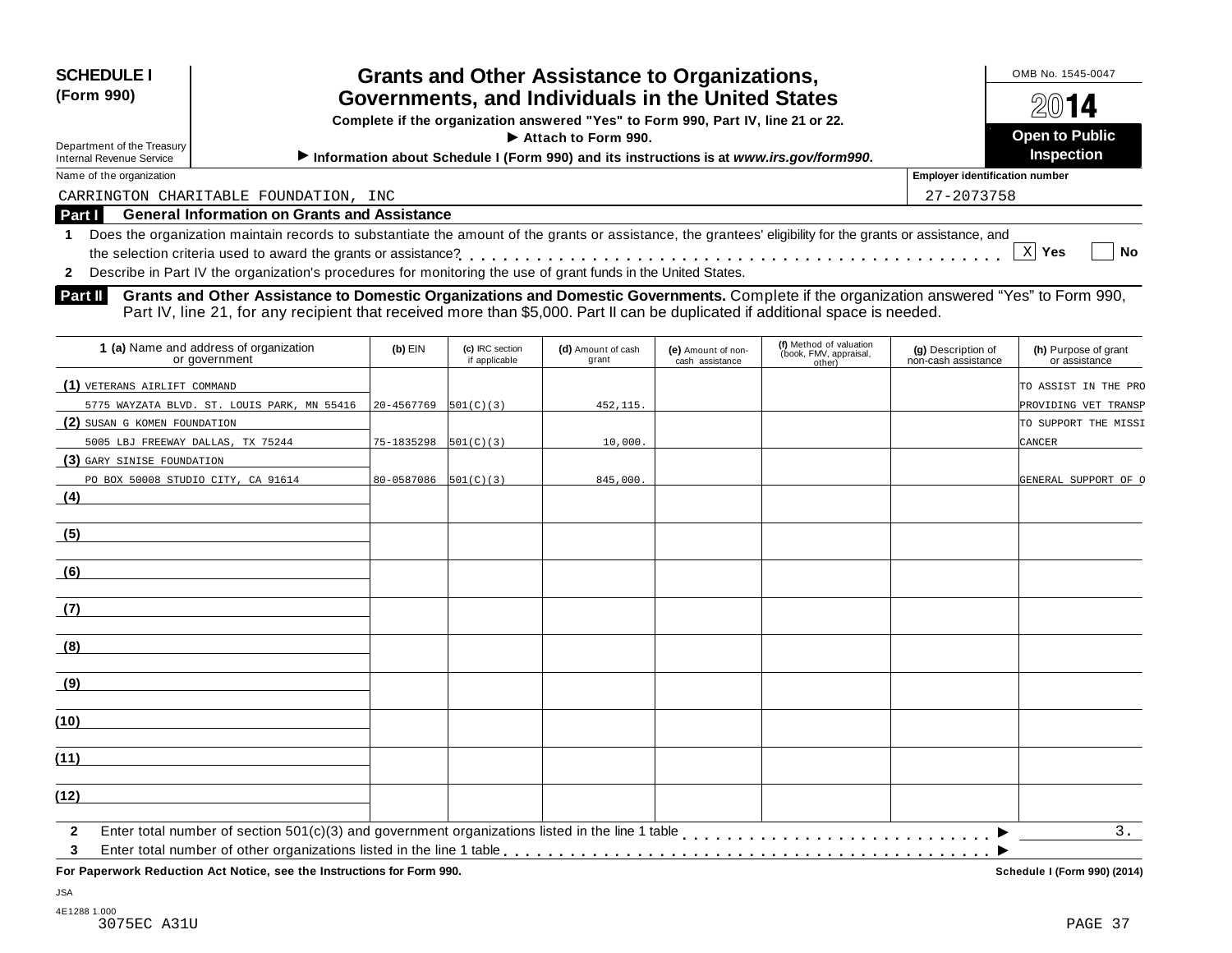| (a) Type of grant or assistance                                                                                                                                                                                                 | (b) Number of<br>recipients | (c) Amount of<br>cash grant | (d) Amount of<br>non-cash assistance | (e) Method of valuation (book,<br>FMV, appraisal, other) | (f) Description of non-cash assistance |
|---------------------------------------------------------------------------------------------------------------------------------------------------------------------------------------------------------------------------------|-----------------------------|-----------------------------|--------------------------------------|----------------------------------------------------------|----------------------------------------|
| $\overline{1}$                                                                                                                                                                                                                  |                             |                             |                                      |                                                          |                                        |
| $\mathbf{2}$                                                                                                                                                                                                                    |                             |                             |                                      |                                                          |                                        |
| 3                                                                                                                                                                                                                               |                             |                             |                                      |                                                          |                                        |
| 4                                                                                                                                                                                                                               |                             |                             |                                      |                                                          |                                        |
| 5                                                                                                                                                                                                                               |                             |                             |                                      |                                                          |                                        |
| 6                                                                                                                                                                                                                               |                             |                             |                                      |                                                          |                                        |
| $\overline{7}$                                                                                                                                                                                                                  |                             |                             |                                      |                                                          |                                        |
| Part IV<br>Supplemental Information. Complete this part to provide the information required in Part I, line 2, Part III, column (b), and any other additional<br>information.                                                   |                             |                             |                                      |                                                          |                                        |
| SCHEDULE I                                                                                                                                                                                                                      |                             |                             |                                      |                                                          |                                        |
|                                                                                                                                                                                                                                 |                             |                             |                                      |                                                          |                                        |
|                                                                                                                                                                                                                                 |                             |                             |                                      |                                                          |                                        |
| THE CARRINGTON CHARITABLE FOUNDATION BY CHARTER ONLY GRANTS FUNDS TO<br>CHARITABLE ORGANIZATIONS WHO QUALIFY UNDER SECTION 501 (C) (3) OF THE                                                                                   |                             |                             |                                      |                                                          |                                        |
| WE MAINTAIN EVIDENCE THAT THE ORGANIZATION IS CURRENT IN ALL ITS<br>IRC.                                                                                                                                                        |                             |                             |                                      |                                                          |                                        |
|                                                                                                                                                                                                                                 |                             |                             |                                      |                                                          |                                        |
|                                                                                                                                                                                                                                 |                             |                             |                                      |                                                          |                                        |
| FILINGS WITH THE IRS (AS ARE WE) AND THAT ITS MISSION STATMENT AND GOALS<br>ARE CONSISTENT WITH THOSE OF THIS FOUNDATION. THIS INCLUDES A THOUROUGH<br>EXAMINIATION OF THE MOST CURRENT FORM 990 ON FILE WITH THE IRS BY CCF 'S |                             |                             |                                      |                                                          |                                        |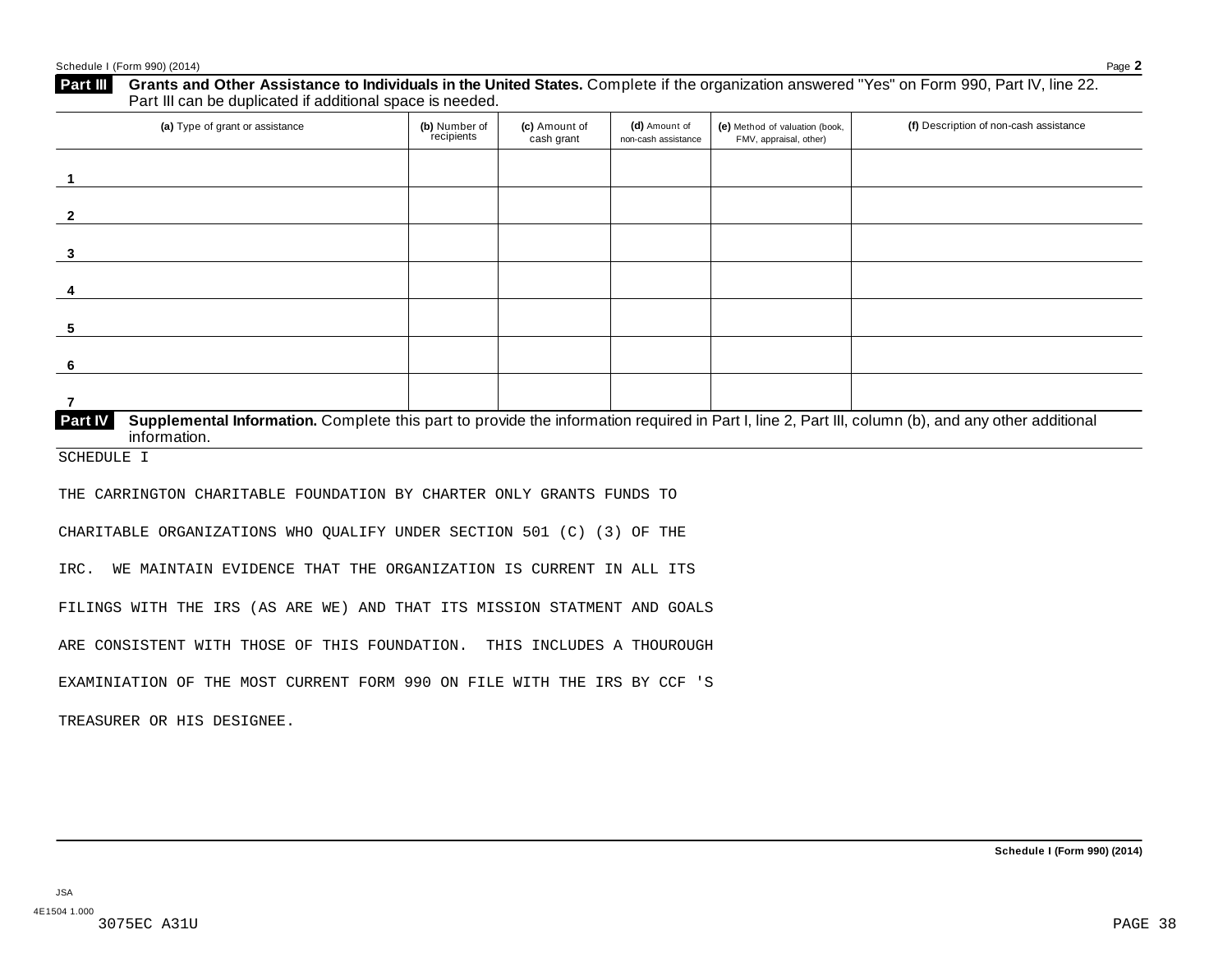|        | <b>SCHEDULE J</b>          |                                                  | <b>Compensation Information</b>                                                                                      |                                       | OMB No. 1545-0047     |     |             |  |
|--------|----------------------------|--------------------------------------------------|----------------------------------------------------------------------------------------------------------------------|---------------------------------------|-----------------------|-----|-------------|--|
|        | (Form 990)                 |                                                  | For certain Officers, Directors, Trustees, Key Employees, and Highest                                                |                                       |                       |     |             |  |
|        |                            |                                                  | <b>Compensated Employees</b><br>> Complete if the organization answered "Yes" on Form 990, Part IV, line 23.         |                                       |                       | 14  |             |  |
|        | Department of the Treasury |                                                  | Attach to Form 990.                                                                                                  |                                       | <b>Open to Public</b> |     |             |  |
|        | Internal Revenue Service   |                                                  | Information about Schedule J (Form 990) and its instructions is at www.irs.gov/form990.                              |                                       | <b>Inspection</b>     |     |             |  |
|        | Name of the organization   |                                                  |                                                                                                                      | <b>Employer identification number</b> |                       |     |             |  |
|        |                            | CARRINGTON CHARITABLE FOUNDATION, INC            |                                                                                                                      | 27-2073758                            |                       |     |             |  |
| Part I |                            | <b>Questions Regarding Compensation</b>          |                                                                                                                      |                                       |                       |     |             |  |
|        |                            |                                                  |                                                                                                                      |                                       |                       | Yes | No          |  |
|        |                            |                                                  | 1a Check the appropriate box(es) if the organization provided any of the following to or for a person listed in Form |                                       |                       |     |             |  |
|        |                            |                                                  | 990, Part VII, Section A, line 1a. Complete Part III to provide any relevant information regarding these items.      |                                       |                       |     |             |  |
|        |                            | First-class or charter travel                    | Housing allowance or residence for personal use                                                                      |                                       |                       |     |             |  |
|        |                            | Travel for companions                            | Payments for business use of personal residence                                                                      |                                       |                       |     |             |  |
|        |                            | Tax indemnification and gross-up payments        | Health or social club dues or initiation fees                                                                        |                                       |                       |     |             |  |
|        |                            | Discretionary spending account                   | Personal services (e.g., maid, chauffeur, chef)                                                                      |                                       |                       |     |             |  |
| b      |                            |                                                  | If any of the boxes on line 1a are checked, did the organization follow a written policy regarding payment           |                                       |                       |     |             |  |
|        |                            |                                                  | or reimbursement or provision of all of the expenses described above? If "No," complete Part III to                  |                                       | 1b                    |     |             |  |
| 2      |                            |                                                  | Did the organization require substantiation prior to reimbursing or allowing expenses incurred by all                |                                       |                       |     |             |  |
|        |                            |                                                  | directors, trustees, and officers, including the CEO/Executive Director, regarding the items checked in line         |                                       |                       |     |             |  |
|        |                            |                                                  |                                                                                                                      |                                       | $\mathbf{2}$          |     |             |  |
| 3      |                            |                                                  | Indicate which, if any, of the following the filing organization used to establish the compensation of the           |                                       |                       |     |             |  |
|        |                            |                                                  | organization's CEO/Executive Director. Check all that apply. Do not check any boxes for methods used by a            |                                       |                       |     |             |  |
|        |                            |                                                  | related organization to establish compensation of the CEO/Executive Director, but explain in Part III.               |                                       |                       |     |             |  |
|        |                            | Compensation committee                           | Written employment contract                                                                                          |                                       |                       |     |             |  |
|        |                            | Independent compensation consultant              | Compensation survey or study                                                                                         |                                       |                       |     |             |  |
|        |                            | Form 990 of other organizations                  | Approval by the board or compensation committee                                                                      |                                       |                       |     |             |  |
| 4      |                            |                                                  | During the year, did any person listed in Form 990, Part VII, Section A, line 1a, with respect to the filing         |                                       |                       |     |             |  |
|        |                            | organization or a related organization:          |                                                                                                                      |                                       |                       |     |             |  |
| a      |                            |                                                  | Receive a severance payment or change-of-control payment?                                                            |                                       | 4a                    |     | Χ           |  |
| b      |                            |                                                  | Participate in, or receive payment from, a supplemental nonqualified retirement plan?.                               |                                       | 4b                    |     | $\mathbf X$ |  |
| c      |                            |                                                  | Participate in, or receive payment from, an equity-based compensation arrangement?                                   |                                       | 4c                    |     | X           |  |
|        |                            |                                                  | If "Yes" to any of lines 4a-c, list the persons and provide the applicable amounts for each item in Part III.        |                                       |                       |     |             |  |
|        |                            |                                                  |                                                                                                                      |                                       |                       |     |             |  |
|        |                            |                                                  | Only section $501(c)(3)$ , $501(c)(4)$ , and $501(c)(29)$ organizations must complete lines 5-9.                     |                                       |                       |     |             |  |
| 5      |                            |                                                  | For persons listed in Form 990, Part VII, Section A, line 1a, did the organization pay or accrue any                 |                                       |                       |     |             |  |
|        |                            | compensation contingent on the revenues of:      |                                                                                                                      |                                       |                       |     |             |  |
| а      |                            |                                                  |                                                                                                                      |                                       | 5a                    |     | Χ           |  |
| b      |                            |                                                  |                                                                                                                      |                                       | 5b                    |     | X           |  |
|        |                            | If "Yes" to line 5a or 5b, describe in Part III. |                                                                                                                      |                                       |                       |     |             |  |
| 6      |                            |                                                  | For persons listed in Form 990, Part VII, Section A, line 1a, did the organization pay or accrue any                 |                                       |                       |     |             |  |
|        |                            | compensation contingent on the net earnings of:  |                                                                                                                      |                                       |                       |     |             |  |
| а      |                            |                                                  |                                                                                                                      |                                       | 6a                    |     | Χ           |  |
| b      |                            |                                                  |                                                                                                                      |                                       | 6b                    |     | $\mathbf X$ |  |
|        |                            | If "Yes" to line 6a or 6b, describe in Part III. |                                                                                                                      |                                       |                       |     |             |  |
| 7      |                            |                                                  | For persons listed in Form 990, Part VII, Section A, line 1a, did the organization provide any non-fixed             |                                       |                       |     |             |  |
|        |                            |                                                  | payments not described in lines 5 and 6? If "Yes," describe in Part III.                                             |                                       | $\overline{7}$        |     | Χ           |  |
| 8      |                            |                                                  | Were any amounts reported in Form 990, Part VII, paid or accrued pursuant to a contract that was subject             |                                       |                       |     |             |  |
|        |                            |                                                  | to the initial contract exception described in Regulations section 53.4958-4(a)(3)? If "Yes," describe               |                                       |                       |     |             |  |
|        |                            |                                                  |                                                                                                                      |                                       | 8                     |     | X           |  |
| 9      |                            |                                                  | If "Yes" to line 8, did the organization also follow the rebuttable presumption procedure described in               |                                       |                       |     |             |  |
|        |                            |                                                  |                                                                                                                      |                                       | 9                     |     |             |  |

**For Paperwork Reduction Act Notice, see the Instructions for Form 990. Schedule J (Form 990) 2014**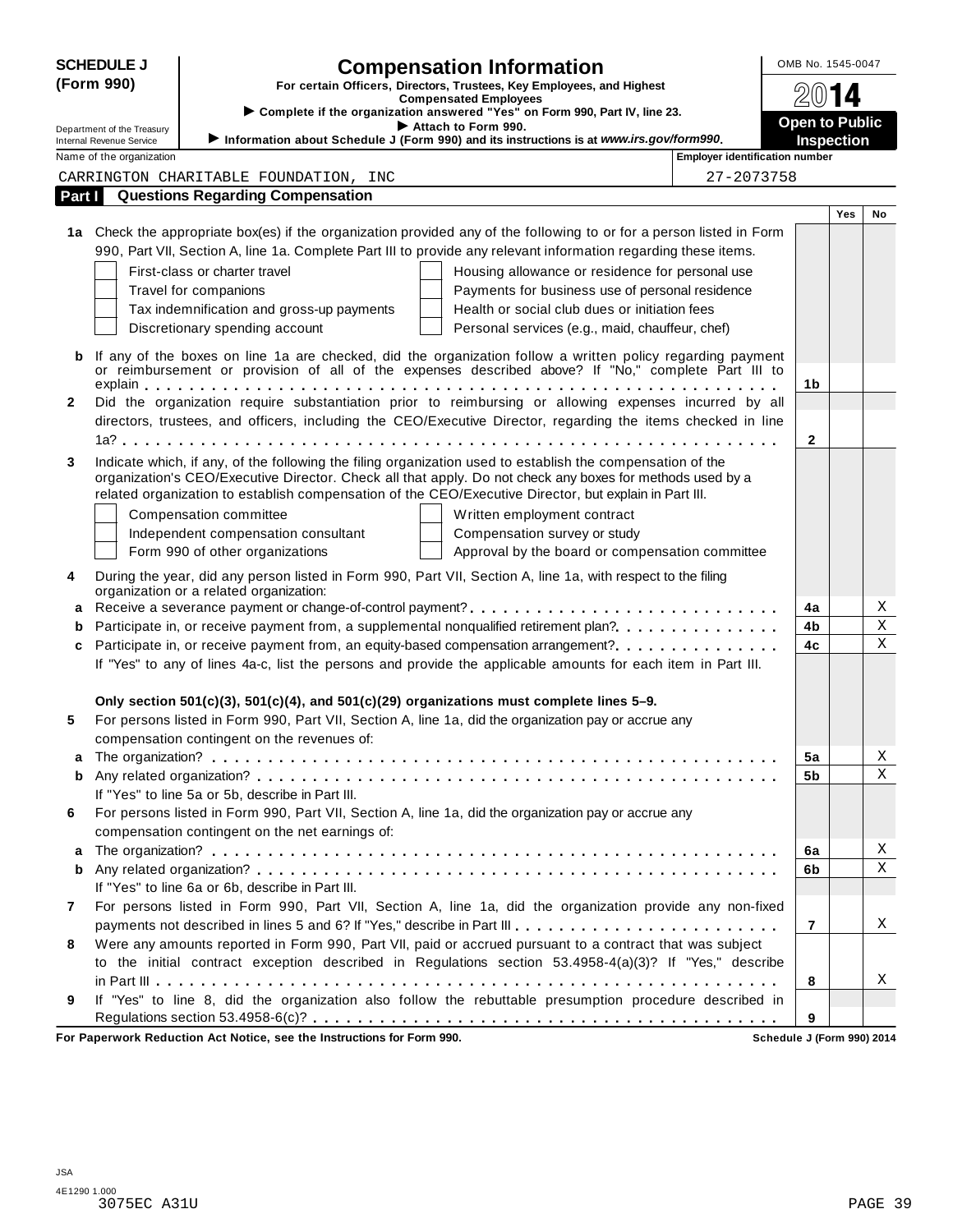### **Part II Officers, Directors, Trustees, Key Employees, and Highest Compensated Employees.** Use duplicate copies ifadditional space is needed.

For each individual whose compensation must be reported in Schedule J, report compensation from the organization on row (i) and from related organizations, described in the instructions, on row (ii). Do not list any individuals that are not listed on Form 990, Part VII.

Note. The sum of columns (B)(i)-(iii) for each listed individual must equal the total amount of Form 990, Part VII, Section A, line 1a, applicable column (D) and (E) amounts for that individual.

| (A) Name and Title |      |                          | (B) Breakdown of W-2 and/or 1099-MISC compensation |                                           | (C) Retirement and             | (D) Nontaxable | (E) Total of columns | (F) Compensation                                           |
|--------------------|------|--------------------------|----------------------------------------------------|-------------------------------------------|--------------------------------|----------------|----------------------|------------------------------------------------------------|
|                    |      | (i) Base<br>compensation | (ii) Bonus & incentive<br>compensation             | (iii) Other<br>reportable<br>compensation | other deferred<br>compensation | benefits       | $(B)(i)-(D)$         | in column (B) reported<br>as deferred in prior<br>Form 990 |
| LISA GRAVELLE      | (i)  |                          |                                                    | $\Omega$                                  |                                |                |                      |                                                            |
| 1 VICE PRESIDENT   | (i)  | 153,723.                 |                                                    |                                           |                                |                | 153,723.             |                                                            |
|                    | (i)  |                          |                                                    |                                           |                                |                |                      |                                                            |
| $\overline{2}$     | (ii) |                          |                                                    |                                           |                                |                |                      |                                                            |
|                    | (i)  |                          |                                                    |                                           |                                |                |                      |                                                            |
| $\mathbf{3}$       | (ii) |                          |                                                    |                                           |                                |                |                      |                                                            |
|                    | (i)  |                          |                                                    |                                           |                                |                |                      |                                                            |
| 4                  | (ii) |                          |                                                    |                                           |                                |                |                      |                                                            |
|                    | (i)  |                          |                                                    |                                           |                                |                |                      |                                                            |
| $5\phantom{.0}$    | (ii) |                          |                                                    |                                           |                                |                |                      |                                                            |
|                    | (i)  |                          |                                                    |                                           |                                |                |                      |                                                            |
| 6                  | (ii) |                          |                                                    |                                           |                                |                |                      |                                                            |
|                    | (i)  |                          |                                                    |                                           |                                |                |                      |                                                            |
| $\overline{7}$     | (ii) |                          |                                                    |                                           |                                |                |                      |                                                            |
|                    | (i)  |                          |                                                    |                                           |                                |                |                      |                                                            |
| 8                  | (ii) |                          |                                                    |                                           |                                |                |                      |                                                            |
|                    | (i)  |                          |                                                    |                                           |                                |                |                      |                                                            |
| 9                  | (ii) |                          |                                                    |                                           |                                |                |                      |                                                            |
|                    | (i)  |                          |                                                    |                                           |                                |                |                      |                                                            |
| $10$               | (ii) |                          |                                                    |                                           |                                |                |                      |                                                            |
|                    | (i)  |                          |                                                    |                                           |                                |                |                      |                                                            |
| 11                 | (ii) |                          |                                                    |                                           |                                |                |                      |                                                            |
|                    | (i)  |                          |                                                    |                                           |                                |                |                      |                                                            |
| 12                 | (ii) |                          |                                                    |                                           |                                |                |                      |                                                            |
|                    | (i)  |                          |                                                    |                                           |                                |                |                      |                                                            |
| 13                 | (ii) |                          |                                                    |                                           |                                |                |                      |                                                            |
|                    | (i)  |                          |                                                    |                                           |                                |                |                      |                                                            |
| 14                 | (ii) |                          |                                                    |                                           |                                |                |                      |                                                            |
|                    | (i)  |                          |                                                    |                                           |                                |                |                      |                                                            |
| 15                 | (ii) |                          |                                                    |                                           |                                |                |                      |                                                            |
|                    | (i)  |                          |                                                    |                                           |                                |                |                      |                                                            |
| 16                 | (ii) |                          |                                                    |                                           |                                |                |                      |                                                            |

**Schedule J (Form 990) 2014**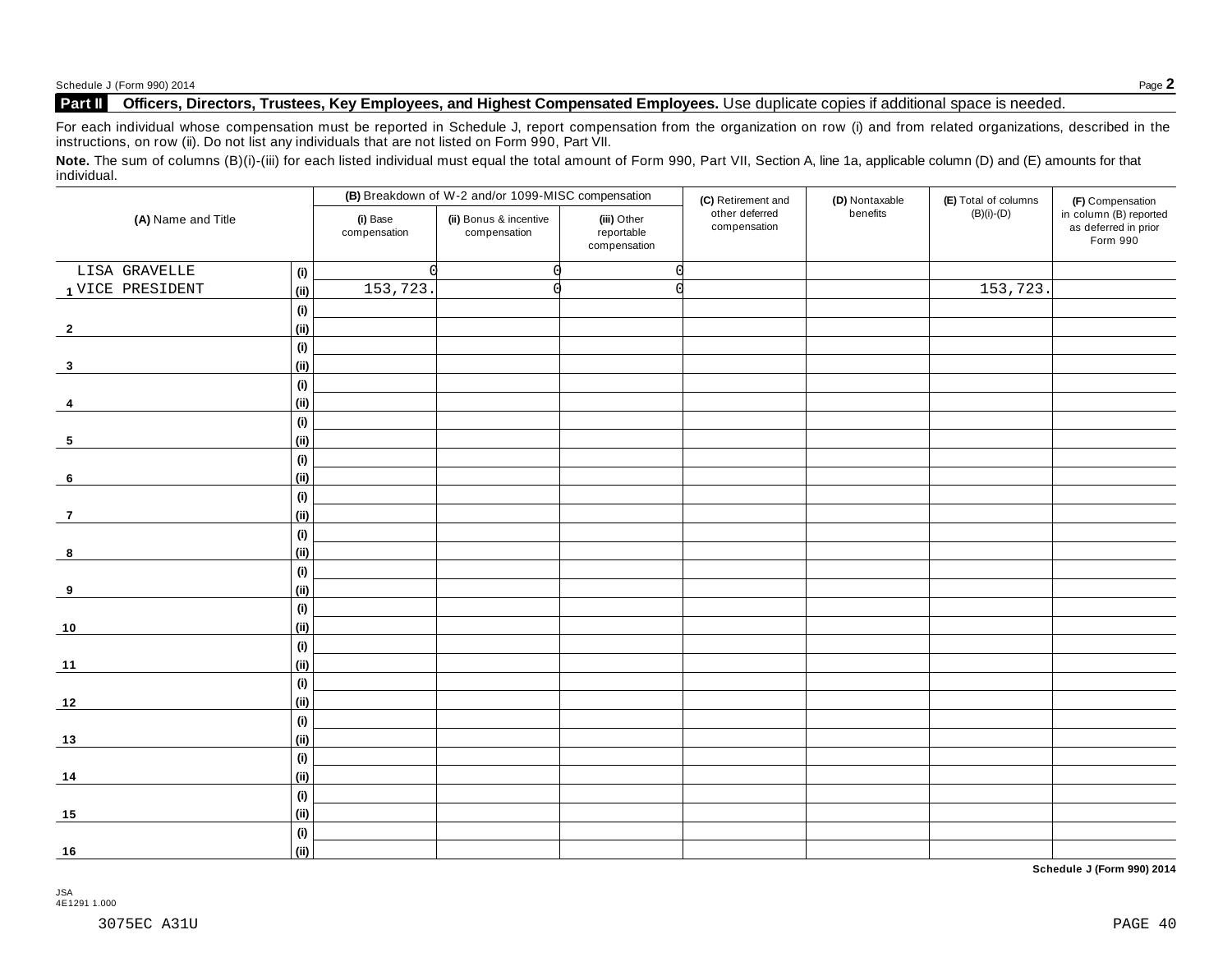| <b>SCHEDULE M</b>          |                                                                                      | OMB No. 1545-0047     |
|----------------------------|--------------------------------------------------------------------------------------|-----------------------|
| (Form 990)                 | <b>Noncash Contributions</b>                                                         |                       |
|                            | ▶ Complete if the organizations answered "Yes" on Form 990, Part IV, lines 29 or 30. | 2014                  |
| Department of the Treasury | Attach to Form 990.                                                                  | <b>Open To Public</b> |
|                            |                                                                                      |                       |

Internal Revenue Service I**Information about Schedule <sup>M</sup> (Form 990) and its instructions is at** *www.irs.gov/form990.* **Inspection**

**Name of the organization in the organization is a set of the organization in the organization is a set of the organization in the organization is a set of the organization is a set of the organization is a** 

## CARRINGTON CHARITABLE FOUNDATION, INC 27-2073758

| Part I                   | <b>Types of Property</b>                                                                                                                                                                                                         |                                                                                                                                                                                                                                                                                                                                                                                                                                                        |                                                                                                                        |                                                                                    |                                                              |
|--------------------------|----------------------------------------------------------------------------------------------------------------------------------------------------------------------------------------------------------------------------------|--------------------------------------------------------------------------------------------------------------------------------------------------------------------------------------------------------------------------------------------------------------------------------------------------------------------------------------------------------------------------------------------------------------------------------------------------------|------------------------------------------------------------------------------------------------------------------------|------------------------------------------------------------------------------------|--------------------------------------------------------------|
|                          |                                                                                                                                                                                                                                  | (a)<br>Check if<br>applicable                                                                                                                                                                                                                                                                                                                                                                                                                          | (b)<br>Number of contributions or<br>items contributed                                                                 | (c)<br>Noncash contribution<br>amounts reported on<br>Form 990, Part VIII, line 1g | (d)<br>Method of determining<br>noncash contribution amounts |
| 1                        | Art - Works of art<br>1990 - Part Barry Barry Barry Barry Barry Barry Barry Barry Barry Barry Barry Barry Barry Barry Barry Barry Barry Barry Barry Barry Barry Barry Barry Barry Barry Barry Barry Barry Barry Barry Barry Barr |                                                                                                                                                                                                                                                                                                                                                                                                                                                        | the control of the control of the control of the control of the control of                                             |                                                                                    |                                                              |
| $\mathbf{2}$             | Art - Historical treasures                                                                                                                                                                                                       |                                                                                                                                                                                                                                                                                                                                                                                                                                                        |                                                                                                                        |                                                                                    |                                                              |
| 3                        | Art - Fractional interests                                                                                                                                                                                                       | <b>Contract Contract Contract</b>                                                                                                                                                                                                                                                                                                                                                                                                                      | the control of the control of the control of the control of the control of                                             |                                                                                    |                                                              |
| 4                        | Books and publications <b>Exercises</b>                                                                                                                                                                                          |                                                                                                                                                                                                                                                                                                                                                                                                                                                        |                                                                                                                        |                                                                                    |                                                              |
| 5                        | Clothing and household                                                                                                                                                                                                           |                                                                                                                                                                                                                                                                                                                                                                                                                                                        |                                                                                                                        |                                                                                    |                                                              |
|                          |                                                                                                                                                                                                                                  |                                                                                                                                                                                                                                                                                                                                                                                                                                                        |                                                                                                                        |                                                                                    |                                                              |
| 6                        | Cars and other vehicles <b>Cars</b>                                                                                                                                                                                              |                                                                                                                                                                                                                                                                                                                                                                                                                                                        | <u> 1989 - John Harry Harry Harry Harry Harry Harry Harry Harry Harry Harry Harry Harry Harry Harry Harry Harry</u>    | the control of the control of the control of the control of the control of         |                                                              |
| $\overline{\phantom{a}}$ | Boats and planes <b>Exercise 2</b>                                                                                                                                                                                               |                                                                                                                                                                                                                                                                                                                                                                                                                                                        | <u> 1989 - John Harry Harry Harry Harry Harry Harry Harry Harry Harry Harry Harry Harry Harry Harry Harry Harry H</u>  | the control of the control of the control of the control of the control of         |                                                              |
| 8                        | Intellectual property                                                                                                                                                                                                            |                                                                                                                                                                                                                                                                                                                                                                                                                                                        | <u> 1989 - Johann Johann Stoff, deutscher Stoffen und der Stoffen und der Stoffen und der Stoffen und der Stoffen</u>  |                                                                                    |                                                              |
| 9                        | Securities - Publicly traded                                                                                                                                                                                                     |                                                                                                                                                                                                                                                                                                                                                                                                                                                        | <u> 1989 - John Harry Harry Harry Harry Harry Harry Harry Harry Harry Harry Harry Harry Harry Harry Harry Harry H</u>  | the control of the control of the control of the control of the control of         |                                                              |
| 10                       | Securities - Closely held stock                                                                                                                                                                                                  |                                                                                                                                                                                                                                                                                                                                                                                                                                                        |                                                                                                                        |                                                                                    |                                                              |
| 11                       | Securities - Partnership, LLC,                                                                                                                                                                                                   |                                                                                                                                                                                                                                                                                                                                                                                                                                                        |                                                                                                                        |                                                                                    |                                                              |
|                          |                                                                                                                                                                                                                                  |                                                                                                                                                                                                                                                                                                                                                                                                                                                        |                                                                                                                        |                                                                                    |                                                              |
| 12                       | Securities - Miscellaneous                                                                                                                                                                                                       |                                                                                                                                                                                                                                                                                                                                                                                                                                                        |                                                                                                                        |                                                                                    |                                                              |
| 13                       | Qualified conservation                                                                                                                                                                                                           |                                                                                                                                                                                                                                                                                                                                                                                                                                                        |                                                                                                                        |                                                                                    |                                                              |
|                          | contribution - Historic                                                                                                                                                                                                          |                                                                                                                                                                                                                                                                                                                                                                                                                                                        |                                                                                                                        |                                                                                    |                                                              |
|                          | structures                                                                                                                                                                                                                       |                                                                                                                                                                                                                                                                                                                                                                                                                                                        |                                                                                                                        |                                                                                    |                                                              |
| 14                       | Qualified conservation                                                                                                                                                                                                           |                                                                                                                                                                                                                                                                                                                                                                                                                                                        |                                                                                                                        |                                                                                    |                                                              |
|                          | contribution - Other <b>Contribution</b>                                                                                                                                                                                         |                                                                                                                                                                                                                                                                                                                                                                                                                                                        |                                                                                                                        |                                                                                    |                                                              |
| 15                       | Real estate - Residential                                                                                                                                                                                                        | X                                                                                                                                                                                                                                                                                                                                                                                                                                                      | 38.                                                                                                                    | 1,280,449.                                                                         | NET REALIZABLE VALUE                                         |
| 16                       | Real estate - Commercial                                                                                                                                                                                                         |                                                                                                                                                                                                                                                                                                                                                                                                                                                        | the control of the control of the control of the control of the control of the control of                              |                                                                                    |                                                              |
| 17                       |                                                                                                                                                                                                                                  |                                                                                                                                                                                                                                                                                                                                                                                                                                                        | the control of the control of the control of the control of the control of                                             | the control of the control of the control of the control of the control of         |                                                              |
| 18                       | Collectibles <b>Collectibles Collectibles</b>                                                                                                                                                                                    |                                                                                                                                                                                                                                                                                                                                                                                                                                                        | the control of the control of the control of the control of the control of the control of                              |                                                                                    |                                                              |
| 19                       | Food inventory                                                                                                                                                                                                                   |                                                                                                                                                                                                                                                                                                                                                                                                                                                        | the control of the control of the control of the control of the control of                                             |                                                                                    |                                                              |
| 20                       | Drugs and medical supplies                                                                                                                                                                                                       |                                                                                                                                                                                                                                                                                                                                                                                                                                                        | <u> 1989 - John Harry Harry Harry Harry Harry Harry Harry Harry Harry Harry Harry Harry Harry Harry Harry Harry H</u>  | the control of the control of the control of the control of the control of         |                                                              |
| 21                       | Taxidermy Taxidermy                                                                                                                                                                                                              |                                                                                                                                                                                                                                                                                                                                                                                                                                                        | <u> 1989 - John Stein, Amerikaansk politiker (</u>                                                                     |                                                                                    |                                                              |
| 22                       | Historical artifacts <b>All Accords</b>                                                                                                                                                                                          |                                                                                                                                                                                                                                                                                                                                                                                                                                                        | the control of the control of the control of the control of the control of                                             | the control of the control of the control of the control of the control of         |                                                              |
| 23                       | Scientific specimens <b>Scientific specimens</b>                                                                                                                                                                                 |                                                                                                                                                                                                                                                                                                                                                                                                                                                        | <u> 1989 - Johann Stoff, deutscher Stoffen und der Stoffen und der Stoffen und der Stoffen und der Stoffen und der</u> |                                                                                    |                                                              |
| 24                       | Archeological artifacts [1999]                                                                                                                                                                                                   |                                                                                                                                                                                                                                                                                                                                                                                                                                                        | the control of the control of the control of                                                                           |                                                                                    |                                                              |
| 25                       | Other $\blacktriangleright$ ( $\_\_$ ATCH $\_\_$                                                                                                                                                                                 |                                                                                                                                                                                                                                                                                                                                                                                                                                                        | 84.<br>the control of the control of the control of                                                                    | 77,709.                                                                            |                                                              |
| 26                       | Other $\blacktriangleright$ (________________)                                                                                                                                                                                   | $\label{eq:2.1} \frac{1}{\sqrt{2}}\left(\frac{1}{\sqrt{2}}\right)^{2} \left(\frac{1}{\sqrt{2}}\right)^{2} \left(\frac{1}{\sqrt{2}}\right)^{2} \left(\frac{1}{\sqrt{2}}\right)^{2} \left(\frac{1}{\sqrt{2}}\right)^{2} \left(\frac{1}{\sqrt{2}}\right)^{2} \left(\frac{1}{\sqrt{2}}\right)^{2} \left(\frac{1}{\sqrt{2}}\right)^{2} \left(\frac{1}{\sqrt{2}}\right)^{2} \left(\frac{1}{\sqrt{2}}\right)^{2} \left(\frac{1}{\sqrt{2}}\right)^{2} \left(\$ | the control of the control of the control of the control of the control of                                             |                                                                                    |                                                              |
| 27                       | Other $\blacktriangleright$ (________________)                                                                                                                                                                                   |                                                                                                                                                                                                                                                                                                                                                                                                                                                        |                                                                                                                        |                                                                                    |                                                              |
| 28                       | Other $\blacktriangleright$ (________________)                                                                                                                                                                                   |                                                                                                                                                                                                                                                                                                                                                                                                                                                        |                                                                                                                        |                                                                                    |                                                              |
|                          | 29 Number of Forms 8283 received by the organization during the tax year for contributions for                                                                                                                                   |                                                                                                                                                                                                                                                                                                                                                                                                                                                        |                                                                                                                        |                                                                                    |                                                              |
|                          | which the organization completed Form 8283, Part IV, Donee Acknowledgement                                                                                                                                                       |                                                                                                                                                                                                                                                                                                                                                                                                                                                        |                                                                                                                        |                                                                                    | 29                                                           |
|                          |                                                                                                                                                                                                                                  |                                                                                                                                                                                                                                                                                                                                                                                                                                                        |                                                                                                                        |                                                                                    | <b>Yes</b><br><b>No</b>                                      |
|                          | 30a During the year, did the organization receive by contribution any property reported in Part I, lines 1 through                                                                                                               |                                                                                                                                                                                                                                                                                                                                                                                                                                                        |                                                                                                                        |                                                                                    |                                                              |
|                          | 28, that it must hold for at least three years from the date of the initial contribution, and which is not required                                                                                                              |                                                                                                                                                                                                                                                                                                                                                                                                                                                        |                                                                                                                        |                                                                                    |                                                              |
|                          | to be used for exempt purposes for the entire holding period?                                                                                                                                                                    |                                                                                                                                                                                                                                                                                                                                                                                                                                                        |                                                                                                                        |                                                                                    | Χ<br>30a                                                     |
|                          | <b>b</b> If "Yes," describe the arrangement in Part II.                                                                                                                                                                          |                                                                                                                                                                                                                                                                                                                                                                                                                                                        |                                                                                                                        |                                                                                    |                                                              |
| 31                       | Does the organization have a gift acceptance policy that requires the review of any non-standard                                                                                                                                 |                                                                                                                                                                                                                                                                                                                                                                                                                                                        |                                                                                                                        |                                                                                    |                                                              |
|                          |                                                                                                                                                                                                                                  |                                                                                                                                                                                                                                                                                                                                                                                                                                                        |                                                                                                                        |                                                                                    | X<br>31                                                      |
|                          | 32a Does the organization hire or use third parties or related organizations to solicit, process, or sell noncash                                                                                                                |                                                                                                                                                                                                                                                                                                                                                                                                                                                        |                                                                                                                        |                                                                                    |                                                              |
|                          |                                                                                                                                                                                                                                  |                                                                                                                                                                                                                                                                                                                                                                                                                                                        |                                                                                                                        |                                                                                    | Χ<br>32a                                                     |
|                          | <b>b</b> If "Yes," describe in Part II.                                                                                                                                                                                          |                                                                                                                                                                                                                                                                                                                                                                                                                                                        |                                                                                                                        |                                                                                    |                                                              |
| 33                       | If the organization did not report an amount in column (c) for a type of property for which column (a) is checked,<br>describe in Part II.                                                                                       |                                                                                                                                                                                                                                                                                                                                                                                                                                                        |                                                                                                                        |                                                                                    |                                                              |

**For Paperwork Reduction Act Notice, see the Instructions for Form 990. Schedule M (Form 990) (2014)**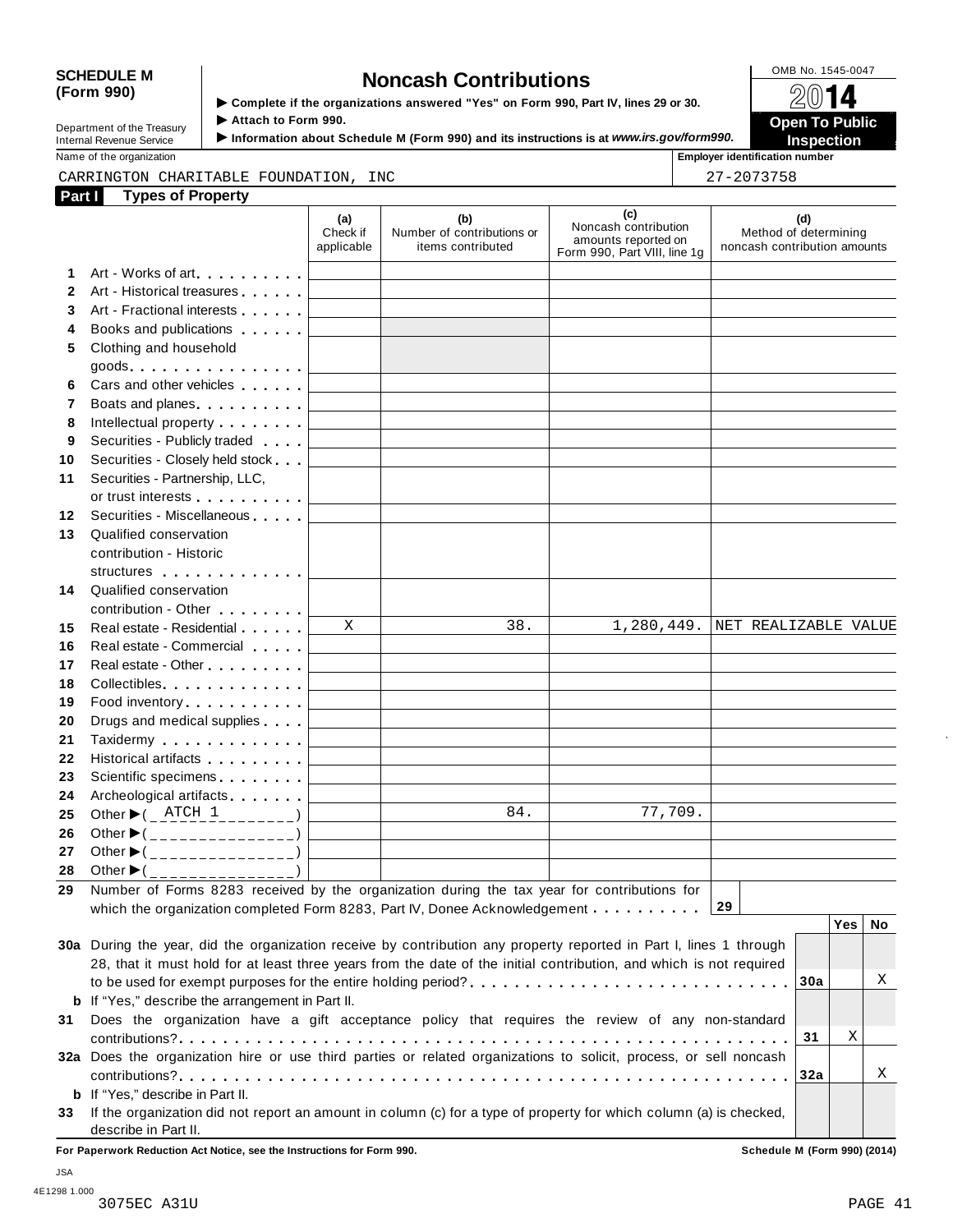<span id="page-41-0"></span>**Supplemental Information.** Complete this part to provide the information required by Part I, lines 30b, 32b, and 33, and whether the organization is reporting in Part I, column (b), the number of contributions, the number of items received, or a combination of both. Also complete this part for any additional information. **Part II**

ATTACHMENT 1

#### SCHEDULE M, PART I - OTHER NONCASH CONTRIBUTIONS

| DESCRIPTION               | (A) CHECK | (B) NUMBER OF<br>CONTRIBUTIONS | (C)<br>REVENUES<br>REPORTED | (D) METHOD OF<br>DETERMINING |
|---------------------------|-----------|--------------------------------|-----------------------------|------------------------------|
| TRIPS AND TRAVEL AUCTON P | X         | 8.                             | 11,690.                     | SALES PRICE                  |
| SPORTS OR RECREATION EVEN | X         | 28.                            | 24,680.                     | SALES PRICE                  |
| DINING & FOOD GIFTS FOR A | X         | 5.                             | 6,938.                      | SALES PRICE                  |
| HEALTH & LIESURE AUCTION  | X         | 14.                            | 11,210.                     | SALES PRICE                  |
| GOLF AUCTION PACKAGES     | X         | 11.                            | 11,571.                     | SALES PRICE                  |
| WINES AND SPIRTS AUCTION  | X         | 15.                            | 9.445.                      | SALES PRICE                  |
| JEWELRY AUCTION PACKAGES  | X         | 3.                             | 2.175.                      | SALES PRICE                  |
| TOTALS                    |           | 84.                            | 77,709.                     |                              |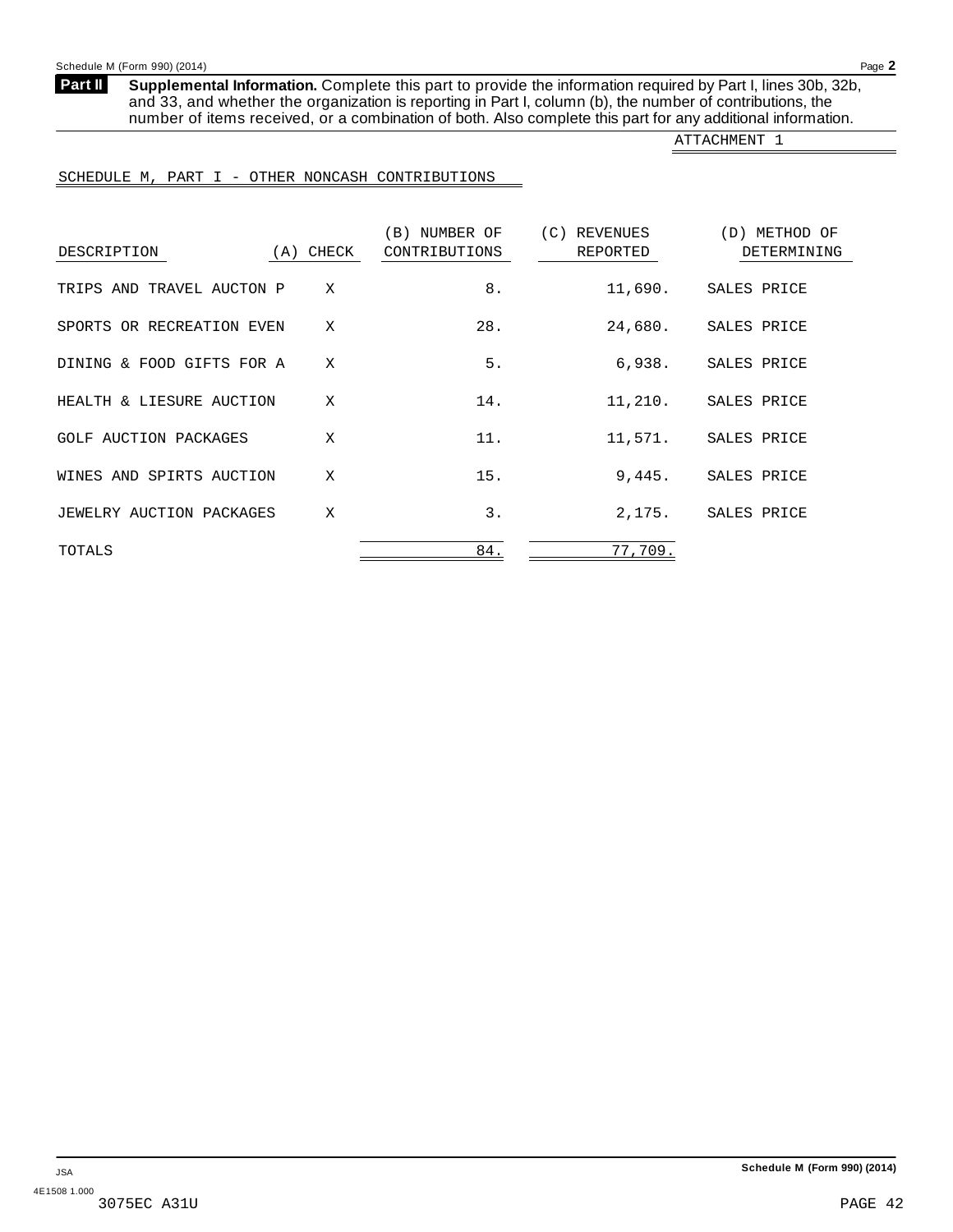**(Form 990 or 990-EZ)**

# **SCHEDULE O** Supplemental Information to Form 990 or 990-EZ  $\frac{100\text{dB No. }1545-0047}{\text{O}}$

**Complete to provide information for responses to specific questions on Form 990 or 990-EZ or to provide any additional information.**<br>
Internal Revenue Service **Conservant Conservant Conservant Conservant Conservant Conservation <b>Attach to Form 990 or 990-EZ**. Fraction of the **Formation of the COVID COVID COVID COVID COVID COVID COVID COVID COVID COVID COVID COVID COVID COVID COVID COVID COVID COVID COVID COVID COVID COVID COVID COVID COVID COVID COVID COVID COVID COVID COVID CO** 

**Open to Public Inspection**

Department of the Treasury<br>Internal Revenue Service Name of the organization **Employer identification number**

CARRINGTON CHARITABLE FOUNDATION, INC  $\vert$  27-2073758

FORM 990, PART VI, SECTION B, LINE 12C:

THE FOUNDATION HAS NO EMPLOYEES, ONLY VOLUNTEER DIRECTORS AND OFFICERS WHO ARE ASSOCIATED WITH, OR EMPLOYEES OF, ONE OF 16 COMPANIES IN THE COMBINED "CARRINGTON FAMILY OF COMPANIES". AS SUCH, EACH VOLUNTEER IS GOVERNED BY CONFLICT OF INTEREST POLICIES, ETHICIAL/PROFESSIONAL STANDARDS, AND ACCOUNTABILITY, INCLUDED BEING BONDED, UNDER THEIR EMPLOYMENT TERMS WITH A CARRINGTON "FOR-PROFIT" COMPANY. THE EXECUTIVE VP OF HUMAN RESOURCES FOR ALL CARRINGTON COMPANIES SERVES AS A VOLUNTEER OFFICER FOR THE CCF FOUNDATION, IN PART TO ASSURE ALL INVOLVED, INCLUDING THE CCF DIRECTORS THAT THE SAME HIGH PROFESSIONAL STANDARDS EMPLOYED IN THE FOR-PROFIT COMPANIES ARE APPLIED WHEN VOLUNTEERING FOR CCF ACTIVITIES AND GOVERNANCE. THAT WOULD INCLUDE ALL MATTERS OF POTENTIAL CONFLICTS, DISCLOSURE, DUE DILIGENCE, DOCUMENT RETENTION AND ACCESSABILITY AS WELL AS AN ABILITY TO REPORT ANY DEVIATION FROM THOSE POLICIES. WITH NO EMPLOYEES, CCF DOES NOT HAVE IT'S OWN POLICIES, RATHER IT MONITORS THIS TYPE OF PROFESSIONAL CONDUCT VIA THE REGULAR EMPLOYMENT CHANNELS WITHIN THE CARRINGTON FAMILY OF COMPANIES.

FORM 990, PART VI, SECTION C, LINE 19:

THE ORGANIZATION'S FINANCIAL STATEMENT ARE AVAILABLE ON ITS WEBSITE AND ALSO MADE AVAILABLE UPON REQUEST. THE ORGANIZATION DOES NOT MAKE ITS GOVERNING DOCUMENTS OR CONFLICT OF INTEREST POLICY PUBLIC.

FORM 990, PART VII - COMPENSATION

CCF IS A 100% VOLUNTEER MANAGED AND OPERATED ORGANIZATION. ALL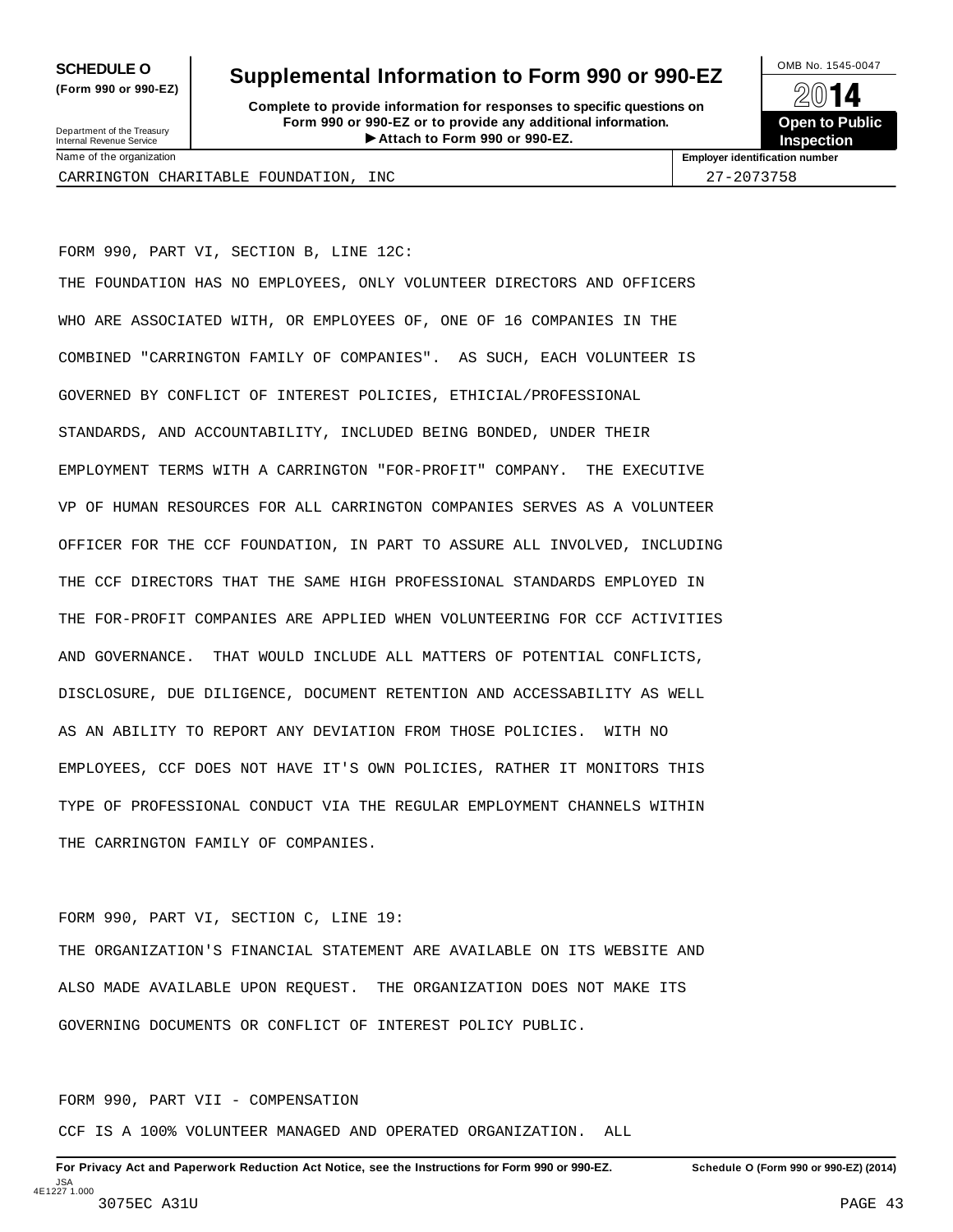#### Schedule O (Form 990 or 990-EZ) 2014 Page **2**

CARRINGTON CHARITABLE FOUNDATION, INC

VOLUNTEERS PERFORM SERVICES FOR CCF ON THEIR OWN PERSONAL TIME, AND WITHOUT ANY COMPENSATION, EXPENSE ALLOWANCE OR PRIVLEGE, MONETARY OR OTHERWISE, OTHER THAN THE OPPORTUNITY TO BE INVOLVED IN CCF AND THE COMMUNITY IT SERVES. CCF ITSELF HAS NO EMPLOYEES AND ALMOST NO OVERHEAD OTHER THAN THAT DONATED BY THE CARRINGTON FAMILY OF COMPANIES AND SHOWN IN THE AUDITED FINANCIAL STATEMENTS PURSUANT THE GAAP REQUIREMENTS OF ASC958. THE GREATER CARRINGTON FAMILY OF COMPANIES ALSO GENERALLY SUPPORTS THE MISC. OFFICE SUPPLIES AND ADMINISTRATIVE NEEDS OF THE FOUNDATION. THE AUDITED FINANCIAL STATEMENTS SHOW THAT THE SUM TOTAL OF THE VOLUNTEER TIME AND THE SUPPORTED EXPENSES AND USE OF FACIITIES DONATED VIA THE CARRINGTON COMPANIES WAS \$364,240 AND \$441,143 IN 2014 AND 2013 RESPECTIVELY.

FORM 990, PART XI, LINE 9 CONTRIBUTED SERVICES:

CCF, INC. RECEIVES SERVICES FROM OVER 500 VOLUNTEERS AND THE USE OF FACILITIES FROM VIRTUALLY ALL OF THE 16 COMPANIES COMPRISING THE "CARRINGTON FAMILY OF COMPANIES" AS DESCRIBED ELSEWHERE HEREIN. AS DISCLOSED IN THE AUDITED FINANCIAL STATEMENTS, THOSE SERVICES, TOTALING \$364,220 ARE "GROSSED UP" ON THE AUDITED FINANCIAL STATEMENT SHOWING THE AMOUNT CONTRIBUTED BOTH AS A DONATION IN KIND, AND AS AN EXPENSE OF OPERATING THE FOUNDATION. NEITHER THE DONATED SERVICES OR THEIR PARRELLEL EXPENSE ARE REQUIRED FOR TAX REPORTING PURPOSES, THUS THE INCOME AND THE EXPENSE IN THE SAME AMOUNT ARE NETTED OUT AND NOT REPORTED IN ALL YEARS SINCE INCEPTION.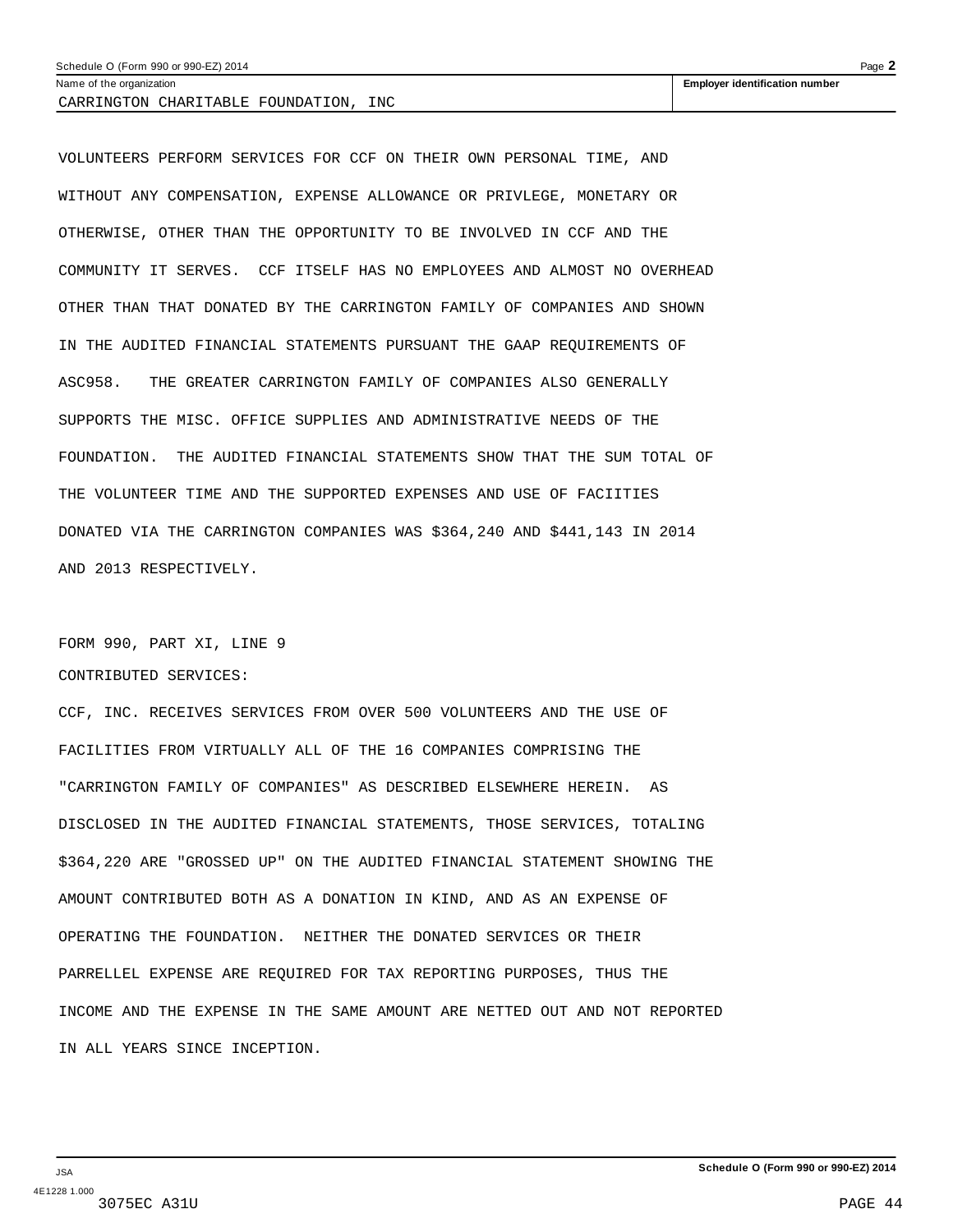<span id="page-44-0"></span>

| Schedule O (Form 990 or 990-EZ) 2014 | $P$ ade. |
|--------------------------------------|----------|
|--------------------------------------|----------|

Name of the organization **Employer identification number**

CARRINGTON CHARITABLE FOUNDATION, INC

ATTACHMENT 1

#### FORM 990, PART III, LINE 1 - ORGANIZATION'S MISSION

CCF'S OBJECTIVE IS TO WORK TOGETHER AS A COMMUNITY OF SUPPORT FOR RECOGNIZED CHARITABLE ORGANIZATIONS PRESENTED TO CCF BY THE EMPLOYEES AND ASSOCIATES OF THE CARRINGTON FAMILY OF COMPANIES. CCF WILL SEEK TO RAISE FUNDS FOR THE ORGANIZATIONS IT SUPPORTS AND TO SOLICIT AND FACILITATE THE VOLUNTEER ACTIVITIES OF ALMOST 3,000 EMPLOYEES IN THE VARIOUS CARRINGTON AFFILIATED COMPANIES VOLUNTEERING IN THE COMMUNITIES. IN 2012 CCF BEGAN A PROGRAM TO SUPPLY WOUNDED VETERANS AND THEIR FAMILIES WITH TRANSITIONAL HOUSING IN A SERVICE AREA NEAR MILITARY REHABILITATION HOSPITAL SERVICES FOR THE ARMED FORCES. PLEASE SEE THE DETAILS OF THIS PROJECT UNDER PROGRAM SERVICES AT PAGE 2, ITEM 4 A

ATTACHMENT 2

#### FORM 990, PART III - PROGRAM SERVICE, LINE 4A

PRIOR TO 2012 CCF CONDUCTED NO PROGRAM SERVICES. THROUGH THE END OF 2014, ALL EXPENSES OF THIS FOUNDATION ARE EITHER RELATED TO THE ANNUAL GOLF CLASSIC FUNDRAISING EVENT OR ARE GRANTS SUPPORTING THE VOLUNTEER ACTIVITIES OF CARRINGTON EMPLOYEES TO/FOR OTHER QUALIFIED 501 (C) (3) PUBLIC CHARITIES, ALL NON-AFFILIATED WITH THE CARRINGTON FAMILY OF COMPANIES. DURING 2012, CCF SOLICITED AND RECEIVED A GENEROUS DONATION OF A SINGLE FAMILY RESIDENCE IN OCEANSIDE CALIFORNIA FROM THE REO AND MORTGAGE OUTREACH PROGRAM OF BANK OF AMERICA, NA. THE PURPOSE OF THAT PROPERTY DONATION IS TO BEGIN A PROGRAM TO SUPPLY A FAMILY RESIDENCE FOR VETERANS OF THE US ARMED FORCES WHO WERE SEVERELY WOUNDED WHEN SERVING OUR COUNTRY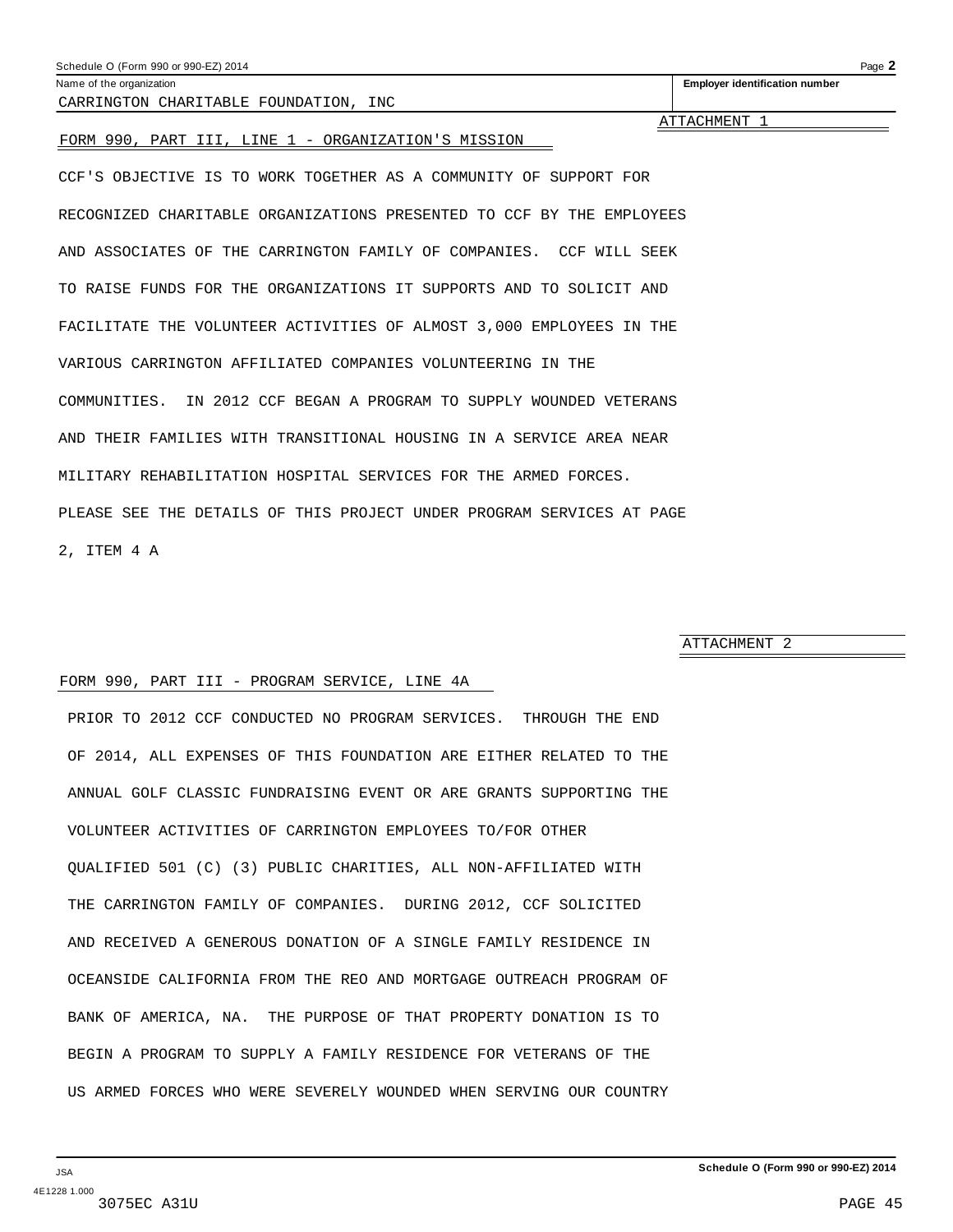<span id="page-45-0"></span>Name of the organization **intervalsion Employer identification number Employer identification number** CARRINGTON CHARITABLE FOUNDATION, INC

ATTACHMENT 2 (CONT'D)

IN IRAQ OR AFGHANISTAN. THE LOCATION OF THIS FIRST PROPERTY IS UNIQUELY SUITED TO SERVE FAMILIES OF PATIENTS OR OUTPATIENTS AND FAMILIES RECEIVING CARE AT THE SAN DIEGO NAVAL HOSPITAL WITH WHOM CCF IS BEGINNING A PROGRAM TO SERVE THE VETERANS. 2013 WAS DEVOTED TO REHABILITATION OF THE PROPERTY AND INSTALLATION OF SPECIAL SAFETY AND TITLE 10 FIXTURES SUITABLE TO SERVE VETERANS MISSING ONE OR MORE LIMBS. THE RESIDENCE WAS AVAILABLE FOR DISABLED WOUNDED WARRIOR FAMILIES IN 2013 AND IS CURRENTLY OCCUPIED IN 2014 BY A QUALIFIED FAMILY. THE RESIDENCE ITSELF IS RESTRICTED AS TO ITS USE BY THE CONTRACT BETWEEN CCF AND BANK OF AMERICA SUCH THAT IT CAN ONLY BE USED TO SERVE VETERANS IN THIS MANNER AND CANNOT BE SOLD OR DISPOSED OF WITHOUT THE DIRECTION OF THE DONOR. CARRINGTON HOUSE MEETS ALL THE REQUIREMENTS UNDER THE IRC SUCH THAT MILITARY FAMILIES WHO USE THE CARRINGTON HOUSE ARE NOT TAXED AS RECIPIENTS OF "FREE RENT". IN 2014 CCF RECEIVED DONATED SINGLE FAMILY PROPERTIES (AS REPORTED ON FORM 990 SCHEDULE B) FOR REHABILITATION AND RESALE. CCF DONATES 100 PERCENT OF THE PROCEEDS FROM THE SALE OF THESE PROPERTIES TO A SECTION 501(C)(3) ORGANIZATION TO SUPPORT THE CONSTRUCTION OF HOMES FOR SEVERELY WOUNDED VETRANS AND THEIR FAMILIES.

ATTACHMENT 3 990, PART VII- COMPENSATION OF THE FIVE HIGHEST PAID IND. CONTRACTORS NAME AND ADDRESS DESCRIPTION OF SERVICES COMPENSATION PELICAN HILL RESORT & CC HOTEL 417,035. 22701 PELICAN HILL ROAD SOUTH

**Schedule O (Form 990 or 990-EZ) 2014**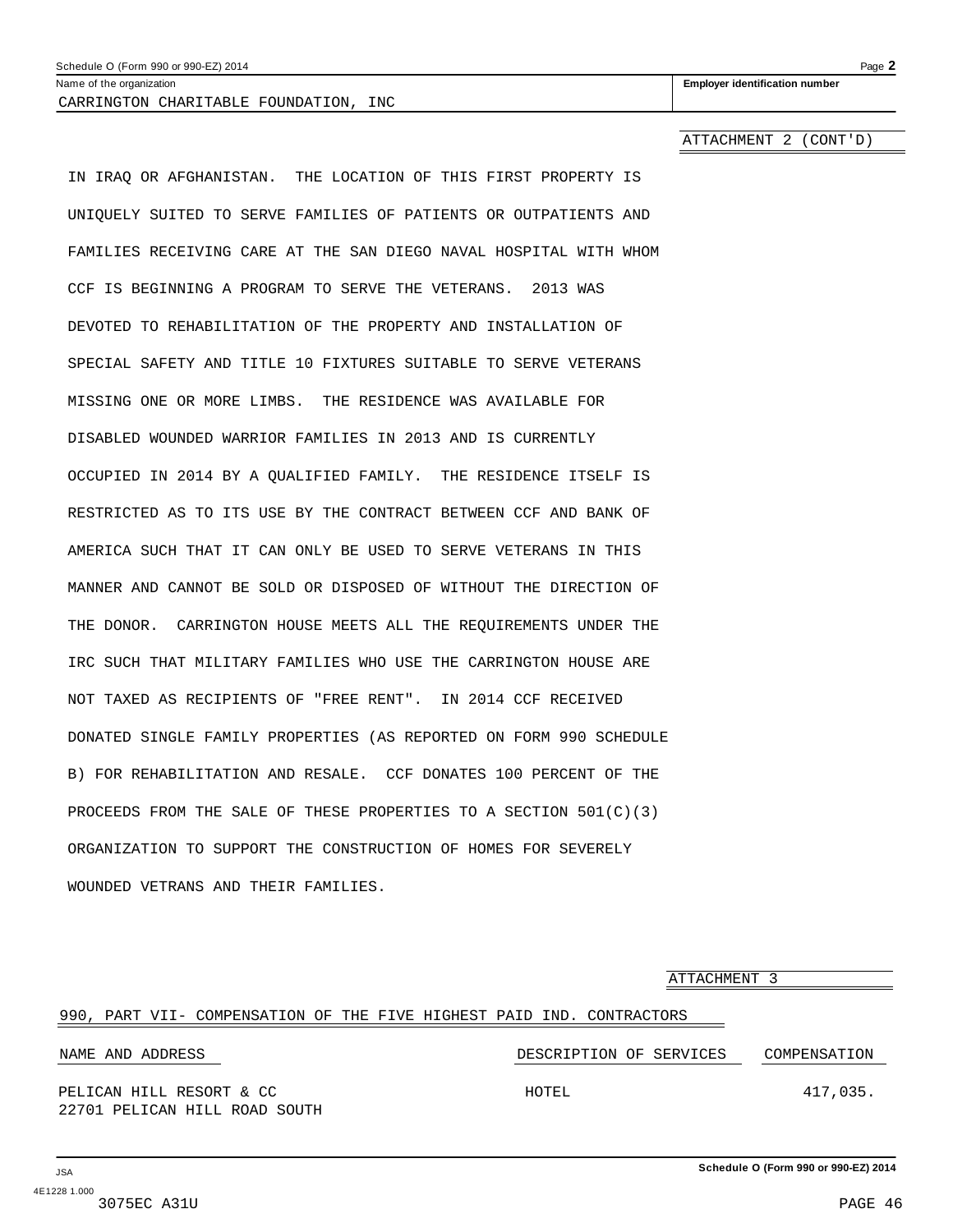**Schedule O (Form 990 or 990-EZ) 2014**

Name of the organization **intervalse and the organization intervalse and the organization number Employer identification number** 

ATTACHMENT 4

ATTACHMENT 5

ATTACHMENT 6

DIRECT NET

ATTACHMENT 3 (CONT'D)

## 990, PART VII- COMPENSATION OF THE FIVE HIGHEST PAID IND. CONTRACTORS

#### NAME AND ADDRESS DESCRIPTION OF SERVICES COMPENSATION

NEWPORT COAST, CA 92657

CARRINGTON CHARITABLE FOUNDATION, INC

FORM 990, PART VIII - INVESTMENT INCOME

|                           |        | (A)     | $\vert B \vert$ | (C)           | (D)      |
|---------------------------|--------|---------|-----------------|---------------|----------|
|                           |        | TOTAL   | RELATED OR      | UNRELATED     | EXCLUDED |
| DESCRIPTION               |        | REVENUE | EXEMPT REVENUE  | BUSINESS REV. | REVENUE  |
| CHECKING ACCOUNT INTEREST |        |         | 5.              |               |          |
|                           | TOTALS |         | 5               |               |          |

|       |                     |  |  | FORM 990, PART VIII - EXCLUDED CONTRIBUTIONS |
|-------|---------------------|--|--|----------------------------------------------|
|       | DESCRIPTION         |  |  | AMOUNT                                       |
|       | ANNUAL GOLF CLASSIC |  |  | 1,493,585.                                   |
| TOTAL |                     |  |  | 1,493,585.                                   |

|  |  | FORM 990, PART VIII - FUNDRAISING EVENTS |  |
|--|--|------------------------------------------|--|
|  |  |                                          |  |

| DESCRIPTION         | EXPENSES | INCOME      |
|---------------------|----------|-------------|
| ANNUAL GOLF CLASSIC | 590,170. | $-590,170.$ |
| TOTALS              | 590,170. | $-590,170.$ |

| TOTALS |                                   |  |  |
|--------|-----------------------------------|--|--|
|        |                                   |  |  |
|        | ART VIII - EXCLUDED CONTRIBUTIONS |  |  |

<span id="page-46-0"></span>

| Schedule O (Form 990 or 990-EZ) 2014 | Page. |
|--------------------------------------|-------|
|                                      |       |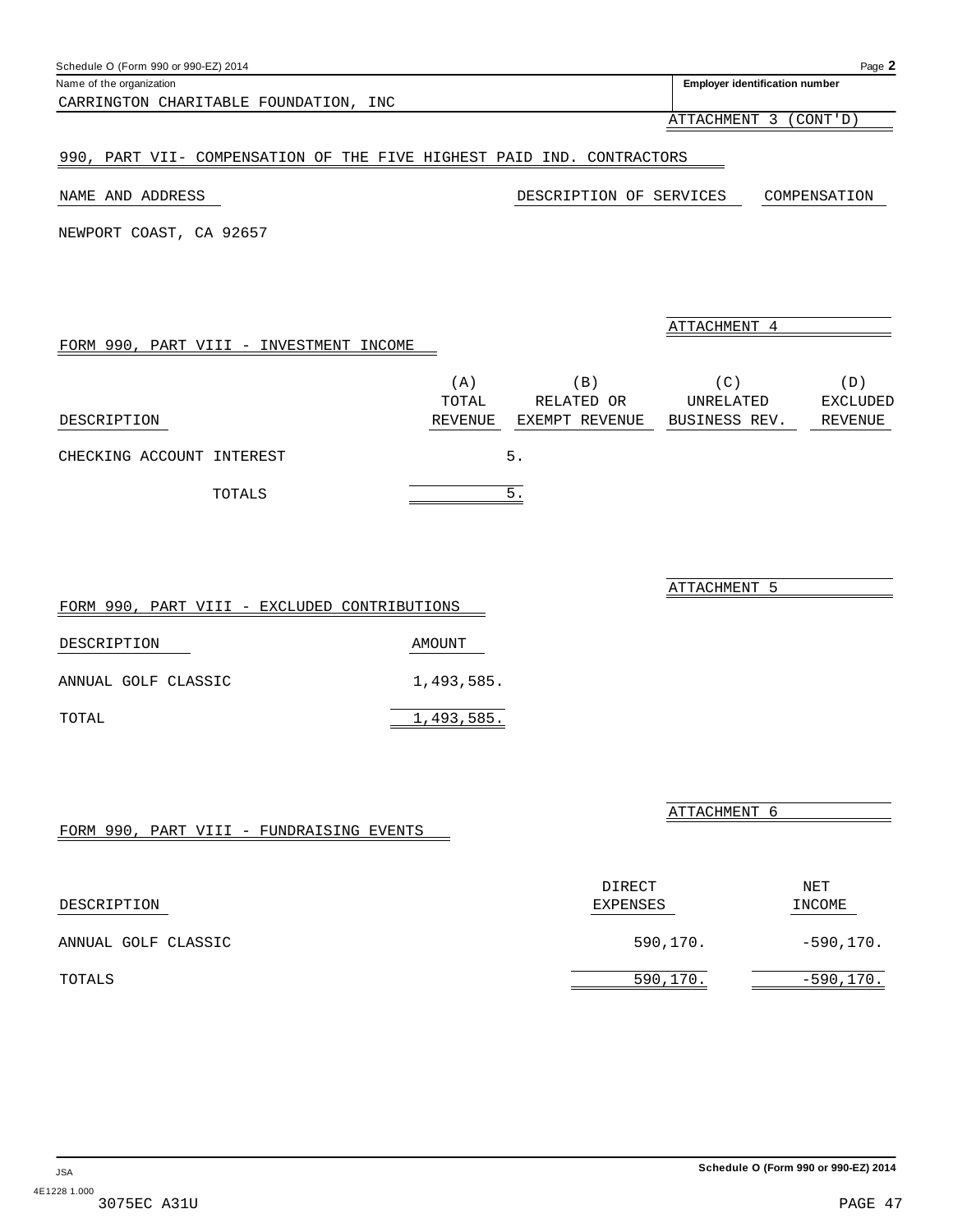<span id="page-47-0"></span>

| Schedule O (Form 990 or 990-EZ) 2014                     |            | Page 2                                |
|----------------------------------------------------------|------------|---------------------------------------|
| Name of the organization                                 |            | <b>Employer identification number</b> |
| CARRINGTON CHARITABLE FOUNDATION, INC                    |            |                                       |
|                                                          |            | ATTACHMENT 7                          |
| FORM 990, PART X - PREPAID EXPENSES AND DEFERRED CHARGES | BEGINNING  | ENDING                                |
| DESCRIPTION                                              | BOOK VALUE | BOOK VALUE                            |
| MISC PREPAID EXPENSES                                    | 5,609.     | 73,433.                               |
| TOTALS                                                   | 5,609.     | 73,433.                               |

## ATTACHMENT 8

## FORM 990, PART X - INVESTMENTS - PUBLICLY TRADED SECURITIES

| DESCRIPTION                    | ENDING<br>BOOK VALUE | COST<br>OR FMV |
|--------------------------------|----------------------|----------------|
| BUCKEYE PARTNERS LP            | 4,994.               | <b>FMV</b>     |
| HEALTH CARE SELECT SECTOR FUND | 5,128.               | <b>FMV</b>     |
| TOTALS                         | 10,122.              |                |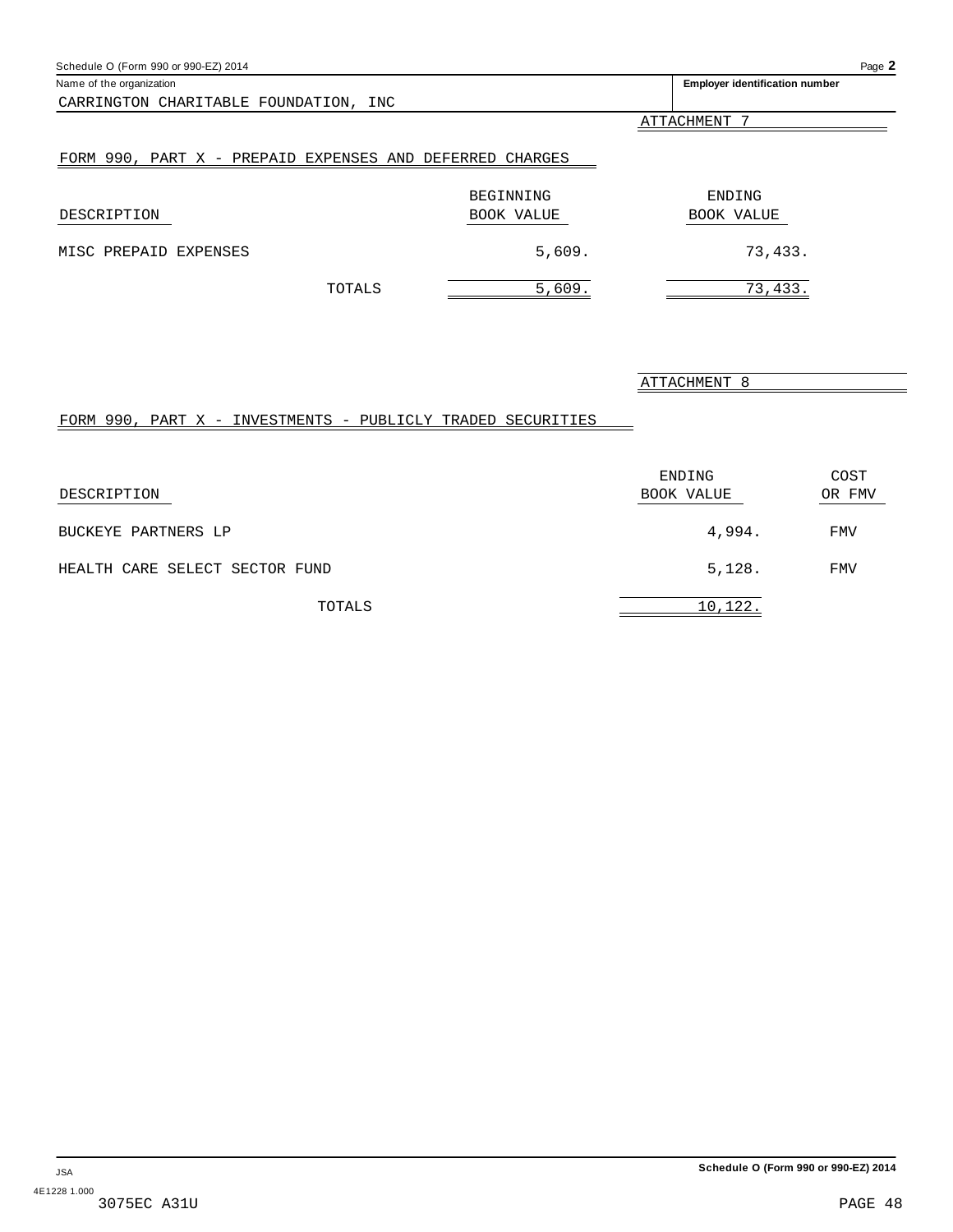# **OMB No. 1545-0047**<br>
(Form 990) **Related Organizations and Unrelated Partnerships
(Form 990) <b>South A**

**Example 18 AVELATION** Complete if the organization answered "Yes" on Form 990, Part IV, line 33, 34, 35b, 36, or 37. I **Department of the Treasury**<br>Department of the Treasury<br>Department of the Treasury

Department of the Treasury<br>
Information about Schedule R (Form 990) and its instructions is at www.irs.gov/form990.<br>
Name of the organization **about Schedule R** (Form 990) and its instructions is at www.irs.gov/form990.

**Inspection**

**Employer identification number** 

CARRINGTON CHARITABLE FOUNDATION, INC 27-2007 EXPLORE THE SERVICE OF STREET AND RESERVE THE SERVICE OF STREET AND THE SERVICE OF STREET AND RESERVE THE SERVICE OF STREET AND RESERVE THE SERVICE OF STREET AND RESERVE THE SE

#### **Part I Identification of Disregarded Entities** Complete if the organization answered "Yes" on Form 990, Part IV, line 33.

| (a)<br>Name, address, and EIN (if applicable) of disregarded entity | (b)<br>Primary activity | (c)<br>Legal domicile (state<br>or foreign country) | (d)<br>Total income | (e)<br>End-of-year assets | (f)<br>Direct controlling<br>entity |
|---------------------------------------------------------------------|-------------------------|-----------------------------------------------------|---------------------|---------------------------|-------------------------------------|
| (1) CARRINGTON HOUSE, LLC                                           |                         |                                                     |                     |                           |                                     |
| 25 ENTERPRISE - 5TH FLOOR<br>ALISO VIEJO, CA 92656                  | HOLD TITLE              | СA                                                  | 4,500.              | $404,881.$ CCF, INC       |                                     |
| 46-4591403<br>(2) CARRINGTON HOUSE PROPERTY DONATION CO LL          |                         |                                                     |                     |                           |                                     |
| 25 ENTERPRISE - 5TH FLOOR<br>ALISO VIEJO, CA 92656                  | DONATIONS               | DE                                                  | 1,218,314.          | 1,397,970. CCF, INC       |                                     |
| (3)                                                                 |                         |                                                     |                     |                           |                                     |
|                                                                     |                         |                                                     |                     |                           |                                     |
| (4)                                                                 |                         |                                                     |                     |                           |                                     |
|                                                                     |                         |                                                     |                     |                           |                                     |
| (5)                                                                 |                         |                                                     |                     |                           |                                     |
|                                                                     |                         |                                                     |                     |                           |                                     |
| (6)                                                                 |                         |                                                     |                     |                           |                                     |
|                                                                     |                         |                                                     |                     |                           |                                     |

#### **Identification of Related Tax-Exempt Organizations** Complete if the organization answered "Yes" on Form 990, Part IV, line 34 because it had **Part II Identification of Related Tax-Exempt Organizations** Complete i<br>one or more related tax-exempt organizations during the tax year.

| (a)<br>Name, address, and EIN of related organization | (b)<br>Primary activity | (c)<br>Legal domicile (state<br>or foreign country) | (d)<br>Exempt Code section | (e)<br>Public charity status<br>(if section $501(c)(3)$ ) | (f)<br>Direct controlling<br>entity | (g)<br>Section 512(b)(13)<br>controlled<br>entity? |    |
|-------------------------------------------------------|-------------------------|-----------------------------------------------------|----------------------------|-----------------------------------------------------------|-------------------------------------|----------------------------------------------------|----|
|                                                       |                         |                                                     |                            |                                                           |                                     | Yes                                                | No |
| (1)                                                   |                         |                                                     |                            |                                                           |                                     |                                                    |    |
| (2)                                                   |                         |                                                     |                            |                                                           |                                     |                                                    |    |
| (3)                                                   |                         |                                                     |                            |                                                           |                                     |                                                    |    |
| (4)                                                   |                         |                                                     |                            |                                                           |                                     |                                                    |    |
| (5)                                                   |                         |                                                     |                            |                                                           |                                     |                                                    |    |
| (6)                                                   |                         |                                                     |                            |                                                           |                                     |                                                    |    |
| (7)                                                   |                         |                                                     |                            |                                                           |                                     |                                                    |    |

**For Paperwork Reduction Act Notice, see the Instructions for Form 990. Schedule R (Form 990) 2014**

JSA 4E1307 1.000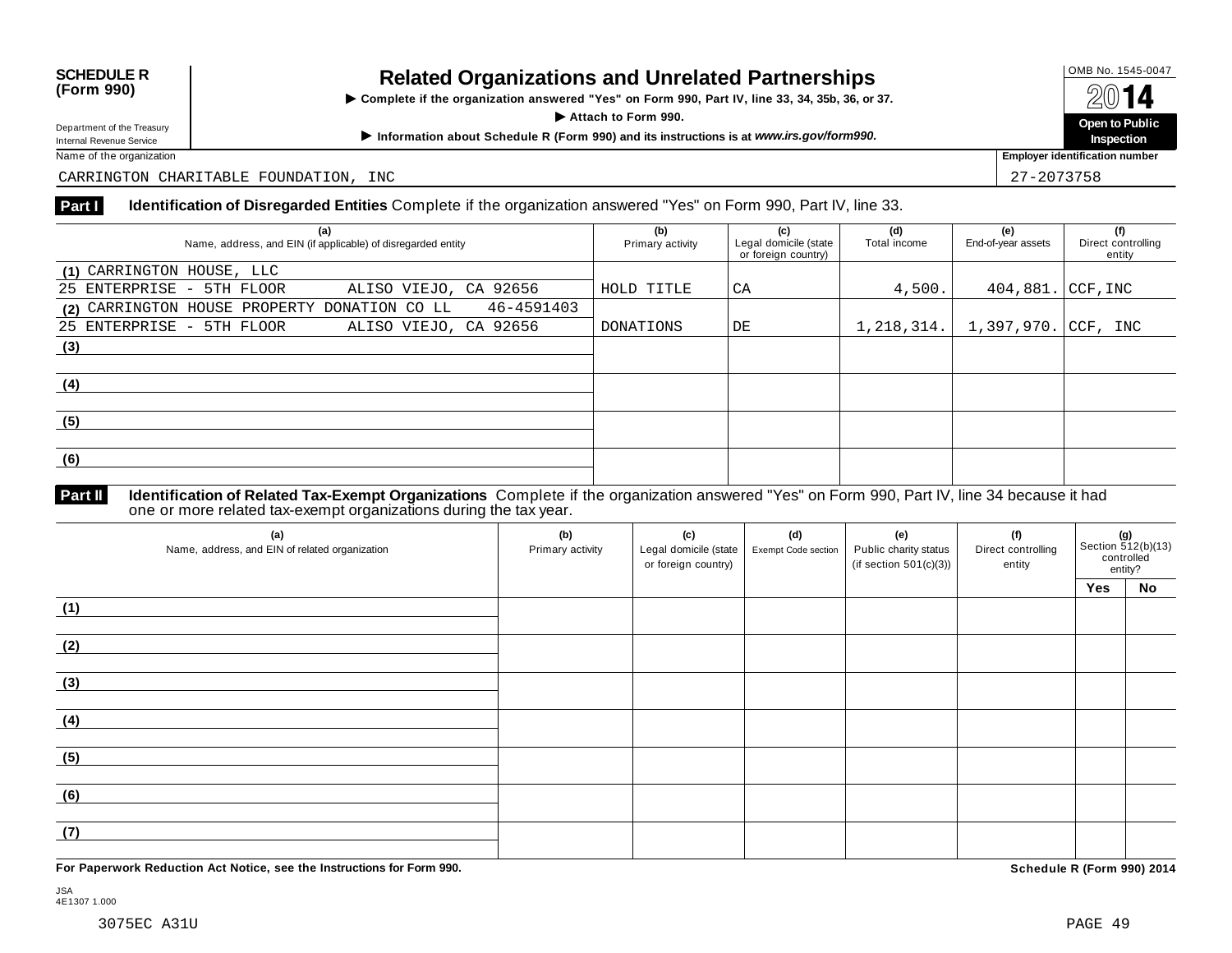Schedule <sup>R</sup> (Form 990) <sup>2014</sup> Page **2**

**Identification of Related Organizations Taxable as a Partnership** Complete if the organization answered "Yes" on Form 990, Part IV, line 34 **because it had one or more related organizations Taxable as a Partnership** Complete if the organizations treated as a partnership during the tax year.

| (a)<br>Name, address, and EIN of<br>related organization | (b)<br>Primary activity | (c)<br>Legal<br>domicile<br>(state or<br>foreign<br>country) | (d)<br>Direct controlling<br>entity | (e)<br>Predominant<br>income (related,<br>unrelated,<br>excluded from<br>tax under<br>sections 512-514) | (f)<br>Share of total<br>income | (g)<br>Share of end-of-<br>year assets |        | (h)<br>Disproportionate<br>allocations? | (i)<br>Code V-UBI<br>amount in box 20<br>of Schedule K-1<br>(Form 1065) | (j)<br>General or<br>managing<br>partner? |  | (k)<br>Percentage<br>ownership |
|----------------------------------------------------------|-------------------------|--------------------------------------------------------------|-------------------------------------|---------------------------------------------------------------------------------------------------------|---------------------------------|----------------------------------------|--------|-----------------------------------------|-------------------------------------------------------------------------|-------------------------------------------|--|--------------------------------|
|                                                          |                         |                                                              |                                     |                                                                                                         |                                 |                                        | Yes No |                                         |                                                                         | Yes No                                    |  |                                |
| (1)                                                      |                         |                                                              |                                     |                                                                                                         |                                 |                                        |        |                                         |                                                                         |                                           |  |                                |
| (2)                                                      |                         |                                                              |                                     |                                                                                                         |                                 |                                        |        |                                         |                                                                         |                                           |  |                                |
| (3)                                                      |                         |                                                              |                                     |                                                                                                         |                                 |                                        |        |                                         |                                                                         |                                           |  |                                |
| (4)                                                      |                         |                                                              |                                     |                                                                                                         |                                 |                                        |        |                                         |                                                                         |                                           |  |                                |
| (5)                                                      |                         |                                                              |                                     |                                                                                                         |                                 |                                        |        |                                         |                                                                         |                                           |  |                                |
| (6)                                                      |                         |                                                              |                                     |                                                                                                         |                                 |                                        |        |                                         |                                                                         |                                           |  |                                |
| (7)                                                      |                         |                                                              |                                     |                                                                                                         |                                 |                                        |        |                                         |                                                                         |                                           |  |                                |

# **Part IV** Identification of Related Organizations Taxable as a Corporation or Trust Complete if the organization answered "Yes" on Form 990, Part IV,<br>line 34 because it had one or more related organizations treated as a co

| (a)<br>Name, address, and EIN of related organization | (b)<br>Primary activity | (c)<br>Legal domicile<br>(state or foreign<br>country) | (d)<br>Direct controlling<br>entity | (e)<br>Type of entity<br>(C corp, S corp, or<br>trust) | (f)<br>Share of total<br>income | (g) (h) $\frac{1}{\sqrt{2}}$ (i) $\frac{1}{\sqrt{2}}$ (i) $\frac{1}{\sqrt{2}}$ (i) $\frac{1}{\sqrt{2}}$ (b) $\frac{1}{\sqrt{2}}$ (b) $\frac{1}{\sqrt{2}}$ (b) $\frac{1}{\sqrt{2}}$ (c) $\frac{1}{\sqrt{2}}$ (c) $\frac{1}{\sqrt{2}}$ (c) $\frac{1}{\sqrt{2}}$ (c) $\frac{1}{\sqrt{2}}$ (c) $\frac{1}{\sqrt{2}}$ (c) $\frac{1}{\sqrt{$ |        |
|-------------------------------------------------------|-------------------------|--------------------------------------------------------|-------------------------------------|--------------------------------------------------------|---------------------------------|---------------------------------------------------------------------------------------------------------------------------------------------------------------------------------------------------------------------------------------------------------------------------------------------------------------------------------------|--------|
|                                                       |                         |                                                        |                                     |                                                        |                                 |                                                                                                                                                                                                                                                                                                                                       | Yes No |
| (1)                                                   |                         |                                                        |                                     |                                                        |                                 |                                                                                                                                                                                                                                                                                                                                       |        |
| (2)                                                   |                         |                                                        |                                     |                                                        |                                 |                                                                                                                                                                                                                                                                                                                                       |        |
| (3)                                                   |                         |                                                        |                                     |                                                        |                                 |                                                                                                                                                                                                                                                                                                                                       |        |
| (4)                                                   |                         |                                                        |                                     |                                                        |                                 |                                                                                                                                                                                                                                                                                                                                       |        |
| (5)                                                   |                         |                                                        |                                     |                                                        |                                 |                                                                                                                                                                                                                                                                                                                                       |        |
| (6)                                                   |                         |                                                        |                                     |                                                        |                                 |                                                                                                                                                                                                                                                                                                                                       |        |
| (7)                                                   |                         |                                                        |                                     |                                                        |                                 |                                                                                                                                                                                                                                                                                                                                       |        |

JSA **Schedule R (Form 990) 2014**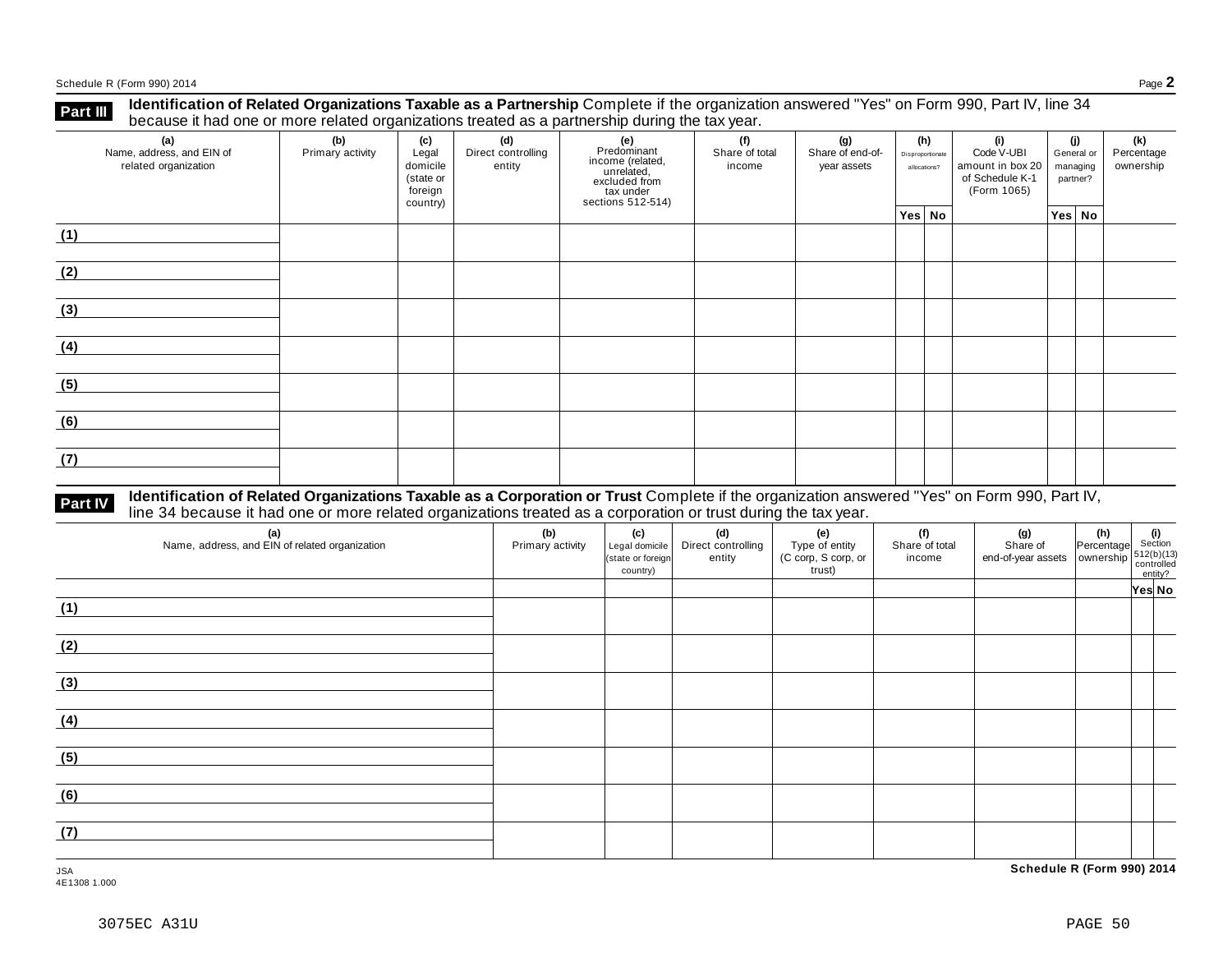| Part V |  |  |  | Transactions With Related Organizations Complete if the organization answered "Yes" on Form 990, Part IV, line 34, 35b, or 36. |
|--------|--|--|--|--------------------------------------------------------------------------------------------------------------------------------|
|--------|--|--|--|--------------------------------------------------------------------------------------------------------------------------------|

|              | Note. Complete line 1 if any entity is listed in Parts II, III, or IV of this schedule.                                                                                                                                        |                 | Yes No |  |
|--------------|--------------------------------------------------------------------------------------------------------------------------------------------------------------------------------------------------------------------------------|-----------------|--------|--|
| 1.           | During the tax year, did the organization engage in any of the following transactions with one or more related organizations listed in Parts II-IV?                                                                            |                 |        |  |
|              |                                                                                                                                                                                                                                | 1a              |        |  |
| b            |                                                                                                                                                                                                                                | 1 <sub>b</sub>  |        |  |
| c            |                                                                                                                                                                                                                                | 1c              |        |  |
| d            |                                                                                                                                                                                                                                | 1 <sub>d</sub>  |        |  |
|              |                                                                                                                                                                                                                                | 1e              |        |  |
|              |                                                                                                                                                                                                                                |                 |        |  |
| f            | Dividends from related organization(s) enterpresent contact control or contact contact contact contact contact contact contact contact contact contact contact contact contact contact contact contact contact contact contact | 1f              |        |  |
| q            |                                                                                                                                                                                                                                | 1 <sub>g</sub>  |        |  |
| h            |                                                                                                                                                                                                                                | 1h              |        |  |
|              |                                                                                                                                                                                                                                | 1i              |        |  |
|              |                                                                                                                                                                                                                                | 1j              |        |  |
|              |                                                                                                                                                                                                                                |                 |        |  |
|              |                                                                                                                                                                                                                                | 1 k             |        |  |
|              |                                                                                                                                                                                                                                | 11              |        |  |
|              |                                                                                                                                                                                                                                | 1 <sub>m</sub>  |        |  |
|              |                                                                                                                                                                                                                                | 1n              |        |  |
|              |                                                                                                                                                                                                                                | 1o              |        |  |
|              |                                                                                                                                                                                                                                |                 |        |  |
| p            |                                                                                                                                                                                                                                | 1p              |        |  |
|              |                                                                                                                                                                                                                                | 1q              |        |  |
|              |                                                                                                                                                                                                                                |                 |        |  |
| r            |                                                                                                                                                                                                                                | 1r              |        |  |
|              |                                                                                                                                                                                                                                | 1s              |        |  |
| $\mathbf{2}$ | If the answer to any of the above is "Yes," see the instructions for information on who must complete this line, including covered relationships and transaction thresholds.                                                   |                 |        |  |
|              | (b)<br>(a)<br>(c)                                                                                                                                                                                                              | (d)             |        |  |
|              | Amount involved<br>Name of related organization<br>Transaction<br>Method of determining                                                                                                                                        |                 |        |  |
|              | $type(a-s)$                                                                                                                                                                                                                    | amount involved |        |  |
|              |                                                                                                                                                                                                                                |                 |        |  |
|              |                                                                                                                                                                                                                                |                 |        |  |
| (1)          |                                                                                                                                                                                                                                |                 |        |  |
|              |                                                                                                                                                                                                                                |                 |        |  |
| (2)          |                                                                                                                                                                                                                                |                 |        |  |
|              |                                                                                                                                                                                                                                |                 |        |  |
| (3)          |                                                                                                                                                                                                                                |                 |        |  |
|              |                                                                                                                                                                                                                                |                 |        |  |
| (4)          |                                                                                                                                                                                                                                |                 |        |  |
|              |                                                                                                                                                                                                                                |                 |        |  |
| (5)          |                                                                                                                                                                                                                                |                 |        |  |
|              |                                                                                                                                                                                                                                |                 |        |  |
| (6)          |                                                                                                                                                                                                                                |                 |        |  |

4E1309 1.000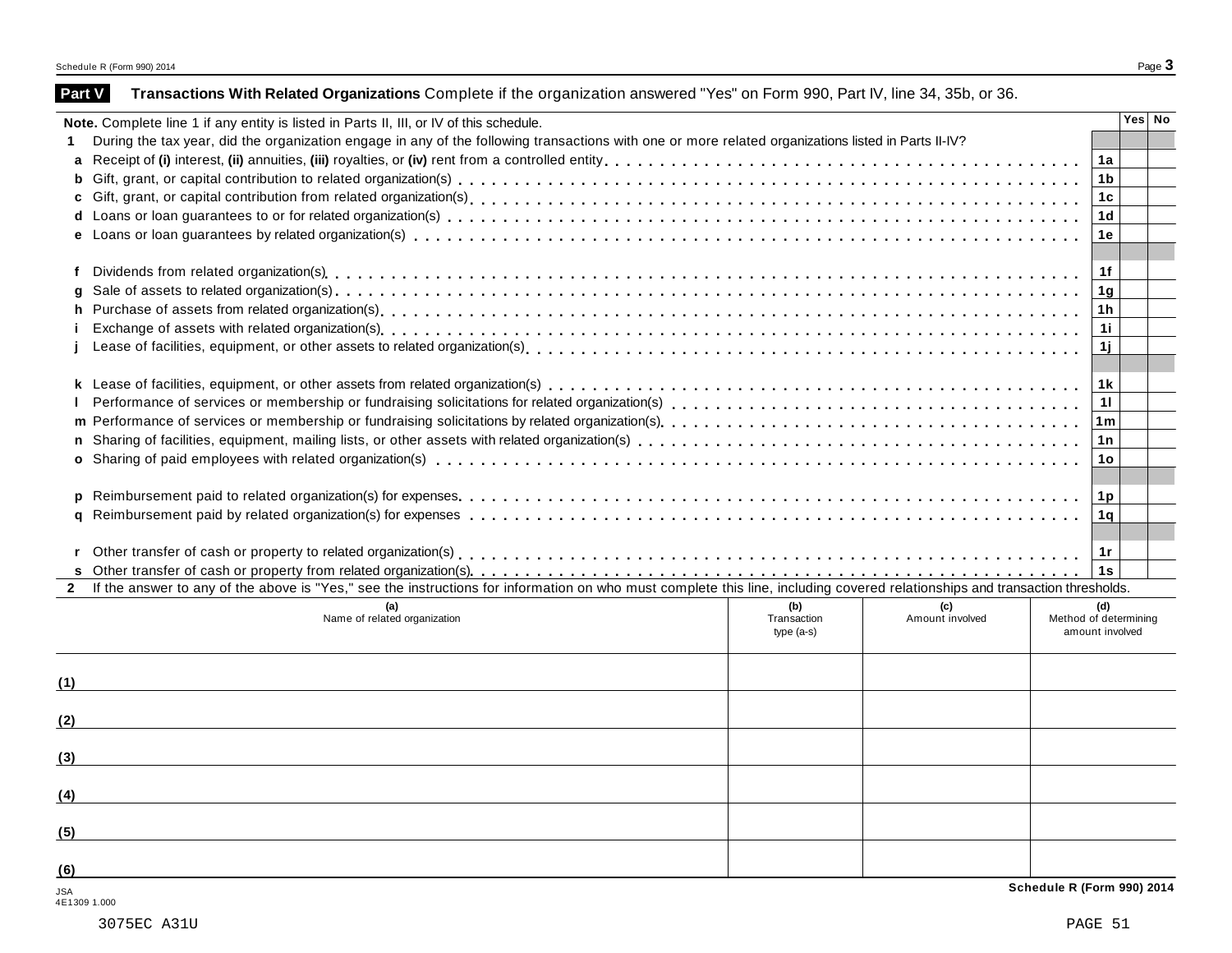## **Part VI Unrelated Organizations Taxable as a Partnership** Complete if the organization answered "Yes" on Form 990, Part IV, line 37.

Provide the following information for each entity taxed as a partnership through which the organization conducted more than five percent of its activities (measured by total assets or gross revenue) that was not a related organization. See instructions regarding exclusion for certain investment partnerships.

|      | (a)<br>Name, address, and EIN of entity | (b)<br>Primary activity | (c)<br>(e)<br>(d)<br>(f)<br>Are all partners<br>Legal domicile<br>Predominant<br>Share of<br>section<br>(state or foreign<br>income (related,<br>501(c)(3)<br>country)<br>unrelated, excluded<br>organizations?<br>from tax under |                   | total income  | (g)<br>(h)<br>Share of<br>Disproportionate<br>end-of-year<br>allocations?<br>assets |  |  | (i)<br>(j)<br>General or<br>Code V - UBI<br>managing<br>amount in box 20<br>partner?<br>of Schedule K-1<br>(Form 1065) |        | (k)<br>Percentage<br>ownership |               |  |
|------|-----------------------------------------|-------------------------|-----------------------------------------------------------------------------------------------------------------------------------------------------------------------------------------------------------------------------------|-------------------|---------------|-------------------------------------------------------------------------------------|--|--|------------------------------------------------------------------------------------------------------------------------|--------|--------------------------------|---------------|--|
|      |                                         |                         |                                                                                                                                                                                                                                   | sections 512-514) | $Yes \mid No$ |                                                                                     |  |  |                                                                                                                        | Yes No |                                | $Yes \mid No$ |  |
| (1)  |                                         |                         |                                                                                                                                                                                                                                   |                   |               |                                                                                     |  |  |                                                                                                                        |        |                                |               |  |
| (2)  |                                         |                         |                                                                                                                                                                                                                                   |                   |               |                                                                                     |  |  |                                                                                                                        |        |                                |               |  |
| (3)  |                                         |                         |                                                                                                                                                                                                                                   |                   |               |                                                                                     |  |  |                                                                                                                        |        |                                |               |  |
| (4)  |                                         |                         |                                                                                                                                                                                                                                   |                   |               |                                                                                     |  |  |                                                                                                                        |        |                                |               |  |
| (5)  |                                         |                         |                                                                                                                                                                                                                                   |                   |               |                                                                                     |  |  |                                                                                                                        |        |                                |               |  |
| (6)  |                                         |                         |                                                                                                                                                                                                                                   |                   |               |                                                                                     |  |  |                                                                                                                        |        |                                |               |  |
| (7)  |                                         |                         |                                                                                                                                                                                                                                   |                   |               |                                                                                     |  |  |                                                                                                                        |        |                                |               |  |
| (8)  |                                         |                         |                                                                                                                                                                                                                                   |                   |               |                                                                                     |  |  |                                                                                                                        |        |                                |               |  |
| (9)  |                                         |                         |                                                                                                                                                                                                                                   |                   |               |                                                                                     |  |  |                                                                                                                        |        |                                |               |  |
| (10) |                                         |                         |                                                                                                                                                                                                                                   |                   |               |                                                                                     |  |  |                                                                                                                        |        |                                |               |  |
| (11) |                                         |                         |                                                                                                                                                                                                                                   |                   |               |                                                                                     |  |  |                                                                                                                        |        |                                |               |  |
| (12) |                                         |                         |                                                                                                                                                                                                                                   |                   |               |                                                                                     |  |  |                                                                                                                        |        |                                |               |  |
| (13) |                                         |                         |                                                                                                                                                                                                                                   |                   |               |                                                                                     |  |  |                                                                                                                        |        |                                |               |  |
| (14) |                                         |                         |                                                                                                                                                                                                                                   |                   |               |                                                                                     |  |  |                                                                                                                        |        |                                |               |  |
| (15) |                                         |                         |                                                                                                                                                                                                                                   |                   |               |                                                                                     |  |  |                                                                                                                        |        |                                |               |  |
| (16) |                                         |                         |                                                                                                                                                                                                                                   |                   |               |                                                                                     |  |  |                                                                                                                        |        |                                |               |  |

**Schedule R (Form 990) 2014**

JSA 4E1310 1.000